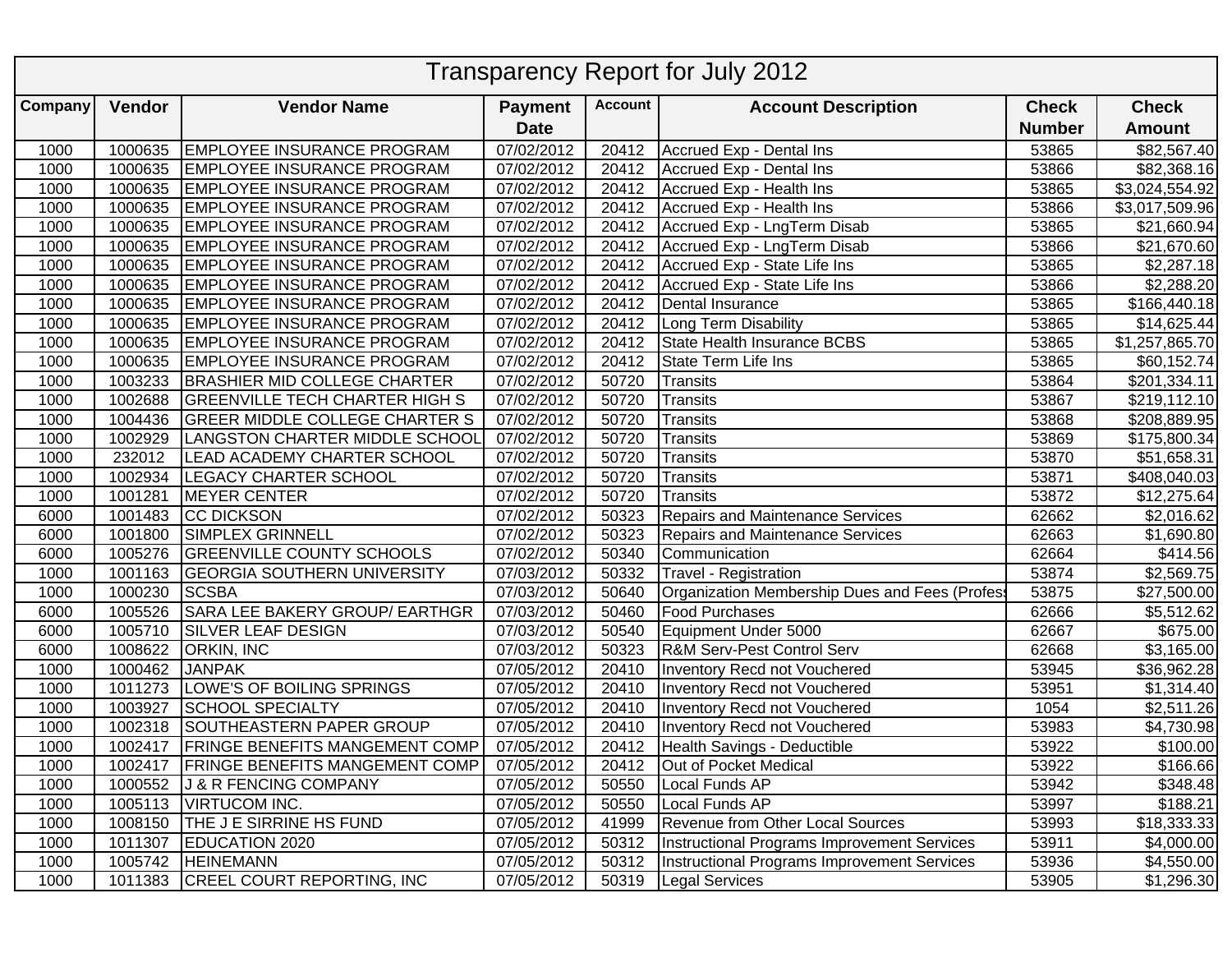| 1000 |         | 1000213 COMMISSION OF PUBLIC WORKS     | 07/05/2012              | 50321 | Public Utility Services (Excludes EnergySee 470) | 53900 | $\overline{$3,546.98}$ |
|------|---------|----------------------------------------|-------------------------|-------|--------------------------------------------------|-------|------------------------|
| 1000 | 1001497 | <b>GREENVILLE WATER SYSTEM</b>         | 07/05/2012              | 50321 | Public Utility Services (Excludes EnergySee 470) | 53927 | \$2,044.17             |
| 1000 | 1001105 | <b>BINSWANGER</b>                      | 07/05/2012              | 50323 | <b>R&amp;M Serv-Plant Serv</b>                   | 53894 | $\overline{$}187.02$   |
| 1000 | 1003633 | <b>GREENVILLE CAR WASH</b>             | 07/05/2012              | 50323 | R&M Serv-Vehicle Serv                            | 53925 | \$143.00               |
| 1000 | 1007453 | JA PIPER ROOFING CO                    | 07/05/2012              | 50323 | Repairs and Maintenance Services                 | 53943 | \$600.00               |
| 1000 | 1000784 | <b>LESLIE SHEET METAL WORKS</b>        | 07/05/2012              | 50323 | Repairs and Maintenance Services                 | 53950 | \$424.00               |
| 1000 | 1006523 | <b>SCHNEIDER ELECTRIC BUILDINGS A</b>  | 07/05/2012              | 50323 | <b>Repairs and Maintenance Services</b>          | 53972 | \$5,000.00             |
| 1000 | 1001049 | SOUTHERN FLOORING INC.                 | $\overline{07/05}/2012$ | 50323 | Repairs and Maintenance Services                 | 53984 | \$3,200.00             |
| 1000 |         | 1002398   WIGINGTON TURF               | 07/05/2012              | 50323 | Repairs and Maintenance Services                 | 54001 | \$4,390.00             |
| 1000 |         | 1001787 CENTER FOR DEVELOPMENTAL SERVI | 07/05/2012              | 50325 | Rentals                                          | 53898 | \$8,122.96             |
| 1000 |         | 1011037 COURTYARD BY MARRIOTT 105      | 07/05/2012              | 50325 | Rentals                                          | 53903 | \$3,418.80             |
| 1000 | 1003590 | <b>AMERICAN SECURITY GREENVILLE</b>    | 07/05/2012              | 50329 | Other - Property Serv                            | 53881 | \$4,554.69             |
| 1000 | 1000262 | COMMONWEALTH LABORATORIES OF S         | 07/05/2012              | 50329 | Other - Property Serv                            | 53901 | \$1,015.00             |
| 1000 | 1001800 | <b>SIMPLEX GRINNELL</b>                | 07/05/2012              | 50329 | Other - Property Serv                            | 53976 | \$315.00               |
| 1000 | 1011357 | <b>HERRINGTON, GELENA RHEA</b>         | 07/05/2012              | 50331 | <b>Student Transportation</b>                    | 53938 | \$327.24               |
| 1000 | 1011307 | <b>EDUCATION 2020</b>                  | 07/05/2012              | 50345 | Technology                                       | 53911 | \$10,176.00            |
| 1000 | 1002894 | <b>EXPLORE LEARNING</b>                | 07/05/2012              | 50345 | Technology                                       | 53916 | \$1,750.00             |
| 1000 | 1004788 | <b>SHARP BUSINESS SYSTEMS</b>          | 07/05/2012              | 50345 | Tech Srvc-Copier Contract                        | 53975 | \$6,017.47             |
| 1000 | 1005113 | <b>VIRTUCOM INC.</b>                   | 07/05/2012              | 50345 | Tech Srvc-Copier Contract                        | 53997 | \$3,228.15             |
| 1000 | 1001484 | <b>ATTAWAY, INC.</b>                   | 07/05/2012              | 50360 | Printing and Binding                             | 53885 | \$1,903.19             |
| 1000 | 1003510 | FOX CREEK PRINTING CO., INC.           | 07/05/2012              | 50360 | Printing and Binding                             | 53921 | \$159.00               |
| 1000 | 1000237 | <b>CLEMSON UNIVERSITY</b>              | 07/05/2012              | 50373 | Tuition to other Entity                          | 53899 | \$25,600.00            |
| 1000 | 1003590 | <b>AMERICAN SECURITY GREENVILLE</b>    | 07/05/2012              | 50395 | <b>Other Professional and Technical Services</b> | 53881 | \$261.45               |
| 1000 | 1002751 | APS-LEGAL EASE, LLC                    | 07/05/2012              | 50395 | <b>Other Professional and Technical Services</b> | 53882 | \$910.00               |
| 1000 |         | 1010511 BRAVO, INGRID                  | 07/05/2012              | 50395 | <b>Other Professional and Technical Services</b> | 53895 | \$202.50               |
| 1000 |         | 1000332 CRANDALL CORPORATION           | 07/05/2012              | 50395 | <b>Prof Tech Srvc-Chemical Disposal</b>          | 53904 | \$9,050.00             |
| 1000 | 1003607 | <b>EXCENT CORPORATION</b>              | 07/05/2012              | 50395 | <b>Other Professional and Technical Services</b> | 53915 | \$25,077.51            |
| 1000 | 1010965 | <b>H2L CONSULTING ENGINEERS</b>        | 07/05/2012              | 50395 | <b>Other Professional and Technical Services</b> | 53930 | $\overline{$}1,670.00$ |
| 1000 | 1002666 | HANNON, GAYLE H.                       | 07/05/2012              | 50395 | <b>Other Professional and Technical Services</b> | 53931 | \$560.00               |
| 1000 | 1003250 | HEALTHMASTER HOLDINGS, LLC             | 07/05/2012              | 50395 | <b>Other Professional and Technical Services</b> | 53934 | \$139.44               |
| 1000 | 1010219 | JAMES, AARON                           | 07/05/2012              | 50395 | <b>Other Professional and Technical Services</b> | 53944 | $\overline{$1,704.50}$ |
| 1000 | 1000832 | JOHNSON CONTROLS INC.                  | 07/05/2012              | 50395 | <b>Other Professional and Technical Services</b> | 53947 | \$1,371.79             |
| 1000 | 1002655 | <b>KLG JONES</b>                       | 07/05/2012              | 50395 | <b>Other Professional and Technical Services</b> | 53948 | \$2,470.00             |
| 1000 | 1003404 | MANAGEMENT DECISIONS                   | 07/05/2012              | 50395 | <b>Other Professional and Technical Services</b> | 53952 | \$5,512.50             |
| 1000 | 1002878 | MAXIM HEALTHCARE SERVICES, INC         | 07/05/2012              | 50395 | Other Professional and Technical Services        | 1052  | \$1,080.00             |
| 1000 | 1002311 | MCDONALD, JANET                        | 07/05/2012              | 50395 | <b>Other Professional and Technical Services</b> | 53954 | \$790.00               |
| 1000 |         | 1010343 MILLER, TY                     | 07/05/2012              | 50395 | <b>Other Professional and Technical Services</b> | 53956 | \$122.50               |
| 1000 |         | 1002332   OSBORN, SHIRLEY              | 07/05/2012              | 50395 | <b>Other Professional and Technical Services</b> | 53963 | \$360.00               |
| 1000 | 1010774 | <b>POOLE, JENNIFER NICKLES</b>         | 07/05/2012              | 50395 | <b>Other Professional and Technical Services</b> | 53965 | \$390.00               |
| 1000 |         | 1008445 RAYMOND ENGINEERING SC         | 07/05/2012              | 50395 | <b>Other Professional and Technical Services</b> | 53967 | \$12,414.90            |
| 1000 | 1002092 | SIMPSONVILLE POLICE DEPARTMENT         | 07/05/2012              | 50395 | <b>Prof Tech Srvc-SRO Contracts</b>              | 53977 | \$9,791.68             |
| 1000 | 1002057 | <b>SMITH DRAY LINE</b>                 | 07/05/2012              | 50395 | <b>Other Professional and Technical Services</b> | 53980 | \$17,228.50            |
| 1000 | 1003845 | <b>WARD, WENDY COOK</b>                | 07/05/2012              | 50395 | <b>Other Professional and Technical Services</b> | 53999 | \$260.00               |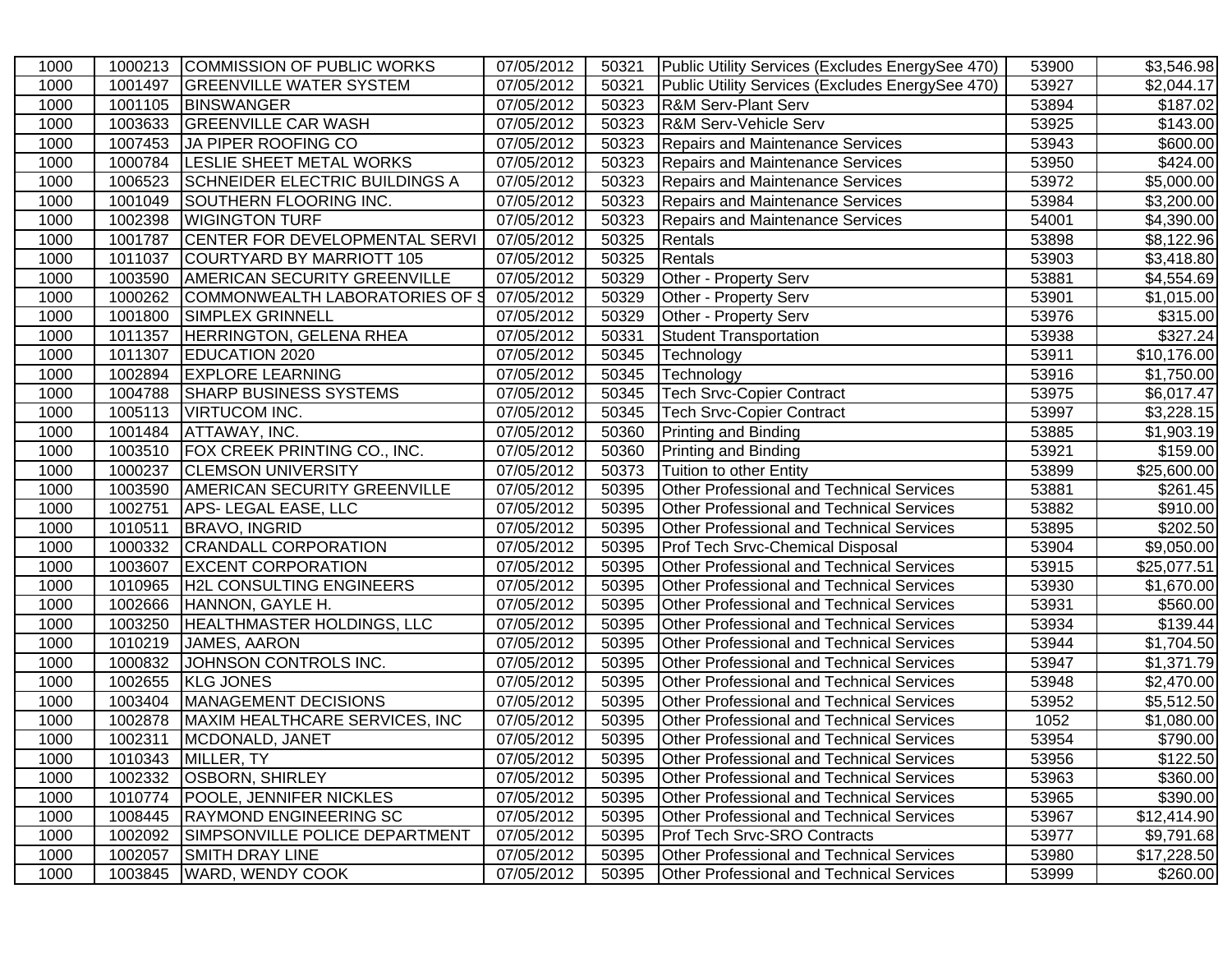| 1000 |         | 1010163 ADELANTE TUTORIA LLC           | 07/05/2012 | 50399 | Miscellaneous Purchased Services                 | 53878 | \$240.00                |
|------|---------|----------------------------------------|------------|-------|--------------------------------------------------|-------|-------------------------|
| 1000 | 1010164 | <b>ADVANCED TUTORING LLC</b>           | 07/05/2012 | 50399 | Miscellaneous Purchased Services                 | 53880 | \$600.00                |
| 1000 | 1010358 | <b>SMART STOP LEARNING CENTER</b>      | 07/05/2012 | 50399 | Miscellaneous Purchased Services                 | 53979 | \$6,382.50              |
| 1000 | 1006807 | UPSTATE CIRCLE OF FRIENDS              | 07/05/2012 | 50399 | Miscellaneous Purchased Services                 | 53996 | \$2,157.00              |
| 1000 | 1011355 | <b>BALLARD &amp; TIGHE, PUBLISHERS</b> | 07/05/2012 | 50410 | Supplies-Testing                                 | 53886 | \$34,930.00             |
| 1000 | 1002150 | <b>BARNES &amp; NOBLE, INC.</b>        | 07/05/2012 | 50410 | <b>Supplies</b>                                  | 53887 | \$1,499.93              |
| 1000 | 1006377 | <b>BI-LO</b>                           | 07/05/2012 | 50410 | <b>Supplies</b>                                  | 53893 | \$332.51                |
| 1000 |         | 1001405 CUSTOM SIGNS AND GRAPHICS      | 07/05/2012 | 50410 | Supplies                                         | 53907 | \$1,301.14              |
| 1000 | 1002726 | ECHOLS OIL CO.                         | 07/05/2012 | 50410 | Supplies-Vehicle fuel                            | 1051  | \$27,850.14             |
| 1000 | 1010195 | <b>EDUCATIONAL OUTFITTERS</b>          | 07/05/2012 | 50410 | Supplies                                         | 53912 | \$599.74                |
| 1000 |         | 1000246 EDUCATORS OUTLET               | 07/05/2012 | 50410 | Supplies                                         | 53913 | \$637.97                |
| 1000 | 1006229 | <b>EXPRESS PRESS OF GREENVILLE, I</b>  | 07/05/2012 | 50410 | Supplies                                         | 53917 | \$1,473.14              |
| 1000 | 1000721 | <b>FORMS &amp; SUPPLY, INC.</b>        | 07/05/2012 | 50410 | Supplies                                         | 1048  | \$401.80                |
| 1000 | 1000539 | <b>HOUGHTON MIFFLIN HARCOURT</b>       | 07/05/2012 | 50410 | Supplies                                         | 53941 | \$4,723.52              |
| 1000 | 1001790 | JOHNSTONE SUPPLY                       | 07/05/2012 | 50410 | Supplies-HVAC supplies                           | 1050  | $\overline{$}1,538.39$  |
| 1000 | 1000066 | LAKESHORE LEARNING MATERIALS           | 07/05/2012 | 50410 | Supplies                                         | 1045  | \$695.74                |
| 1000 | 1000113 | LOWE'S OF GREENVILLE                   | 07/05/2012 | 50410 | <b>Supplies</b>                                  | 53951 | \$1,129.10              |
| 1000 | 1002792 | MULTI HEALTH SYSTEMS, INC.             | 07/05/2012 | 50410 | Supplies-Testing                                 | 53957 | \$1,703.20              |
| 1000 | 1007659 | NATIONAL RESTAURANT ASSOC              | 07/05/2012 | 50410 | <b>Supplies</b>                                  | 53959 | \$310.74                |
| 1000 | 1011032 | <b>NFL OFFICEWORKS</b>                 | 07/05/2012 | 50410 | <b>Supplies</b>                                  | 53961 | \$436.19                |
| 1000 | 1001032 | <b>POWER SYSTEMS</b>                   | 07/05/2012 | 50410 | Supplies                                         | 53966 | $\overline{31,715.58}$  |
| 1000 | 1000313 | R L BRYAN COMPANY/CENTRAL TEXT         | 07/05/2012 | 50410 | <b>Supplies</b>                                  | 1046  | \$26,563.00             |
| 1000 | 1003927 | <b>SCHOOL SPECIALTY</b>                | 07/05/2012 | 50410 | <b>Supplies</b>                                  | 1054  | \$112.19                |
| 1000 | 1009208 | <b>SEON DESIGN INC</b>                 | 07/05/2012 | 50410 | Supplies                                         | 53973 | \$910.00                |
| 1000 |         | 1003106 SFI ELECTRONICS, INC           | 07/05/2012 | 50410 | Supplies                                         | 53974 | $\overline{\$1,061.80}$ |
| 1000 |         | 1004788 SHARP BUSINESS SYSTEMS         | 07/05/2012 | 50410 | Supplies                                         | 53975 | \$118.73                |
| 1000 | 1000369 | SLOSSON EDUCATIONAL PUBLICATIO         | 07/05/2012 | 50410 | Supplies-Testing                                 | 53978 | \$306.95                |
| 1000 | 1005110 | <b>STAPLES ADVANTAGE</b>               | 07/05/2012 | 50410 | Supplies                                         | 53986 | \$199.92                |
| 1000 | 1000494 | UNITED CHEMICAL AND SUPPLY INC         | 07/05/2012 | 50410 | Supplies-Custodial                               | 53995 | \$330.82                |
| 1000 | 1006223 | <b>CSI TECHNOLOGY OUTFITTERS</b>       | 07/05/2012 | 50445 | Technology and Software Supplies                 | 53906 | \$22,189.72             |
| 1000 | 1002695 | <b>DELL MARKETING</b>                  | 07/05/2012 | 50445 | <b>Technology and Software Supplies</b>          | 53908 | \$2,887.10              |
| 1000 | 1000721 | <b>FORMS &amp; SUPPLY, INC.</b>        | 07/05/2012 | 50445 | <b>Technology and Software Supplies</b>          | 1048  | \$220.91                |
| 1000 | 1003106 | <b>SFI ELECTRONICS, INC</b>            | 07/05/2012 | 50445 | <b>Technology and Software Supplies</b>          | 53974 | \$284.93                |
| 1000 |         | 1000213 COMMISSION OF PUBLIC WORKS     | 07/05/2012 | 50470 | Energy-Electricity                               | 53900 | \$42,894.92             |
| 1000 | 1000213 | COMMISSION OF PUBLIC WORKS             | 07/05/2012 | 50470 | Energy-Gas                                       | 53900 | \$11,208.12             |
| 1000 | 1000838 | <b>DUKE POWER</b>                      | 07/05/2012 | 50470 | Energy-Electricity                               | 53909 | \$1,222.37              |
| 1000 |         | 1000210 LAURENS ELECTRIC COOPERATIVE   | 07/05/2012 |       | 50470 Energy-Electricity                         | 53949 | \$29,397.27             |
| 1000 |         | 1003614   PIEDMONT NATURAL GAS         | 07/05/2012 | 50470 | Energy-Gas                                       | 53964 | \$3,472.84              |
| 1000 | 1006377 | <b>BI-LO</b>                           | 07/05/2012 | 50490 | Supplies Food and Meals                          | 53892 | \$151.42                |
| 1000 | 1004071 | <b>FOOD DUDES, LLC</b>                 | 07/05/2012 | 50490 | Supplies Food and Meals                          | 53920 | \$870.00                |
| 1000 | 1011391 | <b>SCHLOTZSKY'S DELI</b>               | 07/05/2012 | 50490 | <b>Other Supplies and Materials</b>              | 53971 | \$235.15                |
| 1000 | 1001655 | ARD, WOOD, HOLCOMBE, & SLATE           | 07/05/2012 | 50520 | ConstructionServices Arch Fees Capitalize        | 53883 | \$14,576.25             |
| 1000 |         | 1001655 ARD, WOOD, HOLCOMBE, & SLATE   | 07/05/2012 | 50520 | Construction Services Arch Fees Reimb Capitalize | 53883 | \$271.22                |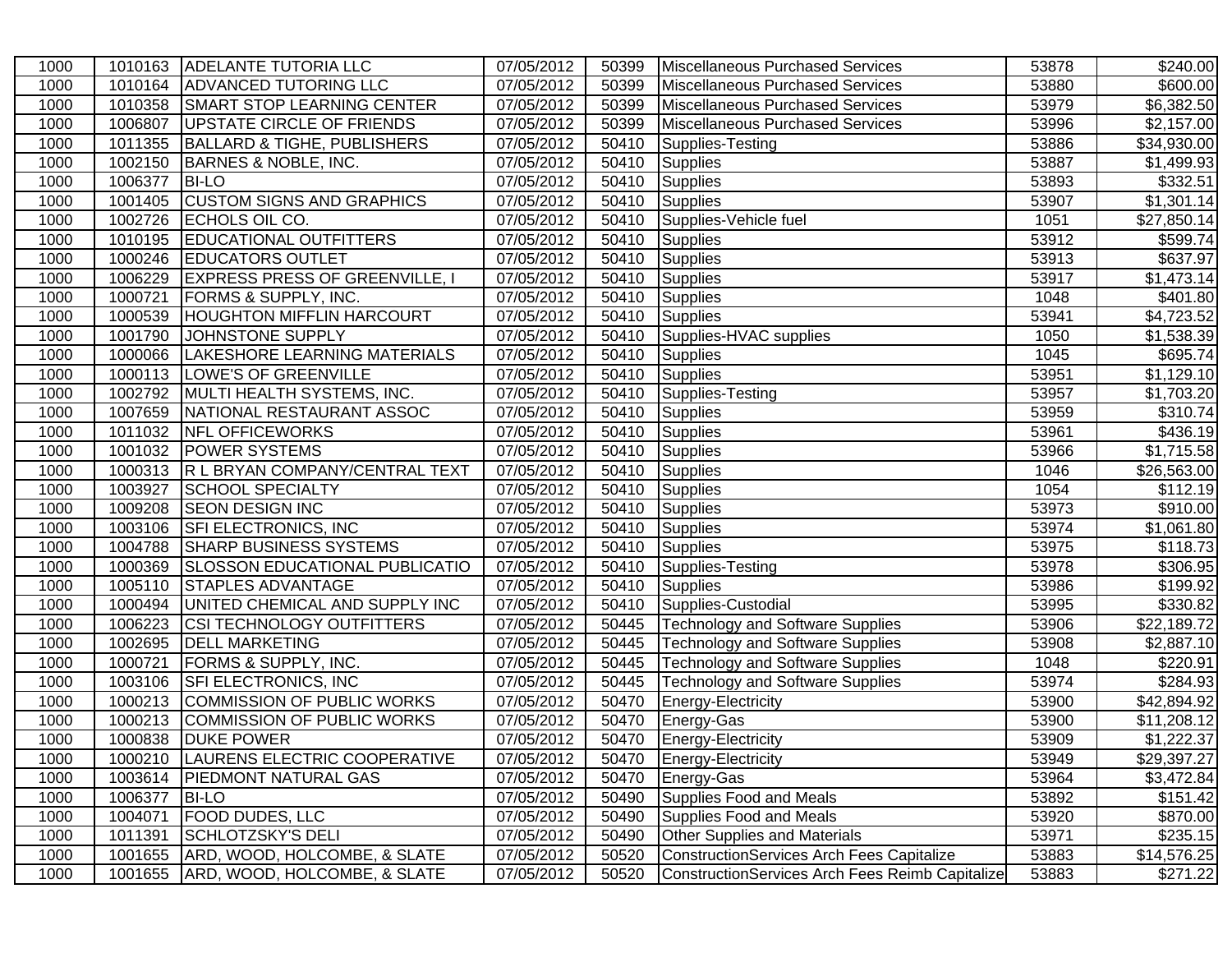| 1000 | 1011324 | <b>BENTON ROOFING INC</b>             | 07/05/2012 | 50520 | ConstructionServices Buildings Capitalize        | 53888 | \$362,248.20           |
|------|---------|---------------------------------------|------------|-------|--------------------------------------------------|-------|------------------------|
| 1000 | 1011378 | <b>BEREA PUBLIC SERVICE DIST</b>      | 07/05/2012 | 50520 | ConstructionServices (Temp) Building/Constructio | 53889 | \$600.00               |
| 1000 | 1003221 | <b>CALIBER ENGINEERING CONSULTANT</b> | 07/05/2012 | 50520 | ConstructionServices Arch Fees Capitalize        | 53897 | \$5,175.00             |
| 1000 | 1002916 | COMPUTER SOFTWARE INNOVATIONS         | 07/05/2012 | 50520 | ConstructionServices Buildings Capitalize        | 53902 | \$4,536.73             |
| 1000 | 1008894 | <b>HOLDEN CARPET SERVICE OF COLUM</b> | 07/05/2012 | 50520 | ConstructionServices (Temp) Building/Constructio | 53939 | \$17,160.50            |
| 1000 | 1000552 | <b>J &amp; R FENCING COMPANY</b>      | 07/05/2012 | 50520 | ConstructionServices (Temp) Building/Constructio | 53942 | \$1,650.00             |
| 1000 | 1007986 | <b>MBAJ ARCHITECTURE</b>              | 07/05/2012 | 50520 | ConstructionServices Arch Fees Reimb Capitalize  | 53953 | \$6,110.95             |
| 1000 | 1000733 | MCMILLAN PAZDAN SMITH ARCHITEC        | 07/05/2012 | 50520 | ConstructionServices Arch Fees Capitalize        | 53955 | \$154,155.60           |
| 1000 | 1000733 | MCMILLAN PAZDAN SMITH ARCHITEC        | 07/05/2012 | 50520 | ConstructionServices Arch Fees Reimb Capitalize  | 53955 | \$705.38               |
| 1000 | 1001763 | NETWORK CONTROLS & ELECTRIC           | 07/05/2012 | 50520 | ConstructionServices (Temp) Building/Constructio | 53960 | \$3,247.47             |
| 1000 | 1002057 | <b>SMITH DRAY LINE</b>                | 07/05/2012 | 50520 | ConstructionServices (Temp) Building/Constructio | 53980 | \$440.00               |
| 1000 | 1000660 | <b>WALDROP HEATING &amp; AIR</b>      | 07/05/2012 | 50520 | ConstructionServices Buildings Capitalize        | 53998 | \$1,449,902.79         |
| 1000 | 1000552 | J & R FENCING COMPANY                 | 07/05/2012 | 50530 | Improvements Other Than Buildings Non Capitaliz  | 53942 | \$921.52               |
| 1000 | 1011327 | <b>GEORGE ELECTRIC COMPANY</b>        | 07/05/2012 | 50540 | Equipment Over 5000                              | 53923 | \$1,347.91             |
| 1000 | 1000751 | NU-IDEA SCHOOL SUPPLY CO INC          | 07/05/2012 | 50540 | Equipment Under 5000                             | 53962 | \$5,653.64             |
| 1000 | 1006223 | <b>CSI TECHNOLOGY OUTFITTERS</b>      | 07/05/2012 | 50545 | TechnologyEquipment Under 5000                   | 53906 | \$4,390.30             |
| 1000 | 1011307 | <b>EDUCATION 2020</b>                 | 07/05/2012 | 50545 | TechnologyEquipment Under 5000                   | 53911 | \$848.00               |
| 1000 | 1000377 | <b>STATE DEPARTMENT OF EDUCATION</b>  | 07/05/2012 | 50660 | <b>Pupil Activity</b>                            | 53987 | \$7,929.80             |
| 1000 | 1002049 | <b>DUKE ENERGY CORP.</b>              | 07/09/2012 | 50470 | Energy-Electricity                               | 70912 | \$295,390.19           |
| 6000 | 1000712 | <b>SHEALY ELECTRICAL WHOLESALERS</b>  | 07/10/2012 | 50323 | Repairs and Maintenance Services                 | 62670 | \$970.37               |
| 6000 | 1000831 | <b>BAKER DISTRIBUTING</b>             | 07/10/2012 | 50323 | Repairs and Maintenance Services                 | 62679 | \$1,698.88             |
| 6000 | 1001483 | <b>CC DICKSON</b>                     | 07/10/2012 | 50323 | Repairs and Maintenance Services                 | 62680 | \$320.01               |
| 6000 | 1001723 | <b>SHERWIN WILLIAMS</b>               | 07/10/2012 | 50323 | Repairs and Maintenance Services                 | 62672 | \$139.45               |
| 6000 | 1001800 | <b>SIMPLEX GRINNELL</b>               | 07/10/2012 | 50323 | Repairs and Maintenance Services                 | 62673 | \$22,187.60            |
| 6000 | 1005441 | <b>HINSON AND ASSOCIATES</b>          | 07/10/2012 | 50323 | Repairs and Maintenance Services                 | 62685 | \$6,960.00             |
| 6000 | 1005459 | KINGS DELIGHT, LTD.                   | 07/10/2012 | 10160 | Inventory - Food                                 | 62682 | \$9,313.00             |
| 1000 | 1005110 | <b>STAPLES ADVANTAGE</b>              | 07/11/2012 | 20410 | Inventory Recd not Vouchered                     | 54160 | \$189.53               |
| 1000 | 1006188 | JONES, SUSAN M(BOYS HOME OF TH        | 07/11/2012 | 50311 | <b>Instructional Services</b>                    | 54113 | \$746.90               |
| 1000 | 1005122 | MCCOY, MELODY JOELL                   | 07/11/2012 | 50311 | <b>Instructional Services</b>                    | 54126 | $\overline{$2,475.00}$ |
| 1000 | 1000068 | <b>SC LAW ENFORCEMENT DIVISION</b>    | 07/11/2012 | 50314 | Staff Services                                   | 54148 | \$114.00               |
| 1000 | 1003341 | ALL SEASONS ENVIRONMENTAL LABO        | 07/11/2012 | 50321 | Public Utility Services (Excludes EnergySee 470) | 54051 | \$8,960.86             |
| 1000 | 1000145 | BLUE RIDGE RURAL WATER COMPANY        | 07/11/2012 | 50321 | Public Utility Services (Excludes EnergySee 470) | 54061 | \$165.60               |
| 1000 | 1001497 | <b>GREENVILLE WATER SYSTEM</b>        | 07/11/2012 | 50321 | Public Utility Services (Excludes EnergySee 470) | 54099 | \$16,147.59            |
| 1000 | 1000209 | <b>MARIETTA WATER DISTRICT</b>        | 07/11/2012 | 50321 | Public Utility Services (Excludes EnergySee 470) | 54124 | \$210.84               |
| 1000 | 1011415 | <b>SPARTANBURG CTY TAX COLLECTOR</b>  | 07/11/2012 | 50321 | Public Utility Services (Excludes EnergySee 470) | 54156 | \$111.09               |
| 1000 | 1001090 | <b>ANDERSON BROTHERS</b>              | 07/11/2012 | 50323 | <b>R&amp;M Serv-Vehicle Serv</b>                 | 54053 | \$4,100.11             |
| 1000 | 1003236 | <b>HAWKINS TOWING INC.</b>            | 07/11/2012 | 50323 | <b>R&amp;M Serv-Vehicle Serv</b>                 | 54102 | \$300.00               |
| 1000 | 1000520 | <b>VENTILATED AWNINGS CORP</b>        | 07/11/2012 | 50323 | <b>R&amp;M Serv-Plant Serv</b>                   | 54171 | \$13,905.00            |
| 1000 | 1000756 | W.W. GRAINGER                         | 07/11/2012 | 50323 | <b>R&amp;M Serv-HVAC Serv</b>                    | 54174 | \$827.86               |
| 1000 | 1000513 | XEROX CAPITAL SERVICES, LLC           | 07/11/2012 | 50323 | Repairs and Maintenance Services                 | 54178 | \$149.46               |
| 1000 | 1011037 | COURTYARD BY MARRIOTT 105             | 07/11/2012 | 50325 | Rentals                                          | 54082 | \$4,395.60             |
| 1000 | 1009916 | <b>WASTE CONNECTIONS CAROLINAS</b>    | 07/11/2012 | 50329 | Oth Prop Srv-Waste Management                    | 54176 | \$4,410.54             |
| 1000 | 1003014 | SHERATON MYRTLE BEACH CONVENTI        | 07/11/2012 | 50332 | Travel - Lodging                                 | 54153 | \$606.00               |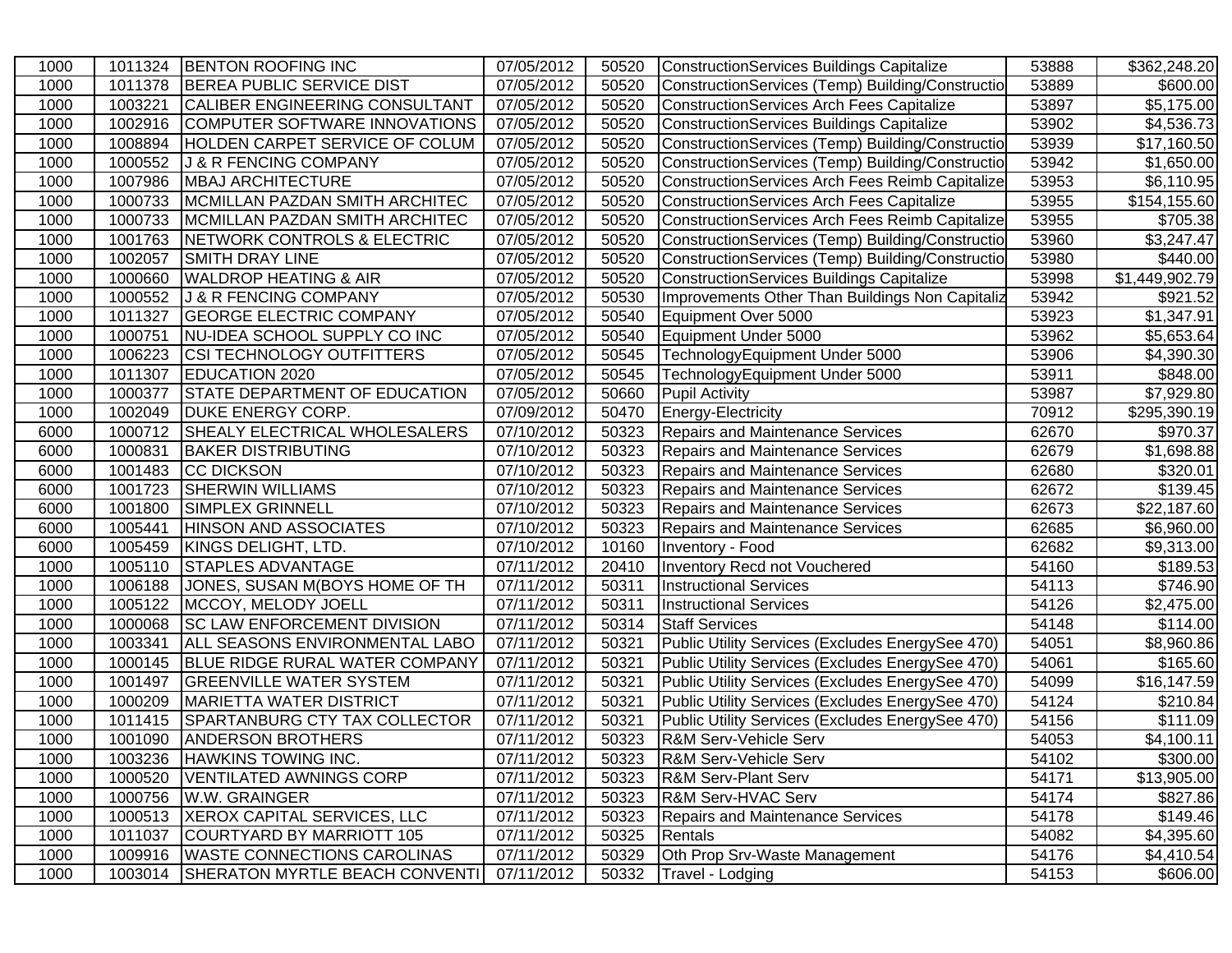| 1000 | 1011084      | <b>VIRTUAL ENTERPRISES INT'L</b>       | 07/11/2012 | 50332 | Travel - Registration                            | 54173 | \$200.00              |
|------|--------------|----------------------------------------|------------|-------|--------------------------------------------------|-------|-----------------------|
| 1000 | 1002322      | <b>SPIRIT TELECOM</b>                  | 07/11/2012 | 50340 | Comm Srvc-Landlines                              | 54157 | \$1,362.90            |
| 1000 | 1002916      | COMPUTER SOFTWARE INNOVATIONS          | 07/11/2012 | 50345 | Technology                                       | 54079 | \$7,880.00            |
| 1000 | 1004788      | <b>SHARP BUSINESS SYSTEMS</b>          | 07/11/2012 | 50345 | <b>Tech Srvc-Copier Contract</b>                 | 54151 | \$256.15              |
| 1000 | 1000415      | <b>GREENVILLE NEWS SUBSCRIPTION</b>    | 07/11/2012 | 50350 | Advertising                                      | 54098 | \$133.00              |
| 1000 | 1005798      | <b>FEDEX KINKO'S</b>                   | 07/11/2012 | 50360 | <b>Printing and Binding</b>                      | 54093 | \$602.08              |
| 1000 |              | 1003675 ACCULINGUA COMMUNICATIONS & CO | 07/11/2012 | 50395 | Other Professional and Technical Services        | 54047 | \$256.93              |
| 1000 | 1003590      | <b>AMERICAN SECURITY GREENVILLE</b>    | 07/11/2012 | 50395 | <b>Other Professional and Technical Services</b> | 54052 | \$575.19              |
| 1000 | 1004246      | <b>CINTAS</b>                          | 07/11/2012 | 50395 | <b>Other Professional and Technical Services</b> | 54073 | \$3,617.88            |
| 1000 | 1004758      | <b>AKJ BOOKS</b>                       | 07/11/2012 | 50410 | <b>Supplies</b>                                  | 54050 | \$201.21              |
| 1000 | 1000715 ASCD |                                        | 07/11/2012 | 50410 | Supplies                                         | 54056 | \$120.59              |
| 1000 |              | 1000172 CAROLINA LASER TECHNOLOGY/ CLT | 07/11/2012 | 50410 | Supplies                                         | 54067 | \$2,151.05            |
| 1000 | 1007254      | <b>CARQUEST AUTO PARTS</b>             | 07/11/2012 | 50410 | Supplies                                         | 54068 | \$810.81              |
| 1000 | 1002338      | <b>CENTER FOR APPLIED LINGUISTICS</b>  | 07/11/2012 | 50410 | Supplies                                         | 54070 | \$1,375.00            |
| 1000 | 1011302      | <b>FIRST SERVICE</b>                   | 07/11/2012 | 50410 | Supplies                                         | 54095 | \$1,494.89            |
| 1000 | 1000322      | <b>FIRST TEAM SPORTS</b>               | 07/11/2012 | 50410 | Supplies                                         | 54096 | \$1,928.10            |
| 1000 | 1000415      | <b>GREENVILLE NEWS SUBSCRIPTION</b>    | 07/11/2012 | 50410 | <b>Supplies</b>                                  | 54098 | \$288.03              |
| 1000 | 1005742      | <b>HEINEMANN</b>                       | 07/11/2012 | 50410 | <b>Supplies</b>                                  | 54103 | \$2,397.60            |
| 1000 | 1000341      | <b>IANCICI/CPI</b>                     | 07/11/2012 | 50410 | <b>Supplies</b>                                  | 54083 | \$4,106.57            |
| 1000 | 1000109      | KAPLAN EARLY LEARNING CO               | 07/11/2012 | 50410 | Supplies                                         | 54114 | \$1,117.20            |
| 1000 | 1000069      | LANDSCAPERS SUPPLY INC                 | 07/11/2012 | 50410 | Supplies-Custodial                               | 54120 | \$284.01              |
| 1000 | 1000121      | <b>MACK FULBRIGHT DISTRIBUTING CO</b>  | 07/11/2012 | 50410 | <b>Supplies</b>                                  | 54123 | \$2,576.86            |
| 1000 | 1000329      | <b>ORIENTAL TRADING COMPANY</b>        | 07/11/2012 | 50410 | Supplies                                         | 54135 | \$145.61              |
| 1000 | 1001777      | <b>PERFORM BETTER</b>                  | 07/11/2012 | 50410 | Supplies                                         | 54138 | \$545.75              |
| 1000 | 1000901      | <b>QUILL CORPORATION</b>               | 07/11/2012 | 50410 | Supplies                                         | 54142 | \$1,315.35            |
| 1000 | 1001268      | SCHOLASTIC INC                         | 07/11/2012 | 50410 | Supplies                                         | 54150 | \$1,194.77            |
| 1000 | 1005110      | <b>STAPLES ADVANTAGE</b>               | 07/11/2012 | 50410 | Supplies                                         | 54160 | \$1,421.87            |
| 1000 |              | 1001665 TRACTOR SUPPLY                 | 07/11/2012 | 50410 | <b>Supplies</b>                                  | 54168 | \$476.99              |
| 1000 |              | 1000164 CAMCOR                         | 07/11/2012 | 50445 | Technology and Software Supplies                 | 54066 | $\overline{4,}265.38$ |
| 1000 |              | 1004450 OFFICE DEPOT                   | 07/11/2012 | 50445 | <b>Technology and Software Supplies</b>          | 54134 | $\overline{$}463.14$  |
| 1000 |              | 1003614   PIEDMONT NATURAL GAS         | 07/11/2012 | 50470 | Energy-Gas                                       | 54139 | \$12,729.52           |
| 1000 | 1000141      | <b>BI-LO</b>                           | 07/11/2012 | 50490 | Supplies Food and Meals                          | 54058 | 352.28                |
| 1000 |              | 1003025   DELTA ENGINEERING, INC.      | 07/11/2012 | 50520 | <b>ConstructionServices Arch Fees Capitalize</b> | 54086 | \$1,805.00            |
| 1000 | 1002388      | <b>HOFFMAN &amp; HOFFMAN INC.</b>      | 07/11/2012 | 50520 | <b>ConstructionServices Buildings Capitalize</b> | 54106 | \$3,763.00            |
| 1000 | 1002001      | S&ME                                   | 07/11/2012 | 50520 | ConstructionServices (Temp) Building/Constructio | 54146 | \$7,814.96            |
| 1000 |              | 1002312   TRANE US, INC                | 07/11/2012 | 50520 | ConstructionServices (Temp) Building/Constructio | 54169 | \$26,090.00           |
| 1000 |              | 1005111  DAKTRONICS                    | 07/11/2012 | 50540 | Equipment Over 5000                              | 54085 | \$5,392.00            |
| 1000 | 1000121      | <b>MACK FULBRIGHT DISTRIBUTING CO</b>  | 07/11/2012 | 50540 | Equipment Under 5000                             | 54123 | \$3,009.34            |
| 1000 |              | 1000849 APPLE INC.                     | 07/11/2012 | 50545 | TechnologyEquipment Under 5000                   | 54054 | \$34,384.27           |
| 1000 | 1000377      | <b>STATE DEPARTMENT OF EDUCATION</b>   | 07/11/2012 | 50660 | <b>Pupil Activity</b>                            | 54162 | \$2,994.60            |
| 1000 | 1004117      | <b>ENHANCED FINANCIAL SOLUTIONS</b>    | 07/11/2012 | 50690 | <b>Other Objects</b>                             | 54091 | \$91,099.67           |
| 1000 | 1010870      | <b>TD BANK, NA</b>                     | 07/11/2012 | 50690 | <b>Other Objects</b>                             | 54166 | \$41,165.82           |
| 6000 | 1001140      | <b>PAPA JOHN'S PIZZA</b>               | 07/11/2012 | 50460 | <b>Food Purchases</b>                            | 62686 | \$1,127.75            |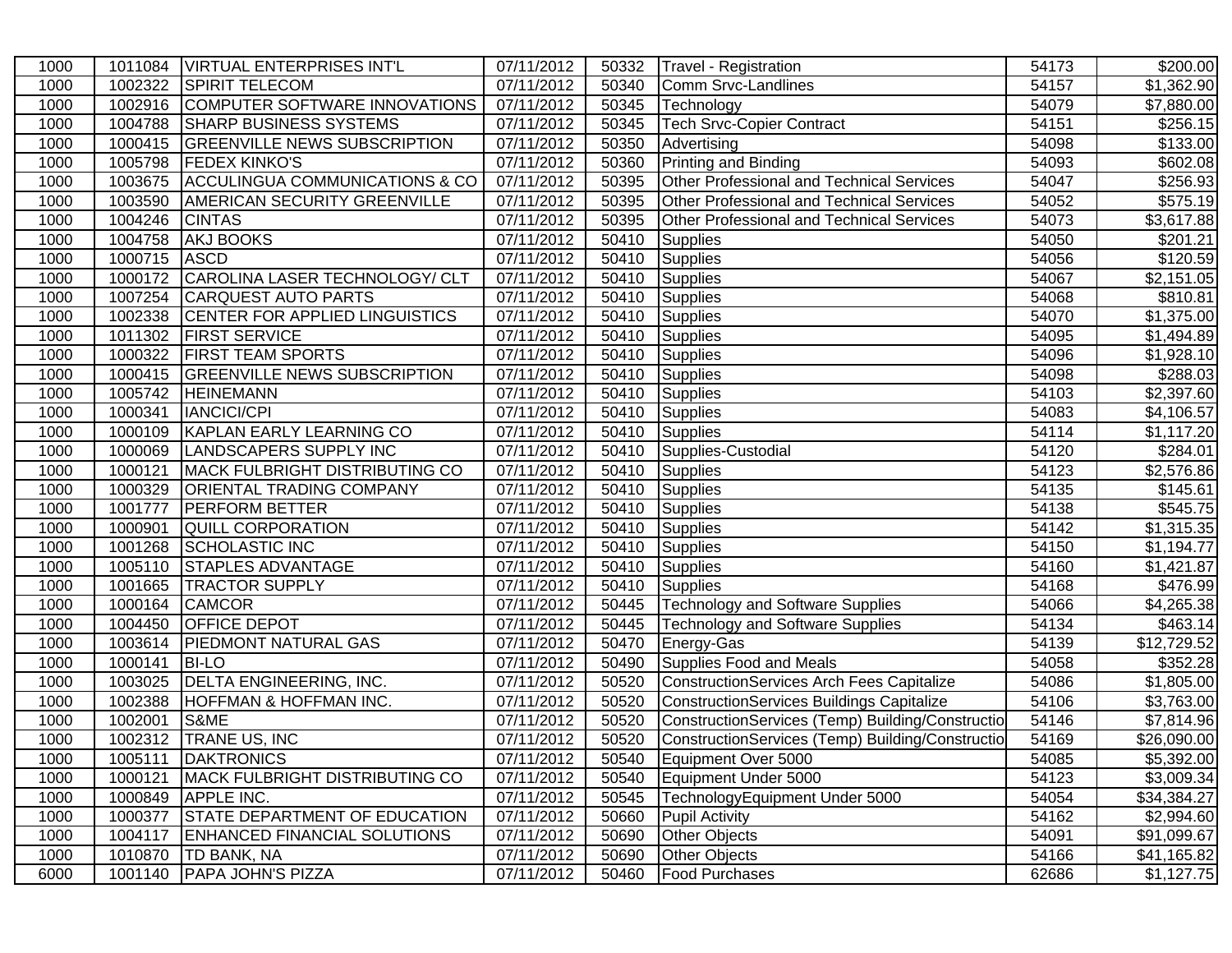| 1000 | 1001623 | BENDER BURKOT EAST COAST SUPPL            | 07/12/2012 | 20410 | Inventory Recd not Vouchered                     | 1058  | \$12,669.72            |
|------|---------|-------------------------------------------|------------|-------|--------------------------------------------------|-------|------------------------|
| 1000 | 1003927 | <b>SCHOOL SPECIALTY</b>                   | 07/12/2012 | 20410 | Inventory Recd not Vouchered                     | 1059  | \$19,953.89            |
| 1000 | 1002417 | <b>FRINGE BENEFITS MANGEMENT COMP</b>     | 07/12/2012 | 20412 | Health Savings - Deductible                      | 54185 | \$100.00               |
| 1000 | 1002417 | <b>FRINGE BENEFITS MANGEMENT COMP</b>     | 07/12/2012 | 20412 | Out of Pocket Medical                            | 54185 | \$166.66               |
| 1000 | 1002941 | LEXISNEXIS SCREENING SOLUTIONS            | 07/12/2012 | 50314 | <b>Staff Services</b>                            | 54193 | \$1,548.00             |
| 1000 | 1000213 | COMMISSION OF PUBLIC WORKS                | 07/12/2012 | 50321 | Public Utility Services (Excludes EnergySee 470) | 54183 | \$799.80               |
| 1000 |         | 1000699 GEORGE COLEMAN FORD INC           | 07/12/2012 | 50325 | Rentals                                          | 54186 | \$938.00               |
| 1000 |         | 1009916   WASTE CONNECTIONS CAROLINAS     | 07/12/2012 | 50329 | Oth Prop Srv-Waste Management                    | 54206 | \$1,453.36             |
| 1000 | 1003438 | USA TESTPREP INC.                         | 07/12/2012 | 50345 | Technology                                       | 54205 | \$1,950.00             |
| 1000 | 1002680 | <b>CHARTER COMMUNICATIONS</b>             | 07/12/2012 | 50395 | Other Professional and Technical Services        | 54180 | \$134.99               |
| 1000 | 1003250 | <b>HEALTHMASTER HOLDINGS, LLC</b>         | 07/12/2012 | 50395 | Other Professional and Technical Services        | 54188 | \$1,399.30             |
| 1000 |         | 1010573 MELO, GLORIA C                    | 07/12/2012 | 50395 | Other Professional and Technical Services        | 54195 | \$570.00               |
| 1000 | 1010774 | POOLE, JENNIFER NICKLES                   | 07/12/2012 | 50395 | <b>Other Professional and Technical Services</b> | 54199 | \$2,220.00             |
| 1000 | 1003917 | <b>CLASSROOM DIRECT</b>                   | 07/12/2012 | 50410 | <b>Supplies</b>                                  | 1059  | \$231.00               |
| 1000 | 1000248 | COLLEGE BOARD PUBLISHERS                  | 07/12/2012 | 50410 | Supplies                                         | 54181 | \$518.85               |
| 1000 | 1000467 | <b>GREENVILLE TURF &amp; TRACTOR, INC</b> | 07/12/2012 | 50410 | Supplies                                         | 54187 | \$304.22               |
| 1000 | 1000462 | <b>JANPAK</b>                             | 07/12/2012 | 50410 | Supplies-Custodial                               | 54189 | \$2,448.35             |
| 1000 | 1000066 | LAKESHORE LEARNING MATERIALS              | 07/12/2012 | 50410 | <b>Supplies</b>                                  | 1055  | \$1,001.97             |
| 1000 | 1000205 | NASCO INC                                 | 07/12/2012 | 50410 | <b>Supplies</b>                                  | 54196 | \$4,586.13             |
| 1000 | 1001050 | <b>PITSCO EDUCATION</b>                   | 07/12/2012 | 50410 | <b>Supplies</b>                                  | 54198 | \$270.14]              |
| 1000 | 1000313 | R L BRYAN COMPANY/CENTRAL TEXT            | 07/12/2012 | 50410 | <b>Supplies</b>                                  | 1056  | \$64,953.70            |
| 1000 | 1003927 | <b>SCHOOL SPECIALTY</b>                   | 07/12/2012 | 50410 | <b>Supplies</b>                                  | 1059  | \$180.58               |
| 1000 |         | 1005110 STAPLES ADVANTAGE                 | 07/12/2012 | 50410 | Supplies                                         | 54202 | \$1,233.19             |
| 1000 |         | 1000494 UNITED CHEMICAL AND SUPPLY INC    | 07/12/2012 | 50410 | Supplies-Custodial                               | 54204 | \$3,480.14             |
| 1000 |         | 1000213 COMMISSION OF PUBLIC WORKS        | 07/12/2012 | 50470 | Energy-Electricity                               | 54183 | \$12,296.59            |
| 1000 |         | 1000213 COMMISSION OF PUBLIC WORKS        | 07/12/2012 | 50470 | Energy-Gas                                       | 54183 | \$2,062.57             |
| 1000 | 1004998 | <b>RUTHERFORD HEATING &amp; AIR CONDI</b> | 07/12/2012 | 50520 | ConstructionServices (Temp) Building/Constructio | 1060  | \$5,960.00             |
| 1000 |         | 1002695  DELL MARKETING                   | 07/12/2012 | 50545 | TechnologyEquipment Under 5000                   | 54184 | \$18,030.60            |
| 6000 | 1000831 | <b>BAKER DISTRIBUTING</b>                 | 07/12/2012 | 50323 | Repairs and Maintenance Services                 | 62687 | $\overline{$6,029.63}$ |
| 1000 | 1000462 | <b>JANPAK</b>                             | 07/18/2012 | 20410 | Inventory Recd not Vouchered                     | 54387 | \$46,846.70            |
| 1000 |         | 1000180 MCLESKEY TODD TRUE VALUE          | 07/18/2012 | 20410 | Inventory Recd not Vouchered                     | 54422 | $\overline{$}235.85$   |
| 1000 |         | 1005110 STAPLES ADVANTAGE                 | 07/18/2012 | 20410 | Inventory Recd not Vouchered                     | 54511 | \$789.70               |
| 1000 |         | 1002417   FRINGE BENEFITS MANGEMENT COMP  | 07/18/2012 | 20412 | Health Savings - Deductible                      | 54324 | \$378.34               |
| 1000 | 1002417 | <b>FRINGE BENEFITS MANGEMENT COMP</b>     | 07/18/2012 | 20412 | Out of Pocket Medical                            | 54324 | \$166.67               |
| 1000 | 1001731 | SOUTH CAROLINA RETIREMENT SYST            | 07/18/2012 | 20412 | <b>Employer Retirement Payable</b>               | 54502 | \$15,634.55            |
| 1000 | 1001731 | SOUTH CAROLINA RETIREMENT SYST            | 07/18/2012 | 20412 | <b>Retirement Deduction</b>                      | 54502 | \$7,345.49             |
| 1000 |         | 1004531   ITES, LLC                       | 07/18/2012 | 50311 | Instructional Services                           | 54380 | \$9,500.00             |
| 1000 | 1007000 | VICK SR., DONALD S.                       | 07/18/2012 | 50311 | <b>Instructional Services</b>                    | 54569 | \$310.40]              |
| 1000 | 1002074 | <b>VIF PROGRAM</b>                        | 07/18/2012 | 50311 | <b>Instructional Services</b>                    | 54570 | \$36,750.00            |
| 1000 | 1000944 | <b>CHAMBER OF COMMERCE</b>                | 07/18/2012 | 50312 | Instructional Programs Improvement Services      | 54277 | \$5,000.00             |
| 1000 | 1006600 | <b>EICKHOLT, LISA A</b>                   | 07/18/2012 | 50312 | Instructional Programs Improvement Services      | 54311 | \$1,000.00             |
| 1000 | 1003560 | <b>FURMAN UNIV.-STUDENT BUSINESS</b>      | 07/18/2012 | 50312 | Instructional Programs Improvement Services      | 54327 | \$2,316.00             |
| 1000 | 1011430 | CAROLINA KITCHEN AND CATERING             | 07/18/2012 | 50313 | <b>Student Services</b>                          | 54604 | \$284.61               |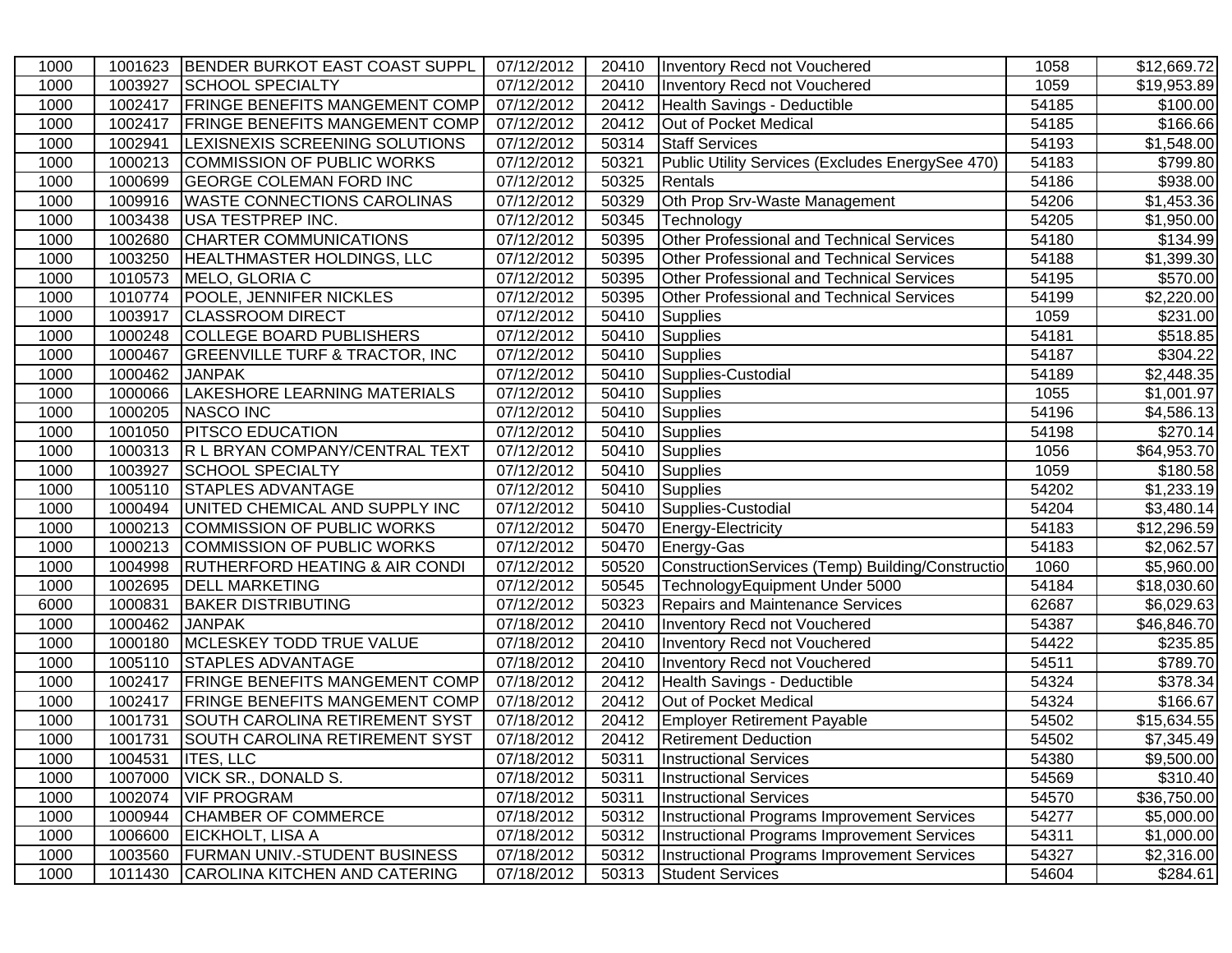| 1000 | 1006759 | <b>CLEMSON UNIVERSITY</b>             | 07/18/2012 | 50313 | <b>Student Services</b>                          | 54286 | \$385.20     |
|------|---------|---------------------------------------|------------|-------|--------------------------------------------------|-------|--------------|
| 1000 | 1001780 | <b>CHILDS &amp; HALLIGAN</b>          | 07/18/2012 | 50319 | <b>Legal Services</b>                            | 54281 | \$215.01     |
| 1000 | 1002172 | <b>HAYNSWORTH SINKLER BOYD</b>        | 07/18/2012 | 50319 | <b>Legal Services</b>                            | 54363 | \$325.00     |
| 1000 | 1000145 | <b>BLUE RIDGE RURAL WATER COMPANY</b> | 07/18/2012 | 50321 | Public Utility Services (Excludes EnergySee 470) | 54247 | \$5,394.02   |
| 1000 | 1000213 | COMMISSION OF PUBLIC WORKS            | 07/18/2012 | 50321 | Public Utility Services (Excludes EnergySee 470) | 54291 | \$866.53     |
| 1000 | 1001497 | <b>GREENVILLE WATER SYSTEM</b>        | 07/18/2012 | 50321 | Public Utility Services (Excludes EnergySee 470) | 54348 | \$23,968.11  |
| 1000 |         | 1011415 SPARTANBURG CTY TAX COLLECTOR | 07/18/2012 | 50321 | Public Utility Services (Excludes EnergySee 470) | 54509 | \$1,079.85   |
| 1000 |         | 1003739 UNITED UTILITY CO             | 07/18/2012 | 50321 | Public Utility Services (Excludes EnergySee 470) | 54553 | \$2,953.80   |
| 1000 | 1002686 | CAROLINA INDUSTRIAL EQUP. INC.        | 07/18/2012 | 50323 | R&M Serv-Equipment Repair Serv                   | 54270 | \$1,362.70   |
| 1000 | 1002561 | <b>OTICON, INC</b>                    | 07/18/2012 | 50323 | Repairs and Maintenance Services                 | 54457 | \$569.75     |
| 1000 | 1002045 | SOUTHERN PAINT.& MAINT.SPECIAL        | 07/18/2012 | 50323 | <b>R&amp;M Serv-Painting Serv</b>                | 54503 | \$147,993.00 |
| 1000 | 1002312 | <b>TRANE US, INC</b>                  | 07/18/2012 | 50323 | <b>Repairs and Maintenance Services</b>          | 54544 | \$9,072.00   |
| 1000 | 1003590 | <b>AMERICAN SECURITY GREENVILLE</b>   | 07/18/2012 | 50329 | Other - Property Serv                            | 54214 | \$9,310.51   |
| 1000 | 1001800 | <b>SIMPLEX GRINNELL</b>               | 07/18/2012 | 50329 | Other - Property Serv                            | 54497 | \$329.38     |
| 1000 | 1009916 | <b>WASTE CONNECTIONS CAROLINAS</b>    | 07/18/2012 | 50329 | Oth Prop Srv-Waste Management                    | 54581 | \$2,557.51   |
| 1000 | 1000934 | <b>DE LAGE LANDEN FINANCIAL SERVI</b> | 07/18/2012 | 50345 | <b>Tech Srvc-Copier Contract</b>                 | 54297 | \$123.98     |
| 1000 | 1002695 | <b>DELL MARKETING</b>                 | 07/18/2012 | 50345 | Technology                                       | 54299 | \$528.94     |
| 1000 | 1000650 | <b>EDUCATION LOGISTICS INC</b>        | 07/18/2012 | 50345 | Technology                                       | 54310 | \$10,191.00  |
| 1000 | 1004788 | <b>SHARP BUSINESS SYSTEMS</b>         | 07/18/2012 | 50345 | <b>Tech Srvc-Copier Contract</b>                 | 54495 | \$177.67     |
| 1000 | 1000415 | <b>GREENVILLE NEWS SUBSCRIPTION</b>   | 07/18/2012 | 50350 | Advertising                                      | 54341 | \$133.00     |
| 1000 | 1005220 | <b>ANDERSON UNIVERSITY</b>            | 07/18/2012 | 50373 | Tuition to other Entity                          | 54216 | \$13,383.50  |
| 1000 | 1005218 | <b>AUBURN UNIVERSITY</b>              | 07/18/2012 | 50373 | Tuition to other Entity                          | 54218 | \$1,000.00   |
| 1000 | 1009902 | <b>BEREA COLLEGE</b>                  | 07/18/2012 | 50373 | Tuition to other Entity                          | 54231 | \$1,000.00   |
| 1000 | 1000148 | <b>BOB JONES UNIVERSITY</b>           | 07/18/2012 | 50373 | Tuition to other Entity                          | 54250 | \$4,000.00   |
| 1000 | 1000251 | <b>COLLEGE OF CHARLESTON</b>          | 07/18/2012 | 50373 | Tuition to other Entity                          | 54288 | \$1,050.00   |
| 1000 | 1011348 | <b>EAST CAROLINA UNIVERSITY</b>       | 07/18/2012 | 50373 | Tuition to other Entity                          | 54305 | \$1,000.00   |
| 1000 | 1011363 | <b>EMMANUEL COLLEGE</b>               | 07/18/2012 | 50373 | Tuition to other Entity                          | 54314 | \$1,000.00   |
| 1000 | 1011270 | <b>FRANCIS MARION UNIVERSITY</b>      | 07/18/2012 | 50373 | Tuition to other Entity                          | 54323 | \$1,000.00   |
| 1000 | 1011403 | <b>HARVEY MUDD COLLEGE</b>            | 07/18/2012 | 50373 | Tuition to other Entity                          | 54362 | \$1,000.00   |
| 1000 | 1005238 | <b>ITT TECHNICAL INSTITUTE</b>        | 07/18/2012 | 50373 | Tuition to other Entity                          | 54381 | \$1,000.00   |
| 1000 | 1009893 | MARYVILLE COLLEGE                     | 07/18/2012 | 50373 | Tuition to other Entity                          | 54412 | \$1,000.00   |
| 1000 | 1011410 | NORFOLK STATE UNIVERSITY              | 07/18/2012 | 50373 | Tuition to other Entity                          | 54439 | \$1,000.00   |
| 1000 | 1005243 | NORTH GREENVILLE UNIVERSITY           | 07/18/2012 | 50373 | Tuition to other Entity                          | 54441 | \$24,204.00  |
| 1000 | 1011404 | <b>OAKWOOD UNIVERSITY, INC</b>        | 07/18/2012 | 50373 | Tuition to other Entity                          | 54452 | \$1,000.00   |
| 1000 | 1009867 | <b>OKLAHOMA CITY UNIVERSITY</b>       | 07/18/2012 | 50373 | Tuition to other Entity                          | 54455 | \$1,000.00   |
| 1000 | 1009932 | <b>RUTGERS-NEWARK CAMPUS</b>          | 07/18/2012 | 50373 | Tuition to other Entity                          | 54486 | \$1,000.00   |
| 1000 | 1011341 | SACRED HEART UNIVERSITY               | 07/18/2012 | 50373 | Tuition to other Entity                          | 54488 | \$1,000.00   |
| 1000 |         | 1009922 STEVENS INSTITUTE OF TECH     | 07/18/2012 | 50373 | Tuition to other Entity                          | 54515 | \$1,000.00   |
| 1000 |         | 1011416   THE GEORGE WASHINGTION UNIV | 07/18/2012 | 50373 | Tuition to other Entity                          | 54530 | \$1,000.00   |
| 1000 | 1009921 | <b>THE METHODIST UNIVERSITY</b>       | 07/18/2012 | 50373 | Tuition to other Entity                          | 54533 | \$1,000.00   |
| 1000 | 1007144 | THE OHIO STATE UNIVERSITY             | 07/18/2012 | 50373 | Tuition to other Entity                          | 54534 | \$1,000.00   |
| 1000 | 1011338 | THE UNIVERSITY OF CHICAGO             | 07/18/2012 | 50373 | Tuition to other Entity                          | 54537 | \$1,000.00   |
| 1000 | 1003828 | THE UNIVERSITY OF TOLEDO              | 07/18/2012 | 50373 | Tuition to other Entity                          | 54535 | \$1,000.00   |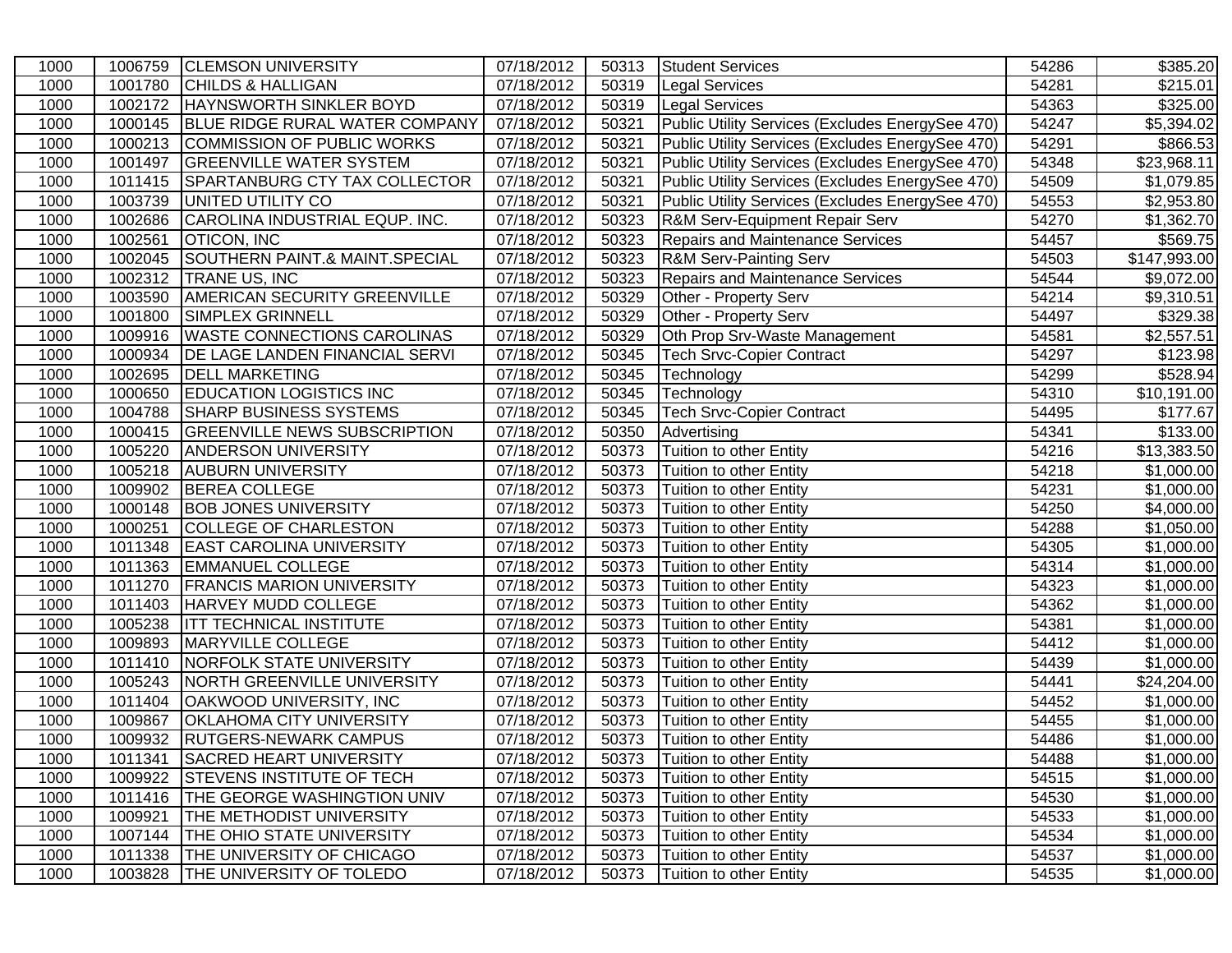| 1000 | 1010039 | <b>THE VANDERBILT UNIVERSITY</b>       | 07/18/2012 | 50373 | Tuition to other Entity                          | 54539 | \$1,000.00  |
|------|---------|----------------------------------------|------------|-------|--------------------------------------------------|-------|-------------|
| 1000 | 1005256 | <b>TRI-COUNTY TECHNICAL COLLEGE</b>    | 07/18/2012 | 50373 | Tuition to other Entity                          | 54549 | \$7,650.00  |
| 1000 | 1009897 | UNC@CHAPEL HILL                        | 07/18/2012 | 50373 | Tuition to other Entity                          | 54551 | \$1,000.00  |
| 1000 | 1011352 | UNC@CHARLOTTE                          | 07/18/2012 | 50373 | Tuition to other Entity                          | 54552 | \$1,000.00  |
| 1000 | 1000813 | UNIV OF CALIFORNIA, BERKELEY           | 07/18/2012 | 50373 | Tuition to other Entity                          | 54554 | \$1,000.00  |
| 1000 | 1008223 | UNIV OF MISSOURI-ST. LOUIS             | 07/18/2012 | 50373 | Tuition to other Entity                          | 54555 | \$1,000.00  |
| 1000 | 1010669 | UNIV OF TEXAS SAN ANTONIO              | 07/18/2012 | 50373 | Tuition to other Entity                          | 54557 | \$1,000.00  |
| 1000 | 1008186 | UNIVERSITY OF ALABAMA                  | 07/18/2012 | 50373 | Tuition to other Entity                          | 54249 | \$1,000.00  |
| 1000 | 1008256 | UNIVERSITY OF NORTH TEXAS              | 07/18/2012 | 50373 | Tuition to other Entity                          | 54558 | \$1,000.00  |
| 1000 | 1005261 | UNIVERSITY OF PENNSYLVANIA             | 07/18/2012 | 50373 | Tuition to other Entity                          | 54559 | \$1,000.00  |
| 1000 |         | 1005262 UNIVERSITY OF PITTSBURGH       | 07/18/2012 | 50373 | Tuition to other Entity                          | 54560 | \$1,000.00  |
| 1000 | 1005208 | USC-UPSTATE                            | 07/18/2012 | 50373 | Tuition to other Entity                          | 54567 | \$9,000.00  |
| 1000 | 1009870 | <b>WASHINGTON UNIV</b>                 | 07/18/2012 | 50373 | Tuition to other Entity                          | 54580 | \$1,000.00  |
| 1000 | 1003404 | MANAGEMENT DECISIONS                   | 07/18/2012 | 50395 | Other Professional and Technical Services        | 54410 | \$9,000.00  |
| 1000 | 1011365 | <b>RAINBOW INTERNATIONAL</b>           | 07/18/2012 | 50395 | <b>Other Professional and Technical Services</b> | 54470 | \$74,408.37 |
| 1000 | 1005220 | <b>ANDERSON UNIVERSITY</b>             | 07/18/2012 | 50399 | Miscellaneous Purchased Services                 | 54215 | \$600.00    |
| 1000 | 1009902 | <b>BEREA COLLEGE</b>                   | 07/18/2012 | 50399 | Miscellaneous Purchased Services                 | 54230 | \$600.00    |
| 1000 | 1000664 | <b>CLEMSON UNIVERSITY</b>              | 07/18/2012 | 50399 | Miscellaneous Purchased Services                 | 54283 | \$3,600.00  |
| 1000 | 1005243 | <b>NORTH GREENVILLE UNIVERSITY</b>     | 07/18/2012 | 50399 | Miscellaneous Purchased Services                 | 54442 | \$600.00    |
| 1000 | 1010039 | <b>THE VANDERBILT UNIVERSITY</b>       | 07/18/2012 | 50399 | Miscellaneous Purchased Services                 | 54538 | \$600.00    |
| 1000 | 1005713 | UNIVERSITY OF SOUTH CAROLINA           | 07/18/2012 | 50399 | Miscellaneous Purchased Services                 | 54562 | \$2,400.00  |
| 1000 | 1000508 | <b>USC UPSTATE</b>                     | 07/18/2012 | 50399 | Miscellaneous Purchased Services                 | 54565 | \$600.00    |
| 1000 | 1010200 | <b>VILLAGE CONCEPTS CONSULTANTS</b>    | 07/18/2012 | 50399 | Miscellaneous Purchased Services                 | 54571 | \$1,560.00  |
| 1000 |         | 1000173 CAROLINA LAWN & TRACTOR INC    | 07/18/2012 | 50410 | Supplies                                         | 54271 | \$379.08    |
| 1000 |         | 1003799 CENGAGE LEARNING               | 07/18/2012 | 50410 | Supplies                                         | 54274 | \$205.00    |
| 1000 |         | 1000415 GREENVILLE NEWS SUBSCRIPTION   | 07/18/2012 | 50410 | Supplies                                         | 54342 | \$288.03    |
| 1000 |         | 1004718 HORIZON FOREST PRODUCTS        | 07/18/2012 | 50410 | Supplies                                         | 54373 | \$456.79    |
| 1000 | 1000462 | <b>JANPAK</b>                          | 07/18/2012 | 50410 | Supplies-Custodial                               | 54387 | \$510.62    |
| 1000 | 1005469 | LOWE'S - CHERRYDALE                    | 07/18/2012 | 50410 | Supplies-Routine Maintenance                     | 54605 | \$7,898.06  |
| 1000 | 1001523 | <b>LRP PUBLICATIONS</b>                | 07/18/2012 | 50410 | Supplies                                         | 54406 | \$207.00    |
| 1000 | 1004768 | NATIONAL GEOGRAPHIC SCHOOL PUB         | 07/18/2012 | 50410 | Supplies                                         | 54275 | \$246.70    |
| 1000 | 1004450 | <b>OFFICE DEPOT</b>                    | 07/18/2012 | 50410 | Supplies                                         | 54453 | \$389.29    |
| 1000 | 1000325 | <b>OFFICE MAX</b>                      | 07/18/2012 | 50410 | Supplies                                         | 54454 | \$350.32    |
| 1000 | 1000394 | <b>PLUS INC</b>                        | 07/18/2012 | 50410 | Supplies                                         | 54466 | \$376.94    |
| 1000 | 1001378 | <b>PROGRESS PUBLICATIONS</b>           | 07/18/2012 | 50410 | <b>Supplies</b>                                  | 54469 | \$1,128.30  |
| 1000 |         | 1002312   TRANE US, INC                | 07/18/2012 | 50410 | Supplies-HVAC supplies                           | 54544 | \$1,346.20  |
| 1000 | 1003251 | <b>WRIGHT EXPRESS FINANCIAL SERVI</b>  | 07/18/2012 | 50410 | Supplies-Vehicle fuel                            | 54601 | \$576.63    |
| 1000 | 1000052 | <b>AIMS EDUCATION FOUNDATION</b>       | 07/18/2012 | 50445 | Technology and Software Supplies                 | 54210 | \$275.05    |
| 1000 |         | 1004450 OFFICE DEPOT                   | 07/18/2012 | 50445 | Technology and Software Supplies                 | 54453 | \$223.48    |
| 1000 |         | 1000213 COMMISSION OF PUBLIC WORKS     | 07/18/2012 | 50470 | Energy-Electricity                               | 54291 | \$11,778.43 |
| 1000 |         | 1000213 COMMISSION OF PUBLIC WORKS     | 07/18/2012 | 50470 | Energy-Gas                                       | 54291 | \$176.16    |
| 1000 | 1000838 | <b>DUKE POWER</b>                      | 07/18/2012 | 50470 | Energy-Electricity                               | 54302 | \$461.04    |
| 1000 |         | 1002662 FOUNTAIN INN NATURAL GAS SYSTE | 07/18/2012 | 50470 | Energy-Gas                                       | 54321 | \$869.84    |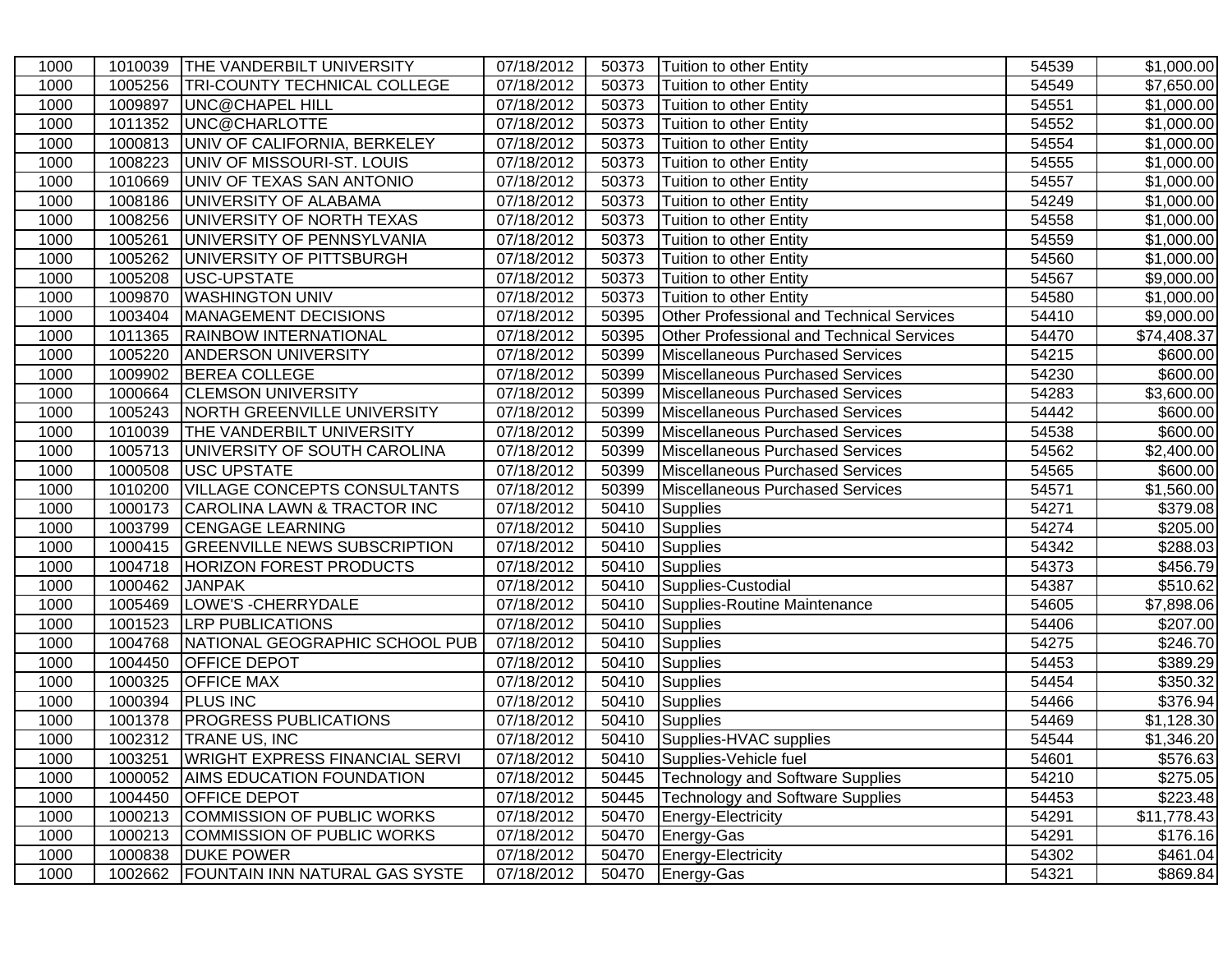| 1000 | 1000210 | LAURENS ELECTRIC COOPERATIVE          | 07/18/2012              | 50470 | Energy-Electricity                               | 54396 | \$15,475.52             |
|------|---------|---------------------------------------|-------------------------|-------|--------------------------------------------------|-------|-------------------------|
| 1000 | 1003614 | <b>PIEDMONT NATURAL GAS</b>           | 07/18/2012              | 50470 | Energy-Gas                                       | 54463 | \$13,238.82             |
| 1000 | 1004071 | <b>FOOD DUDES, LLC</b>                | 07/18/2012              | 50490 | Supplies Food and Meals                          | 54318 | \$615.00                |
| 1000 | 1006948 | <b>JASON'S DELI</b>                   | 07/18/2012              | 50490 | Supplies Food and Meals                          | 54388 | \$247.64                |
| 1000 | 1002388 | <b>HOFFMAN &amp; HOFFMAN INC.</b>     | 07/18/2012              | 50520 | ConstructionServices Buildings Capitalize        | 54371 | $\overline{$21,030.00}$ |
| 1000 | 1005469 | LOWE'S - CHERRYDALE                   | $\overline{07/18}/2012$ | 50520 | ConstructionServices (Temp) Building/Constructio | 54405 | \$6,971.96              |
| 1000 | 1005469 | LOWE'S - CHERRYDALE                   | 07/18/2012              | 50520 | ConstructionServices (Temp) Building/Constructio | 54602 | \$6,825.04              |
| 1000 | 1005469 | LOWE'S - CHERRYDALE                   | 07/18/2012              | 50520 | ConstructionServices (Temp) Building/Constructio | 54605 | \$14,717.52             |
| 1000 | 1011366 | NEW SOUTH SPECIALTIES                 | 07/18/2012              | 50520 | ConstructionServices Buildings Capitalize        | 54437 | \$301.04                |
| 1000 | 1002312 | TRANE US, INC                         | 07/18/2012              | 50520 | ConstructionServices (Temp) Building/Constructio | 54544 | \$164,778.00            |
| 1000 | 1000322 | <b>FIRST TEAM SPORTS</b>              | 07/18/2012              | 50530 | Improvements Other Than Buildings Capitalize     | 54317 | \$5,094.10              |
| 1000 | 1000841 | MOTOROLA INC                          | 07/18/2012              | 50540 | Equipment Machinery & Tools Non Capitalize       | 54431 | \$319,488.37            |
| 1000 | 1000794 | NATIONAL ASSOC SCHOOL PSYCHOLO        | 07/18/2012              | 50640 | Organization Membership Dues and Fees (Profes    | 54435 | \$190.00                |
| 1000 | 1011084 | VIRTUAL ENTERPRISES INT'L             | 07/18/2012              | 50640 | Organization Membership Dues and Fees (Profes    | 54572 | \$1,200.00              |
| 1000 | 1011430 | CAROLINA KITCHEN AND CATERING         | 07/18/2012              | 50660 | <b>Pupil Activity</b>                            | 54603 | \$189.74                |
| 1000 | 1006759 | <b>CLEMSON UNIVERSITY</b>             | 07/18/2012              | 50660 | <b>Pupil Activity</b>                            | 54285 | \$428.00                |
| 1000 | 1007557 | <b>LITTLE CAFE W/ DESERTS TO ENJO</b> | 07/18/2012              | 50660 | <b>Pupil Activity</b>                            | 54404 | \$2,008.80              |
| 1000 | 1003434 | <b>MELLOW MUSHROOM</b>                | 07/18/2012              | 50660 | <b>Pupil Activity</b>                            | 54423 | \$300.00                |
| 1000 | 1000377 | <b>STATE DEPARTMENT OF EDUCATION</b>  | 07/18/2012              | 50660 | <b>Pupil Activity</b>                            | 54512 | \$635.50                |
| 1000 | 1010870 | <b>TD BANK, NA</b>                    | 07/18/2012              | 50690 | <b>Other Objects</b>                             | 54528 | \$3,500.00              |
| 6000 | 1002212 | LOWE'S COMPANIES, INC.                | 07/18/2012              | 50323 | <b>Repairs and Maintenance Services</b>          | 62689 | \$1,161.71              |
| 6000 | 1002212 | LOWE'S COMPANIES, INC.                | 07/18/2012              | 50323 | <b>Repairs and Maintenance Services</b>          | 62691 | \$1,124.04              |
| 6000 |         | 1002212  LOWE'S COMPANIES, INC.       | 07/18/2012              | 50323 | <b>Repairs and Maintenance Services</b>          | 62692 | \$2,856.61              |
| 6000 | 1006209 | <b>SC DEPARTMENT OF REVENUE</b>       | 07/18/2012              | 50670 | Sales Tax on Adult Meals                         | 62690 | \$104.26                |
| 1000 | 1007213 | <b>BANK OF AMERICA</b>                | 07/19/2012              | 50314 | <b>Staff Services</b>                            | 71912 | \$4,118.00              |
| 1000 | 1007213 | <b>BANK OF AMERICA</b>                | 07/19/2012              | 50323 | R&M Serv-Equipment Repair Serv                   | 71912 | \$1,271.25              |
| 1000 |         | 1007213 BANK OF AMERICA               | 07/19/2012              | 50323 | R&M Serv-Vehicle Serv                            | 71912 | $\overline{$}3,370.42$  |
| 1000 |         | 1007213 BANK OF AMERICA               | 07/19/2012              | 50323 | Repairs and Maintenance Services                 | 71912 | \$684.83                |
| 1000 | 1002041 | <b>THYSSENKRUPP ELEVATOR</b>          | 07/19/2012              | 50323 | R&M Serv-Elevator Serv                           | 1067  | \$3,239.00              |
| 1000 | 1007213 | <b>BANK OF AMERICA</b>                | 07/19/2012              | 50325 | Rentals                                          | 71912 | $\overline{\$1,}958.78$ |
| 1000 |         | 1007213 BANK OF AMERICA               | 07/19/2012              | 50329 | Other - Property Serv                            | 71912 | \$201.00                |
| 1000 | 1001499 | G & K SERVICES                        | 07/19/2012              | 50329 | Oth Prop Srv-Uniform Services                    | 1066  | \$9,902.11              |
| 1000 | 1007213 | <b>BANK OF AMERICA</b>                | 07/19/2012              | 50340 | Comm Srvc-Cellular                               | 71912 | \$46,437.98             |
| 1000 | 1007213 | <b>BANK OF AMERICA</b>                | 07/19/2012              | 50340 | Communication                                    | 71912 | \$12,166.38             |
| 1000 | 1007213 | <b>BANK OF AMERICA</b>                | 07/19/2012              | 50345 | Technology                                       | 71912 | \$49,057.50             |
| 1000 | 1007213 | <b>BANK OF AMERICA</b>                | 07/19/2012              | 50395 | Other Professional and Technical Services        | 71912 | \$3,677.40              |
| 1000 |         | 1007213 BANK OF AMERICA               | 07/19/2012              | 50410 | Supplies-Custodial                               | 71912 | \$198.09                |
| 1000 |         | 1007213 BANK OF AMERICA               | 07/19/2012              | 50410 | Supplies-Generator PM                            | 71912 | \$2,297.98              |
| 1000 |         | 1007213 BANK OF AMERICA               | 07/19/2012              | 50410 | Supplies-Grounds                                 | 71912 | \$2,648.46              |
| 1000 |         | 1007213 BANK OF AMERICA               | 07/19/2012              | 50410 | Supplies-HVAC supplies                           | 71912 | \$30,484.91             |
| 1000 |         | 1007213 BANK OF AMERICA               | 07/19/2012              | 50410 | Supplies-Preventative Maint                      | 71912 | \$3,662.00              |
| 1000 | 1007213 | <b>BANK OF AMERICA</b>                | 07/19/2012              | 50410 | Supplies-Routine Maintenance                     | 71912 | \$37,531.04             |
| 1000 | 1007213 | <b>BANK OF AMERICA</b>                | 07/19/2012              | 50410 | Supplies-Security                                | 71912 | \$1,951.86              |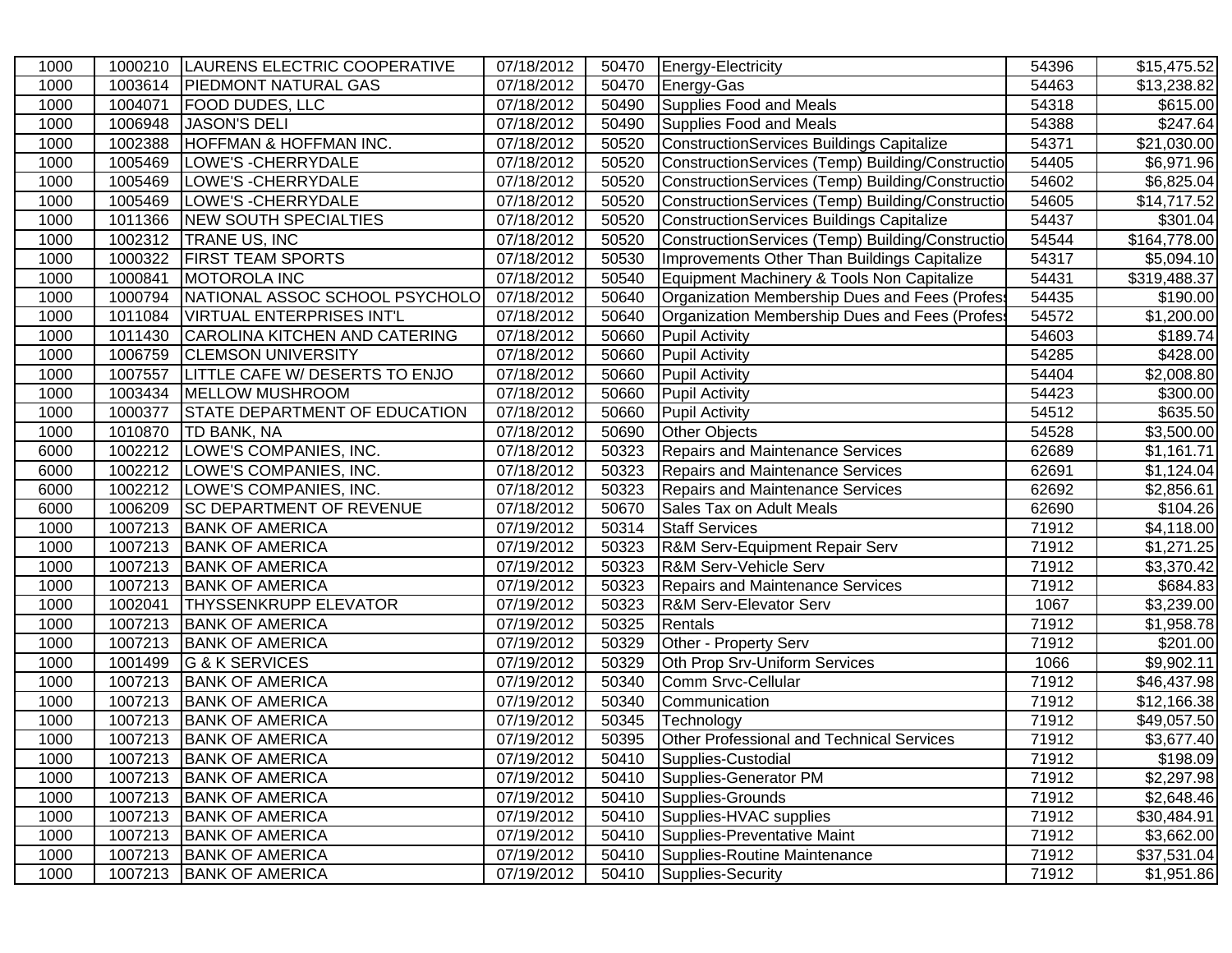| 1000 | 1007213 | <b>BANK OF AMERICA</b>                | 07/19/2012 | 50410 | Supplies-Vehicle Supplies                        | 71912 | \$14,499.84          |
|------|---------|---------------------------------------|------------|-------|--------------------------------------------------|-------|----------------------|
| 1000 | 1000721 | <b>FORMS &amp; SUPPLY, INC.</b>       | 07/19/2012 | 50410 | Supplies                                         | 1063  | \$872.14]            |
| 1000 | 1002887 | <b>GREENVILLE OFFICE SUPPLY</b>       | 07/19/2012 | 50410 | Supplies-Operational supplies                    | 1068  | \$152.70             |
| 1000 | 1000177 | <b>MCBRIDES INC</b>                   | 07/19/2012 | 50410 | <b>Supplies</b>                                  | 1061  | $\overline{$}105.96$ |
| 1000 | 1000567 | <b>FOLLETT LIBRARY RESOURCES</b>      | 07/19/2012 | 50430 | <b>Library Books and Materials</b>               | 1062  | \$497.08             |
| 1000 | 1001225 | <b>FOLLETT SOFTWARE COMPANY</b>       | 07/19/2012 | 50430 | <b>Library Books and Materials</b>               | 1065  | \$313.80             |
| 1000 | 1007213 | <b>BANK OF AMERICA</b>                | 07/19/2012 | 50445 | <b>Technology and Software Supplies</b>          | 71912 | \$106,737.18         |
| 1000 | 1000721 | <b>FORMS &amp; SUPPLY, INC.</b>       | 07/19/2012 | 50445 | <b>Technology and Software Supplies</b>          | 1063  | \$517.37             |
| 1000 | 1007213 | <b>BANK OF AMERICA</b>                | 07/19/2012 | 50490 | Supplies Food and Meals                          | 71912 | \$273.40             |
| 1000 |         | 1007213 BANK OF AMERICA               | 07/19/2012 | 50520 | ConstructionServices (Temp) Building/Constructio | 71912 | \$216.41             |
| 1000 |         | 1007213 BANK OF AMERICA               | 07/19/2012 | 50545 | Technology Equipment Over 5000                   | 71912 | \$96,529.39          |
| 1000 | 1007213 | <b>BANK OF AMERICA</b>                | 07/19/2012 | 50545 | TechnologyEquipment Under 5000                   | 71912 | \$52,713.95          |
| 1000 | 1007213 | <b>BANK OF AMERICA</b>                | 07/19/2012 | 50660 | <b>Pupil Activity</b>                            | 71912 | \$151,233.00         |
| 1000 | 1007213 | <b>BANK OF AMERICA</b>                | 07/19/2012 | 50710 | <b>Fund Modifications</b>                        | 71912 | \$2,943.02           |
| 6000 | 1000025 | JOYCE EQUIPMENT COMPANY               | 07/23/2012 | 50323 | <b>Repairs and Maintenance Services</b>          | 62693 | \$4,654.02           |
| 6000 | 1000025 | JOYCE EQUIPMENT COMPANY               | 07/23/2012 | 50540 | Equipment Under 5000                             | 62693 | \$10,614.99          |
| 6000 | 1000465 | <b>GREENVILLE TECHNICAL COLLEGE</b>   | 07/23/2012 | 50311 | <b>Instructional Services</b>                    | 62717 | \$10,237.20          |
| 6000 | 1000542 | TMS SOUTH (IMSCO)                     | 07/23/2012 | 50323 | <b>Repairs and Maintenance Services</b>          | 62694 | \$365.61             |
| 6000 | 1001483 | CC DICKSON                            | 07/23/2012 | 50323 | <b>Repairs and Maintenance Services</b>          | 62695 | \$178.30             |
| 6000 | 1001790 | JOHNSTONE SUPPLY                      | 07/23/2012 | 50323 | <b>Repairs and Maintenance Services</b>          | 62697 | \$1,048.31           |
| 6000 | 1002212 | LOWE'S COMPANIES, INC.                | 07/23/2012 | 50323 | <b>Repairs and Maintenance Services</b>          | 62698 | \$2,659.58           |
| 6000 | 1005456 | JENNIE-O-TURKEY STORE                 | 07/23/2012 | 50460 | <b>Food Purchases</b>                            | 62700 | \$19,960.05          |
| 6000 | 1011417 | <b>KAY CHEMICAL CO</b>                | 07/23/2012 | 50323 | Repairs and Maintenance Services                 | 62701 | \$393.37             |
| 1000 | 1002049 | <b>DUKE ENERGY CORP.</b>              | 07/24/2012 | 50470 | Energy-Electricity                               | 72412 | \$391,377.50         |
| 1000 | 1000095 | <b>LIBERTY PRESS INC</b>              | 07/25/2012 | 20410 | Inventory Recd not Vouchered                     | 54681 | \$3,676.08           |
| 1000 | 1005678 | <b>HEWITT COLEMAN</b>                 | 07/25/2012 | 50270 | <b>Worker's Compensation Tax</b>                 | 54661 | \$180,246.00         |
| 1000 | 1003238 | PMA MANAGEMENT CORP.                  | 07/25/2012 | 50270 | <b>Worker's Compensation Tax</b>                 | 54693 | \$17,439.00          |
| 1000 | 1001069 | <b>RISK CONSULTANTS, INC.</b>         | 07/25/2012 | 50315 | <b>Management Services</b>                       | 54701 | \$4,500.00           |
| 1000 | 1004462 | LAWSON SOFTWARE AMERICAS-USD          | 07/25/2012 | 50316 | Data Processing Services                         | 54677 | \$38,804.54          |
| 1000 | 1000213 | COMMISSION OF PUBLIC WORKS            | 07/25/2012 | 50321 | Public Utility Services (Excludes EnergySee 470) | 54631 | \$309.60             |
| 1000 | 1001497 | <b>GREENVILLE WATER SYSTEM</b>        | 07/25/2012 | 50321 | Public Utility Services (Excludes EnergySee 470) | 54654 | \$15,586.21          |
| 1000 | 1001090 | <b>ANDERSON BROTHERS</b>              | 07/25/2012 | 50323 | R&M Serv-Vehicle Serv                            | 54611 | \$12,179.96          |
| 1000 | 1007450 | <b>CANNON ROOFING</b>                 | 07/25/2012 | 50323 | <b>Repairs and Maintenance Services</b>          | 54625 | \$260.00             |
| 1000 | 1007453 | JA PIPER ROOFING CO                   | 07/25/2012 | 50323 | <b>Repairs and Maintenance Services</b>          | 54668 | \$2,615.02           |
| 1000 | 1006523 | <b>SCHNEIDER ELECTRIC BUILDINGS A</b> | 07/25/2012 | 50323 | <b>Repairs and Maintenance Services</b>          | 54707 | \$1,000.00           |
| 1000 | 1011037 | COURTYARD BY MARRIOTT 105             | 07/25/2012 | 50325 | Rentals                                          | 54634 | \$3,093.20           |
| 1000 | 1000911 | <b>ROSS MS KATHERINE</b>              | 07/25/2012 | 50325 | Rentals                                          | 54702 | \$4,975.46           |
| 1000 | 1010870 | <b>TD BANK, NA</b>                    | 07/25/2012 | 50332 | Travel - Registration                            | 54718 | \$102.76             |
| 1000 | 1004333 | UNIVERSITY OF SOUTH CAROLINA          | 07/25/2012 | 50332 | Travel - Registration                            | 54721 | \$1,200.00           |
| 1000 | 1002112 | <b>COLLEGE BOARD</b>                  | 07/25/2012 | 50345 | Technology                                       | 54630 | \$32,254.86          |
| 1000 | 1000268 | <b>COMPUSULT INC</b>                  | 07/25/2012 | 50345 | Technology                                       | 54633 | \$10,997.50          |
| 1000 | 1002518 | EMERALD DATA SOLUTIONS, INC.          | 07/25/2012 | 50345 | Technology                                       | 54641 | \$11,000.00          |
| 1000 | 1002240 | <b>PROJECT LEAD THE WAY, INC.</b>     | 07/25/2012 | 50345 | Technology                                       | 54696 | \$8,440.23           |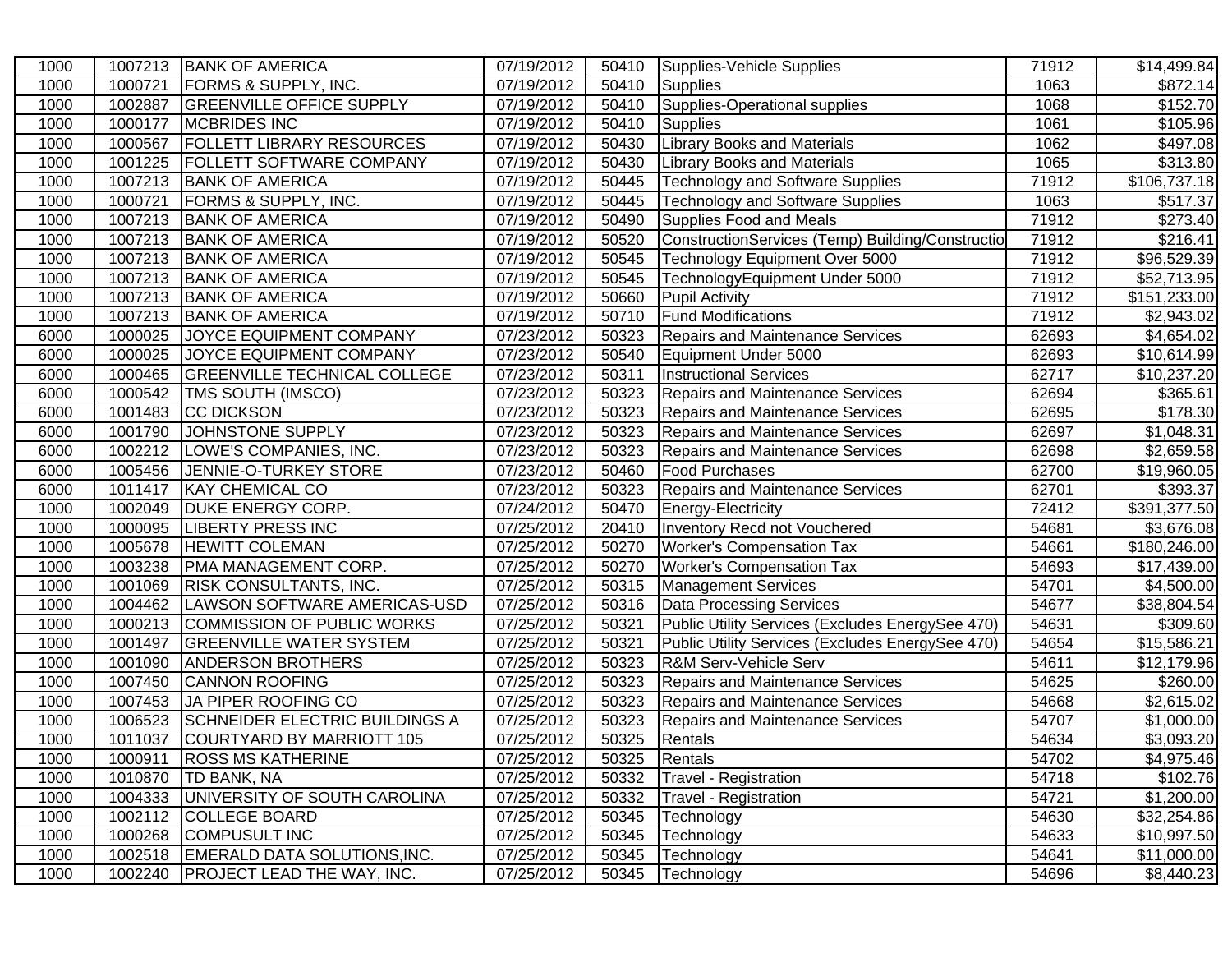| 1000 | 1004788 | <b>SHARP BUSINESS SYSTEMS</b>            | 07/25/2012              | 50345 | <b>Tech Srvc-Copier Contract</b>                 | 54710 | $\overline{$}745.77$ |
|------|---------|------------------------------------------|-------------------------|-------|--------------------------------------------------|-------|----------------------|
| 1000 | 1000461 | <b>GREENVILLE NEWS</b>                   | 07/25/2012              | 50350 | Advertising                                      | 54719 | \$1,310.05           |
| 1000 | 1006759 | <b>CLEMSON UNIVERSITY</b>                | 07/25/2012              | 50373 | Tuition to other Entity                          | 54629 | \$19,900.00          |
| 1000 | 1005243 | <b>NORTH GREENVILLE UNIVERSITY</b>       | 07/25/2012              | 50373 | Tuition to other Entity                          | 54691 | \$24,204.00          |
| 1000 | 1003590 | <b>AMERICAN SECURITY GREENVILLE</b>      | 07/25/2012              | 50395 | Other Professional and Technical Services        | 54609 | \$2,605.61           |
| 1000 | 1002680 | CHARTER COMMUNICATIONS                   | 07/25/2012              | 50395 | Other Professional and Technical Services        | 54627 | \$296.46             |
| 1000 | 1001747 | CITY OF GREENVILLE, S.C.                 | 07/25/2012              | 50395 | <b>Other Professional and Technical Services</b> | 54628 | \$200.00             |
| 1000 |         | 1010075 ECS CAROLINAS LLP                | 07/25/2012              | 50395 | <b>Other Professional and Technical Services</b> | 54640 | \$5,025.00           |
| 1000 | 1000439 | <b>FROEHLING &amp; ROBERTSON INC</b>     | 07/25/2012              | 50395 | <b>Other Professional and Technical Services</b> | 54648 | \$1,700.00           |
| 1000 | 1003250 | <b>HEALTHMASTER HOLDINGS, LLC</b>        | 07/25/2012              | 50395 | <b>Other Professional and Technical Services</b> | 54657 | \$64,212.48          |
| 1000 | 1010219 | JAMES, AARON                             | 07/25/2012              | 50395 | <b>Other Professional and Technical Services</b> | 54669 | \$1,704.50           |
| 1000 | 1002655 | <b>KLG JONES</b>                         | 07/25/2012              | 50395 | <b>Other Professional and Technical Services</b> | 54673 | \$1,103.00           |
| 1000 | 1003404 | MANAGEMENT DECISIONS                     | 07/25/2012              | 50395 | <b>Other Professional and Technical Services</b> | 54684 | \$1,312.50           |
| 1000 | 1008445 | <b>RAYMOND ENGINEERING SC</b>            | 07/25/2012              | 50395 | Other Professional and Technical Services        | 54699 | \$13,276.00          |
| 1000 | 1002001 | S&ME                                     | 07/25/2012              | 50395 | <b>Other Professional and Technical Services</b> | 54703 | \$1,000.00           |
| 1000 | 1010110 | K & K INSURANCE GROUP, INC               | 07/25/2012              | 50399 | <b>Miscellaneous Purchased Services</b>          | 54671 | \$4,350.00           |
| 1000 | 1001828 | <b>AMSTERDAM PRINTING &amp; LITHO</b>    | 07/25/2012              | 50410 | <b>Supplies</b>                                  | 54610 | \$194.60             |
| 1000 | 1002150 | <b>BARNES &amp; NOBLE, INC.</b>          | 07/25/2012              | 50410 | <b>Supplies</b>                                  | 54616 | \$477.66             |
| 1000 | 1008778 | <b>BLUE RAVEN</b>                        | 07/25/2012              | 50410 | Supplies                                         | 54621 | \$109.62             |
| 1000 | 1005721 | <b>DON CHILES COMPANY</b>                | 07/25/2012              | 50410 | Supplies                                         | 54638 | \$707.55             |
| 1000 | 1002021 | GALLS, INC.                              | 07/25/2012              | 50410 | Supplies                                         | 54649 | \$432.78             |
| 1000 | 1008894 | <b>HOLDEN CARPET SERVICE OF COLUM</b>    | 07/25/2012              | 50410 | Supplies-Routine Maintenance                     | 54663 | \$6,697.00           |
| 1000 | 1000552 | J & R FENCING COMPANY                    | 07/25/2012              | 50410 | Supplies-Grounds                                 | 54667 | \$188.00             |
| 1000 | 1000671 | JONES SCHOOL SUPPLY CO.                  | 07/25/2012              | 50410 | Supplies                                         | 54670 | \$735.38             |
| 1000 | 1002501 | <b>LRP PUBLICATIONS</b>                  | 07/25/2012              | 50410 | Supplies                                         | 54682 | \$562.50             |
| 1000 |         | 1001416   MOUNTAIN MATH/LANGUAGE         | 07/25/2012              | 50410 | Supplies                                         | 54688 | \$227.85             |
| 1000 |         | 1001079   PRESENTATION SYSTEMS SOUTH, IN | 07/25/2012              | 50410 | Supplies                                         | 54694 | \$692.84             |
| 1000 | 1003615 | <b>QUILL CORPORATION</b>                 | $\overline{07/25}/2012$ | 50410 | Supplies                                         | 54698 | \$127.54             |
| 1000 | 1001573 | <b>REALLY GOOD STUFF</b>                 | 07/25/2012              | 50410 | Supplies                                         | 54700 | \$1,505.30           |
| 1000 | 1009496 | <b>SCHOOL CHECK IN</b>                   | 07/25/2012              | 50410 | Supplies                                         | 54708 | \$297.33             |
| 1000 | 1000426 | <b>SOCK BASKET</b>                       | 07/25/2012              | 50410 | Supplies                                         | 54713 | \$599.88             |
| 1000 | 1000849 | <b>APPLE INC.</b>                        | 07/25/2012              | 50445 | <b>Technology and Software Supplies</b>          | 54614 | $\overline{$}307.40$ |
| 1000 | 1000213 | COMMISSION OF PUBLIC WORKS               | 07/25/2012              | 50470 | Energy-Electricity                               | 54631 | \$22,134.62          |
| 1000 | 1000213 | COMMISSION OF PUBLIC WORKS               | 07/25/2012              | 50470 | Energy-Gas                                       | 54631 | \$489.39             |
| 1000 | 1000210 | LAURENS ELECTRIC COOPERATIVE             | 07/25/2012              | 50470 | Energy-Electricity                               | 54676 | \$20,689.66          |
| 1000 |         | 1003614   PIEDMONT NATURAL GAS           | 07/25/2012              | 50470 | Energy-Gas                                       | 54692 | \$9,482.95           |
| 1000 |         | 1010870   TD BANK, NA                    | 07/25/2012              | 50490 | Supplies Food and Meals                          | 54718 | \$121.87             |
| 1000 | 1003221 | CALIBER ENGINEERING CONSULTANT           | 07/25/2012              | 50520 | ConstructionServices Arch Fees Capitalize        | 54624 | \$575.00             |
| 1000 | 1000320 | CRAIG GAULDEN AND DAVIS, INC             | 07/25/2012              | 50520 | ConstructionServices Arch Fees Capitalize        | 54635 | \$12,456.30          |
| 1000 | 1005849 | <b>ENGINEERED SYSTEMS DESIGN</b>         | 07/25/2012              | 50520 | ConstructionServices Arch Fees Capitalize        | 54642 | \$5,950.00           |
| 1000 | 1001497 | <b>GREENVILLE WATER SYSTEM</b>           | 07/25/2012              | 50520 | ConstructionServices Buildings Capitalize        | 54652 | \$180.00             |
| 1000 | 1001497 | <b>GREENVILLE WATER SYSTEM</b>           | 07/25/2012              | 50520 | ConstructionServices Buildings Capitalize        | 54653 | \$700.00             |
| 1000 | 1002388 | HOFFMAN & HOFFMAN INC.                   | 07/25/2012              | 50520 | ConstructionServices (Temp) Building/Constructio | 54662 | \$4,400.00           |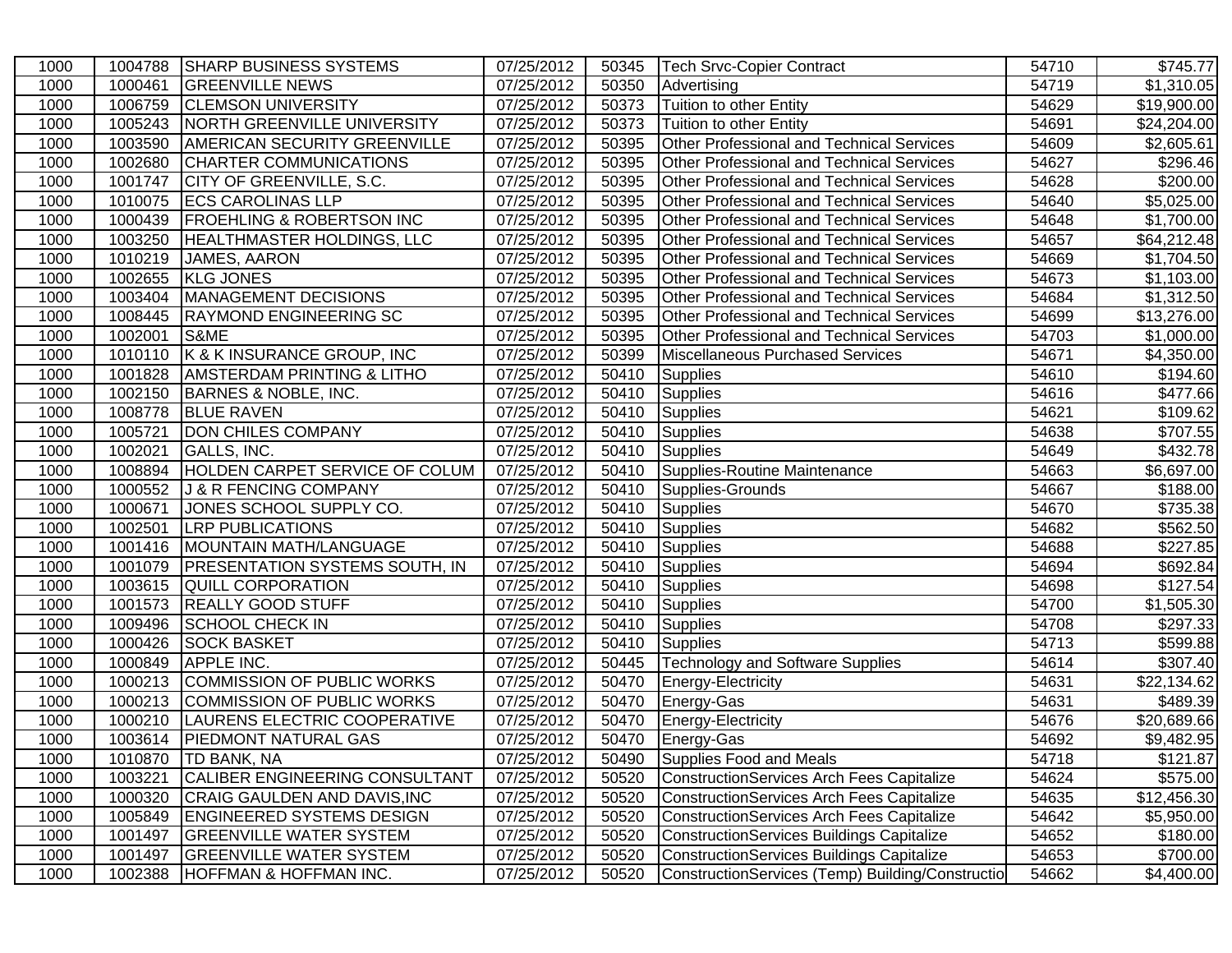| 1000 |         | 1008894 HOLDEN CARPET SERVICE OF COLUM    | 07/25/2012 | 50520 | ConstructionServices (Temp) Building/Constructio | 54663 | \$3,565.50               |
|------|---------|-------------------------------------------|------------|-------|--------------------------------------------------|-------|--------------------------|
| 1000 | 1010880 | <b>HULSEY MCCORMICK &amp; WALLACE INC</b> | 07/25/2012 | 50520 | ConstructionServices (Temp) Building/Constructio | 54665 | \$5,262.50               |
| 1000 | 1007453 | JA PIPER ROOFING CO                       | 07/25/2012 | 50520 | <b>ConstructionServices Buildings Capitalize</b> | 54668 | \$195,003.90             |
| 1000 | 1002700 | M.L. GARRETT CONSTRUCTION CO.,            | 07/25/2012 | 50520 | ConstructionServices (Temp) Building/Constructio | 54683 | \$5,400.00               |
| 1000 | 1000733 | MCMILLAN PAZDAN SMITH ARCHITEC            | 07/25/2012 | 50520 | <b>ConstructionServices Arch Fees Capitalize</b> | 54686 | \$177,158.60             |
| 1000 | 1000733 | MCMILLAN PAZDAN SMITH ARCHITEC            | 07/25/2012 | 50520 | ConstructionServices Arch Fees Reimb Capitalize  | 54686 | \$7,213.21               |
| 1000 | 1001978 | <b>NORFOLK WIRE &amp; ELECTRONICS</b>     | 07/25/2012 | 50520 | ConstructionServices Buildings Capitalize        | 54690 | \$641.09                 |
| 1000 | 1002001 | S&ME                                      | 07/25/2012 | 50520 | ConstructionServices (Temp) Building/Constructio | 54703 | \$14,543.62              |
| 1000 | 1008539 | SHELCO, INC                               | 07/25/2012 | 50520 | ConstructionServices Buildings Capitalize        | 54711 | \$225,464.63             |
| 1000 | 1002936 | SILMAR ELECTRONICS, INC.                  | 07/25/2012 | 50520 | ConstructionServices Buildings Capitalize        | 54712 | \$6,392.86               |
| 1000 | 1007414 | <b>WALKER &amp; WHITESIDE INC</b>         | 07/25/2012 | 50520 | ConstructionServices (Temp) Building/Constructio | 54724 | \$1,378.00               |
| 1000 | 1011373 | <b>DEFELSKO CORPORATION</b>               | 07/25/2012 | 50540 | Equipment Under 5000                             | 54636 | \$1,913.62               |
| 1000 | 1002936 | SILMAR ELECTRONICS, INC.                  | 07/25/2012 | 50540 | Equipment Under 5000                             | 54712 | \$2,681.80               |
| 1000 | 1001079 | <b>PRESENTATION SYSTEMS SOUTH, IN</b>     | 07/25/2012 | 50545 | TechnologyEquipment Under 5000                   | 54694 | \$5,493.70               |
| 1000 | 1000273 | <b>PRODUCTIONS UNLIMITED</b>              | 07/25/2012 | 50545 | Technology Equipment Over 5000                   | 54695 | \$6,768.43               |
| 1000 | 1005866 | <b>AMERICAN COUNCIL FOR ACCREDITE</b>     | 07/25/2012 | 50640 | Organization Membership Dues and Fees (Profes    | 54608 | \$350.00                 |
| 1000 | 1001679 | NASP CONVENTION                           | 07/25/2012 | 50640 | Organization Membership Dues and Fees (Profes    | 54689 | \$190.00                 |
| 1000 | 1010074 | <b>UPSTATE AHEC</b>                       | 07/25/2012 | 50640 | Organization Membership Dues and Fees (Profes    | 54722 | \$2,685.00               |
| 1000 | 1011084 | VIRTUAL ENTERPRISES INT'L                 | 07/25/2012 | 50640 | Organization Membership Dues and Fees (Profes    | 54723 | \$1,200.00               |
| 1000 | 1000377 | <b>STATE DEPARTMENT OF EDUCATION</b>      | 07/25/2012 | 50660 | <b>Pupil Activity</b>                            | 54716 | \$6,225.73               |
| 1000 | 1004117 | <b>ENHANCED FINANCIAL SOLUTIONS</b>       | 07/25/2012 | 50690 | Other Objects                                    | 54643 | $\overline{$174,077.02}$ |
| 1000 | 1000688 | <b>ANDERSON SCHOOL DISTRICT FIVE</b>      | 07/25/2012 | 50720 | Transits                                         | 54612 | \$281.70                 |
| 1000 | 1003611 | <b>ANDERSON SCHOOL DISTRICT FOUR</b>      | 07/25/2012 | 50720 | <b>Transits</b>                                  | 54613 | \$1,396.04               |
| 1000 | 1011449 | <b>BERKELEY COUNTY SCHOOL DISTRIC</b>     | 07/25/2012 | 50720 | Transits                                         | 54619 | \$976.94                 |
| 1000 | 1003233 | <b>BRASHIER MID COLLEGE CHARTER</b>       | 07/25/2012 | 50720 | <b>Transits</b>                                  | 54623 | \$201,334.11             |
| 1000 | 1002688 | <b>GREENVILLE TECH CHARTER HIGH S</b>     | 07/25/2012 | 50720 | Transits                                         | 54651 | \$219,112.10             |
| 1000 | 1004436 | <b>GREER MIDDLE COLLEGE CHARTER S</b>     | 07/25/2012 | 50720 | Transits                                         | 54655 | \$208,889.95             |
| 1000 | 1002929 | <b>LANGSTON CHARTER MIDDLE SCHOOL</b>     | 07/25/2012 | 50720 | Transits                                         | 54674 | \$175,800.34             |
| 1000 | 1008601 | LAURENS CO SCHOOL DIST 56                 | 07/25/2012 | 50720 | Transits                                         | 54675 | \$2,416.99               |
| 1000 | 232012  | <b>LEAD ACADEMY CHARTER SCHOOL</b>        | 07/25/2012 | 50720 | Transits                                         | 54678 | \$51,658.31              |
| 1000 | 1002934 | <b>LEGACY CHARTER SCHOOL</b>              | 07/25/2012 | 50720 | Transits                                         | 54679 | \$408,040.03             |
| 1000 | 1002934 | <b>LEGACY CHARTER SCHOOL</b>              | 07/25/2012 | 50720 | Transits                                         | 54680 | $\overline{$18,655.56}$  |
| 1000 | 1001281 | <b>MEYER CENTER</b>                       | 07/25/2012 | 50720 | Transits                                         | 54687 | \$12,275.64              |
| 1000 | 1004949 | <b>SC DEPARTMENT OF JUVENILE JUST</b>     | 07/25/2012 | 50720 | Transits                                         | 54704 | \$6,036.36               |
| 1000 | 1000680 | <b>SUMTER SCHOOL DISTRICT</b>             | 07/25/2012 | 50720 | Transits                                         | 54717 | \$979.20                 |
| 6000 | 1000367 | <b>PEPSI-COLA BOTTLING COMPANY</b>        | 07/25/2012 | 50460 | <b>Food Purchases</b>                            | 62720 | \$293.95                 |
| 6000 |         | 1001483 CC DICKSON                        | 07/25/2012 | 50323 | <b>Repairs and Maintenance Services</b>          | 62722 | \$836.17                 |
| 6000 | 1001790 | JOHNSTONE SUPPLY                          | 07/25/2012 | 50323 | Repairs and Maintenance Services                 | 62723 | \$742.38                 |
| 6000 |         | 1002212  LOWE'S COMPANIES, INC.           | 07/25/2012 | 50323 | Repairs and Maintenance Services                 | 62724 | \$196.69                 |
| 6000 | 1005417 | <b>FUNACHO</b>                            | 07/25/2012 | 50460 | <b>Food Purchases</b>                            | 62725 | \$1,158.00               |
| 1000 | 1004430 | <b>SURRY INSURANCE</b>                    | 07/26/2012 | 50324 | Prop Ins-Vehicle Fleet                           | 54774 | \$170,304.00             |
| 1000 | 1004430 | <b>SURRY INSURANCE</b>                    | 07/26/2012 | 50324 | <b>Property Insurance</b>                        | 54774 | \$784,548.00             |
| 1000 | 1000113 | <b>LOWE'S OF GREENVILLE</b>               | 07/26/2012 | 50410 | Supplies-Custodial                               | 54772 | \$104.49                 |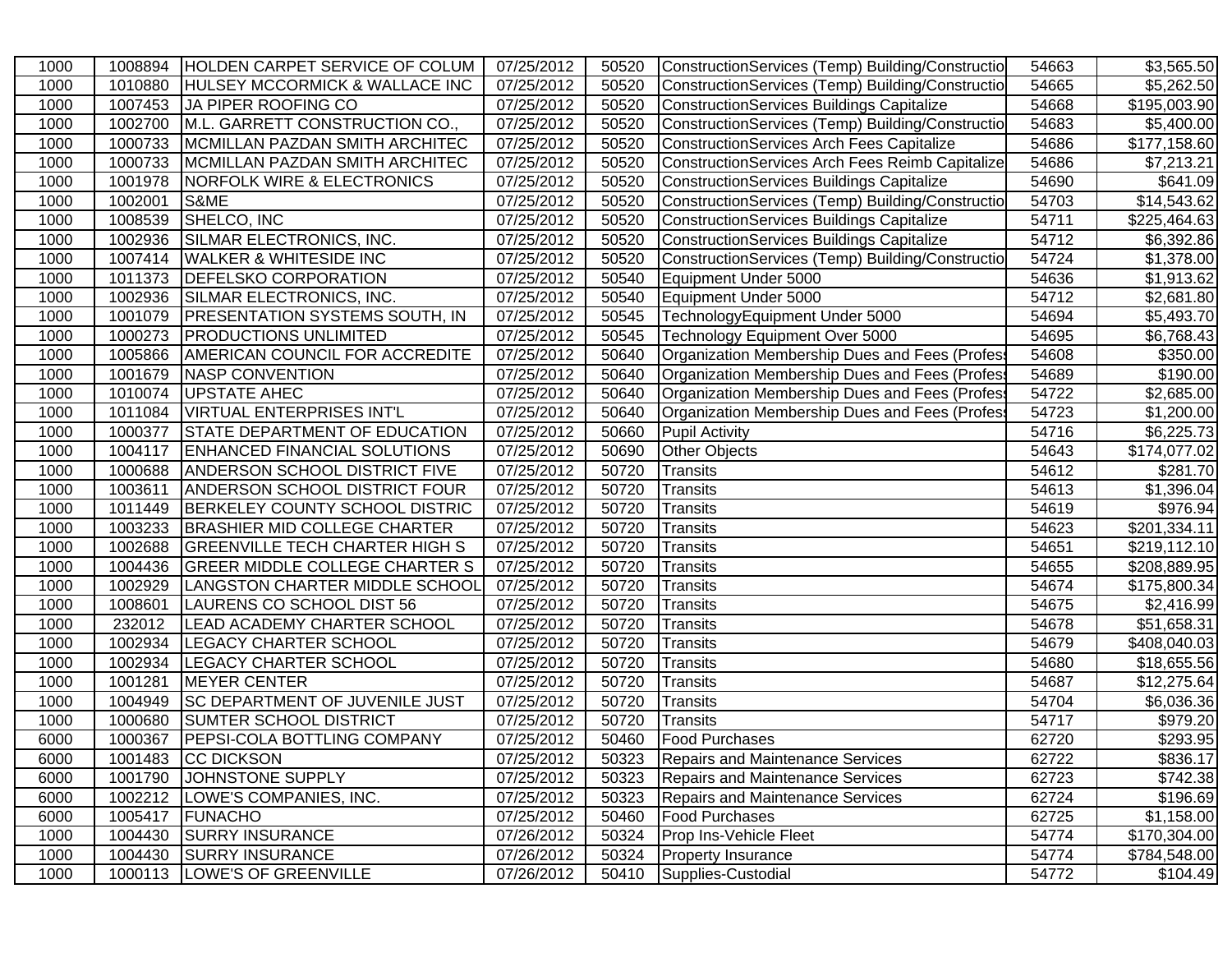| 1000 | 1004430 | <b>SURRY INSURANCE</b>              | 07/26/2012 | 50650 | Liability/Tort Insurance            | 54774 | \$722,064.70    |
|------|---------|-------------------------------------|------------|-------|-------------------------------------|-------|-----------------|
| 6000 | 1000047 | <b>SAM'S CLUB</b>                   | 07/30/2012 | 50460 | <b>Food Purchases</b>               | 62729 | \$290.01        |
| 6000 | 1000047 | <b>SAM'S CLUB</b>                   | 07/30/2012 | 50490 | <b>Other Supplies and Materials</b> | 62729 | \$567.87        |
| 6000 | 1000302 | <b>US FOODSERVICE</b>               | 07/30/2012 | 50460 | <b>TFood Purchases</b>              | 62730 | \$23,171.35     |
| 6000 | 1000302 | <b>US FOODSERVICE</b>               | 07/30/2012 | 50462 | Food Commodity Distribution Charge  | 62730 | \$1,199.03      |
| 6000 | 1000302 | <b>US FOODSERVICE</b>               | 07/30/2012 | 50490 | Supplies Food and Meals             | 62730 | \$4,539.18      |
| 6000 | 1000465 | <b>GREENVILLE TECHNICAL COLLEGE</b> | 07/30/2012 | 50311 | <b>Instructional Services</b>       | 62731 | \$5,388.00      |
| 6000 | 1000831 | <b>BAKER DISTRIBUTING</b>           | 07/30/2012 | 50323 | Repairs and Maintenance Services    | 62732 | \$332.80        |
| 6000 | 1001304 | <b>GRAINGER</b>                     | 07/30/2012 | 50323 | Repairs and Maintenance Services    | 62734 | \$703.08        |
| 6000 | 1001483 | <b>CC DICKSON</b>                   | 07/30/2012 | 50323 | Repairs and Maintenance Services    | 62735 | \$1,843.13      |
| 6000 | 1001561 | <b>HOLDER ELECTRIC SUPPLY</b>       | 07/30/2012 | 50323 | Repairs and Maintenance Services    | 62736 | \$769.63        |
| 6000 | 1002038 | <b>PET DAIRY</b>                    | 07/30/2012 | 50460 | <b>Food Purchases</b>               | 62737 | \$25,081.26     |
| 6000 | 1004748 | MARVIN'S PRODUCE                    | 07/31/2012 | 50460 | <b>Food Purchases</b>               | 62745 | \$59,419.43     |
|      |         |                                     |            |       |                                     |       |                 |
|      |         |                                     |            |       |                                     |       | \$19,200,999.19 |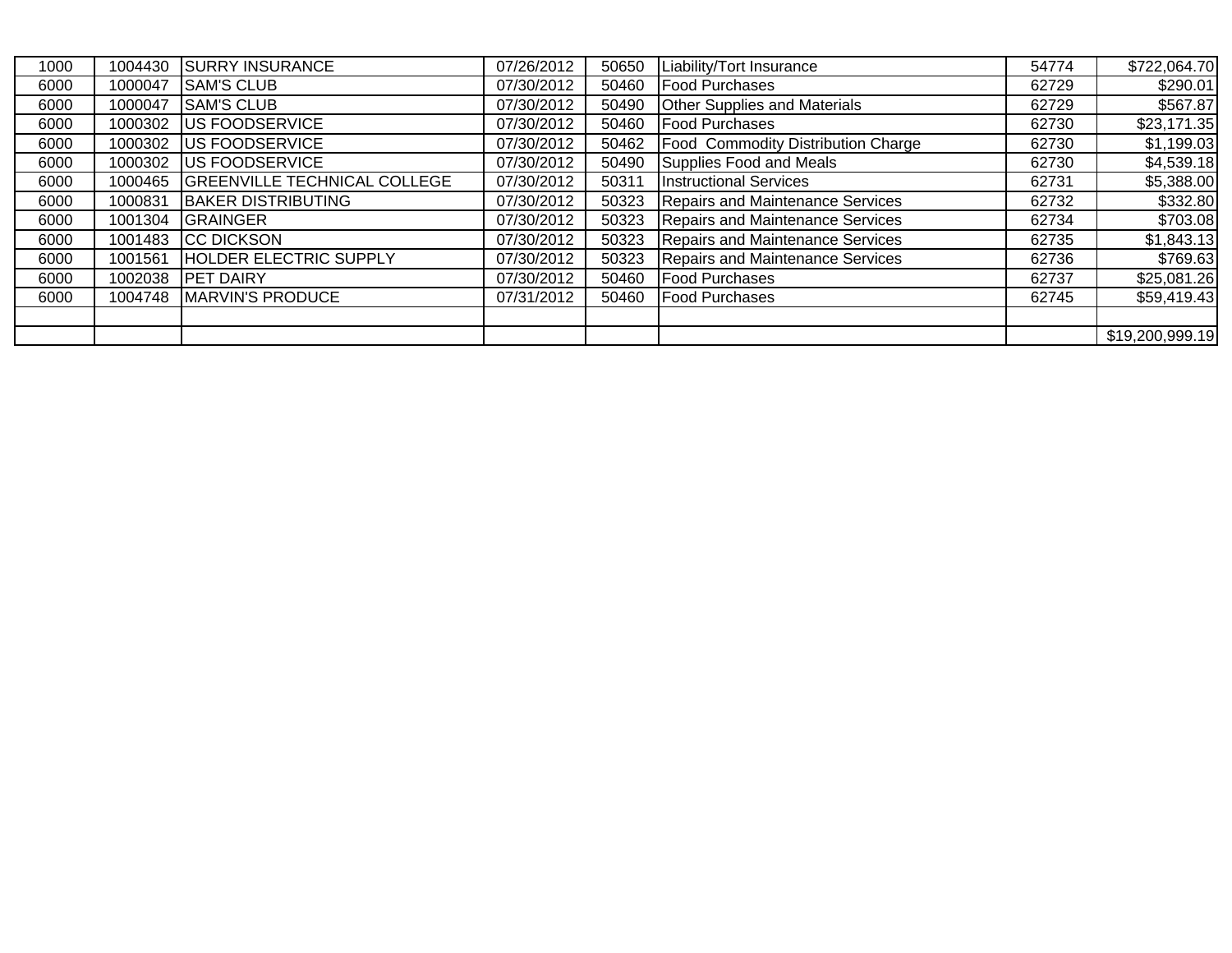| <b>Greenville County Schools</b><br><b>Credit Card - July 2012</b> |                         |                          |    |                        |  |
|--------------------------------------------------------------------|-------------------------|--------------------------|----|------------------------|--|
| <b>Posting Date</b>                                                | <b>Transaction Date</b> | <b>Merchant Name</b>     |    | <b>Original Amount</b> |  |
| 2012-07-12                                                         | 2012-07-11              | VZWRLSS*PRPAY AUTOPAY    |    | 20.00                  |  |
| 2012-07-13                                                         | 2012-07-11              | AMERICAN ASSOC OF SCHOOL | \$ | 704.00                 |  |
| 2012-07-18                                                         | 2012-07-17              | VZWRLSS*PRPAY AUTOPAY    | \$ | 30.00                  |  |
| 2012-07-19                                                         | 2012-07-17              | VERIZON WRLS 73052-01    | \$ | 111.25                 |  |
|                                                                    |                         |                          |    |                        |  |
|                                                                    |                         |                          |    | 865.25                 |  |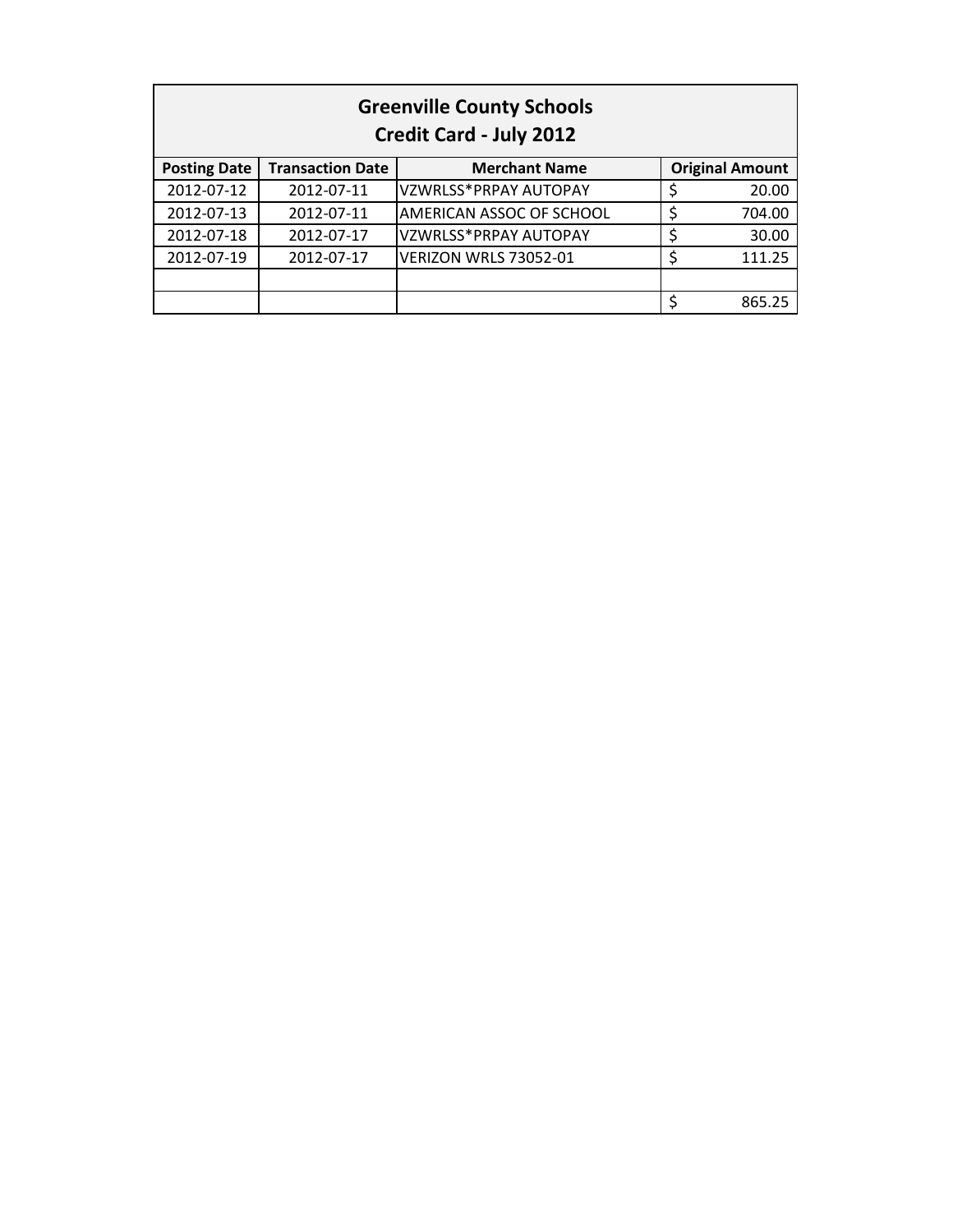|                  |               | <b>Greenville County Schools</b><br><b>Purchasing Card - July 2012</b> |
|------------------|---------------|------------------------------------------------------------------------|
| <b>Post Date</b> | <b>Amount</b> | <b>Vendor Name</b>                                                     |
| 7/2/2012         |               | \$133.01 TMS SOUTH                                                     |
| 7/2/2012         |               | \$15,643.48 DMI DELL K-12 PTR                                          |
| 7/2/2012         |               | \$396.50 The System Depot                                              |
| 7/2/2012         |               | \$25.36 ADVANCE AUTO PARTS #5440                                       |
| 7/2/2012         |               | \$1,012.50 FIND GREAT PEOPLE                                           |
| 7/2/2012         |               | \$40.26 ELLIS FLOORING SALES #43                                       |
| 7/2/2012         |               | \$57.60 ADVANCE AUTO PARTS #5440                                       |
| 7/2/2012         |               | \$206.93 JOHNSTONE SUPPLY-GREENVIL                                     |
| 7/2/2012         |               | (\$120.00) LEARNING FOCUSED SOLUTION                                   |
| 7/2/2012         |               | \$40.79 TMS SOUTH                                                      |
| 7/2/2012         |               | \$35.43 THE HOME DEPOT 1127                                            |
| 7/2/2012         |               | \$1,953.75 GA DEPT OF NATURAL                                          |
| 7/2/2012         |               | \$27.85 CAROLINA LAWN & TRACTOR                                        |
| 7/2/2012         |               | \$26.50 BC CANNON CO INC                                               |
| 7/2/2012         |               | \$81.49 MAPLE CREEK DISTRIBUTION                                       |
| 7/2/2012         |               | \$45.25 GREENVILLE TURF & TRACTOR                                      |
| 7/2/2012         |               | \$85.50 GREENVILLE TURF & TRACTOR                                      |
| 7/2/2012         |               | \$233.13 GREENVILLE TURF & TRACTOR                                     |
| 7/2/2012         |               | (\$22.32) ADVANCE AUTO PARTS #5440                                     |
| 7/2/2012         |               | \$823.84 GREENVILLE TURF & TRACTOR                                     |
| 7/2/2012         |               | \$109.71   D & D MOTORS, INC.                                          |
| 7/2/2012         |               | \$32.00   WESTIIN BUCKHEAD-VALET                                       |
| 7/2/2012         |               | \$113.41 GREENVILLE TURF & TRACTOR                                     |
| 7/2/2012         |               | \$337.15 THE TRANE COMPANY                                             |
| 7/2/2012         |               | \$44.80 ADVANCE AUTO PARTS #5440                                       |
| 7/2/2012         |               | \$823.84 GREENVILLE TURF & TRACTOR                                     |
| 7/2/2012         |               | \$373.66 IMAGING MARKETING LLC                                         |
| 7/2/2012         |               | \$53.78 QT 828<br>07008287                                             |
| 7/2/2012         |               | \$2.07 THE HOME DEPOT 1127                                             |
| 7/2/2012         |               | \$14.46 THE HOME DEPOT 1127                                            |
| 7/2/2012         |               | \$14.99 ADVANCE AUTO PARTS #5440                                       |
| 7/2/2012         |               | \$9.30 THE HOME DEPOT 1127                                             |
| 7/3/2012         |               | \$8.00 SC LAW ENFORCEMENT                                              |
| 7/3/2012         |               | \$25.00 SC LAW ENFORCEMENT                                             |
| 7/3/2012         |               | \$8.00 SC LAW ENFORCEMENT                                              |
| 7/3/2012         |               | \$1,286.00 SQ PHILIP HUNTLEY                                           |
| 7/3/2012         |               | \$8.00 SC LAW ENFORCEMENT                                              |
| 7/3/2012         |               | \$30.00 VZWRLSS PRPAY AUTOPAY                                          |
| 7/3/2012         |               | \$46.26 WM SUPERCENTER#0640                                            |
| 7/3/2012         |               | \$62.54 BARRETT'S FLOWERS                                              |
| 7/3/2012         |               | \$25.00 SC LAW ENFORCEMENT                                             |
| 7/3/2012         | \$25.00       | <b>SC LAW ENFORCEMENT</b>                                              |
| 7/3/2012         | \$8.00        | <b>SC LAW ENFORCEMENT</b>                                              |
| 7/3/2012         |               | \$7.63 PORTER PAINTS 9388                                              |
| 7/3/2012         |               | \$25.44 GREENVILLE FENCE CO                                            |
| 7/3/2012         | \$582.77      | <b>THE TRANE COMPANY</b>                                               |
| 7/3/2012         | \$31.69       | <b>WARES AUTO AND TRUCK PART</b>                                       |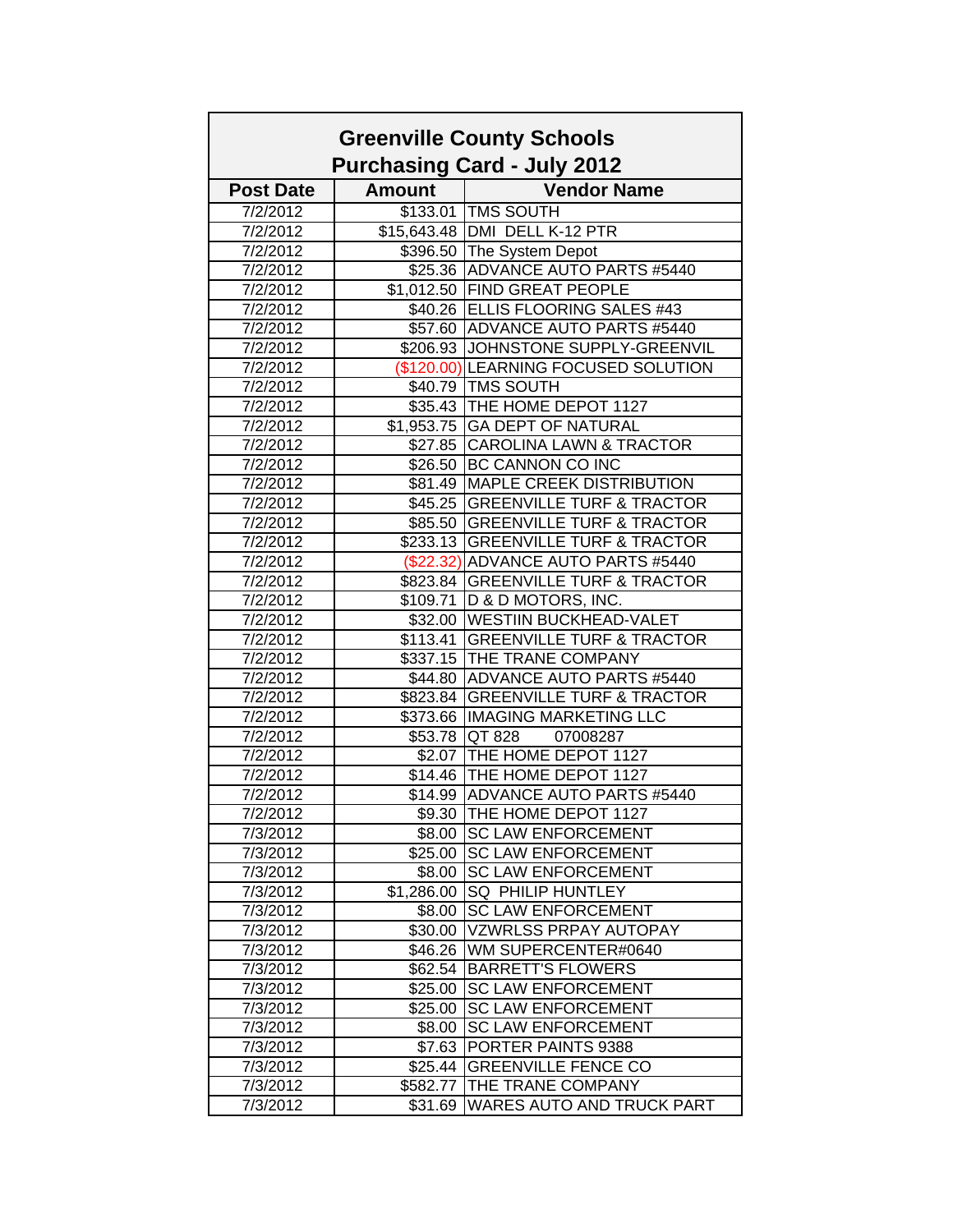| 7/3/2012 |          | \$25.00 SC LAW ENFORCEMENT         |
|----------|----------|------------------------------------|
| 7/3/2012 |          | \$38.44   LOWES #00667             |
| 7/3/2012 |          | \$556.28 THE TRANE COMPANY         |
| 7/3/2012 |          | \$19.11  LOWES #00528              |
| 7/3/2012 |          | \$7.25   LOWES #01983              |
| 7/3/2012 |          | \$8.00 SC LAW ENFORCEMENT          |
| 7/3/2012 |          | \$309.83 HUBERT COMPANY            |
| 7/3/2012 |          | \$203.42 BINSWANGER GLASS #043     |
| 7/3/2012 |          | \$829.92   PMT COCA-COLA           |
| 7/3/2012 |          | \$15.43   LOWES #00528             |
| 7/3/2012 |          | \$575.36 THE TRANE COMPANY         |
| 7/3/2012 |          | \$29.65   LOWES #01718             |
| 7/3/2012 |          | \$897.06 NETWORK CONTROLS          |
| 7/3/2012 |          | \$25.00 SC LAW ENFORCEMENT         |
| 7/3/2012 |          | \$36.68 SMITHTURF AND IRRIGATI     |
| 7/3/2012 |          | \$150.00 ASSEMBLERS INC            |
| 7/3/2012 |          | \$22.19   WM SUPERCENTER#1244      |
| 7/3/2012 |          | \$34.91 REPLACEMENT PARTS          |
| 7/4/2012 | \$8.00   | <b>SC LAW ENFORCEMENT</b>          |
| 7/4/2012 | \$17.97  | WHOLESALE INDUSTRIAL ELEC          |
| 7/4/2012 |          | \$291.50 TMS SOUTH                 |
| 7/4/2012 |          | \$164.83 CAROLINA LAWN & TRACTOR   |
| 7/4/2012 |          | \$14.95 ADVANCE AUTO PARTS #5440   |
| 7/4/2012 | \$8.00   | <b>SC LAW ENFORCEMENT</b>          |
| 7/4/2012 |          | \$83.52   LOWES #01983             |
| 7/4/2012 |          | \$16.56 CLINE HOSE & HYDRAULICS    |
| 7/4/2012 |          | \$8.00 SC LAW ENFORCEMENT          |
| 7/4/2012 |          | \$50.98   ADVANCE AUTO PARTS #5440 |
| 7/4/2012 |          | \$61.64   BATTERY SPECIALISTS      |
| 7/4/2012 | \$165.71 | JOHNSTONE SUPPLY-GREENVIL          |
| 7/4/2012 | \$8.00   | <b>SC LAW ENFORCEMENT</b>          |
| 7/4/2012 |          | \$169.39 ROBBINS TIRE SERVI        |
| 7/4/2012 | \$8.00   | <b>SC LAW ENFORCEMENT</b>          |
| 7/4/2012 |          | \$15.88   LOWES #00667             |
| 7/4/2012 |          | \$19.04 WILSONS 5 TO \$1 STORES    |
| 7/4/2012 | \$8.00   | <b>SC LAW ENFORCEMENT</b>          |
| 7/4/2012 | \$23.28  | JOHNSTONE SUPPLY-GREENVIL          |
| 7/4/2012 | \$23.28  | JOHNSTONE SUPPLY-GREENVIL          |
| 7/4/2012 | \$8.00   | <b>SC LAW ENFORCEMENT</b>          |
| 7/4/2012 | \$8.00   | <b>SC LAW ENFORCEMENT</b>          |
| 7/4/2012 | \$8.00   | <b>SC LAW ENFORCEMENT</b>          |
| 7/4/2012 |          | \$102.63   LOWES #00528            |
| 7/4/2012 |          | \$18.78   NB HANDY 110             |
| 7/4/2012 | \$8.00   | <b>SC LAW ENFORCEMENT</b>          |
| 7/4/2012 | \$8.00   | <b>SC LAW ENFORCEMENT</b>          |
| 7/4/2012 | \$7.42   | AAA FASTENER & SUPPLY              |
| 7/4/2012 | \$8.00   | <b>SC LAW ENFORCEMENT</b>          |
| 7/4/2012 | \$44.52  | GREER FLORIST & S01 OF 01          |
| 7/4/2012 | \$99.83  | JOHNSTONE SUPPLY-GREENVIL          |
| 7/4/2012 | \$8.00   | <b>SC LAW ENFORCEMENT</b>          |
| 7/4/2012 | \$30.00  | VZWRLSS PRPAY AUTOPAY              |
|          |          |                                    |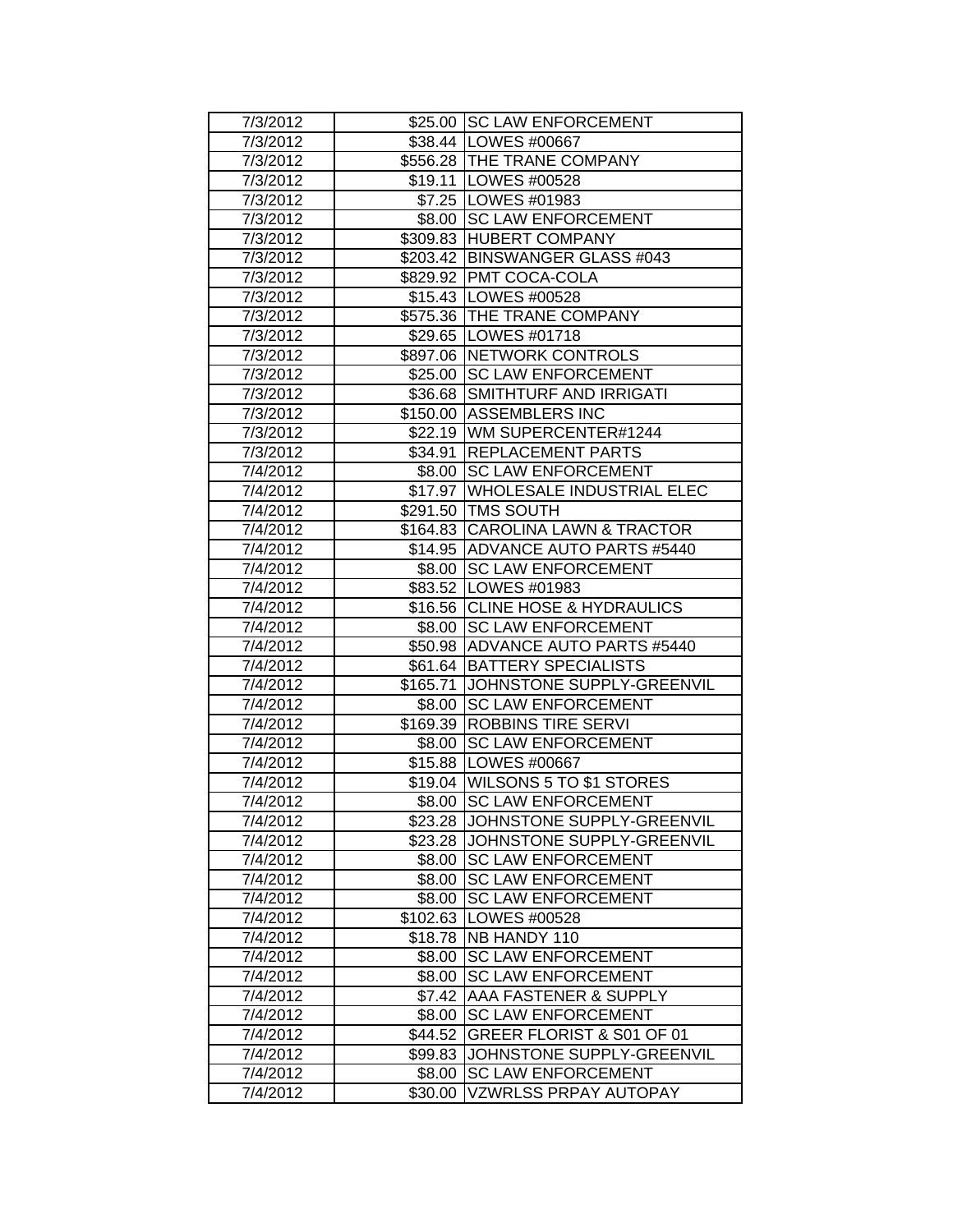| 7/4/2012 |          | \$8.00 SC LAW ENFORCEMENT              |
|----------|----------|----------------------------------------|
| 7/4/2012 |          | \$20.00 VZWRLSS PREPAID PYMNT          |
| 7/4/2012 |          | \$23.28 JJOHNSTONE SUPPLY-GREENVIL     |
| 7/4/2012 |          | \$30.00 VZWRLSS PREPAID PYMNT          |
| 7/4/2012 |          | \$7.40 LOWES #00667                    |
| 7/4/2012 |          | \$44.11 JOHNSTONE SUPPLY-GREENVIL      |
| 7/4/2012 |          | \$376.17 JOHNSTONE SUPPLY-GREENVIL     |
| 7/4/2012 |          | \$25.00 SC LAW ENFORCEMENT             |
| 7/4/2012 |          | \$46.40 JJOHNSTONE SUPPLY-GREENVIL     |
| 7/4/2012 |          | \$2.50   GEORGE H PENNELL              |
| 7/4/2012 |          | \$19.95 AIMS ONLINE STORE              |
| 7/4/2012 |          | \$8.00 SC LAW ENFORCEMENT              |
| 7/4/2012 |          | \$37.42 JJOHNSTONE SUPPLY-GREENVIL     |
| 7/4/2012 |          | \$337.85 SHERWIN WILLIAMS #2145        |
| 7/4/2012 |          | \$490.99 NETWORK CONTROLS              |
| 7/4/2012 | \$25.11  | JOHNSTONE SUPPLY-GREENVIL              |
| 7/4/2012 |          | \$20.00 VZWRLSS PREPAID PYMNT          |
| 7/4/2012 | \$8.00   | <b>SC LAW ENFORCEMENT</b>              |
| 7/4/2012 | \$46.40  | JOHNSTONE SUPPLY-GREENVIL              |
| 7/4/2012 |          | \$40.69 SHERWIN WILLIAMS #2194         |
| 7/4/2012 |          | \$100.80 THE TOOL SHED                 |
| 7/4/2012 |          | \$25.00 SC LAW ENFORCEMENT             |
| 7/4/2012 |          | \$25.44 BANKS APPLIANCE PARTS & S      |
| 7/4/2012 |          | \$18.92   LOWES #00667                 |
| 7/4/2012 |          | \$8.00 SC LAW ENFORCEMENT              |
| 7/4/2012 |          | \$8.00 SC LAW ENFORCEMENT              |
| 7/4/2012 |          | \$46.40 JJOHNSTONE SUPPLY-GREENVIL     |
| 7/4/2012 |          | \$21.86 ADVANCE AUTO PARTS #5440       |
| 7/4/2012 | \$8.00   | <b>SC LAW ENFORCEMENT</b>              |
| 7/4/2012 |          | \$71.33 WM SUPERCENTER#2265            |
| 7/4/2012 |          | \$203.98 AMAZON MKTPLACE PMTS          |
| 7/4/2012 |          | \$54.40 JJOHNSTONE SUPPLY-GREENVIL     |
| 7/4/2012 |          | \$1,446.06   MOORE & BALLIEW OIL COMPA |
| 7/4/2012 |          | \$9.09   THE HOME DEPOT #1126          |
| 7/4/2012 |          | \$631.37 SHERWIN WILLIAMS #2145        |
| 7/4/2012 |          | \$250.00 GEORGE H PENNELL              |
| 7/4/2012 | \$8.00   | <b>SC LAW ENFORCEMENT</b>              |
| 7/4/2012 |          | \$25.38   LOWES #00667                 |
| 7/5/2012 |          | \$328.60 COMPUSULT INC                 |
| 7/5/2012 |          | \$180.20 NAPA AUTO 0023416             |
| 7/5/2012 | \$165.71 | JOHNSTONE SUPPLY-GREENVIL              |
| 7/5/2012 |          | \$72.00 METAL WORK LLC                 |
| 7/5/2012 | \$50.37  | <b>GREENVILLE TURF &amp; TRACTOR</b>   |
| 7/5/2012 |          | \$511.45 DISPLAYS2GOCOM                |
| 7/5/2012 |          | \$87.92 ADVANCE AUTO PARTS #5440       |
| 7/5/2012 |          | \$28.17 BI-LO 57                       |
| 7/5/2012 | \$9.59   | ADVANCE AUTO PARTS #5440               |
| 7/5/2012 | \$242.08 | <b>HEATHERLY BROS AUTO SERVI</b>       |
| 7/5/2012 | \$73.10  | <b>GREENVILLE TURF &amp; TRACTOR</b>   |
| 7/5/2012 | \$45.79  | <b>NORFOLK WIRE &amp; ELECTRONIC</b>   |
| 7/5/2012 | \$27.33  | <b>ADVANCE AUTO PARTS #5440</b>        |
|          |          |                                        |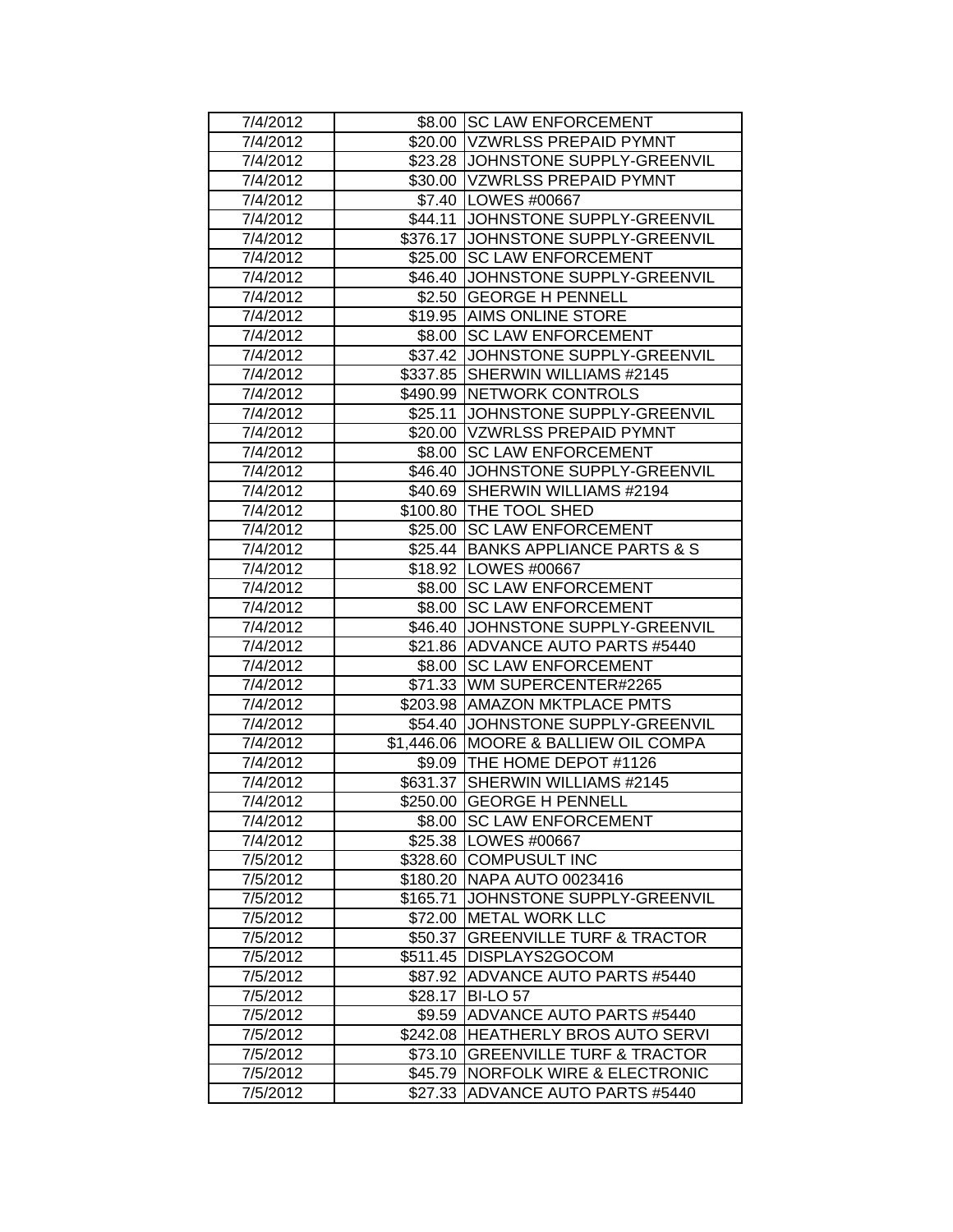| 7/5/2012 |          | \$75.00 SPINX #181                 |
|----------|----------|------------------------------------|
| 7/5/2012 |          | \$15.96 ADVANCE AUTO PARTS #5440   |
| 7/5/2012 |          | \$11.21 J L WYNN AND SONS          |
| 7/5/2012 |          | \$775.38 GREENVILLE TURF & TRACTOR |
| 7/5/2012 |          | \$13.53 HOBBY LOBBY #0318          |
| 7/5/2012 |          | \$25.99 ADVANCE AUTO PARTS #5440   |
| 7/5/2012 |          | \$291.90 GREENVILLE TURF & TRACTOR |
| 7/5/2012 |          | \$875.00 TIMBERTECH INC            |
| 7/5/2012 |          | \$775.38 GREENVILLE TURF & TRACTOR |
| 7/5/2012 |          | \$88.15 GREENVILLE TURF & TRACTOR  |
| 7/5/2012 |          | \$627.67 BENSON CHRYSLER PLYMOUTH  |
| 7/5/2012 |          | \$64.34 THE HOME DEPOT 1104        |
| 7/6/2012 |          | \$320.97 THE TRANE COMPANY         |
| 7/6/2012 |          | \$90.78 C C DICKSON CO 1004        |
| 7/6/2012 |          | \$285.91 THE TRANE COMPANY         |
| 7/6/2012 |          | \$25.00 SC LAW ENFORCEMENT         |
| 7/6/2012 |          | \$1,174.01 WW GRAINGER             |
| 7/6/2012 |          | \$89.87 C C DICKSON CO 1063        |
| 7/6/2012 |          | \$180.00 USPS 45696006729808615    |
| 7/6/2012 |          | \$13.25 BIG LOTS STORES - #5182    |
| 7/6/2012 |          | \$84.23 WM SUPERCENTER#0640        |
| 7/6/2012 |          | \$8.00 SC LAW ENFORCEMENT          |
| 7/6/2012 |          | (\$20.32) THE TOOL SHED            |
| 7/6/2012 |          | \$284.20 THE TRANE COMPANY         |
| 7/6/2012 |          | \$1,308.41 CAMCOR INC              |
| 7/6/2012 |          | \$525.91 HAWKINS TOWING INC        |
| 7/6/2012 |          | \$23.12 C C DICKSON CO 1004        |
| 7/6/2012 |          | \$27.14 C C DICKSON CO 1063        |
| 7/6/2012 |          | \$169.26 THE TRANE COMPANY         |
| 7/6/2012 |          | \$8.00 SC LAW ENFORCEMENT          |
| 7/6/2012 |          | \$8,849.32 CAMCOR INC              |
| 7/6/2012 |          | \$338.86 THE TRANE COMPANY         |
| 7/6/2012 |          | \$11.74 SHERWIN WILLIAMS #2735     |
| 7/6/2012 |          | \$44.52 TLF GARLANDS FLOWERS &     |
| 7/9/2012 |          | \$452.50 SHARP BUSINESS SYS-SC     |
| 7/9/2012 |          | \$104.72 DMI DELL K-12 PTR         |
| 7/9/2012 |          | \$12.49 NAPA AUTO 0022603          |
| 7/9/2012 |          | \$189.79 CAROLINA LAWN & TRACTOR   |
| 7/9/2012 |          | \$666.84 W T COX SUBSCRIPTIONS INC |
| 7/9/2012 |          | \$25.00 ORIENTAL TRADING CO        |
| 7/9/2012 |          | \$235.80 NAPA AUTO 0022603         |
| 7/9/2012 |          | \$209.52 CLINE HOSE & HYDRAULICS   |
| 7/9/2012 |          | \$94.16 NAPA AUTO 0022603          |
| 7/9/2012 |          | \$46.62 NAPA AUTO 0022603          |
| 7/9/2012 |          | \$66.43 NAPA AUTO 0022603          |
| 7/9/2012 | \$40.71  | <b>AMAZON MKTPLACE PMTS</b>        |
| 7/9/2012 | \$370.49 | SHERWIN WILLIAMS #2194             |
| 7/9/2012 | \$7.50   | <b>NAPA AUTO 0022603</b>           |
| 7/9/2012 |          | \$338.14 THE HOME DEPOT 1119       |
| 7/9/2012 | \$77.72  | STAPLS7087397452000001             |
| 7/9/2012 | \$25.99  | ORIENTAL TRADING CO                |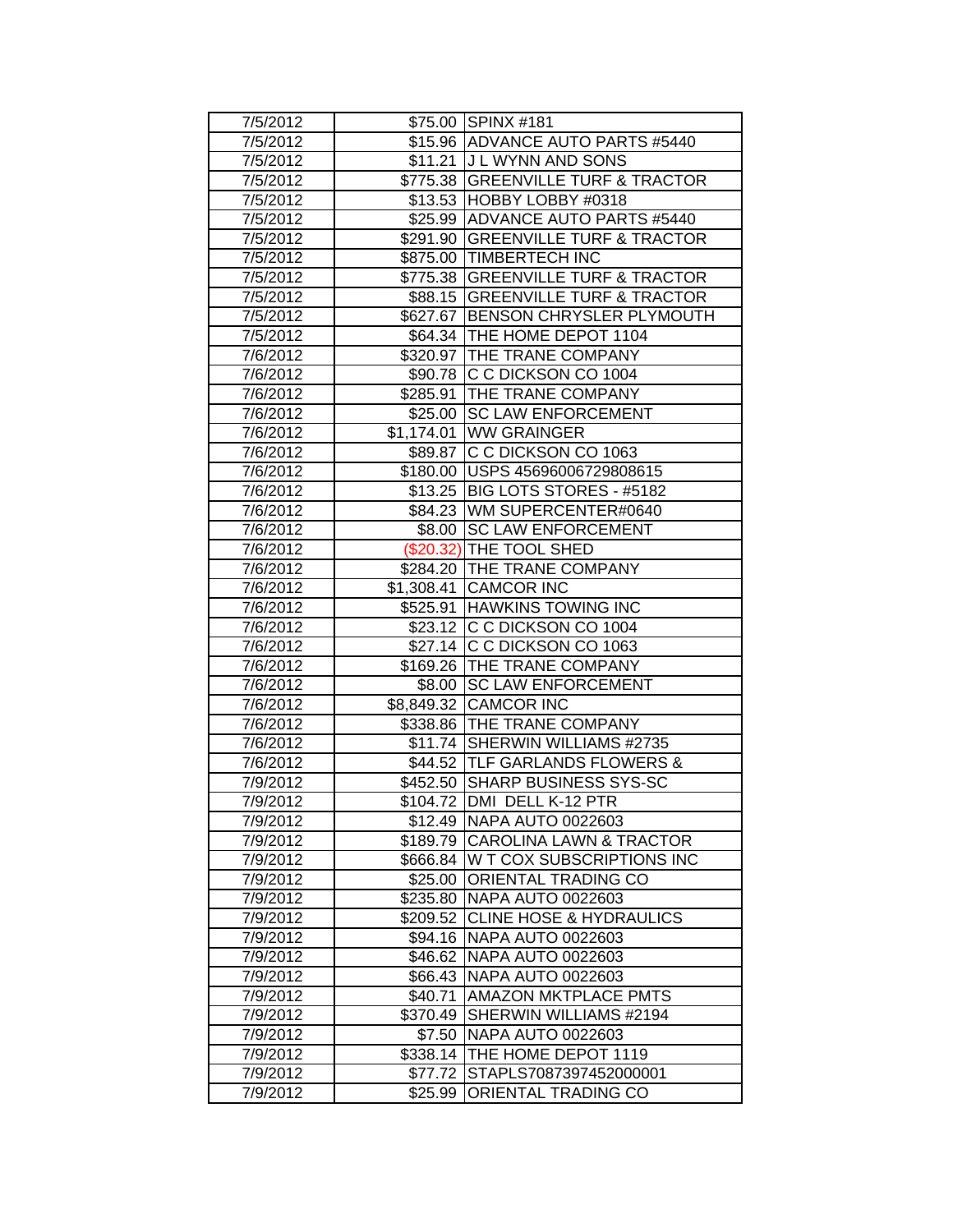| 7/9/2012  |          | \$25.38 SPINX #131                 |
|-----------|----------|------------------------------------|
| 7/9/2012  |          | \$29.99   AMAZON MKTPLACE PMTS     |
| 7/9/2012  |          | \$24.91 ADVANCE AUTO PARTS #5410   |
| 7/9/2012  |          | \$20.12 AC MOORE STR 58            |
| 7/9/2012  |          | \$70.49 ORIENTAL TRADING CO        |
| 7/9/2012  |          | \$9.49 LE BLEU                     |
| 7/9/2012  |          | \$158.19 NAPA AUTO 0022603         |
| 7/9/2012  |          | \$248.89 OFFICE DEPOT #479         |
| 7/9/2012  |          | \$32.28 TARGET<br>00011825         |
| 7/9/2012  |          | \$17.52 SILHOUETTEMACHINECOM       |
| 7/9/2012  |          | \$117.04 NORHT AMERICAN FLAGS & FL |
| 7/10/2012 |          | (\$2.50) GEORGE H PENNELL          |
| 7/10/2012 |          | \$8.00 SC LAW ENFORCEMENT          |
| 7/10/2012 |          | \$42.25 WM SUPERCENTER#0640        |
| 7/10/2012 |          | \$32.79   LOWES #00667             |
| 7/10/2012 |          | \$8.00 SC LAW ENFORCEMENT          |
| 7/10/2012 |          | \$8.00 SC LAW ENFORCEMENT          |
| 7/10/2012 |          | \$93.97 HAWKINS TOWING INC         |
| 7/10/2012 |          | \$59.36 IMPERIAL SERVICES GRP      |
| 7/10/2012 |          | \$8.00 SC LAW ENFORCEMENT          |
| 7/10/2012 |          | \$133.14   LOWES #01718            |
| 7/10/2012 |          | \$18.80 PORTER PAINTS 9388         |
| 7/10/2012 |          | \$25.00 SC LAW ENFORCEMENT         |
| 7/10/2012 |          | \$8.00 SC LAW ENFORCEMENT          |
| 7/10/2012 |          | \$8.00 SC LAW ENFORCEMENT          |
| 7/10/2012 |          | \$10.34   LOWES #01718             |
| 7/10/2012 |          | \$8.00 SC LAW ENFORCEMENT          |
| 7/10/2012 |          | \$8.00 SC LAW ENFORCEMENT          |
| 7/10/2012 |          | \$43.01   LOWES #00667             |
| 7/10/2012 | \$8.00   | <b>SC LAW ENFORCEMENT</b>          |
| 7/10/2012 |          | \$25.00 SC LAW ENFORCEMENT         |
| 7/10/2012 | \$8.00   | <b>SC LAW ENFORCEMENT</b>          |
| 7/10/2012 | \$8.00   | <b>SC LAW ENFORCEMENT</b>          |
| 7/10/2012 |          | \$25.00 SC LAW ENFORCEMENT         |
| 7/10/2012 |          | \$299.13 SHEALY ELECT 803-227-0599 |
| 7/10/2012 |          | \$25.00 SC LAW ENFORCEMENT         |
| 7/10/2012 |          | \$25.00 SC LAW ENFORCEMENT         |
| 7/10/2012 |          | \$8.00 SC LAW ENFORCEMENT          |
| 7/10/2012 |          | \$25.00 SC LAW ENFORCEMENT         |
| 7/10/2012 |          | \$8.00 SC LAW ENFORCEMENT          |
| 7/10/2012 |          | \$25.00 SC LAW ENFORCEMENT         |
| 7/10/2012 |          | \$197.18   LOWES #01983            |
| 7/10/2012 |          | \$123.18 THE TOOL SHED             |
| 7/10/2012 | \$25.00  | <b>SC LAW ENFORCEMENT</b>          |
| 7/10/2012 |          | \$126.20   LOWES #00667            |
| 7/10/2012 |          | \$391.89   THE TRANE COMPANY       |
| 7/10/2012 |          | \$6.97   LOWES #01718              |
| 7/10/2012 | \$8.00   | <b>SC LAW ENFORCEMENT</b>          |
| 7/10/2012 | \$8.00   | <b>SC LAW ENFORCEMENT</b>          |
| 7/10/2012 | \$8.00   | <b>SC LAW ENFORCEMENT</b>          |
| 7/10/2012 | \$116.60 | <b>DIXIE RUBBER &amp; PLASTIC</b>  |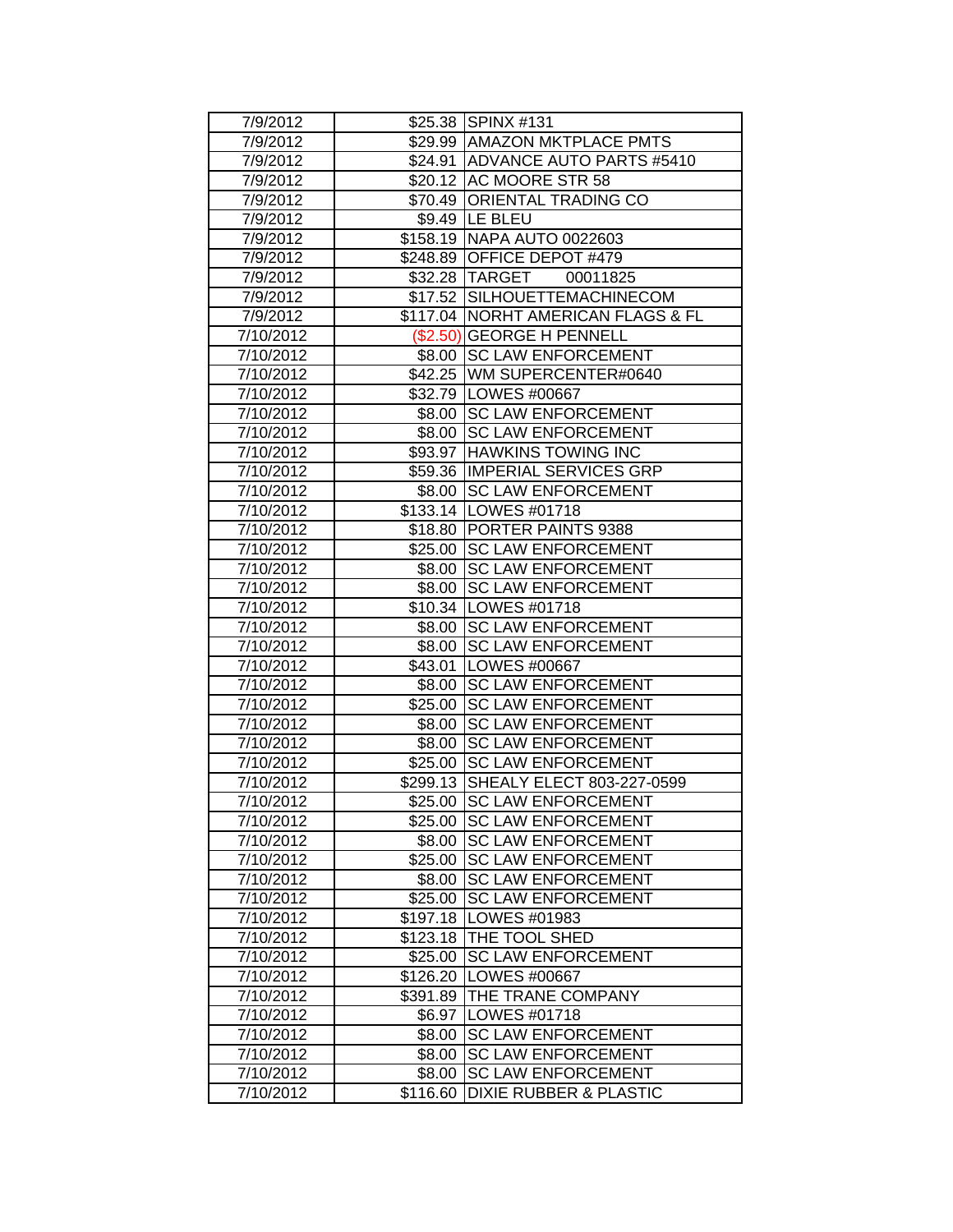| 7/10/2012 |         | \$23.77 YORK INT'L              |
|-----------|---------|---------------------------------|
| 7/10/2012 |         | \$175.11 BATTERY SPECIALISTS    |
| 7/10/2012 |         | \$8.00   SC LAW ENFORCEMENT     |
| 7/10/2012 | \$8.00  | <b>SC LAW ENFORCEMENT</b>       |
| 7/10/2012 |         | \$18.87   LOWES #01718          |
| 7/10/2012 | \$25.00 | <b>SC LAW ENFORCEMENT</b>       |
| 7/10/2012 | \$8.00  | <b>ISC LAW ENFORCEMENT</b>      |
| 7/10/2012 | \$8.00  | <b>SC LAW ENFORCEMENT</b>       |
| 7/10/2012 |         | \$25.00 SC LAW ENFORCEMENT      |
| 7/10/2012 | \$8.00  | <b>SC LAW ENFORCEMENT</b>       |
| 7/10/2012 | \$8.00  | <b>SC LAW ENFORCEMENT</b>       |
| 7/10/2012 | \$8.00  | <b>ISC LAW ENFORCEMENT</b>      |
| 7/10/2012 |         | \$25.00 SC LAW ENFORCEMENT      |
| 7/10/2012 |         | \$8.00 SC LAW ENFORCEMENT       |
| 7/10/2012 |         | \$178.56 SHERWIN WILLIAMS #2194 |
| 7/10/2012 | \$8.00  | <b>SC LAW ENFORCEMENT</b>       |
| 7/10/2012 | \$8.00  | <b>ISC LAW ENFORCEMENT</b>      |
| 7/10/2012 | \$8.00  | <b>SC LAW ENFORCEMENT</b>       |
| 7/10/2012 | \$8.00  | <b>SC LAW ENFORCEMENT</b>       |
| 7/10/2012 | \$25.00 | <b>SC LAW ENFORCEMENT</b>       |
| 7/10/2012 |         | \$8.00 SC LAW ENFORCEMENT       |
| 7/10/2012 |         | \$207.78 C C DICKSON CO 1004    |
| 7/10/2012 |         | \$25.00 SC LAW ENFORCEMENT      |
| 7/10/2012 |         | \$25.00 SC LAW ENFORCEMENT      |
| 7/10/2012 |         | \$8.00 SC LAW ENFORCEMENT       |
| 7/10/2012 |         | \$8.00 SC LAW ENFORCEMENT       |
| 7/10/2012 |         | \$8.00 SC LAW ENFORCEMENT       |
| 7/10/2012 |         | \$8.00 SC LAW ENFORCEMENT       |
| 7/10/2012 | \$8.00  | <b>SC LAW ENFORCEMENT</b>       |
| 7/10/2012 | \$25.00 | <b>SC LAW ENFORCEMENT</b>       |
| 7/10/2012 | \$12.81 | POSTAL ANNEX #0370              |
| 7/10/2012 | \$2.51  | LOWES #01983                    |
| 7/10/2012 |         | \$46.50 SHERWIN WILLIAMS #2735  |
| 7/10/2012 |         | \$25.00 SC LAW ENFORCEMENT      |
| 7/10/2012 | \$25.00 | <b>SC LAW ENFORCEMENT</b>       |
| 7/10/2012 | \$8.00  | <b>SC LAW ENFORCEMENT</b>       |
| 7/10/2012 |         | \$8.00 SC LAW ENFORCEMENT       |
| 7/10/2012 |         | \$8.00 SC LAW ENFORCEMENT       |
| 7/10/2012 |         | \$53.20 MCALISTERS DELI 1046    |
| 7/10/2012 | \$8.00  | <b>SC LAW ENFORCEMENT</b>       |
| 7/10/2012 | \$8.00  | <b>SC LAW ENFORCEMENT</b>       |
| 7/10/2012 | \$8.00  | <b>SC LAW ENFORCEMENT</b>       |
| 7/10/2012 | \$8.00  | <b>SC LAW ENFORCEMENT</b>       |
| 7/10/2012 | \$8.00  | <b>SC LAW ENFORCEMENT</b>       |
| 7/10/2012 | \$45.00 | USPS 45366006529808201          |
| 7/10/2012 |         | \$8.00 SC LAW ENFORCEMENT       |
| 7/10/2012 | \$25.00 | <b>SC LAW ENFORCEMENT</b>       |
| 7/10/2012 | \$8.00  | <b>SC LAW ENFORCEMENT</b>       |
| 7/10/2012 | \$25.00 | <b>SC LAW ENFORCEMENT</b>       |
| 7/10/2012 | \$50.08 | VZWRLSS IVR VE                  |
| 7/10/2012 | \$25.00 | <b>SC LAW ENFORCEMENT</b>       |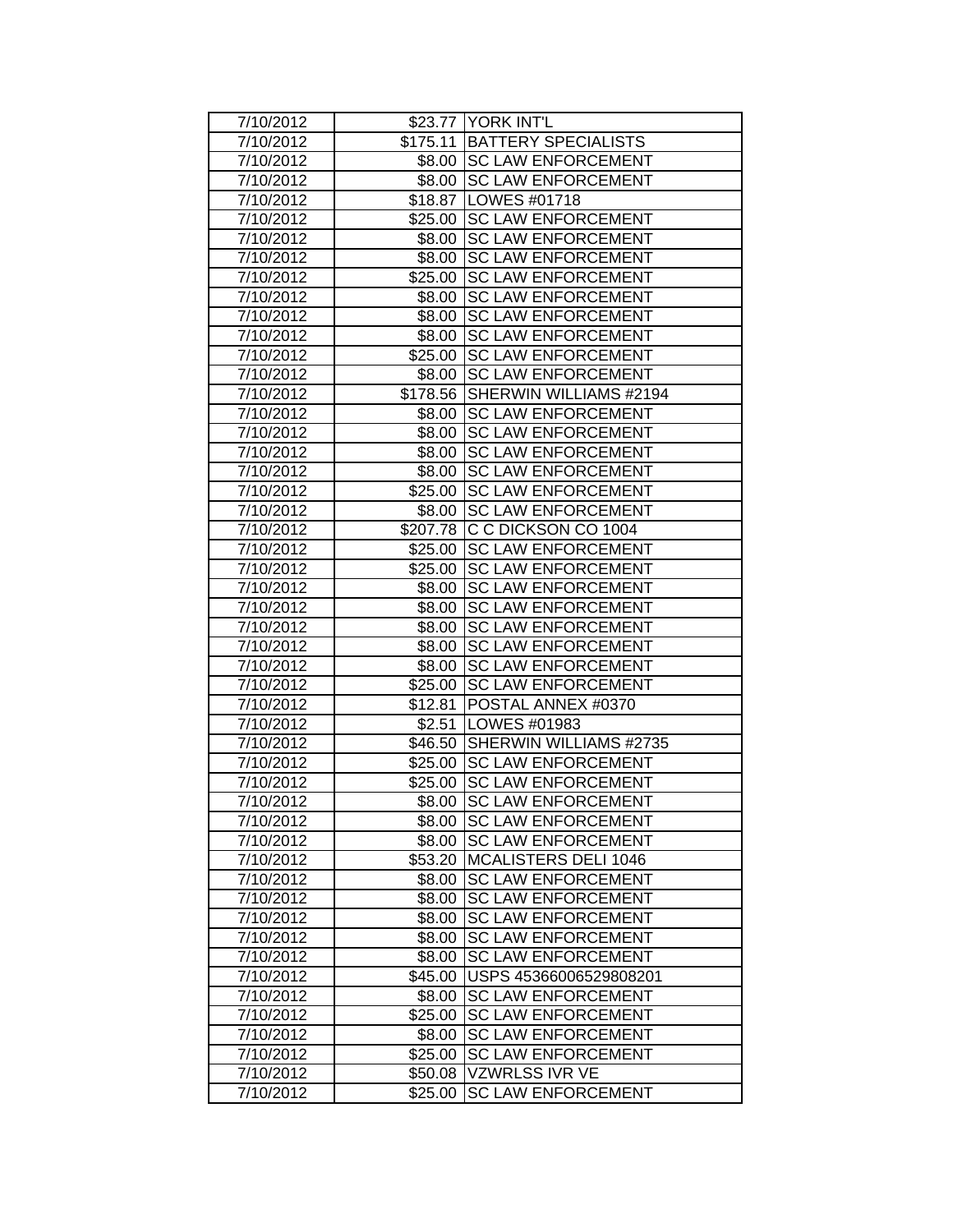| 7/10/2012 |         | \$13.02 LOWES #01718                |
|-----------|---------|-------------------------------------|
| 7/10/2012 |         | \$13.77 OLD TIME POTTERY 0031       |
| 7/10/2012 |         | \$8.00 SC LAW ENFORCEMENT           |
| 7/10/2012 |         | \$1,944.12 FOLLETT LIBRARY RES      |
| 7/10/2012 |         | \$35.98 WM SUPERCENTER#2687         |
| 7/10/2012 |         | \$8.00 SC LAW ENFORCEMENT           |
| 7/10/2012 |         | \$71.98 AMAZON MKTPLACE PMTS        |
| 7/10/2012 |         | \$25.00 SC LAW ENFORCEMENT          |
| 7/11/2012 |         | \$22.73   LOWES #00667              |
| 7/11/2012 |         | \$25.00 SC LAW ENFORCEMENT          |
| 7/11/2012 |         | \$5.23   TARGET 00011825            |
| 7/11/2012 |         | \$7.57 WW GRAINGER                  |
| 7/11/2012 |         | \$25.00 SC LAW ENFORCEMENT          |
| 7/11/2012 |         | \$25.00 SC LAW ENFORCEMENT          |
| 7/11/2012 |         | \$801.36 W. W. WILLIAMS             |
| 7/11/2012 |         | \$17.39 THE HOME DEPOT 1104         |
| 7/11/2012 |         | \$1.59 TARGET 00011825              |
| 7/11/2012 |         | \$98.04   LOWES #00528              |
| 7/11/2012 |         | \$25.00 SC LAW ENFORCEMENT          |
| 7/11/2012 |         | \$9.60 STAPLES 00105536             |
| 7/11/2012 |         | \$38.39 BARNES&NOBLE COM            |
| 7/11/2012 |         | \$25.00 SC LAW ENFORCEMENT          |
| 7/11/2012 |         | \$68.47   NAPA AUTO 0022603         |
| 7/11/2012 |         | \$25.00 SC LAW ENFORCEMENT          |
| 7/11/2012 |         | \$10.59 CLASSIC HWD & POSTAL        |
| 7/11/2012 |         | \$46.09   LOWES #00528              |
| 7/11/2012 |         | \$31.99 BUDGET CLEANERS #2          |
| 7/11/2012 |         | \$49.72   LOWES #01983              |
| 7/11/2012 |         | \$14.89 THE HOME DEPOT 1127         |
| 7/11/2012 |         | \$859.12 JJOHNSTONE SUPPLY-GREENVIL |
| 7/11/2012 |         | \$1,154.44 WHITE BROS OF GREENVILLE |
| 7/11/2012 |         | \$64.00 SHERWIN WILLIAMS #2785      |
| 7/11/2012 |         | \$126.46 NAPA AUTO 0022603          |
| 7/11/2012 |         | \$7.92  THE HOME DEPOT 1127         |
| 7/11/2012 |         | \$25.00 SC LAW ENFORCEMENT          |
| 7/11/2012 |         | \$759.50 ANDERSON BROS              |
| 7/11/2012 |         | \$168.58 AAA SUPPLY - GVILLE        |
| 7/11/2012 |         | \$53.50 TLF SHARONS FLOWER SHOP     |
| 7/11/2012 |         | \$472.76 DMI DELL K-12 PTR          |
| 7/11/2012 |         | \$25.00 SC LAW ENFORCEMENT          |
| 7/11/2012 |         | \$30.00 SPINX #125                  |
| 7/11/2012 |         | \$40.84 J W VAUGHN CO INC           |
| 7/11/2012 |         | \$24.96 HARDEE'S 1501764            |
| 7/11/2012 |         | \$146.53 NAPA AUTO 0022603          |
| 7/11/2012 |         | \$1,779.63 CAMCOR INC               |
| 7/11/2012 |         | \$136.37 ADVANCE AUTO PARTS #5440   |
| 7/11/2012 |         | \$179.99 FERGUSON ENT #43           |
| 7/11/2012 |         | \$22.80   LOWES #01718              |
| 7/11/2012 | \$30.00 | <b>VZWRLSS PRPAY AUTOPAY</b>        |
| 7/11/2012 |         | \$217.02 FERGUSON ENT #43           |
| 7/11/2012 | \$63.64 | LANDSCAPER'S SUPPLY                 |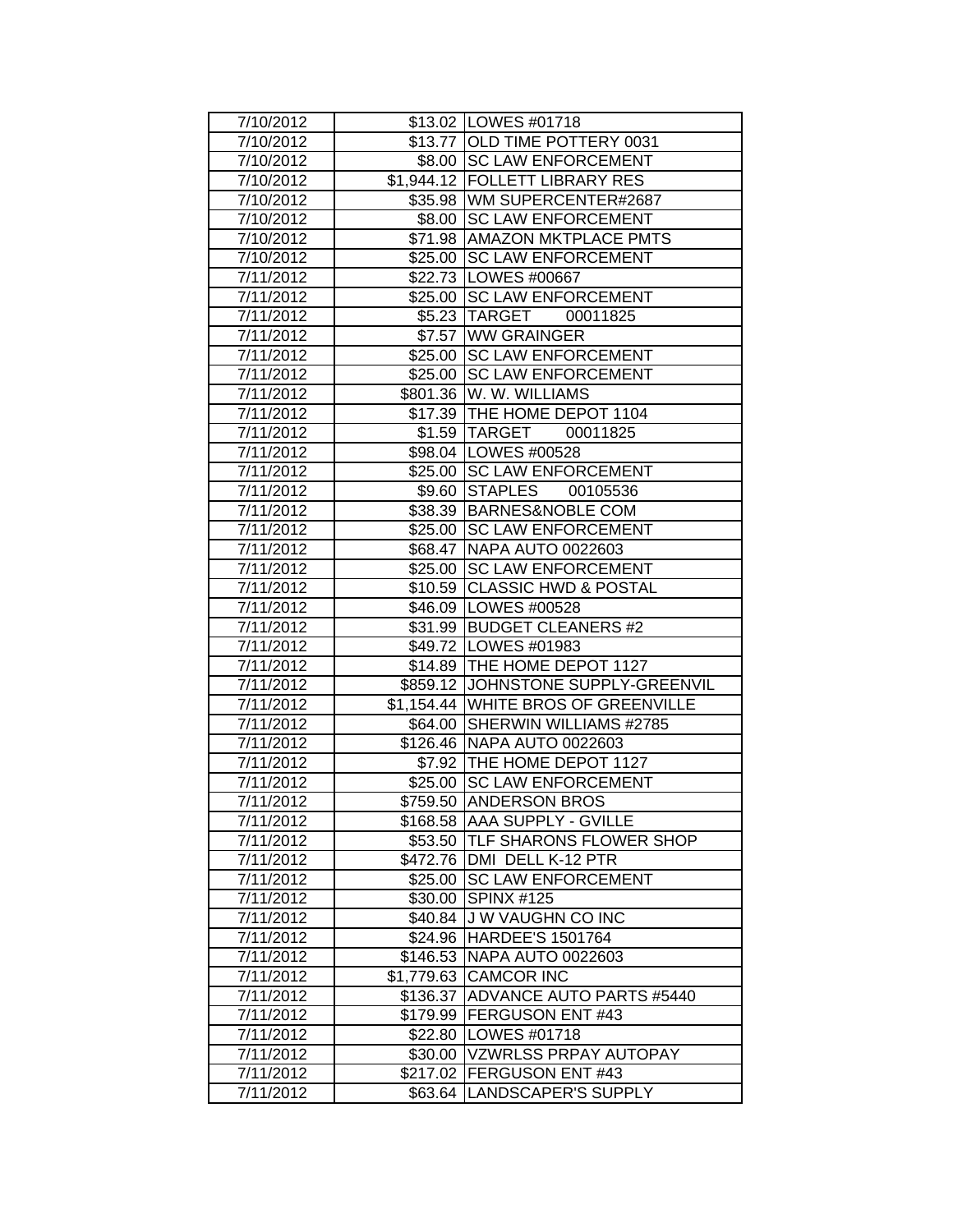| 7/11/2012 |          | \$37.25 STAPLES 00105536            |
|-----------|----------|-------------------------------------|
| 7/11/2012 |          | \$22.39   LOWES #00528              |
| 7/11/2012 |          | \$96.76 TMS SOUTH                   |
| 7/11/2012 |          | \$29.30 PORTER PAINTS 9388          |
| 7/11/2012 |          | \$548.96 SHERWIN WILLIAMS #2194     |
| 7/11/2012 |          | \$42.59 THE HOME DEPOT 1127         |
| 7/11/2012 |          | \$91.96 LOWES #01718                |
| 7/11/2012 |          | \$167.82 THE HOME DEPOT #1126       |
| 7/11/2012 |          | \$25.00 SC LAW ENFORCEMENT          |
| 7/11/2012 |          | \$52.36   DMI DELL K-12 PTR         |
| 7/11/2012 |          | \$191.64 MICHAELS #6001             |
| 7/11/2012 |          | \$258.24 TMS SOUTH                  |
| 7/11/2012 |          | \$25.00 SC LAW ENFORCEMENT          |
| 7/11/2012 |          | \$334.10 GREENVILLE FENCE CO        |
| 7/11/2012 |          | \$12.62   LOWES #00528              |
| 7/11/2012 |          | \$7.89   FERGUSON ENT #43           |
| 7/11/2012 |          | \$6.35 NAPA AUTO 0027617            |
| 7/11/2012 |          | \$54.15 NAPA AUTO 0026146           |
| 7/11/2012 |          | \$20.99 CAROLINA INTL TRUCKS        |
| 7/11/2012 |          | \$28.49   LOWES #01718              |
| 7/11/2012 |          | \$69.28 SPINX #148                  |
| 7/11/2012 |          | \$221.00 SILMAR ELECTRONICS         |
| 7/11/2012 |          | \$624.50 JJOHNSTONE SUPPLY-GREENVIL |
| 7/11/2012 |          | \$59.36 SILMAR ELECTRONICS          |
| 7/11/2012 |          | \$21.17   THE HOME DEPOT #1126      |
| 7/11/2012 |          | \$25.00 SC LAW ENFORCEMENT          |
| 7/11/2012 |          | \$5,338.90 CAMCOR INC               |
| 7/11/2012 |          | \$10.68   LOWES #00528              |
| 7/11/2012 |          | \$35.11 NAPA AUTO 0026146           |
| 7/11/2012 |          | \$3,141.60 DMI DELL K-12 PTR        |
| 7/11/2012 |          | \$380.66 NAPA AUTO 0022603          |
| 7/11/2012 |          | \$6.70   LOWES #00528               |
| 7/11/2012 |          | \$41.98 WHOLESALE INDUSTRIAL ELEC   |
| 7/11/2012 |          | \$280.00   AMAZON MKTPLACE PMTS     |
| 7/11/2012 |          | \$302.40 HAWKINS TOWING INC         |
| 7/11/2012 |          | \$53.50 TLF SHARONS FLOWER SHOP     |
| 7/11/2012 | \$25.00  | <b>SC LAW ENFORCEMENT</b>           |
| 7/11/2012 |          | \$25.00 SC LAW ENFORCEMENT          |
| 7/11/2012 |          | \$25.00 SC LAW ENFORCEMENT          |
| 7/11/2012 |          | \$53.59 SPINX #114                  |
| 7/11/2012 | \$25.00  | <b>SC LAW ENFORCEMENT</b>           |
| 7/11/2012 | \$78.97  | <b>WHOLESALE INDUSTRIAL ELEC</b>    |
| 7/11/2012 | \$25.00  | <b>SC LAW ENFORCEMENT</b>           |
| 7/11/2012 | \$15.98  | <b>ADVANCE AUTO PARTS #5440</b>     |
| 7/11/2012 | \$190.76 | NORTHERN TOOL EQUIPMNT              |
| 7/11/2012 | \$43.85  | MICHAELS #6001                      |
| 7/11/2012 | \$25.00  | <b>SC LAW ENFORCEMENT</b>           |
| 7/12/2012 | \$8.00   | <b>SC LAW ENFORCEMENT</b>           |
| 7/12/2012 | \$25.00  | <b>SC LAW ENFORCEMENT</b>           |
| 7/12/2012 | \$38.52  | LOWES #01718                        |
| 7/12/2012 | \$22.48  | FASTENAL COMPANY01                  |
|           |          |                                     |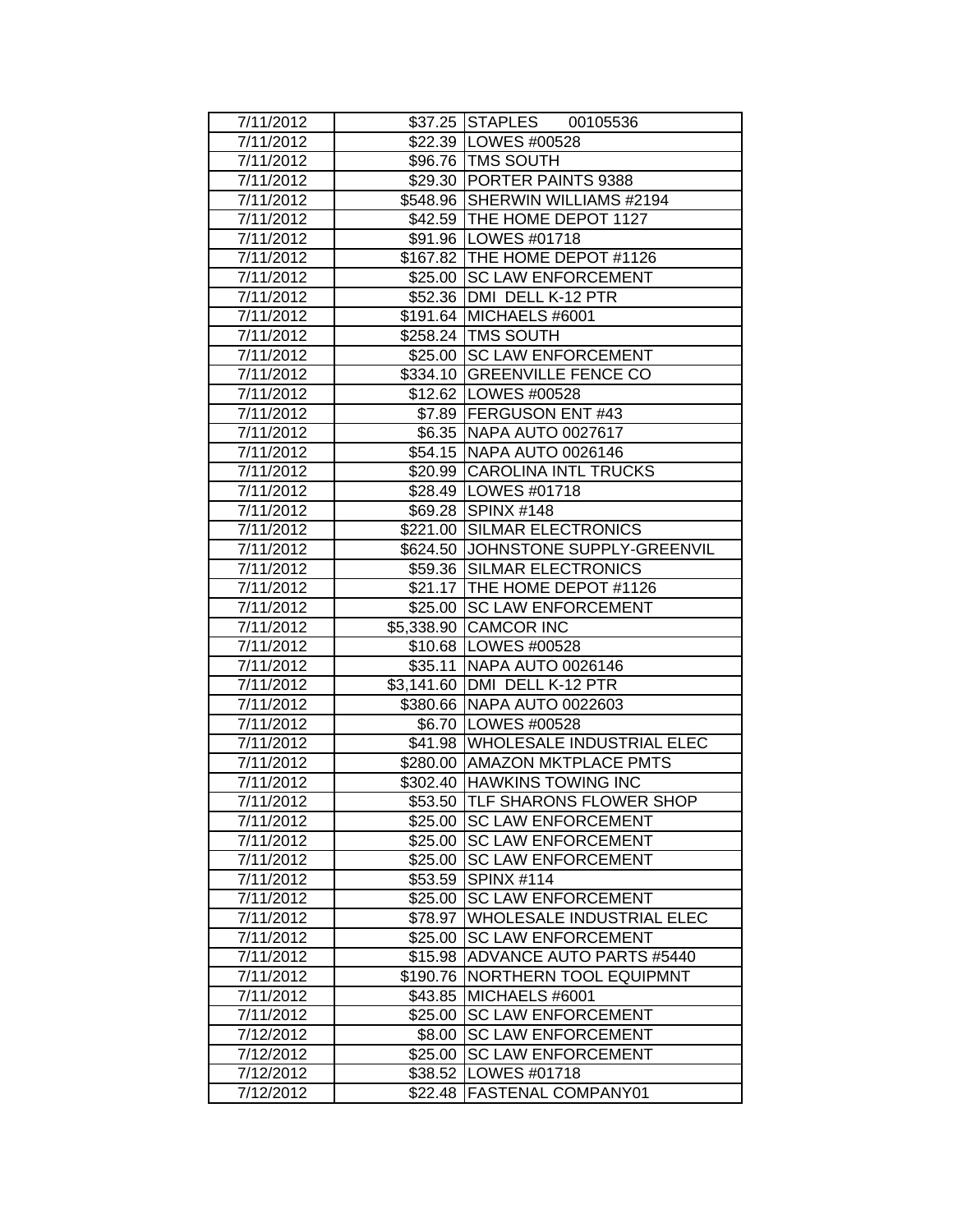| 7/12/2012 |                     | \$25.00 SC LAW ENFORCEMENT          |
|-----------|---------------------|-------------------------------------|
| 7/12/2012 |                     | \$52.14   MCCALLS SUPPLY INC 19     |
| 7/12/2012 |                     | \$6,137.40 APL APPLE ONLINE STORE   |
| 7/12/2012 |                     | \$47.64 DUNCANS HOME CENTER         |
| 7/12/2012 |                     | \$10.18 J W VAUGHN CO INC           |
| 7/12/2012 |                     | \$8.00 SC LAW ENFORCEMENT           |
| 7/12/2012 | \$25.00             | <b>SC LAW ENFORCEMENT</b>           |
| 7/12/2012 |                     | \$626.73 SHERWIN WILLIAMS #2194     |
| 7/12/2012 |                     | \$25.00 SC LAW ENFORCEMENT          |
| 7/12/2012 |                     | \$8.00 SC LAW ENFORCEMENT           |
| 7/12/2012 |                     | \$122.72 ROBBINS TIRE SERVI         |
| 7/12/2012 |                     | (\$15.04) AMAZON MKTPLACE PMTS      |
| 7/12/2012 |                     | \$117.98 BANKS APPLIANCE PARTS & S  |
| 7/12/2012 |                     | \$25.00 SC LAW ENFORCEMENT          |
| 7/12/2012 |                     | \$8.00 SC LAW ENFORCEMENT           |
| 7/12/2012 |                     | \$54.16 SHERWIN WILLIAMS #2275      |
| 7/12/2012 |                     | \$13.11   LOWES #00528              |
| 7/12/2012 | \$8.00              | <b>SC LAW ENFORCEMENT</b>           |
| 7/12/2012 | $\overline{$}25.00$ | <b>SC LAW ENFORCEMENT</b>           |
| 7/12/2012 | \$8.00              | <b>SC LAW ENFORCEMENT</b>           |
| 7/12/2012 |                     | \$8.00 SC LAW ENFORCEMENT           |
| 7/12/2012 |                     | \$2,189.78 DMI DELL K-12 PTR        |
| 7/12/2012 |                     | \$8.00 SC LAW ENFORCEMENT           |
| 7/12/2012 |                     | \$8.00 SC LAW ENFORCEMENT           |
| 7/12/2012 |                     | \$368.71 THE TRANE COMPANY          |
| 7/12/2012 |                     | \$13,651.66   DMI DELL K-12 PTR     |
| 7/12/2012 |                     | \$25.00 SC LAW ENFORCEMENT          |
| 7/12/2012 |                     | \$12.72 BURDETTE HARDWARE FOUNTAI   |
| 7/12/2012 |                     | \$301.20 JJOHNSTONE SUPPLY-GREENVIL |
| 7/12/2012 |                     | \$41.21   LOWES #01718              |
| 7/12/2012 |                     | \$204.65 COOK & BOARDMAN OF         |
| 7/12/2012 | \$480.01            | <b>CDW GOVERNMENT</b>               |
| 7/12/2012 |                     | (\$29.45) LOWES #00667              |
| 7/12/2012 |                     | \$8.00 SC LAW ENFORCEMENT           |
| 7/12/2012 |                     | \$398.98 POINSETT PLUMBING SUPPLY   |
| 7/12/2012 |                     | \$208.78 FERGUSON ENT #43           |
| 7/12/2012 |                     | \$199.54   USHIST.COM               |
| 7/12/2012 |                     | \$21.95 JJOHNSTONE SUPPLY-GREENVIL  |
| 7/12/2012 |                     | \$8.48   CRESCENT SUPPLY COMPANY I  |
| 7/12/2012 |                     | \$8.00 SC LAW ENFORCEMENT           |
| 7/12/2012 |                     | \$436.94 CDRACKSHOPPE.COM           |
| 7/12/2012 |                     | \$8.00 SC LAW ENFORCEMENT           |
| 7/12/2012 |                     | \$69.63 C C DICKSON CO 1063         |
| 7/12/2012 | \$8.00              | <b>SC LAW ENFORCEMENT</b>           |
| 7/12/2012 | \$54.01             | <b>TLF FLORAL DESIGNS LTD</b>       |
| 7/12/2012 |                     | \$8.00 SC LAW ENFORCEMENT           |
| 7/12/2012 |                     | \$143.16 JOHNSTONE SUPPLY-GREENVIL  |
| 7/12/2012 |                     | \$231.68  HOLDER ELECTRIC SUPPLY    |
| 7/12/2012 | \$25.00             | <b>SC LAW ENFORCEMENT</b>           |
| 7/12/2012 |                     | \$368.47 The System Depot           |
| 7/12/2012 | \$8.00              | <b>SC LAW ENFORCEMENT</b>           |
|           |                     |                                     |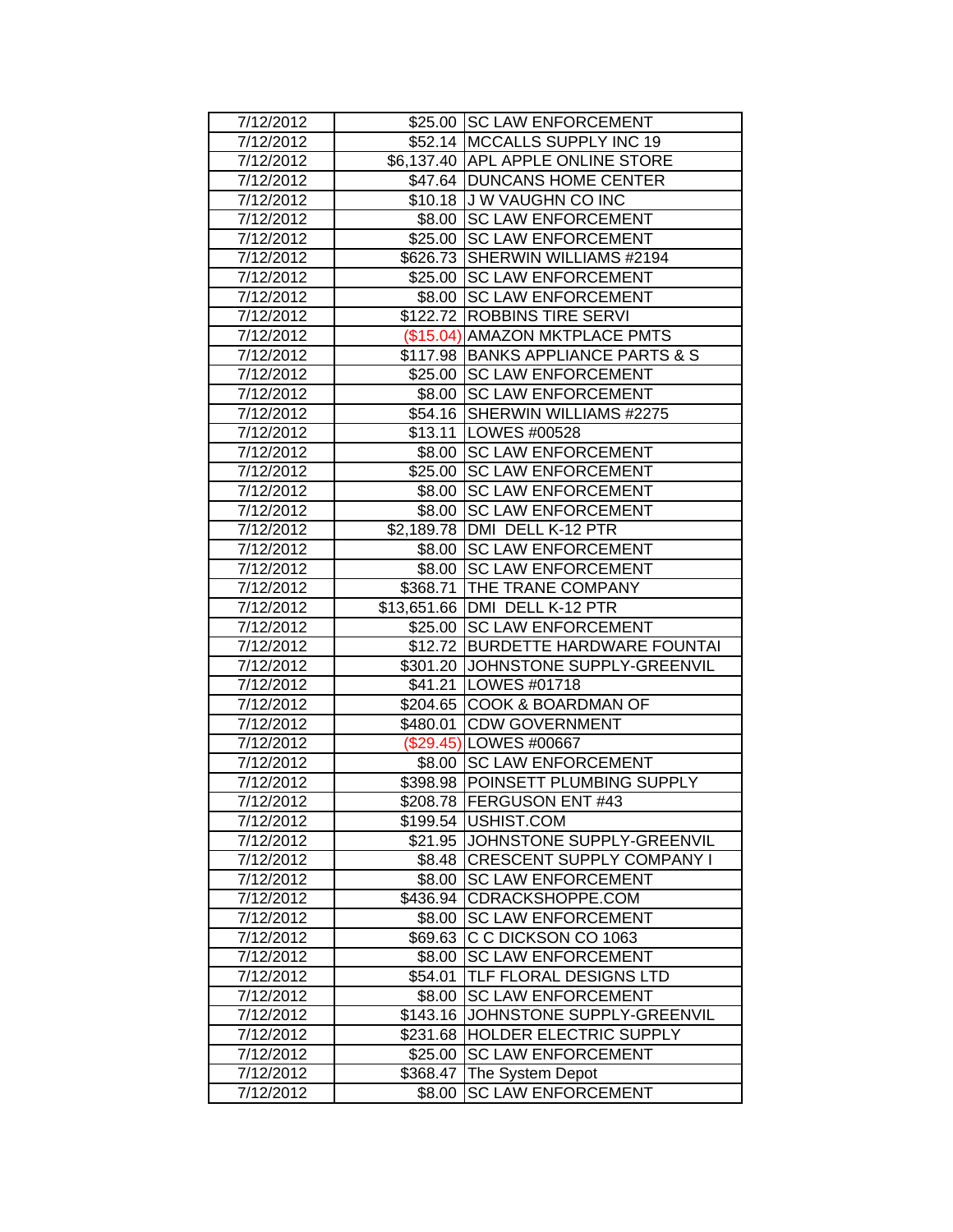| 7/12/2012 |          | \$10.56 LOWES #00667                 |
|-----------|----------|--------------------------------------|
| 7/12/2012 |          | \$8.00 SC LAW ENFORCEMENT            |
| 7/12/2012 |          | \$8.00 SC LAW ENFORCEMENT            |
| 7/12/2012 |          | \$36.31   LOWES #00667               |
| 7/12/2012 |          | \$300.00 AMAZON MKTPLACE PMTS        |
| 7/12/2012 |          | \$25.00 SC LAW ENFORCEMENT           |
| 7/12/2012 |          | \$90.00 USPS 45568006629808466       |
| 7/12/2012 | \$8.00   | <b>SC LAW ENFORCEMENT</b>            |
| 7/12/2012 |          | \$8.00 SC LAW ENFORCEMENT            |
| 7/12/2012 |          | \$8.00 SC LAW ENFORCEMENT            |
| 7/12/2012 | \$25.00  | <b>SC LAW ENFORCEMENT</b>            |
| 7/12/2012 |          | \$45.79   THE TRANE COMPANY          |
| 7/12/2012 |          | \$932.01 THE TRANE COMPANY           |
| 7/12/2012 |          | \$23.85   TMS SOUTH                  |
| 7/12/2012 |          | \$61.46 MICHAELS #6001               |
| 7/12/2012 |          | \$8.63 DUNKIN #345207 Q35            |
| 7/12/2012 |          | \$25.00 SC LAW ENFORCEMENT           |
| 7/12/2012 |          | \$51.40 THE TRANE COMPANY            |
| 7/12/2012 | \$138.31 | JOHNSTONE SUPPLY-GREENVIL            |
| 7/12/2012 | \$423.10 | SHERWIN WILLIAMS #2145               |
| 7/12/2012 |          | \$8.00 SC LAW ENFORCEMENT            |
| 7/12/2012 |          | \$55.48 CALENDARS                    |
| 7/12/2012 |          | \$131.65 THE TRANE COMPANY           |
| 7/12/2012 | \$8.00   | <b>SC LAW ENFORCEMENT</b>            |
| 7/12/2012 |          | \$47.23   LOWES #00528               |
| 7/12/2012 |          | \$16.90 CLASSIC HWD & POSTAL         |
| 7/12/2012 |          | \$47.40 THE TRANE COMPANY            |
| 7/12/2012 |          | \$667.80   LOWES #01718              |
| 7/12/2012 |          | \$8.00 SC LAW ENFORCEMENT            |
| 7/12/2012 |          | \$8.00 SC LAW ENFORCEMENT            |
| 7/12/2012 | \$25.00  | <b>SC LAW ENFORCEMENT</b>            |
| 7/12/2012 | \$170.69 | JOHNSTONE SUPPLY-GREENVIL            |
| 7/12/2012 |          | \$178.05 ROBBINS TIRE SERVI          |
| 7/12/2012 |          | \$1,458.93 MOORE & BALLIEW OIL COMPA |
| 7/12/2012 | \$8.00   | <b>SC LAW ENFORCEMENT</b>            |
| 7/12/2012 |          | \$22.99 ORIENTAL TRADING CO          |
| 7/12/2012 |          | \$34.97 RADIOSHACK COR00187518       |
| 7/12/2012 |          | \$40.13   LOWES #00528               |
| 7/12/2012 |          | \$8.00 SC LAW ENFORCEMENT            |
| 7/12/2012 |          | \$8.00 SC LAW ENFORCEMENT            |
| 7/12/2012 | \$4.61   | <b>DUNCANS HOME CENTER</b>           |
| 7/12/2012 |          | \$9.00 JJOHNSTONE SUPPLY-GREENVIL    |
| 7/12/2012 |          | \$38.16 FEDEXOFFICE 00030940         |
| 7/12/2012 |          | \$80.13 PORTER PAINTS 9388           |
| 7/12/2012 |          | \$21.18 OFFICE DEPOT #62             |
| 7/12/2012 |          | \$105.56 ADVANCE AUTO PARTS #5440    |
| 7/12/2012 |          | \$326.43 FIRST TEAM SPORTS           |
| 7/12/2012 | \$8.00   | <b>SC LAW ENFORCEMENT</b>            |
| 7/12/2012 | \$30.00  | MARATHON PETRO136648                 |
| 7/12/2012 | \$8.00   | <b>SC LAW ENFORCEMENT</b>            |
| 7/12/2012 | \$8.00   | <b>SC LAW ENFORCEMENT</b>            |
|           |          |                                      |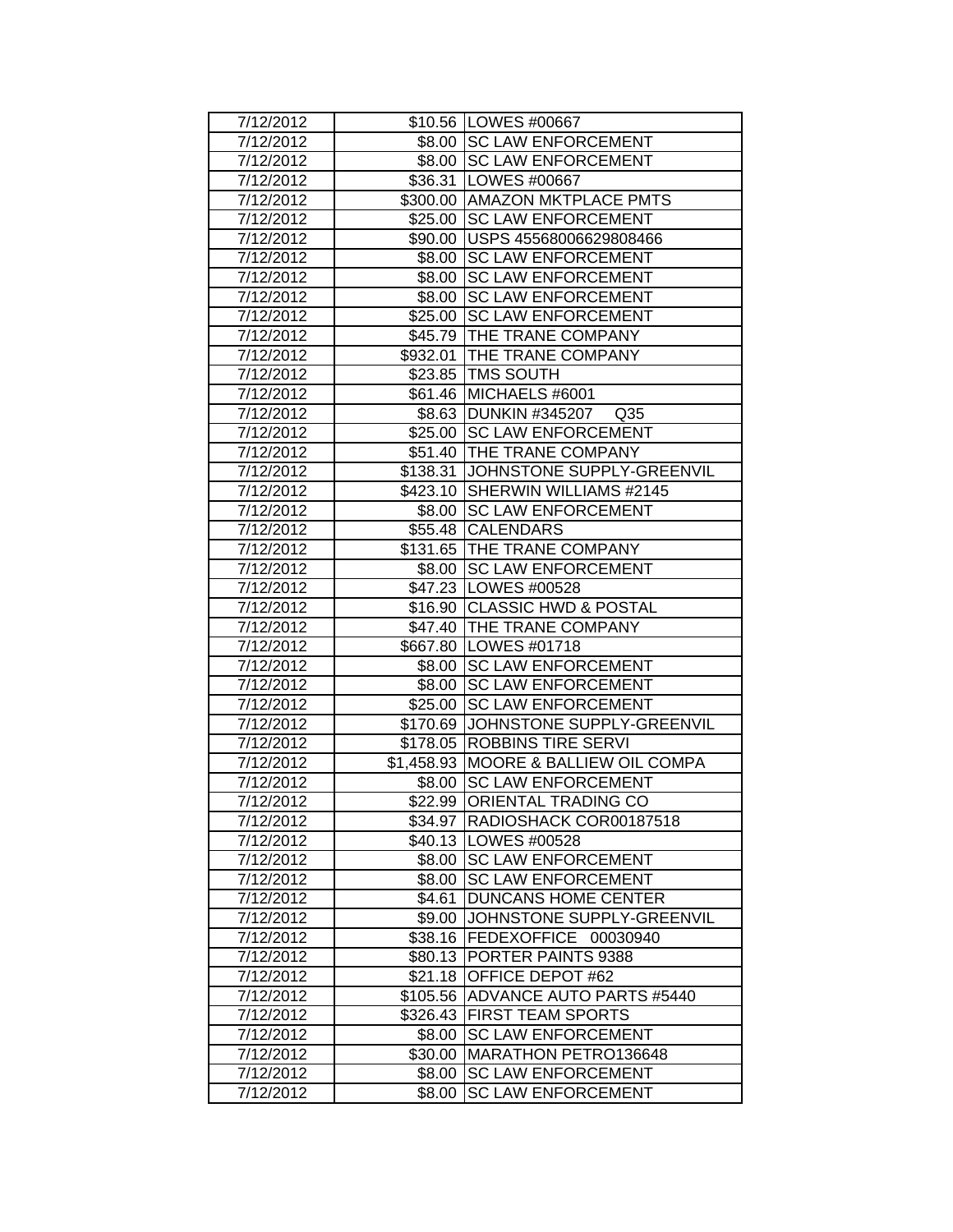| 7/12/2012 |         | \$178.56 SHERWIN WILLIAMS #2735     |
|-----------|---------|-------------------------------------|
| 7/12/2012 |         | \$25.00 SC LAW ENFORCEMENT          |
| 7/12/2012 |         | \$8.00 SC LAW ENFORCEMENT           |
| 7/12/2012 |         | \$35.21 SPINX #134                  |
| 7/12/2012 |         | \$8.00 SC LAW ENFORCEMENT           |
| 7/12/2012 |         | \$313.00 AMAZON MKTPLACE PMTS       |
| 7/12/2012 |         | \$69.90 TMS SOUTH                   |
| 7/12/2012 |         | \$349.50 THE TRANE COMPANY          |
| 7/12/2012 |         | \$452.38 BENDER BURKOT EAST COAST   |
| 7/12/2012 |         | \$8.00 SC LAW ENFORCEMENT           |
| 7/12/2012 |         | \$37.68   LOWES #00667              |
| 7/12/2012 |         | \$25.00 SC LAW ENFORCEMENT          |
| 7/13/2012 |         | \$45.42   LOWES #00667              |
| 7/13/2012 |         | \$8.00 SC LAW ENFORCEMENT           |
| 7/13/2012 |         | \$189.29 HAJOCA TAYLORS 72          |
| 7/13/2012 |         | \$254.40 MOONVILLE SIGNS, INC       |
| 7/13/2012 | \$8.00  | <b>SC LAW ENFORCEMENT</b>           |
| 7/13/2012 | \$25.00 | <b>SC LAW ENFORCEMENT</b>           |
| 7/13/2012 | \$8.00  | <b>SC LAW ENFORCEMENT</b>           |
| 7/13/2012 |         | \$23.26 THE HOME DEPOT 1119         |
| 7/13/2012 |         | \$8.00 SC LAW ENFORCEMENT           |
| 7/13/2012 |         | \$186.90 SHERWIN WILLIAMS #2194     |
| 7/13/2012 |         | \$8.00 SC LAW ENFORCEMENT           |
| 7/13/2012 |         | \$427.33 UNITED RENTALS             |
| 7/13/2012 |         | \$8.00 SC LAW ENFORCEMENT           |
| 7/13/2012 |         | \$8.00 SC LAW ENFORCEMENT           |
| 7/13/2012 |         | \$301.67 JJOHNSTONE SUPPLY-GREENVIL |
| 7/13/2012 |         | \$8.00 SC LAW ENFORCEMENT           |
| 7/13/2012 |         | \$8.00 SC LAW ENFORCEMENT           |
| 7/13/2012 |         | \$1.94 CAROLINA LAWN & TRACTOR      |
| 7/13/2012 |         | \$115.60 SYSTEMS DISTRIBUTOR        |
| 7/13/2012 |         | \$634.94 APL APPLE ONLINE STORE     |
| 7/13/2012 |         | \$337.00 SMITHTURF AND IRRIGATI     |
| 7/13/2012 |         | \$18.42   ADVANCE AUTO PARTS #5440  |
| 7/13/2012 |         | \$8.00 SC LAW ENFORCEMENT           |
| 7/13/2012 |         | \$55.72 ADVANCE AUTO PARTS #5440    |
| 7/13/2012 |         | \$257.10 SHERWIN WILLIAMS #2735     |
| 7/13/2012 |         | \$8.00 SC LAW ENFORCEMENT           |
| 7/13/2012 |         | \$8.00 SC LAW ENFORCEMENT           |
| 7/13/2012 |         | \$51.09 JOHNSTONE SUPPLY-GREENVIL   |
| 7/13/2012 |         | \$8.00 SC LAW ENFORCEMENT           |
| 7/13/2012 |         | \$21.71   LOWES #01718              |
| 7/13/2012 |         | \$165.36 CAROLINA LAWN & TRACTOR    |
| 7/13/2012 |         | \$92.54 SMITHTURF AND IRRIGATI      |
| 7/13/2012 | \$8.00  | <b>SC LAW ENFORCEMENT</b>           |
| 7/13/2012 |         | \$18.61   LOWES #00667              |
| 7/13/2012 |         | \$31.67 LOWES #01983                |
| 7/13/2012 |         | \$125.09 PORTER PAINTS 9388         |
| 7/13/2012 |         | \$25.00 SC LAW ENFORCEMENT          |
| 7/13/2012 | \$8.00  | <b>SC LAW ENFORCEMENT</b>           |
| 7/13/2012 | \$8.00  | <b>SC LAW ENFORCEMENT</b>           |
|           |         |                                     |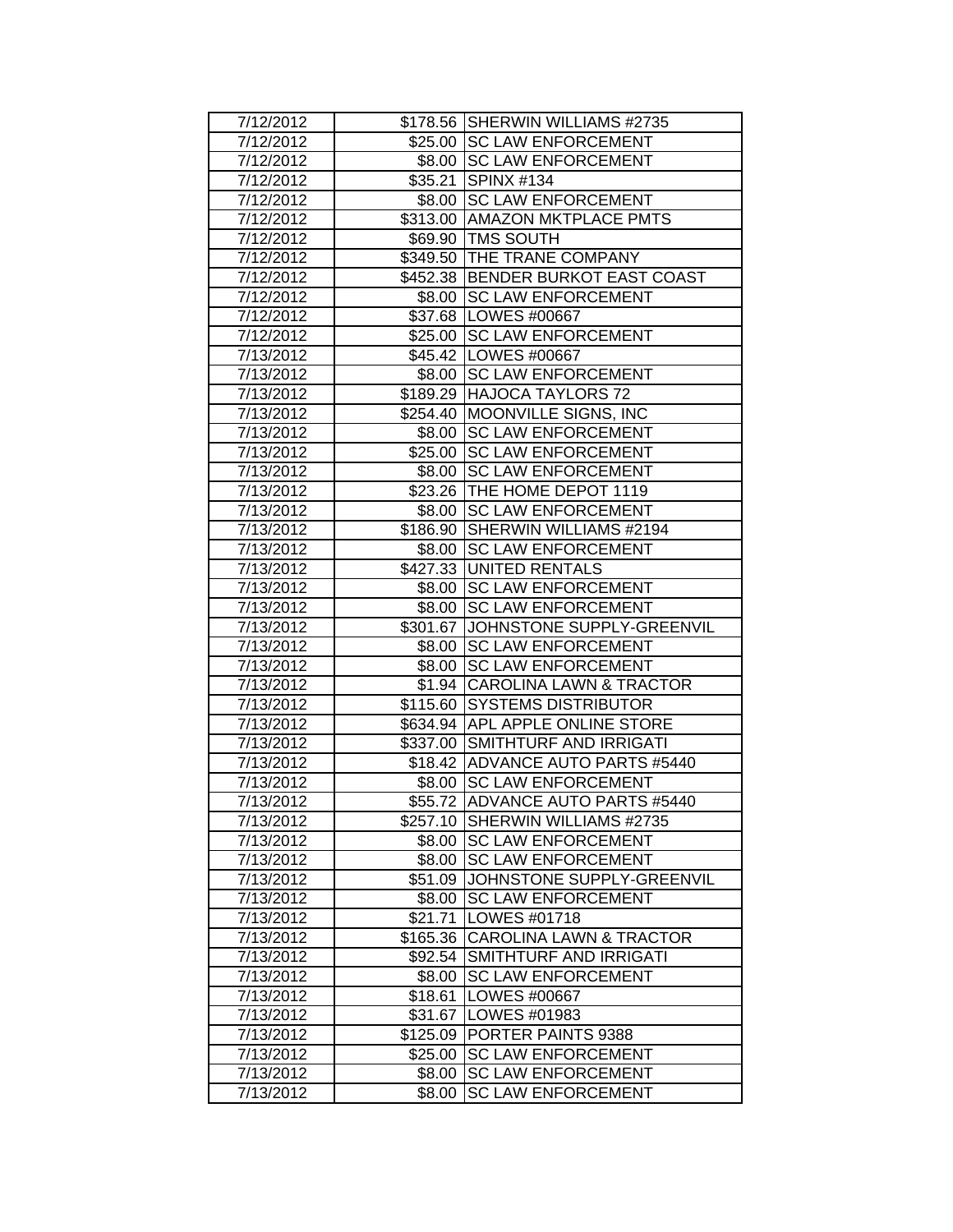| 7/13/2012 |         | \$8.00 SC LAW ENFORCEMENT          |
|-----------|---------|------------------------------------|
| 7/13/2012 |         | \$57.80 SYSTEMS DISTRIBUTOR        |
| 7/13/2012 |         | \$58.85 AAA SUPPLY - GVILLE        |
| 7/13/2012 |         | \$8.80 CRESCENT SUPPLY COMPANY I   |
| 7/13/2012 |         | \$20.49 CALENDARS                  |
| 7/13/2012 |         | \$5.09 JOHNSTONE SUPPLY-GREENVIL   |
| 7/13/2012 |         | \$8.00   SC LAW ENFORCEMENT        |
| 7/13/2012 |         | \$1,359.19 UNICOVERS               |
| 7/13/2012 |         | \$38.34 CRESCENT SUPPLY COMPANY I  |
| 7/13/2012 |         | \$8.00 SC LAW ENFORCEMENT          |
| 7/13/2012 |         | \$54.21 THE HOME DEPOT 1127        |
| 7/13/2012 |         | \$8.00 SC LAW ENFORCEMENT          |
| 7/13/2012 |         | \$8.00 SC LAW ENFORCEMENT          |
| 7/13/2012 |         | \$31.46 AMAZON MKTPLACE PMTS       |
| 7/13/2012 |         | \$21.16   THE HOME DEPOT 1127      |
| 7/13/2012 |         | \$8.00 SC LAW ENFORCEMENT          |
| 7/13/2012 |         | \$8.00 SC LAW ENFORCEMENT          |
| 7/13/2012 |         | \$10.59 OREILLY AUTO 00040022      |
| 7/13/2012 | \$8.00  | <b>SC LAW ENFORCEMENT</b>          |
| 7/13/2012 |         | \$17.86 JOHNSTONE SUPPLY-GREENVIL  |
| 7/13/2012 |         | \$8.00 SC LAW ENFORCEMENT          |
| 7/13/2012 |         | \$86.93 BAKER DIST CO 578          |
| 7/13/2012 |         | \$87.85 HAWKINS TOWING INC         |
| 7/13/2012 |         | \$8.00 SC LAW ENFORCEMENT          |
| 7/13/2012 |         | \$815.14 C C DICKSON CO 1004       |
| 7/13/2012 |         | \$5.49 PUBLIX #1148                |
| 7/13/2012 |         | \$56.86 C C DICKSON CO 1004        |
| 7/13/2012 |         | \$48.72 HOBBY LOBBY #0318          |
| 7/13/2012 |         | \$8.00 SC LAW ENFORCEMENT          |
| 7/13/2012 |         | \$772.74 APL APPLE ONLINE STORE    |
| 7/13/2012 |         | \$8.00 SC LAW ENFORCEMENT          |
| 7/13/2012 |         | \$8.00 SC LAW ENFORCEMENT          |
| 7/13/2012 | \$8.00  | <b>SC LAW ENFORCEMENT</b>          |
| 7/13/2012 |         | \$52.94 THE TRANE COMPANY          |
| 7/13/2012 |         | \$8.00 SC LAW ENFORCEMENT          |
| 7/13/2012 |         | \$346.69 SHERWIN WILLIAMS #2194    |
| 7/13/2012 |         | \$186.90 SHERWIN WILLIAMS #2735    |
| 7/13/2012 |         | \$25.00 SC LAW ENFORCEMENT         |
| 7/13/2012 | \$46.37 | HOT SPOT 4005                      |
| 7/13/2012 |         | \$6.30   THE HOME DEPOT 1104       |
| 7/13/2012 |         | \$8.00 SC LAW ENFORCEMENT          |
| 7/13/2012 |         | \$20.33 BARNES & NOBLE #2221       |
| 7/13/2012 |         | \$117.05 JOHNSTONE SUPPLY-GREENVIL |
| 7/13/2012 |         | \$63.99 SHERWIN WILLIAMS #2735     |
| 7/13/2012 | \$8.00  | <b>SC LAW ENFORCEMENT</b>          |
| 7/13/2012 | \$8.00  | <b>SC LAW ENFORCEMENT</b>          |
| 7/13/2012 |         | \$22.50 SHERWIN WILLIAMS #2785     |
| 7/13/2012 | \$8.00  | <b>SC LAW ENFORCEMENT</b>          |
| 7/13/2012 | \$8.00  | <b>SC LAW ENFORCEMENT</b>          |
| 7/13/2012 | \$8.00  | <b>SC LAW ENFORCEMENT</b>          |
| 7/13/2012 | \$8.00  | <b>SC LAW ENFORCEMENT</b>          |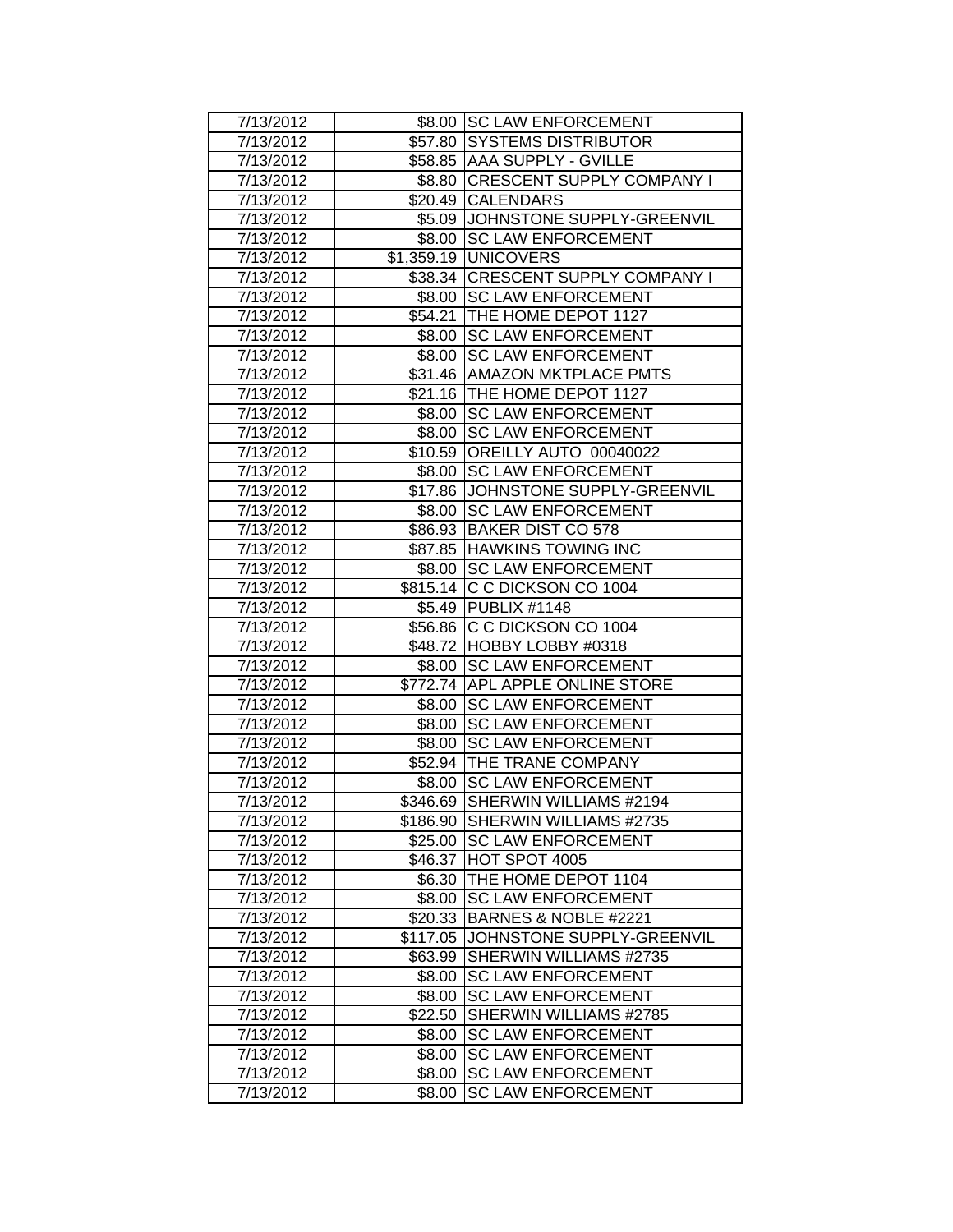| 7/13/2012 |          | \$8.15   NAPA AUTO 0027617           |
|-----------|----------|--------------------------------------|
| 7/13/2012 |          | \$8.00 SC LAW ENFORCEMENT            |
| 7/13/2012 |          | \$8.00 SC LAW ENFORCEMENT            |
| 7/13/2012 |          | \$1,731.27 DMI DELL K-12 PTR         |
| 7/13/2012 |          | \$25.00 SC LAW ENFORCEMENT           |
| 7/13/2012 | \$8.00   | <b>SC LAW ENFORCEMENT</b>            |
| 7/13/2012 |          | \$22.47 HOLDER ELECTRIC SUPPLY       |
| 7/13/2012 | \$8.00   | <b>SC LAW ENFORCEMENT</b>            |
| 7/13/2012 |          | \$103.43 SHERWIN WILLIAMS #2735      |
| 7/13/2012 |          | \$40.58 GREENVILLE OFFICE SUPPLY     |
| 7/13/2012 |          | \$23.71 HOLDER ELECTRIC SUPPLY       |
| 7/13/2012 |          | \$31.71 CHRISTOPHER TRUCKS           |
| 7/13/2012 |          | \$19.12   LOWES #01983               |
| 7/13/2012 |          | \$8.00 SC LAW ENFORCEMENT            |
| 7/13/2012 |          | \$31.13 NAPA AUTO 0027617            |
| 7/13/2012 |          | \$1,072.69 ASHLEY FURNITURE HOMESTOR |
| 7/13/2012 |          | \$8.00 SC LAW ENFORCEMENT            |
| 7/13/2012 | \$8.00   | <b>SC LAW ENFORCEMENT</b>            |
| 7/16/2012 |          | \$7.94 AC MOORE STR 58               |
| 7/16/2012 |          | \$1,012.50 FIND GREAT PEOPLE         |
| 7/16/2012 |          | \$50.32 SPORTS AUTHORI00002808       |
| 7/16/2012 |          | \$36.93   DISNEY RESORT-CORON        |
| 7/16/2012 |          | \$393.26   NAPA AUTO 0022603         |
| 7/16/2012 |          | \$37.10  DOLRTREE 1966 00019661      |
| 7/16/2012 |          | \$338.86 THE TRANE COMPANY           |
| 7/16/2012 |          | \$65.47   LOWES #01983               |
| 7/16/2012 |          | \$5.28   WM SUPERCENTER#2265         |
| 7/16/2012 |          | \$88.69 GREENVILLE TURF & TRACTOR    |
| 7/16/2012 |          | \$54.09 AMAZON MKTPLACE PMTS         |
| 7/16/2012 |          | \$54.06 BIG LOTS STORES - #0267      |
| 7/16/2012 |          | \$13,713.92 DMI DELL K-12 PTR        |
| 7/16/2012 |          | \$195.53 JJOHNSTONE SUPPLY-GREENVIL  |
| 7/16/2012 |          | \$90.09   FRAME WAREHOUSE 17         |
| 7/16/2012 |          | \$529.95 HAJOCA TAYLORS 72           |
| 7/16/2012 |          | \$1,310.84 DMI DELL K-12 PTR         |
| 7/16/2012 |          | \$751.28 THE TRANE COMPANY           |
| 7/16/2012 |          | \$29.66 OFFICE DEPOT #479            |
| 7/16/2012 |          | (\$12.00) ADVANCE AUTO PARTS #5440   |
| 7/16/2012 |          | \$21.07 JJOHNSTONE SUPPLY-GREENVIL   |
| 7/16/2012 |          | \$41.89 THE TRANE COMPANY            |
| 7/16/2012 |          | \$23.28 JJOHNSTONE SUPPLY-GREENVIL   |
| 7/16/2012 |          | \$98.64 NAPA AUTO 0027617            |
| 7/16/2012 |          | \$23.28 JJOHNSTONE SUPPLY-GREENVIL   |
| 7/16/2012 |          | \$21.62   THE HOME DEPOT #1124       |
| 7/16/2012 |          | \$218.22 ADVANCE AUTO PARTS #5440    |
| 7/16/2012 | \$8.11   | <b>GREENVILLE TURF &amp; TRACTOR</b> |
| 7/16/2012 | \$123.21 | <b>ITPP THATPETPLACE</b>             |
| 7/16/2012 | \$94.19  | <b>AAA SUPPLY - GVILLE</b>           |
| 7/16/2012 | \$9.62   | THE HOME DEPOT 1104                  |
| 7/16/2012 | \$20.63  | <b>DRAMATISTS PLAY SERVICE</b>       |
| 7/16/2012 | \$50.59  | <b>MCNAUGHTON MCKAY ELEC CO</b>      |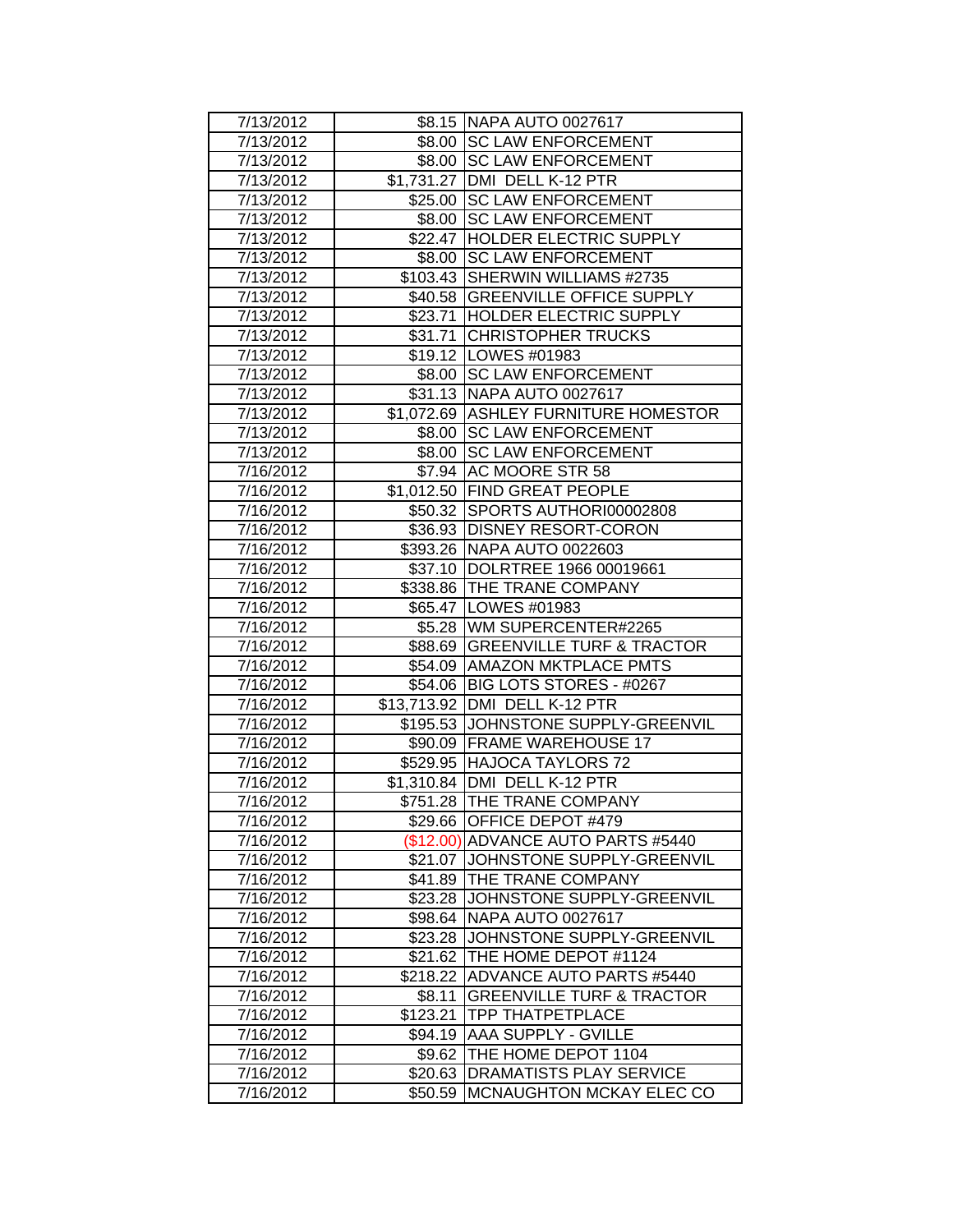| 7/16/2012 |         | \$222.34 BRICK STREET CAFE          |
|-----------|---------|-------------------------------------|
| 7/16/2012 |         | \$13.07 STAPLES 00105536            |
| 7/16/2012 |         | \$148.52 THE HOME DEPOT 1127        |
| 7/16/2012 |         | \$11.93 TMS SOUTH                   |
| 7/16/2012 |         | \$60.14 THE HOME DEPOT 1127         |
| 7/16/2012 |         | \$76.88 GREENVILLE TURF & TRACTOR   |
| 7/16/2012 |         | \$6.34   WILSONS 5 TO \$1 STORES    |
| 7/16/2012 |         | \$35.10 ADVANCE AUTO PARTS #5440    |
| 7/16/2012 |         | \$10.45   DRAMATIC PUBLISHING CO IN |
| 7/16/2012 |         | \$97.70 AC MOORE STR 58             |
| 7/16/2012 |         | (\$35.10) ADVANCE AUTO PARTS #5440  |
| 7/16/2012 |         | \$26.45 GOS// GREENVILLE OFFICE S   |
| 7/16/2012 |         | \$2,536.87   DMI DELL K-12 PTR      |
| 7/16/2012 |         | \$39.22 BIG LOTS STORES - #0267     |
| 7/16/2012 |         | \$2.57 GREENVILLE TURF & TRACTOR    |
| 7/16/2012 |         | \$462.89 THE TRANE COMPANY          |
| 7/16/2012 |         | \$26.49 ORIENTAL TRADING CO         |
| 7/16/2012 |         | \$585.08 THE HOME DEPOT 1104        |
| 7/16/2012 |         | \$202.30 JJOHNSTONE SUPPLY-GREENVIL |
| 7/16/2012 |         | \$407.76 THE TRANE COMPANY          |
| 7/16/2012 |         | \$56.21 KEVIN WHITAKER CHEVROLET    |
| 7/16/2012 |         | \$31.78 STAPLES 00105536            |
| 7/16/2012 |         | \$465.29   DISNEY RESORT-WDW -      |
| 7/16/2012 |         | \$1,240.39   NAPA AUTO 0022603      |
| 7/16/2012 |         | \$17.13 JOHNSTONE SUPPLY-GREENVIL   |
| 7/16/2012 |         | \$89.94   LOWES #00528              |
| 7/16/2012 |         | \$9.54 DOLRTREE 930 00009308        |
| 7/16/2012 |         | \$637.12 JOHNSTONE SUPPLY-GREENVIL  |
| 7/16/2012 |         | \$28.05 SPINX #130                  |
| 7/16/2012 |         | \$84.76 ST NICK S                   |
| 7/16/2012 |         | \$1,494.60 THE TRANE COMPANY        |
| 7/16/2012 |         | \$1,139.50 SOUTHEASTERN ELECTRICA   |
| 7/16/2012 |         | \$698.04 GREENVILLE TURF & TRACTOR  |
| 7/16/2012 |         | \$228.60 NAPA AUTO 0022603          |
| 7/16/2012 | \$30.51 | NAPA AUTO 0023416                   |
| 7/16/2012 |         | (\$10.00) ADVANCE AUTO PARTS #5440  |
| 7/16/2012 |         | \$48.19 BLACK ELECTRICAL SUPPLY I   |
| 7/16/2012 |         | \$920.05 GREENVILLE TURF & TRACTOR  |
| 7/16/2012 |         | \$12.72 FRAME WAREHOUSE 17          |
| 7/16/2012 |         | \$23.28 JJOHNSTONE SUPPLY-GREENVIL  |
| 7/16/2012 |         | \$13.14 THE HOME DEPOT 1119         |
| 7/16/2012 |         | \$193.76 BI-LO 273                  |
| 7/16/2012 |         | \$79.49 VERIZON WRLS 73052-01       |
| 7/16/2012 |         | \$394.24 FIRST TEAM SPORTS          |
| 7/16/2012 |         | \$211.58 THE TRANE COMPANY          |
| 7/16/2012 | \$7.91  | HOBBY LOBBY #0318                   |
| 7/16/2012 |         | \$19.26 GREENVILLE TURF & TRACTOR   |
| 7/16/2012 |         | \$105.06 BATTERY SPECIALISTS        |
| 7/16/2012 | \$19.04 | J W VAUGHN CO INC                   |
| 7/17/2012 | \$8.00  | <b>SC LAW ENFORCEMENT</b>           |
| 7/17/2012 | \$29.18 | TARGET<br>00011825                  |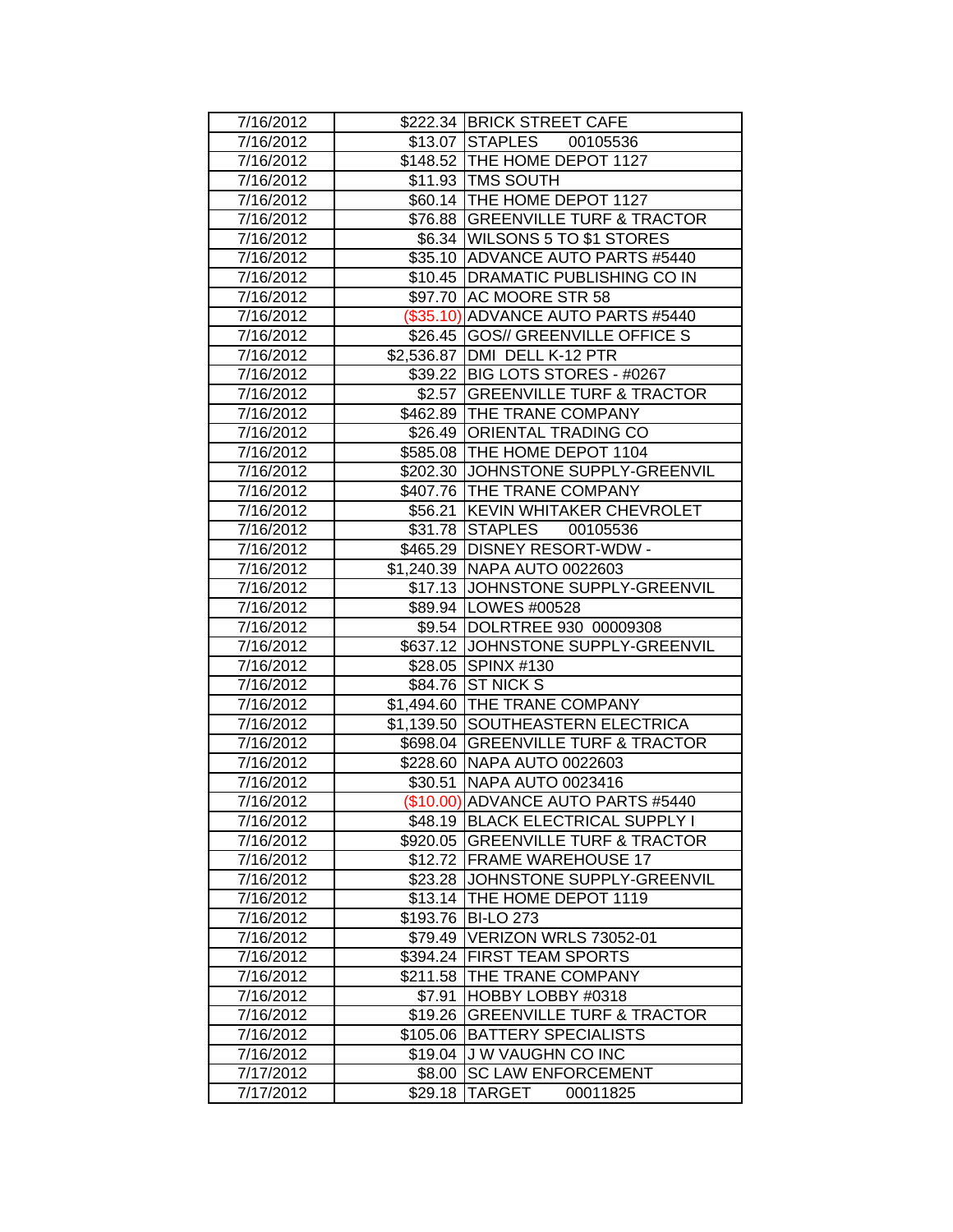| 7/17/2012 |             | \$8.00 SC LAW ENFORCEMENT         |
|-----------|-------------|-----------------------------------|
| 7/17/2012 |             | \$8.00 SC LAW ENFORCEMENT         |
| 7/17/2012 |             | \$8.00 SC LAW ENFORCEMENT         |
| 7/17/2012 |             | \$29.63 HOLDER ELECTRIC SUPPLY    |
| 7/17/2012 |             | \$20.00 VZWRLSS PRPAY AUTOPAY     |
| 7/17/2012 |             | \$8.00 SC LAW ENFORCEMENT         |
| 7/17/2012 |             | \$1,012.50 FIND GREAT PEOPLE      |
| 7/17/2012 | \$8.00      | <b>SC LAW ENFORCEMENT</b>         |
| 7/17/2012 | \$8.00      | <b>SC LAW ENFORCEMENT</b>         |
| 7/17/2012 |             | \$4,374.12 DMI DELL K-12 PTR      |
| 7/17/2012 |             | \$8.00 SC LAW ENFORCEMENT         |
| 7/17/2012 |             | \$112.76 SMITHTURF AND IRRIGATI   |
| 7/17/2012 |             | \$8.00 SC LAW ENFORCEMENT         |
| 7/17/2012 |             | \$8.00 SC LAW ENFORCEMENT         |
| 7/17/2012 | \$1,592.91  | OVR O.CO/OVERSTOCK.COM            |
| 7/17/2012 | \$8.00      | <b>SC LAW ENFORCEMENT</b>         |
| 7/17/2012 | \$8.00      | <b>SC LAW ENFORCEMENT</b>         |
| 7/17/2012 | \$8.00      | <b>SC LAW ENFORCEMENT</b>         |
| 7/17/2012 | \$8.00      | <b>SC LAW ENFORCEMENT</b>         |
| 7/17/2012 | \$8.00      | <b>SC LAW ENFORCEMENT</b>         |
| 7/17/2012 |             | \$1,494.60 THE TRANE COMPANY      |
| 7/17/2012 |             | \$14.58 WM SUPERCENTER#0640       |
| 7/17/2012 |             | \$8.00 SC LAW ENFORCEMENT         |
| 7/17/2012 |             | \$8.85   LOWES #00667             |
| 7/17/2012 |             | \$8.00 SC LAW ENFORCEMENT         |
| 7/17/2012 |             | \$169.60 LOWES #01718             |
| 7/17/2012 |             | \$8.00 SC LAW ENFORCEMENT         |
| 7/17/2012 |             | \$8.00 SC LAW ENFORCEMENT         |
| 7/17/2012 | \$22,924.91 | DMI DELL K-12 PTR                 |
| 7/17/2012 | \$457.67    | <b>BATTERIES PLUS</b>             |
| 7/17/2012 | \$148.59    | C C DICKSON CO 1004               |
| 7/17/2012 | \$65.72     | <b>SILMAR ELECTRONICS</b>         |
| 7/17/2012 |             | \$56.13 AAA LOCKSMITH & ALARM COM |
| 7/17/2012 | \$8.00      | <b>SC LAW ENFORCEMENT</b>         |
| 7/17/2012 |             | \$52.99 RADIOSHACK COR00196238    |
| 7/17/2012 |             | \$8.00 SC LAW ENFORCEMENT         |
| 7/17/2012 |             | \$43.48   LOWES #01718            |
| 7/17/2012 |             | \$156.88   LOWES #01718           |
| 7/17/2012 |             | \$8.00 SC LAW ENFORCEMENT         |
| 7/17/2012 |             | \$132.34 SOCAR CHEMICAL COMPANY   |
| 7/17/2012 |             | \$21.18   LOWES #00667            |
| 7/17/2012 |             | \$141.82   LOWES #00667           |
| 7/17/2012 |             | \$37.09 AUTOZONE #0163            |
| 7/17/2012 |             | \$147.52 LOWES #00667             |
| 7/17/2012 |             | \$8.00 SC LAW ENFORCEMENT         |
| 7/17/2012 |             | \$44.65   LOWES #00528            |
| 7/17/2012 |             | \$8.00 SC LAW ENFORCEMENT         |
| 7/17/2012 | \$8.00      | <b>SC LAW ENFORCEMENT</b>         |
| 7/17/2012 | \$8.00      | <b>SC LAW ENFORCEMENT</b>         |
| 7/17/2012 | \$8.00      | <b>SC LAW ENFORCEMENT</b>         |
| 7/17/2012 | \$131.44    | <b>SILMAR ELECTRONICS</b>         |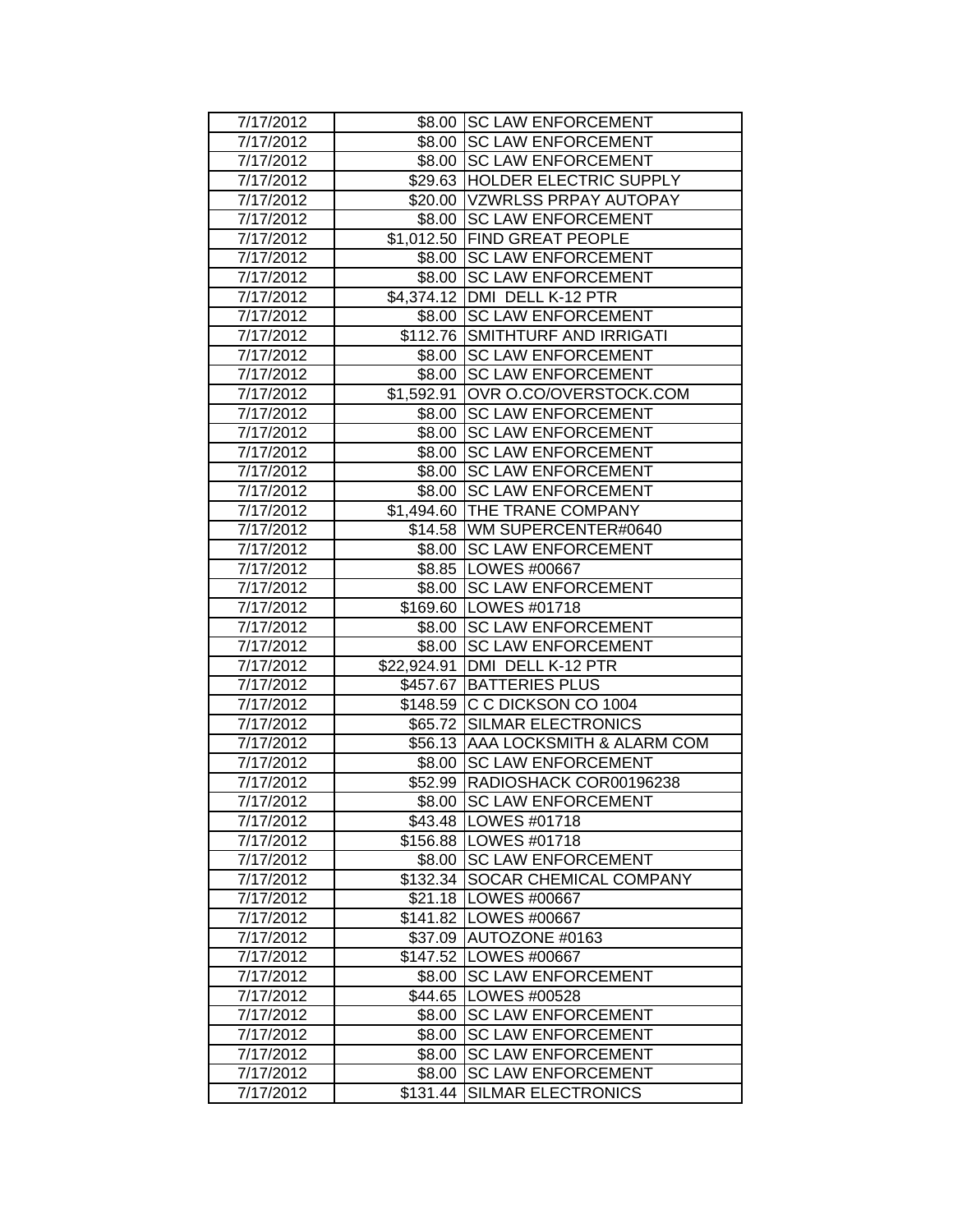| 7/17/2012 |          | \$8.00 SC LAW ENFORCEMENT          |
|-----------|----------|------------------------------------|
| 7/17/2012 |          | \$75.57 MICHAELS #6001             |
| 7/17/2012 |          | \$22.52 LANDSCAPER'S SUPPLY        |
| 7/17/2012 |          | \$8.00 SC LAW ENFORCEMENT          |
| 7/17/2012 |          | \$8.00 SC LAW ENFORCEMENT          |
| 7/17/2012 |          | \$10.63 LOWES #00667               |
| 7/17/2012 |          | \$56.09 C C DICKSON CO 1004        |
| 7/17/2012 |          | \$8.00 SC LAW ENFORCEMENT          |
| 7/17/2012 |          | \$32.08   LOWES #01983             |
| 7/17/2012 |          | \$8.00 SC LAW ENFORCEMENT          |
| 7/17/2012 |          | \$922.17 THE TOOL SHED             |
| 7/17/2012 |          | \$55.40 SHERWIN WILLIAMS #2785     |
| 7/17/2012 |          | \$102.82   AMAZON MKTPLACE PMTS    |
| 7/17/2012 |          | \$40.49 TRUCKPRO INC 022           |
| 7/17/2012 |          | \$8.00 SC LAW ENFORCEMENT          |
| 7/17/2012 |          | \$368.86 COMMUNICATION SERVICE CEN |
| 7/17/2012 |          | \$274.64 PORTER PAINTS 9388        |
| 7/17/2012 | \$8.00   | <b>SC LAW ENFORCEMENT</b>          |
| 7/17/2012 | \$8.00   | <b>SC LAW ENFORCEMENT</b>          |
| 7/17/2012 | \$8.00   | <b>SC LAW ENFORCEMENT</b>          |
| 7/17/2012 |          | \$8.00 SC LAW ENFORCEMENT          |
| 7/17/2012 |          | \$8.00 SC LAW ENFORCEMENT          |
| 7/17/2012 |          | \$8.00 SC LAW ENFORCEMENT          |
| 7/17/2012 |          | \$100.93 WW GRAINGER               |
| 7/17/2012 |          | \$18,148.89   DMI DELL K-12 PTR    |
| 7/17/2012 |          | \$8.00 SC LAW ENFORCEMENT          |
| 7/17/2012 |          | \$439.09 HD SUPPLY                 |
| 7/17/2012 |          | \$65.72 SILMAR ELECTRONICS         |
| 7/17/2012 |          | \$8.00 SC LAW ENFORCEMENT          |
| 7/17/2012 |          | \$25.97 WM SUPERCENTER#4583        |
| 7/17/2012 |          | \$15.52 PORTER PAINTS 9388         |
| 7/17/2012 | \$8.00   | <b>SC LAW ENFORCEMENT</b>          |
| 7/17/2012 |          | \$8.00 SC LAW ENFORCEMENT          |
| 7/17/2012 |          | \$23.29 OLD TIME POTTERY 0031      |
| 7/17/2012 |          | \$1,363.84 DMI DELL K-12 PTR       |
| 7/17/2012 |          | \$8.00 SC LAW ENFORCEMENT          |
| 7/17/2012 |          | \$8.00 SC LAW ENFORCEMENT          |
| 7/17/2012 |          | \$500.00 THE PERFECT PERFORMANCE   |
| 7/17/2012 |          | \$92.11 THE TRANE COMPANY          |
| 7/17/2012 |          | \$46.72 SHERWIN WILLIAMS #2785     |
| 7/17/2012 |          | \$20.00 VZWRLSS PRPAY AUTOPAY      |
| 7/17/2012 |          | \$8.00 SC LAW ENFORCEMENT          |
| 7/17/2012 | \$8.00   | <b>SC LAW ENFORCEMENT</b>          |
| 7/18/2012 | \$25.00  | <b>SC LAW ENFORCEMENT</b>          |
| 7/18/2012 | \$146.28 | <b>SILMAR ELECTRONICS</b>          |
| 7/18/2012 |          | \$38.10 CAROLINA LAWN & TRACTOR    |
| 7/18/2012 | \$25.00  | <b>SC LAW ENFORCEMENT</b>          |
| 7/18/2012 | \$36.95  | <b>PORTER PAINTS 9388</b>          |
| 7/18/2012 | \$86.82  | <b>PORTER PAINTS 9388</b>          |
| 7/18/2012 | \$178.17 | C C DICKSON CO 1004                |
| 7/18/2012 | \$477.00 | AAA LOCKSMITH & ALARM COM          |
|           |          |                                    |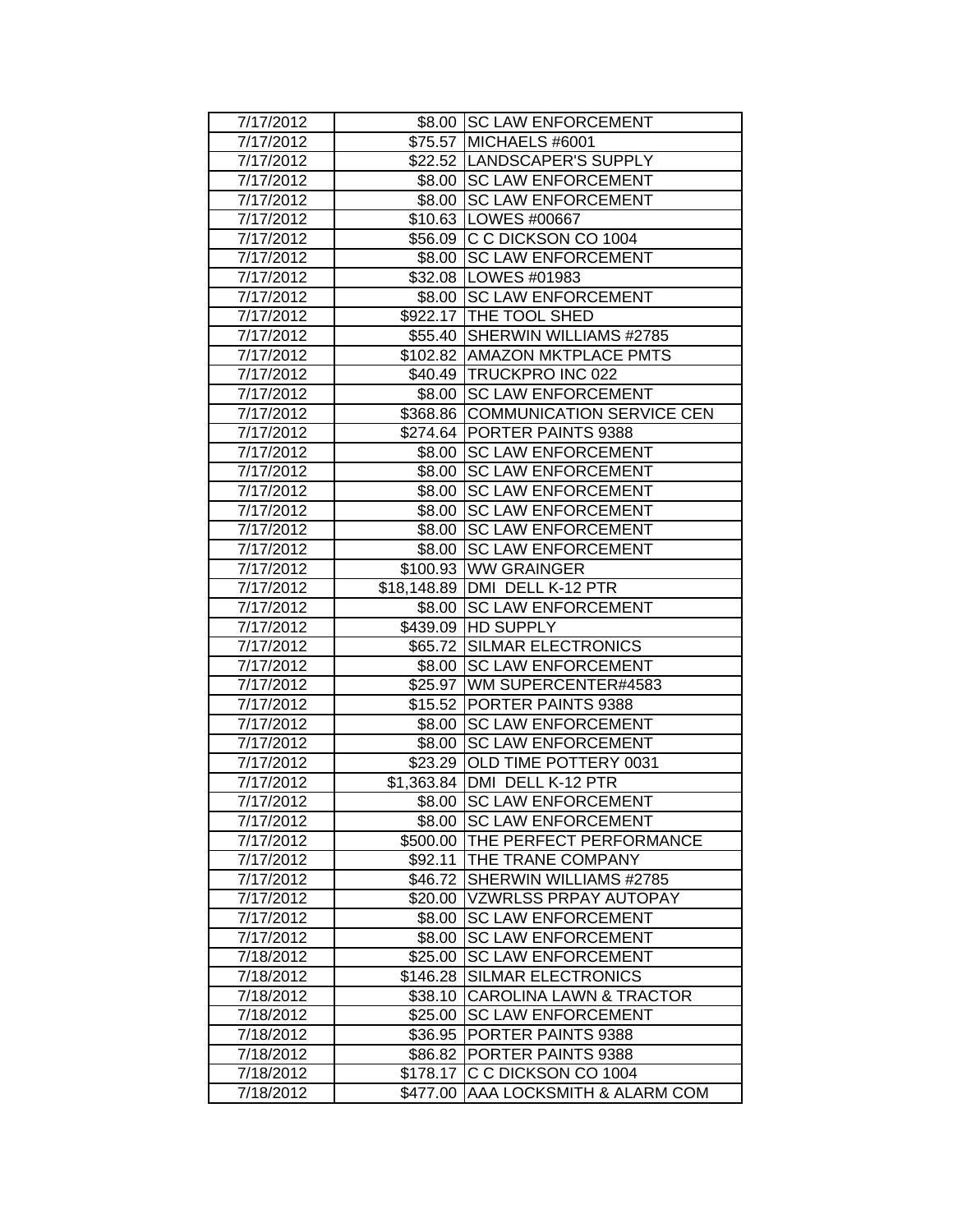| 7/18/2012 |          | \$194.34 GEORGE H PENNELL           |
|-----------|----------|-------------------------------------|
| 7/18/2012 |          | \$30.00   MARATHON PETRO136648      |
| 7/18/2012 |          | \$156.88 LOWES #01718               |
| 7/18/2012 |          | \$20.00 VZWRLSS PRPAY AUTOPAY       |
| 7/18/2012 |          | \$731.40 SILMAR ELECTRONICS         |
| 7/18/2012 |          | \$29.03 SHERWIN WILLIAMS #2785      |
| 7/18/2012 |          | \$172.25 LOWES #01718               |
| 7/18/2012 |          | \$21.77 THE HOME DEPOT 1127         |
| 7/18/2012 |          | \$7.39 THE HOME DEPOT 1127          |
| 7/18/2012 |          | \$64.24 BLANCHARD MACHINERY         |
| 7/18/2012 |          | \$26.50 TARGET 00018705             |
| 7/18/2012 |          | \$6.05   USPS 45868006829808953     |
| 7/18/2012 |          | \$9.58 JJ W VAUGHN CO INC           |
| 7/18/2012 |          | \$31.28   FIS, INC. #125            |
| 7/18/2012 |          | \$32.25 BILLYS GENERAL STORE        |
| 7/18/2012 |          | \$75.54 THE TOOL SHED               |
| 7/18/2012 |          | \$127.54 LOWES #00667               |
| 7/18/2012 |          | \$71.23 AAA SUPPLY - GVILLE         |
| 7/18/2012 |          | \$50.00 HICKORY POINT 34            |
| 7/18/2012 |          | \$11.49 BWI - GREENVILLE/           |
| 7/18/2012 |          | \$16.57   LOWES #00667              |
| 7/18/2012 |          | \$213.87 TMS SOUTH                  |
| 7/18/2012 |          | \$25.00 SC LAW ENFORCEMENT          |
| 7/18/2012 |          | \$20.13 ELLIS FLOORING SALES #43    |
| 7/18/2012 |          | \$139.33   MCNAUGHTON MCKAY ELEC CO |
| 7/18/2012 |          | \$47.40 JJOHN NEAL BOOKS            |
| 7/18/2012 |          | \$11.97 WORLD MKT 00002857          |
| 7/18/2012 |          | \$48.63 PORTER PAINTS 9250          |
| 7/18/2012 |          | \$49.76 J W VAUGHN CO INC           |
| 7/18/2012 |          | \$17.77 BLACK ELECTRICAL SUPPLY I   |
| 7/18/2012 |          | \$804.79 CDW GOVERNMENT             |
| 7/18/2012 |          | \$56.84 WM SUPERCENTER#0640         |
| 7/18/2012 |          | \$56.98 C C DICKSON CO 1004         |
| 7/18/2012 |          | \$16.01   THE HOME DEPOT 1127       |
| 7/18/2012 |          | \$34.13 HAJOCA TAYLORS 72           |
| 7/18/2012 | \$43.94  | SHERWIN WILLIAMS #2194              |
| 7/18/2012 |          | \$30.00 SPINX #125                  |
| 7/18/2012 |          | \$173.79 CARQUEST 01013663          |
| 7/18/2012 |          | \$36.90 J W VAUGHN CO INC           |
| 7/18/2012 |          | \$242.14 ADVERTISING AUTHORITIES I  |
| 7/18/2012 |          | \$57.13 JOHNSTONE SUPPLY-GREENVIL   |
| 7/18/2012 |          | \$252.60 365 OFFICE SUPPLIES        |
| 7/18/2012 |          | \$41.29 OREILLY AUTO 00014498       |
| 7/18/2012 |          | \$25.64 AC MOORE STR 58             |
| 7/18/2012 |          | \$53.00 AAA LOCKSMITH & ALARM COM   |
| 7/18/2012 |          | \$75.25 ELLIS FLOORING SALES #43    |
| 7/18/2012 | \$20.37  | <b>STAPLES</b><br>00108779          |
| 7/18/2012 |          | \$56.35 NAPA AUTO 0022603           |
| 7/18/2012 | \$191.70 | SHERWIN WILLIAMS #2735              |
| 7/18/2012 |          | \$35.87   LOWES #00667              |
| 7/18/2012 | \$52.89  | AAA LOCKSMITH & ALARM COM           |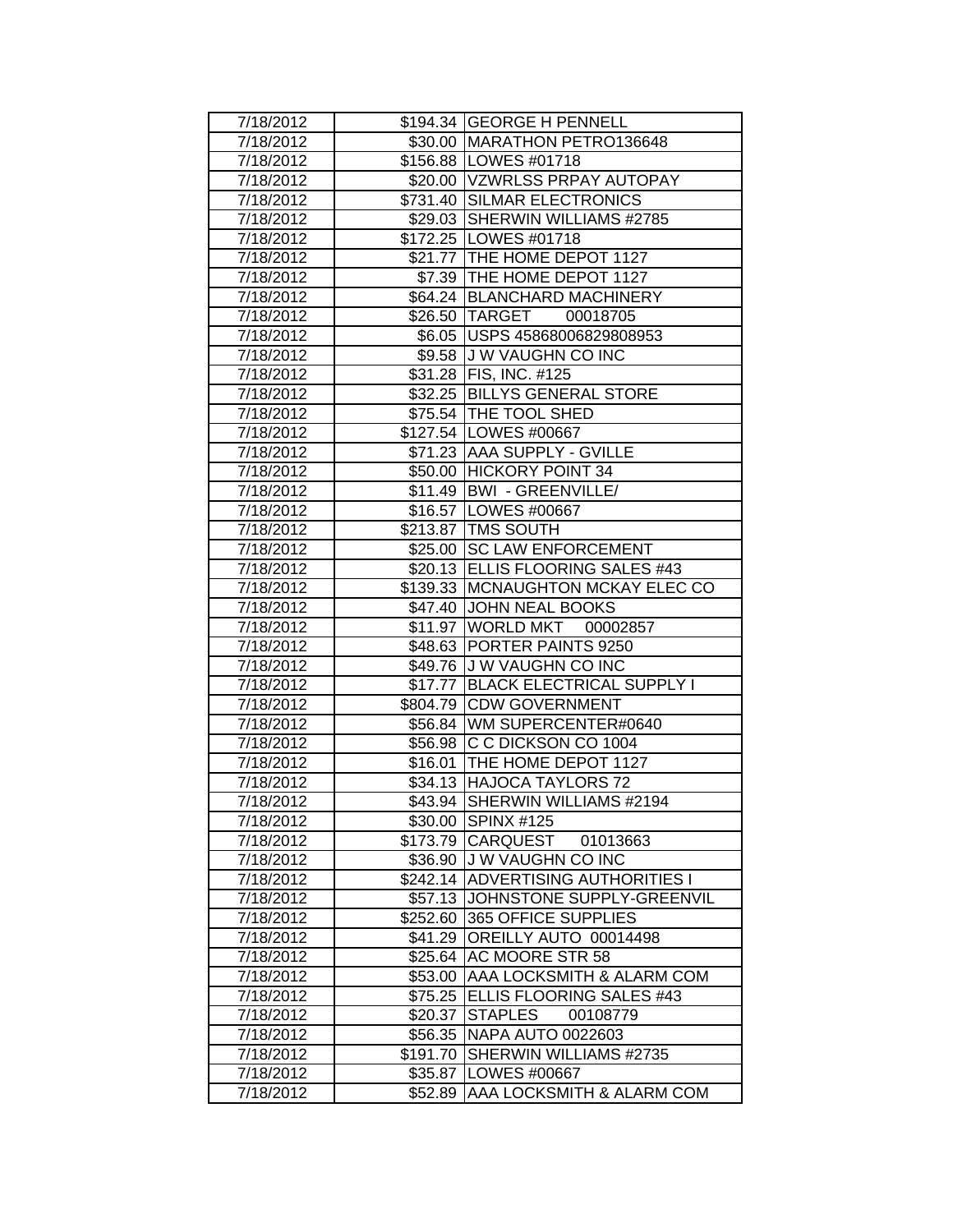| 7/18/2012 |            | \$462.77 SHERWIN WILLIAMS #2194    |
|-----------|------------|------------------------------------|
| 7/18/2012 |            | \$729.28 BWI - GREENVILLE/         |
| 7/18/2012 |            | \$25.00 SC LAW ENFORCEMENT         |
| 7/18/2012 |            | \$7.23   LOWES #00528              |
| 7/18/2012 |            | \$25.00 SC LAW ENFORCEMENT         |
| 7/18/2012 |            | \$122.94 MCABEE TRACTOR & TURF     |
| 7/18/2012 |            | \$335.90 CAROLINA INTL TRUCKS      |
| 7/18/2012 |            | \$303.25 FLAGHOUSE INC             |
| 7/18/2012 |            | \$56.01   LOWES #01983             |
| 7/18/2012 |            | \$169.60 LOWES #01718              |
| 7/18/2012 |            | \$294.00 ROBOTIX                   |
| 7/18/2012 | \$25.00    | <b>SC LAW ENFORCEMENT</b>          |
| 7/18/2012 |            | \$1,610.50 84-LUMBER #2404         |
| 7/18/2012 |            | \$329.32 LOWES #00667              |
| 7/18/2012 |            | \$30.16 NAPA AUTO 0027617          |
| 7/18/2012 |            | \$11.59 BLACK ELECTRICAL SUPPLY I  |
| 7/18/2012 |            | \$15.60 ROBBINS TIRE SERVI         |
| 7/18/2012 |            | \$50.35 2865-CED                   |
| 7/18/2012 |            | \$25.00 SC LAW ENFORCEMENT         |
| 7/18/2012 |            | \$5.23 TARGET 00011825             |
| 7/18/2012 |            | \$221.92 NAPA AUTO 0022603         |
| 7/18/2012 |            | \$4.18   LOWES #01983              |
| 7/18/2012 |            | \$17.50 MIT FOOD MART              |
| 7/18/2012 |            | \$57.71 HOBBY LOBBY #0318          |
| 7/18/2012 |            | \$4.62 J W VAUGHN CO INC           |
| 7/18/2012 |            | \$154.50 TMS SOUTH                 |
| 7/18/2012 |            | \$61.17   LOWES #00667             |
| 7/18/2012 |            | \$46.19 TRUCOLOR                   |
| 7/18/2012 |            | \$11.17   LOWES #01718             |
| 7/18/2012 |            | \$26.73 THE HOME DEPOT 1127        |
| 7/18/2012 |            | (\$169.60) LOWES #01718            |
| 7/18/2012 |            | \$25.00 SC LAW ENFORCEMENT         |
| 7/18/2012 |            | \$32.18 AAA SUPPLY - GVILLE        |
| 7/18/2012 |            | \$21.16 COUNTRY BOY'S GARDEN CENT  |
| 7/18/2012 |            | \$25.00 SC LAW ENFORCEMENT         |
| 7/18/2012 |            | \$23.28 JOHNSTONE SUPPLY-GREENVIL  |
| 7/18/2012 |            | \$12.69   LOWES #01718             |
| 7/18/2012 |            | \$30.00 MIT FOOD MART              |
| 7/18/2012 |            | \$226.13 ELLIS FLOORING SALES #43  |
| 7/19/2012 |            | \$213.79 CAROLINA INTL TRUCKS      |
| 7/19/2012 |            | \$209.13 LOWES #01718              |
| 7/19/2012 |            | \$42.49 C C DICKSON CO 1004        |
| 7/19/2012 |            | \$65.19 GREENVILLE TURF & TRACTOR  |
| 7/19/2012 |            | \$65.89 HOBBY LOBBY #0318          |
| 7/19/2012 |            | \$98.83   TMS SOUTH                |
| 7/19/2012 |            | \$22.64 JJOHNSTONE SUPPLY-GREENVIL |
| 7/19/2012 |            | (\$46.40) 365 OFFICE SUPPLIES      |
| 7/19/2012 |            | \$93.36 BUILDERS FIRST SOUR        |
| 7/19/2012 |            | \$10.19   WM SUPERCENTER#1244      |
| 7/19/2012 | \$412.67   | NAPA AUTO 0027617                  |
| 7/19/2012 | \$1,680.00 | JASPER ENGINE EXCHANGE             |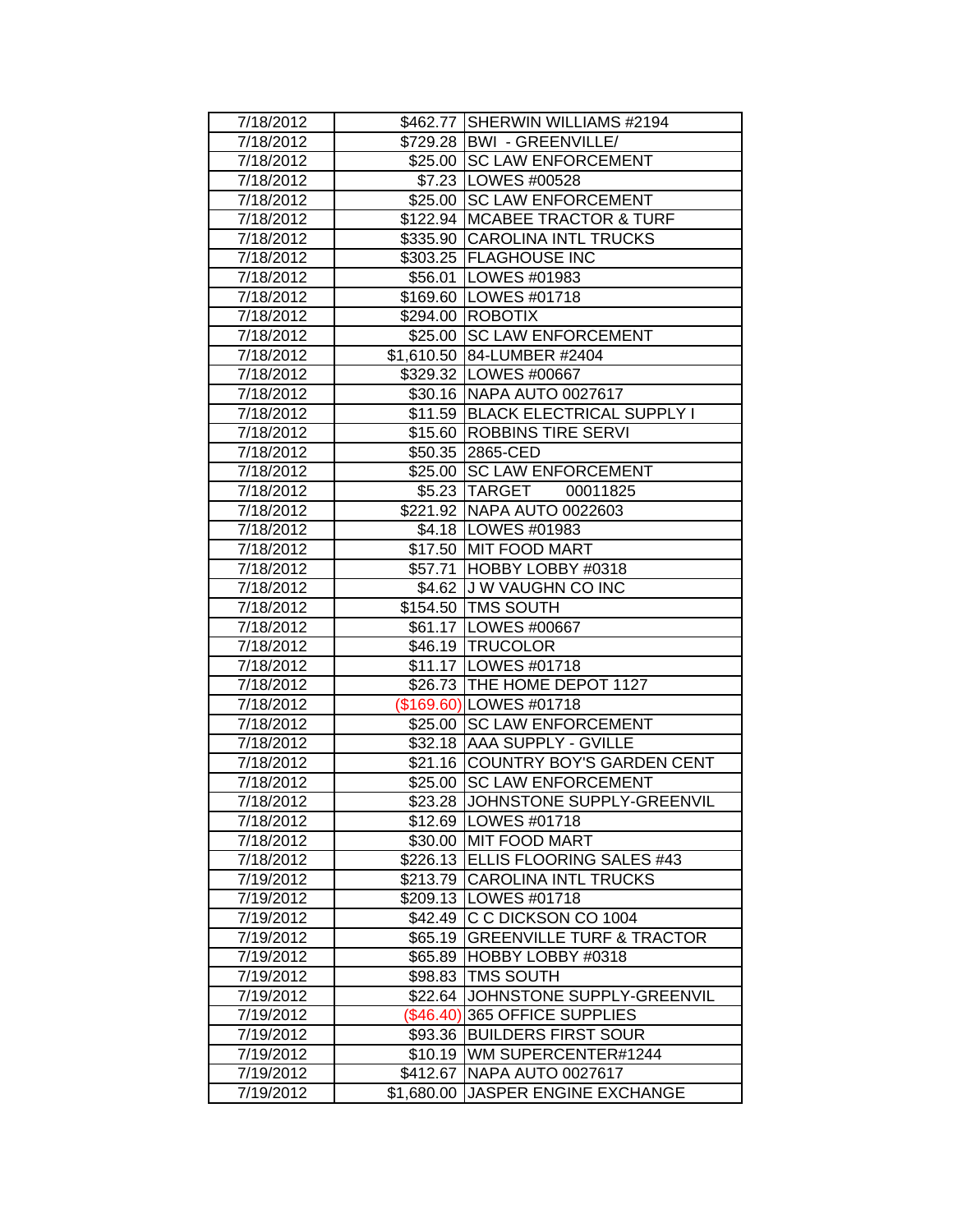| 7/19/2012 |                 | \$345.71 GREENVILLE TURF & TRACTOR |
|-----------|-----------------|------------------------------------|
| 7/19/2012 |                 | \$1,085.03 LIFE SAFETY & COMM. SYS |
| 7/19/2012 | \$1,400.00 HUDL |                                    |
| 7/19/2012 |                 | \$141.10 BOBCAT OF GREENVILLE      |
| 7/19/2012 |                 | \$95.63 SHERWIN WILLIAMS #2194     |
| 7/19/2012 |                 | \$226.54 HOBBY LOBBY #0318         |
| 7/19/2012 |                 | \$41.23 TMS SOUTH                  |
| 7/19/2012 |                 | \$1,162.74 HOLDER ELECTRIC SUPPLY  |
| 7/19/2012 |                 | \$370.00 STALLARD TECHNOLOGIES INC |
| 7/19/2012 |                 | \$53.00 AAA LOCKSMITH & ALARM COM  |
| 7/19/2012 |                 | \$199.27 TMS SOUTH                 |
| 7/19/2012 |                 | \$56.07 CAROLINA INTL TRUCKS       |
| 7/19/2012 |                 | \$219.46 ADVANCE AUTO PARTS #5440  |
| 7/19/2012 |                 | \$827.86 WW GRAINGER               |
| 7/19/2012 |                 | \$845.18   LOWES #01986            |
| 7/19/2012 |                 | \$206.70 UNITED RENTALS            |
| 7/19/2012 |                 | \$172.67 SOUTHEASTERN ELECTRICA    |
| 7/19/2012 |                 | \$280.48 EXTREMETEES               |
| 7/19/2012 |                 | \$65.58 SHERWIN WILLIAMS #2194     |
| 7/19/2012 |                 | \$65.92 ADVANCE AUTO PARTS #5440   |
| 7/19/2012 |                 | \$56.31 240 C-K SIMPSONV           |
| 7/19/2012 |                 | \$210.00 PRODUCTIONS UNLIMITED, IN |
| 7/19/2012 |                 | \$17.07 AIRGAS NAT WELDERS #8      |
| 7/19/2012 |                 | \$225.20 WHITE BROS OF GREENVILLE  |
| 7/19/2012 |                 | \$29.66 JJOHNSTONE SUPPLY-GREENVIL |
| 7/19/2012 |                 | \$11.38   LOWES #00528             |
| 7/19/2012 |                 | \$172.24   TMS SOUTH               |
| 7/19/2012 |                 | \$25.00 SC LAW ENFORCEMENT         |
| 7/19/2012 |                 | \$12.66   LOWES #01718             |
| 7/19/2012 |                 | \$11.50 LOWES #01983               |
| 7/19/2012 |                 | \$35.21   TMS SOUTH                |
| 7/19/2012 |                 | \$10.59 RADIOSHACK COR00117986     |
| 7/19/2012 |                 | \$128.02 Bus Parts Warehouse       |
| 7/19/2012 |                 | \$127.50 LOWES #01983              |
| 7/19/2012 |                 | \$6.34 AAA LOCKSMITH & ALARM COM   |
| 7/19/2012 |                 | \$125.81 GREENVILLE TURF & TRACTOR |
| 7/19/2012 |                 | \$25.00 SC LAW ENFORCEMENT         |
| 7/19/2012 |                 | \$25.00 SC LAW ENFORCEMENT         |
| 7/19/2012 |                 | \$25.00 SC LAW ENFORCEMENT         |
| 7/19/2012 |                 | \$20.00 VZWRLSS PREPAID PYMNT      |
| 7/19/2012 |                 | \$92.02 J W VAUGHN CO INC          |
| 7/19/2012 |                 | \$550.00 LWT INC                   |
| 7/19/2012 |                 | \$24.32 PORTER PAINTS 9250         |
| 7/19/2012 |                 | \$325.11 BINSWANGER GLASS #043     |
| 7/19/2012 |                 | \$44.26 CAROLINA LAWN & TRACTOR    |
| 7/19/2012 |                 | \$3.48 BUILDERS FIRST SOUR         |
| 7/19/2012 |                 | \$25.00 SC LAW ENFORCEMENT         |
| 7/19/2012 |                 | \$25.00 AMZ SSI Magazines          |
| 7/19/2012 |                 | \$73.54 SHERWIN WILLIAMS #2145     |
| 7/19/2012 | \$23.81         | LOWES #01718                       |
| 7/19/2012 | \$186.90        | SHERWIN WILLIAMS #2735             |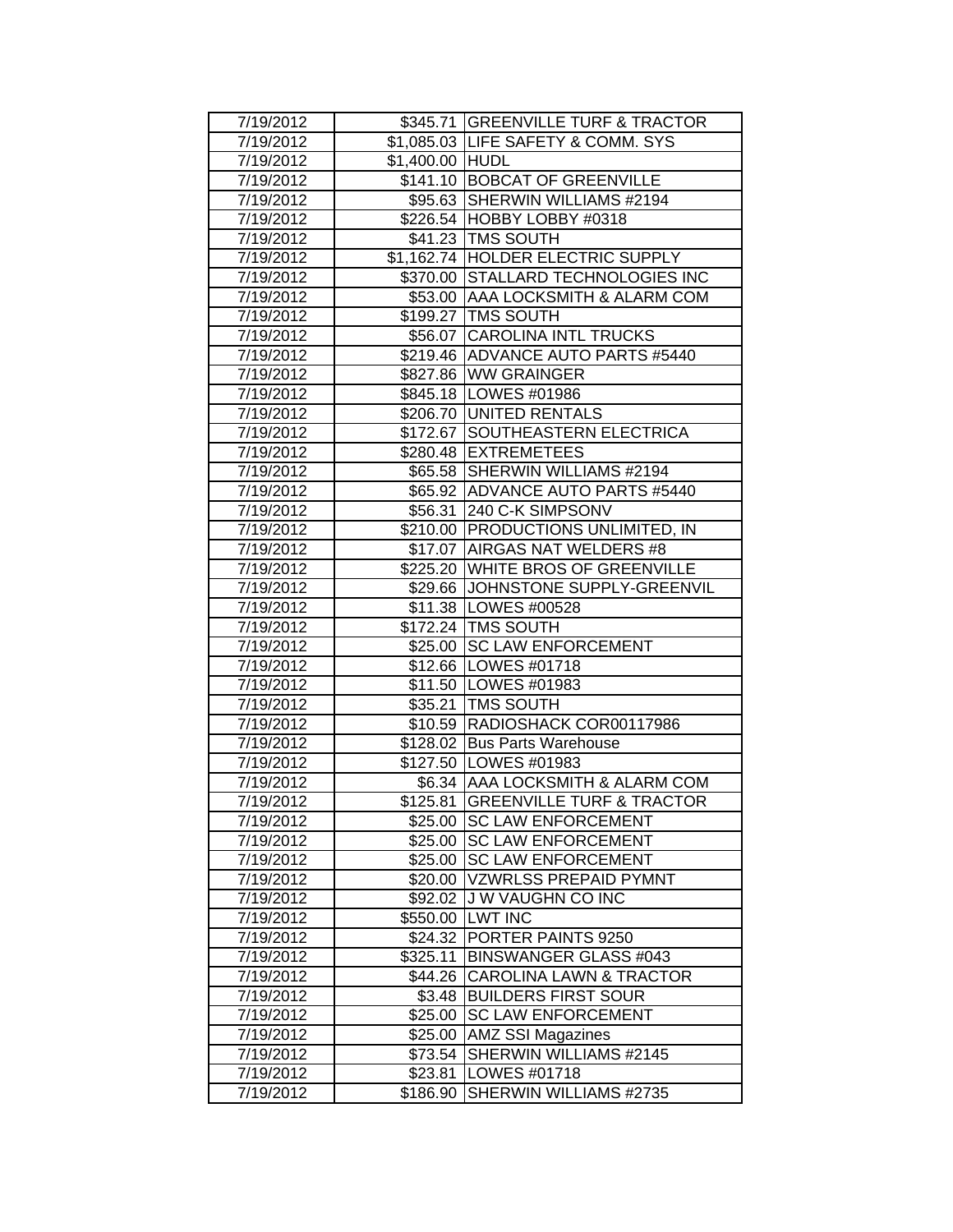| 7/19/2012 |                    | \$198.07 SHERWIN WILLIAMS #2194    |
|-----------|--------------------|------------------------------------|
| 7/19/2012 |                    | \$623.61 WHITE BROS OF GREENVILLE  |
| 7/19/2012 |                    | \$25.00 SC LAW ENFORCEMENT         |
| 7/19/2012 |                    | \$167.44 SALUDA RIVER GRILL        |
| 7/19/2012 |                    | \$258.74 SHERWIN WILLIAMS #2194    |
| 7/19/2012 |                    | \$54.38 BAKER DIST CO 578          |
| 7/19/2012 |                    | \$39.00 AMZ SSI Magazines          |
| 7/19/2012 |                    | \$53.00 LIFE SAFETY & COMM. SYS    |
| 7/19/2012 |                    | \$175.50 CHICK-FIL-A #00726        |
| 7/19/2012 |                    | \$63.94 SHEALY ELECT 803-227-0599  |
| 7/19/2012 |                    | \$2,650.70 LIFE SAFETY & COMM. SYS |
| 7/19/2012 |                    | \$316.68 WW GRAINGER               |
| 7/19/2012 |                    | \$6.83 THE HOME DEPOT 1127         |
| 7/19/2012 |                    | \$55.74 WW GRAINGER                |
| 7/19/2012 |                    | \$271.59 GREENVILLE TURF & TRACTOR |
| 7/19/2012 |                    | \$22.95 FLAGHOUSE INC              |
| 7/19/2012 |                    | \$8.00 SC LAW ENFORCEMENT          |
| 7/19/2012 |                    | \$260.47 PORTER PAINTS 9388        |
| 7/19/2012 |                    | \$15.00 AMZ SSI Magazines          |
| 7/19/2012 |                    | \$40.81 J W VAUGHN CO INC          |
| 7/19/2012 |                    | \$12.07 HOLDER ELECTRIC SUPPLY     |
| 7/19/2012 |                    | \$24.66 WHITE BROS OF GREENVILLE   |
| 7/19/2012 |                    | \$47.70 TMS SOUTH                  |
| 7/19/2012 |                    | \$25.99 GOS// GREENVILLE OFFICE S  |
| 7/19/2012 |                    | \$29.76 GREENVILLE INDUSTRIAL      |
| 7/19/2012 |                    | \$151.12 LIFE SAFETY & COMM. SYS   |
| 7/19/2012 |                    | \$1.17 JOHNSTONE SUPPLY-GREENVIL   |
| 7/19/2012 |                    | \$138.22 CARQUEST 01013663         |
| 7/19/2012 |                    | \$70.17 JOHNSTONE SUPPLY-GREENVIL  |
| 7/19/2012 |                    | \$34.17 THE TRANE COMPANY          |
| 7/19/2012 |                    | \$25.18 CARQUEST 01013663          |
| 7/19/2012 |                    | \$23.75 C C DICKSON CO 1004        |
| 7/19/2012 |                    | \$30.00 AMZ SSI Magazines          |
| 7/19/2012 | \$1,475.00 LWT INC |                                    |
| 7/19/2012 |                    | \$4.73 JOHNSTONE SUPPLY-GREENVIL   |
| 7/19/2012 |                    | \$24.33 C C DICKSON CO 1004        |
| 7/19/2012 |                    | \$1,528.63 Bus Parts Warehouse     |
| 7/19/2012 |                    | \$142.46 LOWES #01718              |
| 7/19/2012 |                    | \$11.24 J W VAUGHN CO INC          |
| 7/19/2012 |                    | \$14.97 AMZ SSI Magazines          |
| 7/19/2012 |                    | \$350.44 SHERWIN WILLIAMS #2735    |
| 7/19/2012 |                    | \$80.00   WM SUPERCENTER#0640      |
| 7/19/2012 |                    | \$102.57 HEATHERLY BROS AUTO SERVI |
| 7/19/2012 |                    | \$180.00 USPS 45818006829808870    |
| 7/19/2012 |                    | \$15.03 SHERWIN WILLIAMS #2194     |
| 7/19/2012 |                    | \$32.63 AAA SUPPLY-GREER           |
| 7/19/2012 |                    | \$295.28 AMSTERDAM PRNT & LITHO    |
| 7/19/2012 |                    | \$251.52 GREENVILLE TURF & TRACTOR |
| 7/19/2012 |                    | \$39.75 BLACK ELECTRICAL SUPPLY I  |
| 7/19/2012 |                    | \$32.58  THE HOME DEPOT 1104       |
| 7/19/2012 | \$319.95           | <b>PIP PRINTING</b>                |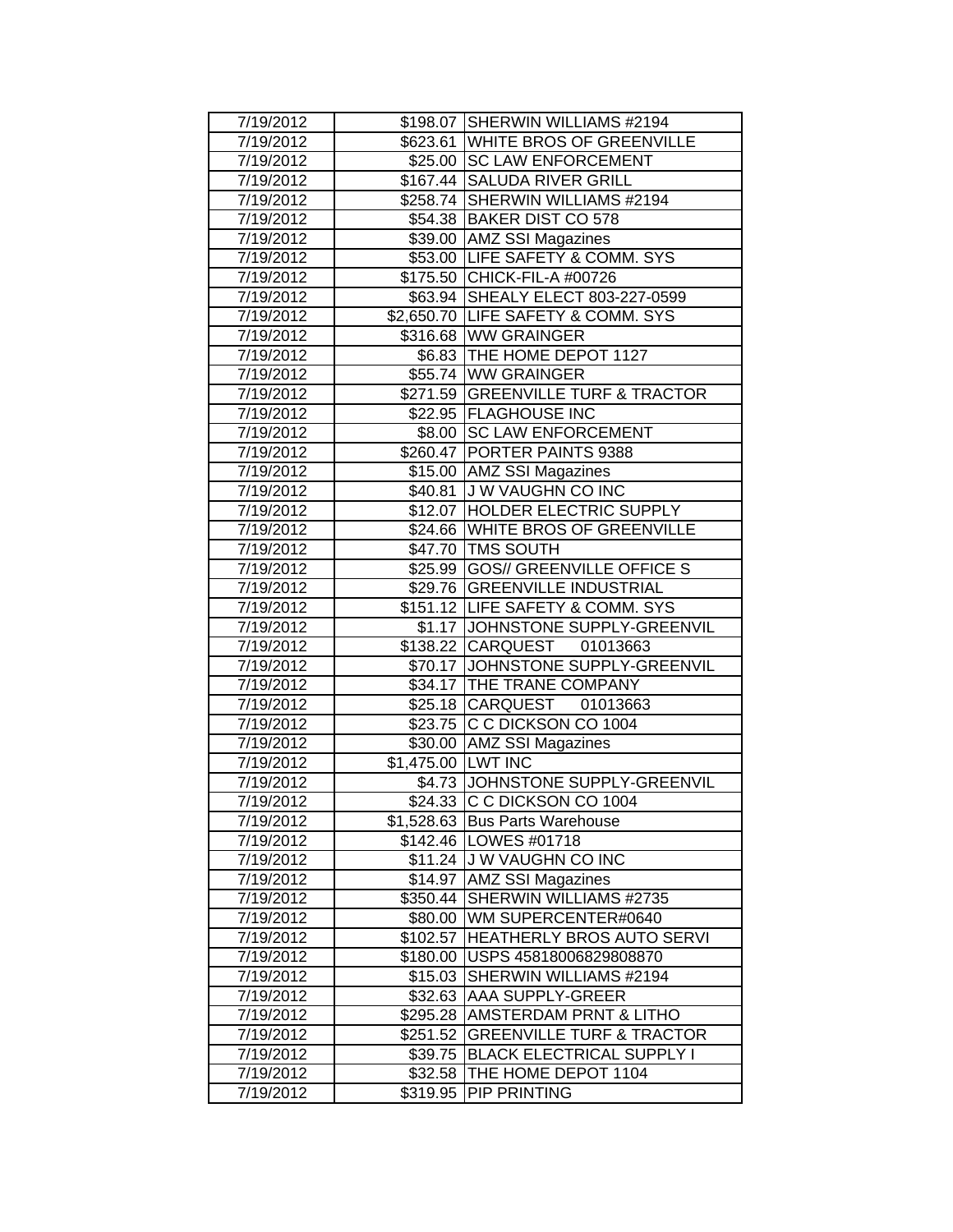| 7/19/2012 |         | \$7.80 TMS SOUTH<br>\$34.17 THE TRANE COMPANY |
|-----------|---------|-----------------------------------------------|
| 7/19/2012 |         |                                               |
| 7/19/2012 |         | \$34.65 ADVANCE AUTO PARTS #5440              |
| 7/19/2012 |         | \$449.92 AVERILLS SHARPER UNIFO               |
| 7/19/2012 |         | \$245.00 PAYPAL JAMIVOLLMER                   |
| 7/19/2012 |         | \$21.19 JOHNSTONE SUPPLY-GREENVIL             |
| 7/19/2012 |         | \$34.17 THE TRANE COMPANY                     |
| 7/19/2012 |         | \$49.60 DMI DELL K-12 PTR                     |
| 7/19/2012 |         | \$82.50 THOMAS SAND COMPANY INC               |
| 7/20/2012 |         | (\$38.19) BLANCHARD MACHINERY                 |
| 7/20/2012 |         | \$225.25 MR. ALTERNATOR                       |
| 7/20/2012 |         | \$90.69   LOWES #01718                        |
| 7/20/2012 |         | \$262.50 LIFE SAFETY & COMM. SYS              |
| 7/20/2012 |         | \$322.11 C C DICKSON CO 1079                  |
| 7/20/2012 |         | \$151.59 LOWES #00667                         |
| 7/20/2012 |         | \$535.00 JUST RIBBONS                         |
| 7/20/2012 |         | \$48.80 KEVIN WHITAKER CHEVROLET              |
| 7/20/2012 |         | \$475.61 C C DICKSON CO 1063                  |
| 7/20/2012 |         | \$156.90 ADVANCE AUTO PARTS #5440             |
| 7/20/2012 |         | \$82.74 HD SUPPLY                             |
| 7/20/2012 |         | \$16.47 TMS SOUTH                             |
| 7/20/2012 |         | \$170.00 SHERWIN WILLIAMS #2735               |
| 7/20/2012 |         | \$336.83 HOLDER ELECTRIC SUPPLY               |
| 7/20/2012 |         | \$196.10   MR. ALTERNATOR                     |
| 7/20/2012 |         | \$32.81 C C DICKSON CO 1079                   |
| 7/20/2012 |         | \$152.53 KIMBALL MIDWEST                      |
| 7/20/2012 |         | \$19.97 ADVANCE AUTO PARTS #5440              |
| 7/20/2012 |         | \$88.62 HMCO ECMMRCE BOOKS                    |
| 7/20/2012 |         | \$8.00 SC LAW ENFORCEMENT                     |
| 7/20/2012 |         | \$8.00 SC LAW ENFORCEMENT                     |
| 7/20/2012 |         | \$1,076.44 CRESCENT SUPPLY COMPANY I          |
| 7/20/2012 |         | \$56.43 CHICK-FIL-A #00663                    |
| 7/20/2012 |         | \$8.15 NAPA AUTO 0027617                      |
| 7/20/2012 |         | \$10.58 AAA LOCKSMITH & ALARM COM             |
| 7/20/2012 |         | \$206.70 MR. ALTERNATOR                       |
| 7/20/2012 |         | \$304.22 HOLDER ELECTRIC SUPPLY               |
| 7/20/2012 |         | \$19.54 THE HOME DEPOT 1127                   |
| 7/20/2012 |         | \$95.02   NORFOLK WIRE & ELECTRONIC           |
| 7/20/2012 |         | \$53.00 SOCAR CHEMICAL COMPANY                |
| 7/20/2012 |         | \$38.19 BLANCHARD MACHINERY                   |
| 7/20/2012 |         | \$129.42 LOWES #00667                         |
| 7/20/2012 |         | \$27.86 CARQUEST 01013663                     |
| 7/20/2012 |         | \$167.32 HOLDER ELECTRIC SUPPLY               |
| 7/20/2012 |         | \$55.94 THE TRANE COMPANY                     |
| 7/20/2012 |         | \$31.78   LOWES #01718                        |
| 7/20/2012 | \$25.00 | <b>SC LAW ENFORCEMENT</b>                     |
| 7/20/2012 |         | \$1,609.20 WEST MUSIC                         |
| 7/20/2012 |         | \$345.12 AAA SUPPLY - GVILLE                  |
| 7/20/2012 |         | \$93.85   LOWES #01718                        |
| 7/20/2012 | \$20.21 | <b>CRESCENT SUPPLY COMPANY I</b>              |
| 7/20/2012 | \$25.00 | <b>SC LAW ENFORCEMENT</b>                     |
|           |         |                                               |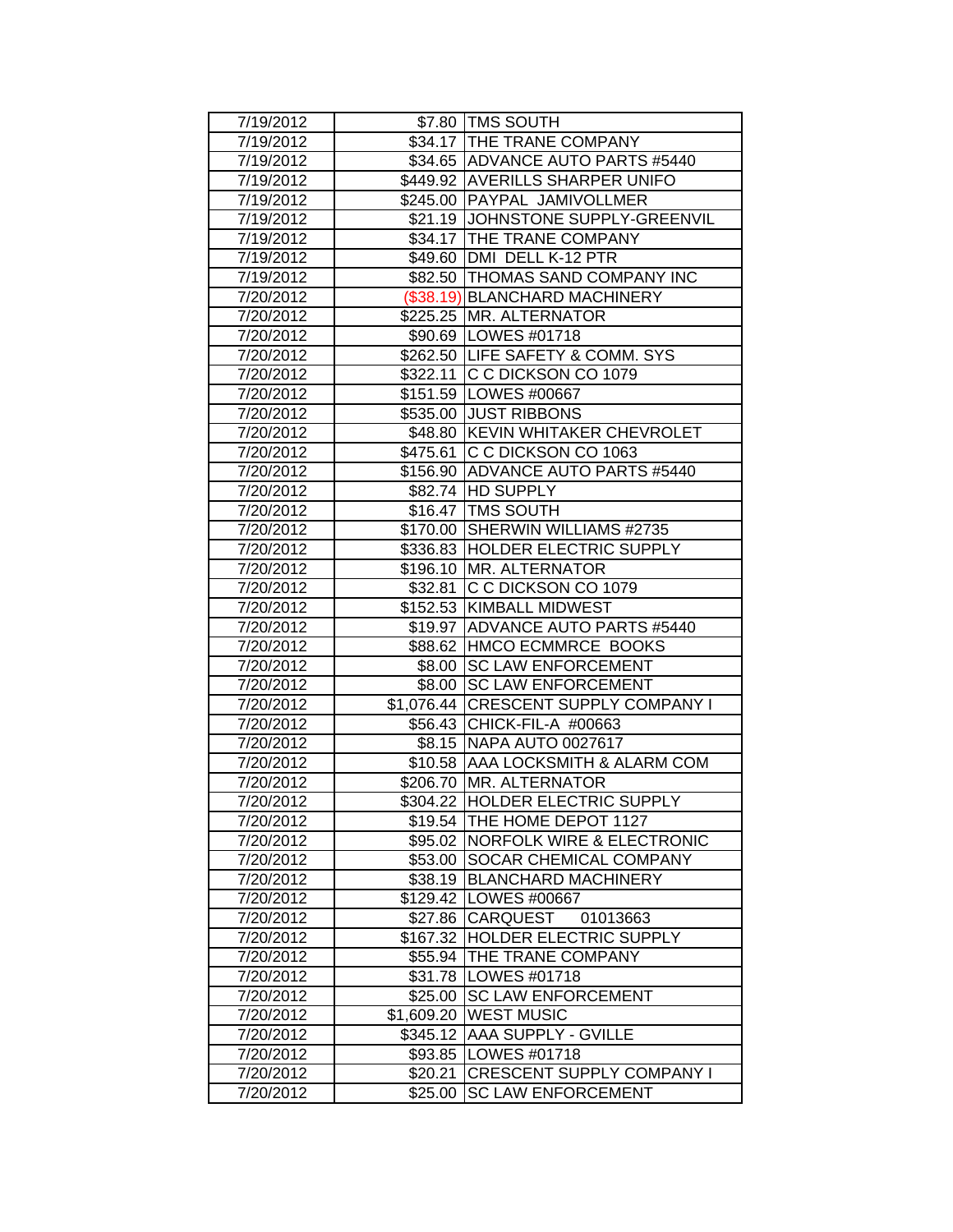| 7/20/2012 |            | \$25.00 SC LAW ENFORCEMENT          |
|-----------|------------|-------------------------------------|
| 7/20/2012 |            | \$15.62   TMS SOUTH                 |
| 7/20/2012 |            | \$25.00 SC LAW ENFORCEMENT          |
| 7/20/2012 |            | \$863.73 THE TRANE COMPANY          |
| 7/20/2012 |            | \$64.24 BLANCHARD MACHINERY         |
| 7/20/2012 |            | \$18.12   LOWES #00528              |
| 7/20/2012 |            | \$5,456.88 CAMCOR INC               |
| 7/20/2012 |            | \$108.09 THE HOME DEPOT 1127        |
| 7/20/2012 |            | \$8.00 SC LAW ENFORCEMENT           |
| 7/20/2012 |            | \$182.85 LIFE SAFETY & COMM. SYS    |
| 7/20/2012 |            | \$28.17   LOWES #01718              |
| 7/20/2012 |            | \$287.06 BARNES & NOBLE #2221       |
| 7/20/2012 |            | \$465.18 Amazon.com                 |
| 7/20/2012 |            | \$53.59 THE TRANE COMPANY           |
| 7/20/2012 |            | \$53.63  D & D MOTORS, INC.         |
| 7/20/2012 |            | \$226.13 NAPA AUTO 0027617          |
| 7/20/2012 |            | \$13.89 STAPLES 00105536            |
| 7/20/2012 |            | \$3,779.00 CAMCOR INC               |
| 7/20/2012 |            | \$42.38 THE HOME DEPOT 1127         |
| 7/20/2012 |            | \$66.78   THE TRANE COMPANY         |
| 7/20/2012 |            | \$24.07 ADVANCE AUTO PARTS #5440    |
| 7/20/2012 |            | \$55.87 SMITHTURF AND IRRIGATI      |
| 7/20/2012 |            | \$346.68   BLANCHARD MACHINERY      |
| 7/20/2012 | \$8.00     | <b>SC LAW ENFORCEMENT</b>           |
| 7/20/2012 |            | \$47.64 AC MOORE STR 58             |
| 7/20/2012 |            | (\$134.99) NAPA AUTO 0027617        |
| 7/20/2012 |            | \$167.32 HOLDER ELECTRIC SUPPLY     |
| 7/20/2012 |            | \$22.58 ADVANCE AUTO PARTS #5440    |
| 7/20/2012 |            | \$279.02 THE TRANE COMPANY          |
| 7/20/2012 |            | \$92.96   LOWES #00667              |
| 7/20/2012 |            | \$563.39 AAA SUPPLY - GVILLE        |
| 7/20/2012 | \$25.00    | <b>SC LAW ENFORCEMENT</b>           |
| 7/20/2012 |            | \$42,598.22 CAMCOR INC              |
| 7/20/2012 |            | \$118.64 JJOHNSTONE SUPPLY-GREENVIL |
| 7/20/2012 |            | \$60.63 THE TRANE COMPANY           |
| 7/20/2012 |            | \$140.96 LOWES #01983               |
| 7/20/2012 |            | \$25.00 SC LAW ENFORCEMENT          |
| 7/20/2012 |            | \$84.40 CRESCENT SUPPLY COMPANY I   |
| 7/20/2012 |            | \$28.38   LOWES #01718              |
| 7/20/2012 |            | \$25.00 SC LAW ENFORCEMENT          |
| 7/20/2012 |            | \$38.01 JOHNSTONE SUPPLY-GREENVIL   |
| 7/20/2012 |            | \$332.42 HAWKINS TOWING INC         |
| 7/20/2012 |            | \$14.64 LOWES #01718                |
| 7/20/2012 |            | \$8.00 SC LAW ENFORCEMENT           |
| 7/20/2012 |            | \$273.45 OFFICE DEPOT #2690         |
| 7/20/2012 |            | \$128.69   LOWES #01983             |
| 7/20/2012 |            | \$180.00 ROTO ROOTER PLUMBING       |
| 7/20/2012 | \$8.90     | <b>THE HOME DEPOT 1127</b>          |
| 7/20/2012 | (\$64.24)  | <b>BLANCHARD MACHINERY</b>          |
| 7/20/2012 | \$108.12   | LOWES #01718                        |
| 7/20/2012 | \$1,248.97 | <b>HYDROTEX</b>                     |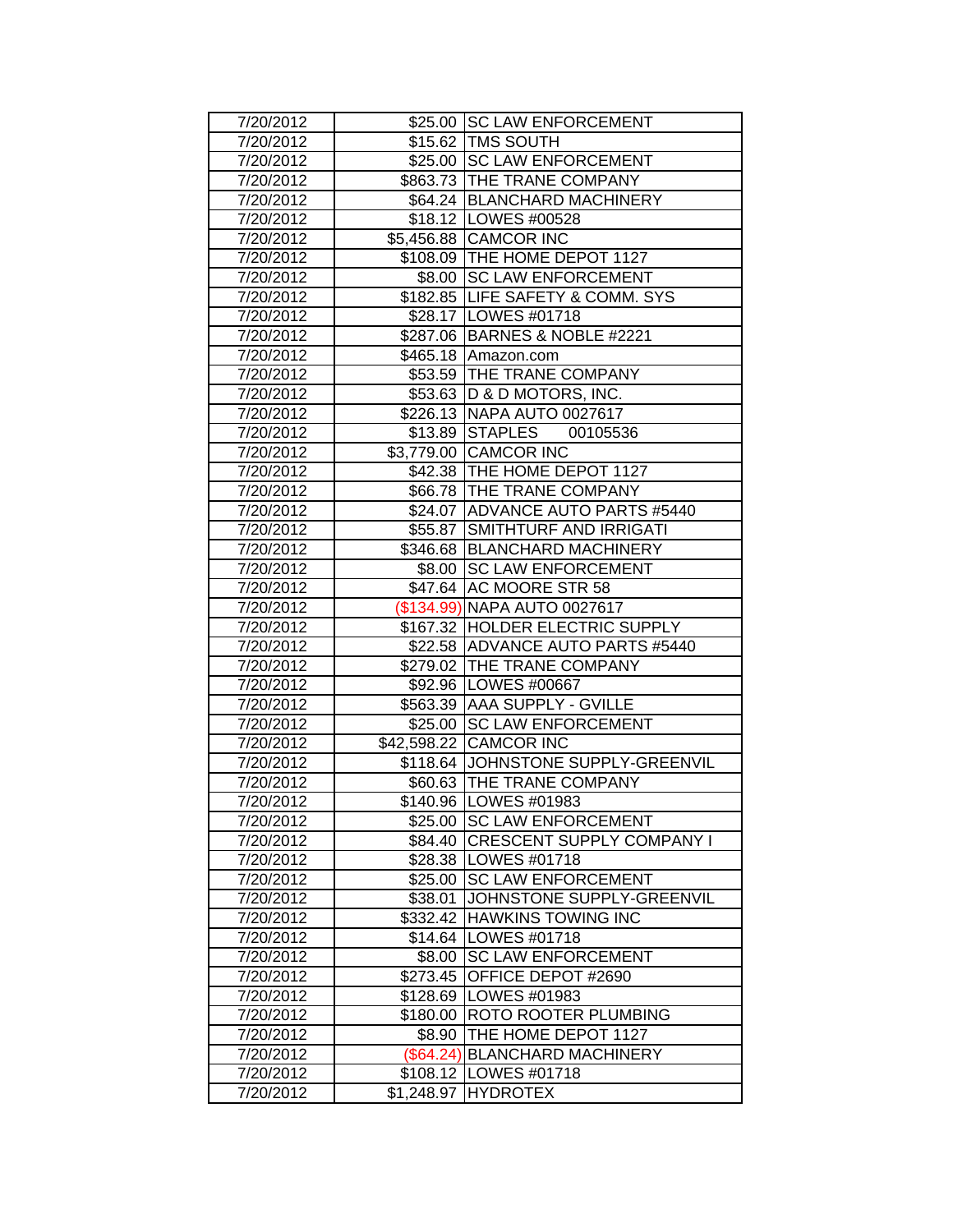| 7/20/2012              |              | \$255.83 SHERWIN WILLIAMS #2735                    |
|------------------------|--------------|----------------------------------------------------|
| 7/20/2012              |              | \$137.61 STAPLES 00108688                          |
| 7/20/2012              |              | (\$156.90) ADVANCE AUTO PARTS #5440                |
| 7/20/2012              |              | \$20.90 USPS 45362302729802758                     |
| 7/20/2012              |              | $($54.69)$ SHERWIN WILLIAMS #2194                  |
| 7/20/2012              |              | \$37.37 ADVANCE AUTO PARTS #5440                   |
| 7/20/2012              |              | \$90.32 ADVANCE AUTO PARTS #5440                   |
| 7/20/2012              |              | \$134.03   NAPA AUTO 0027617                       |
| 7/20/2012              |              | \$9.31   PORTER PAINTS 9250                        |
| 7/20/2012              |              | \$875.00 BRAINPOP.COM                              |
| 7/20/2012              |              | \$17.64   LOWES #01718                             |
| 7/20/2012              |              | \$30.25 SPINX #181                                 |
| 7/20/2012              |              | \$56.75  HOLDER ELECTRIC SUPPLY                    |
| 7/20/2012              |              | \$4.04   HOLDER ELECTRIC SUPPLY                    |
| 7/20/2012              |              | \$51.99 LOWES #01983                               |
| 7/20/2012              |              | \$133.56 SHEALY ELECT 803-227-0599                 |
| 7/20/2012              |              | \$66.78 THE TRANE COMPANY                          |
| 7/20/2012              |              | \$537.45   LOWES #01718                            |
| 7/20/2012              |              | \$100.60 ADVANCE AUTO PARTS #5440                  |
| 7/20/2012              |              | \$149.29 BLANCHARD MACHINERY                       |
| 7/20/2012              |              | \$145.85 CAROLINA LAWN & TRACTOR                   |
| 7/20/2012              |              | \$120.10 ADVANCE AUTO PARTS #5440                  |
| 7/20/2012              |              | \$118.67   LOWES #00667                            |
| 7/20/2012              |              | \$146.26 CARSON'S NUT-BOLT & TO                    |
| 7/20/2012              |              | \$28.79   WM SUPERCENTER#4583                      |
| 7/20/2012              |              | \$8.15 NAPA AUTO 0027617                           |
| 7/20/2012              |              | \$191.88 SHERWIN WILLIAMS #2735                    |
| 7/20/2012              |              | \$96.43   LOWES #00528                             |
| 7/23/2012              |              | (\$15.58) ADVANCE AUTO PARTS #5440                 |
| 7/23/2012              |              | \$116.20 SSI CLASSROOM DIRECT                      |
| 7/23/2012              |              | \$308.25 ADVANCE AUTO PARTS #5440                  |
| 7/23/2012              |              | \$31.64   TMS SOUTH                                |
| 7/23/2012              |              | \$35.37 NAPA AUTO 0027617                          |
| 7/23/2012              |              | \$92.82 AAA SUPPLY - GVILLE                        |
| 7/23/2012              |              | \$125.08 BARRETT'S FLOWERS                         |
| 7/23/2012              |              | \$1,350.00 STORM SYSTEM SERVICES                   |
| 7/23/2012              |              | \$22.68 THE HOME DEPOT 1104                        |
| 7/23/2012              |              | \$71.59 JJOHNSTONE SUPPLY-GREENVIL                 |
|                        |              | \$44.29 BED BATH & BEYOND #349                     |
| 7/23/2012              |              | \$219.53 THE HOME DEPOT 1127                       |
| 7/23/2012              |              |                                                    |
| 7/23/2012<br>7/23/2012 |              | \$1,087.87 UNICOVERS<br>\$157.08 DMI DELL K-12 PTR |
|                        |              |                                                    |
| 7/23/2012              |              | \$373.12 SOUTHEASTERN ELECTRICA                    |
| 7/23/2012              | \$523.60     | DMI DELL K-12 PTR                                  |
| 7/23/2012              | \$108,469.80 | <b>APL APPLE ONLINE STORE</b>                      |
| 7/23/2012              | \$162.00     | WM SUPERCENTER#0640                                |
| 7/23/2012              |              | \$702.27 NAPA AUTO 0022603                         |
| 7/23/2012              | \$202.11     | SOUTHEASTERN ELECTRICA                             |
| 7/23/2012              | \$133.20     | <b>HOTEL AIKEN</b>                                 |
| 7/23/2012              | \$4.66       | NAPA AUTO 0027617                                  |
| 7/23/2012              | \$13.30      | JOHNSTONE SUPPLY-GREENVIL                          |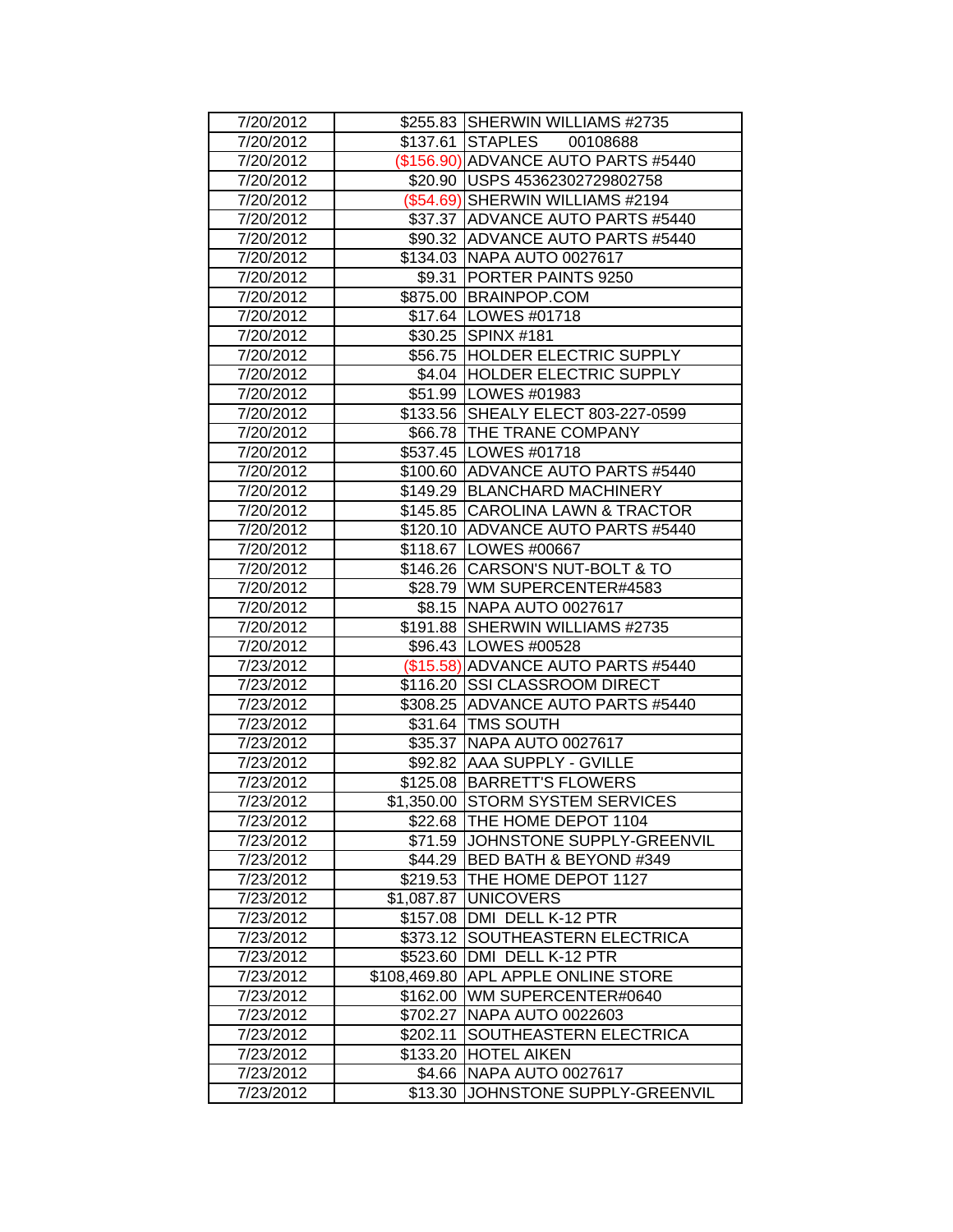| 7/23/2012 |            | \$19.09 ADVANCE AUTO PARTS #5440    |
|-----------|------------|-------------------------------------|
| 7/23/2012 |            | \$65.25   TMS SOUTH                 |
| 7/23/2012 |            | \$142.46   LOWES #01718             |
| 7/23/2012 |            | \$25.52 THE HOME DEPOT 1127         |
| 7/23/2012 |            | \$1,351.50 WALMART.COM 8009666546   |
| 7/23/2012 |            | \$103.67 THE HOME DEPOT 1119        |
| 7/23/2012 |            | (\$359.68) THE TRANE COMPANY        |
| 7/23/2012 |            | \$33.56 ADVANCE AUTO PARTS #5440    |
| 7/23/2012 |            | \$61.61 CHRISTOPHER TRUCKS          |
| 7/23/2012 |            | \$38.45 OFFICE MAX                  |
| 7/23/2012 |            | \$37.80 HENRYS SMOKEHOUSE II        |
| 7/23/2012 |            | \$195.45 ADVANCE AUTO PARTS #5440   |
| 7/23/2012 |            | \$20.00   VZWRLSS PRPAY AUTOPAY     |
| 7/23/2012 |            | \$87.07   TMS SOUTH                 |
| 7/23/2012 |            | \$56.28 STAPLES 00105536            |
| 7/23/2012 |            | \$111.25 TMS SOUTH                  |
| 7/23/2012 |            | \$9.01 POINSETT PLUMBING SUPPLY     |
| 7/23/2012 |            | \$16.03 THE TRANE COMPANY           |
| 7/23/2012 | \$360.45   | <b>BRUSHY MOUNTAIN BEE FARM</b>     |
| 7/23/2012 |            | \$157.92 ADVANCE AUTO PARTS #5440   |
| 7/23/2012 | \$202.11   | SOUTHEASTERN ELECTRICA              |
| 7/23/2012 |            | \$105.35 BATTERY & ELECTRIC CO INC  |
| 7/23/2012 |            | \$33.04 SOUTHEASTERN ELECTRICA      |
| 7/23/2012 |            | \$37.00   TMS SOUTH                 |
| 7/23/2012 |            | \$39.94 ADVANCE AUTO PARTS #5440    |
| 7/23/2012 |            | \$46.03 ANDY OXY CO INC 6           |
| 7/23/2012 |            | (\$326.23) ADVANCE AUTO PARTS #5440 |
| 7/23/2012 |            | \$33.04 SOUTHEASTERN ELECTRICA      |
| 7/23/2012 |            | \$395.17 DTS RENTS                  |
| 7/23/2012 |            | \$38.67 JOHNSTONE SUPPLY-GREENVIL   |
| 7/23/2012 |            | \$46.75 BAKER DIST CO 575           |
| 7/23/2012 |            | \$137.46 BOBCAT OF GREENVILLE       |
| 7/23/2012 |            | \$3,537.46 SSI SCHOOL SPECIALTY     |
| 7/23/2012 |            | \$49.81   THE FLOWER BOX INC        |
| 7/23/2012 |            | \$144.18 STAPLES 00118018           |
| 7/23/2012 |            | \$341.81 ADVANCE AUTO PARTS #5440   |
| 7/23/2012 |            | \$2.52 THE HOME DEPOT 1127          |
| 7/23/2012 | \$50.81    | <b>THE HOME DEPOT 1127</b>          |
| 7/23/2012 |            | \$6,984.34 APL APPLE ONLINE STORE   |
| 7/23/2012 |            | \$33.04 SOUTHEASTERN ELECTRICA      |
| 7/23/2012 |            | \$117.33 MICHAELS CARPET #3         |
| 7/23/2012 |            | \$17.08   LOWES #00667              |
| 7/23/2012 |            | \$234.21 BED BATH & BEYOND #349     |
| 7/24/2012 | \$156.20   | SHERWIN WILLIAMS #2735              |
| 7/24/2012 | \$8.00     | <b>SC LAW ENFORCEMENT</b>           |
| 7/24/2012 |            | \$18.01 CLASSIC HWD & POSTAL        |
| 7/24/2012 | \$1,163.77 | <b>CRESCENT SUPPLY COMPANY I</b>    |
| 7/24/2012 | \$797.00   | <b>WILLY WALT INC</b>               |
| 7/24/2012 | \$8.00     | <b>SC LAW ENFORCEMENT</b>           |
| 7/24/2012 | \$8.00     | <b>SC LAW ENFORCEMENT</b>           |
| 7/24/2012 | \$8.00     | <b>SC LAW ENFORCEMENT</b>           |
|           |            |                                     |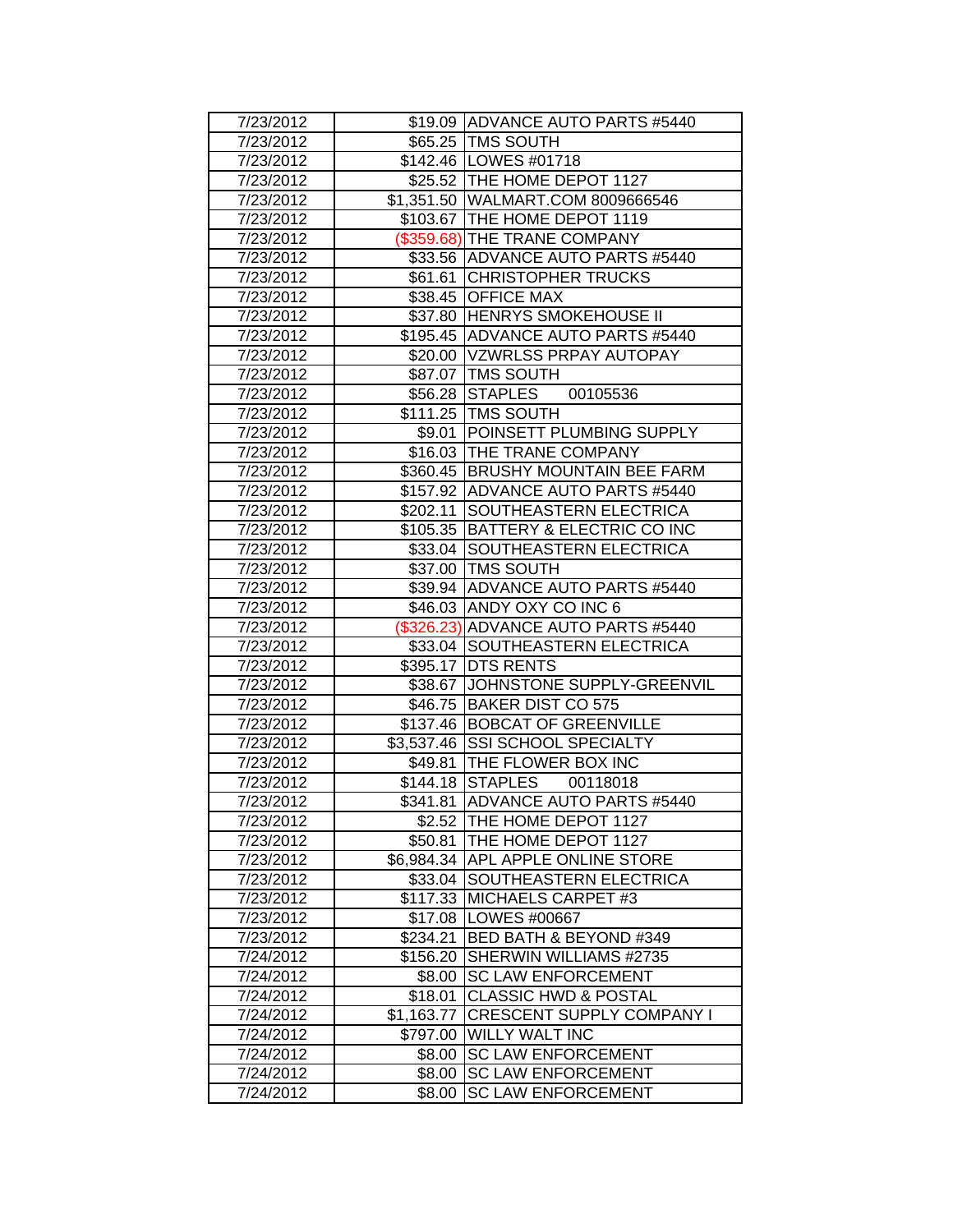| 7/24/2012 |          | \$8.00 SC LAW ENFORCEMENT          |
|-----------|----------|------------------------------------|
| 7/24/2012 |          | \$8.00 SC LAW ENFORCEMENT          |
| 7/24/2012 |          | \$8.00 SC LAW ENFORCEMENT          |
| 7/24/2012 |          | \$21.23 PORTER PAINTS 9388         |
| 7/24/2012 | \$8.00   | <b>SC LAW ENFORCEMENT</b>          |
| 7/24/2012 |          | \$12.66 WM SUPERCENTER#0640        |
| 7/24/2012 | \$193.38 | SHERWIN WILLIAMS #2735             |
| 7/24/2012 | \$8.00   | <b>SC LAW ENFORCEMENT</b>          |
| 7/24/2012 |          | \$8.00 SC LAW ENFORCEMENT          |
| 7/24/2012 |          | \$8.00 SC LAW ENFORCEMENT          |
| 7/24/2012 | \$8.00   | <b>SC LAW ENFORCEMENT</b>          |
| 7/24/2012 |          | \$130.33 COUNTRY BOY'S GARDEN CENT |
| 7/24/2012 |          | \$18.63 BATTERIES PLUS             |
| 7/24/2012 |          | \$8.00 SC LAW ENFORCEMENT          |
| 7/24/2012 |          | \$63.00 SFE WORK WELL OCCUPATIONA  |
| 7/24/2012 |          | \$8.00 SC LAW ENFORCEMENT          |
| 7/24/2012 |          | \$688.86 THE TRANE COMPANY         |
| 7/24/2012 |          | \$240.48   LOWES #01718            |
| 7/24/2012 |          | \$18.00 PUBLIX #531                |
| 7/24/2012 |          | \$147.09 SHERWIN WILLIAMS #2735    |
| 7/24/2012 |          | \$8.00 SC LAW ENFORCEMENT          |
| 7/24/2012 |          | \$8.00 SC LAW ENFORCEMENT          |
| 7/24/2012 |          | \$8.00 SC LAW ENFORCEMENT          |
| 7/24/2012 |          | \$60.96 C C DICKSON CO 1063        |
| 7/24/2012 |          | \$21.63   LOWES #00667             |
| 7/24/2012 |          | \$8.00 SC LAW ENFORCEMENT          |
| 7/24/2012 |          | \$8.00 SC LAW ENFORCEMENT          |
| 7/24/2012 |          | \$51.56 SHERWIN WILLIAMS #2735     |
| 7/24/2012 | \$8.00   | <b>SC LAW ENFORCEMENT</b>          |
| 7/24/2012 | \$70.61  | LOWES #00667                       |
| 7/24/2012 | \$8.00   | <b>SC LAW ENFORCEMENT</b>          |
| 7/24/2012 | \$8.00   | <b>SC LAW ENFORCEMENT</b>          |
| 7/24/2012 | \$8.00   | <b>SC LAW ENFORCEMENT</b>          |
| 7/24/2012 |          | \$8.00 SC LAW ENFORCEMENT          |
| 7/24/2012 | \$8.00   | <b>SC LAW ENFORCEMENT</b>          |
| 7/24/2012 | \$8.00   | <b>SC LAW ENFORCEMENT</b>          |
| 7/24/2012 |          | \$42.39 TARGET 00019372            |
| 7/24/2012 |          | \$8.00 SC LAW ENFORCEMENT          |
| 7/24/2012 |          | \$142.80 THOMAS SAND COMPANY INC   |
| 7/24/2012 |          | \$8.00 SC LAW ENFORCEMENT          |
| 7/24/2012 |          | \$8.00 SC LAW ENFORCEMENT          |
| 7/24/2012 |          | \$994.32 UPSTATE MATERIALS INC     |
| 7/24/2012 |          | \$29.30 PORTER PAINTS 9388         |
| 7/24/2012 |          | \$396.96 SHERWIN WILLIAMS #2735    |
| 7/24/2012 |          | \$47.70 C C DICKSON CO 1063        |
| 7/24/2012 |          | \$284.23   LOWES #00528            |
| 7/24/2012 |          | \$8.00 SC LAW ENFORCEMENT          |
| 7/24/2012 |          | \$8.00 SC LAW ENFORCEMENT          |
| 7/24/2012 |          | \$19.55   LOWES #01983             |
| 7/24/2012 |          | \$36.63   LOWES #00667             |
| 7/24/2012 | \$8.00   | <b>SC LAW ENFORCEMENT</b>          |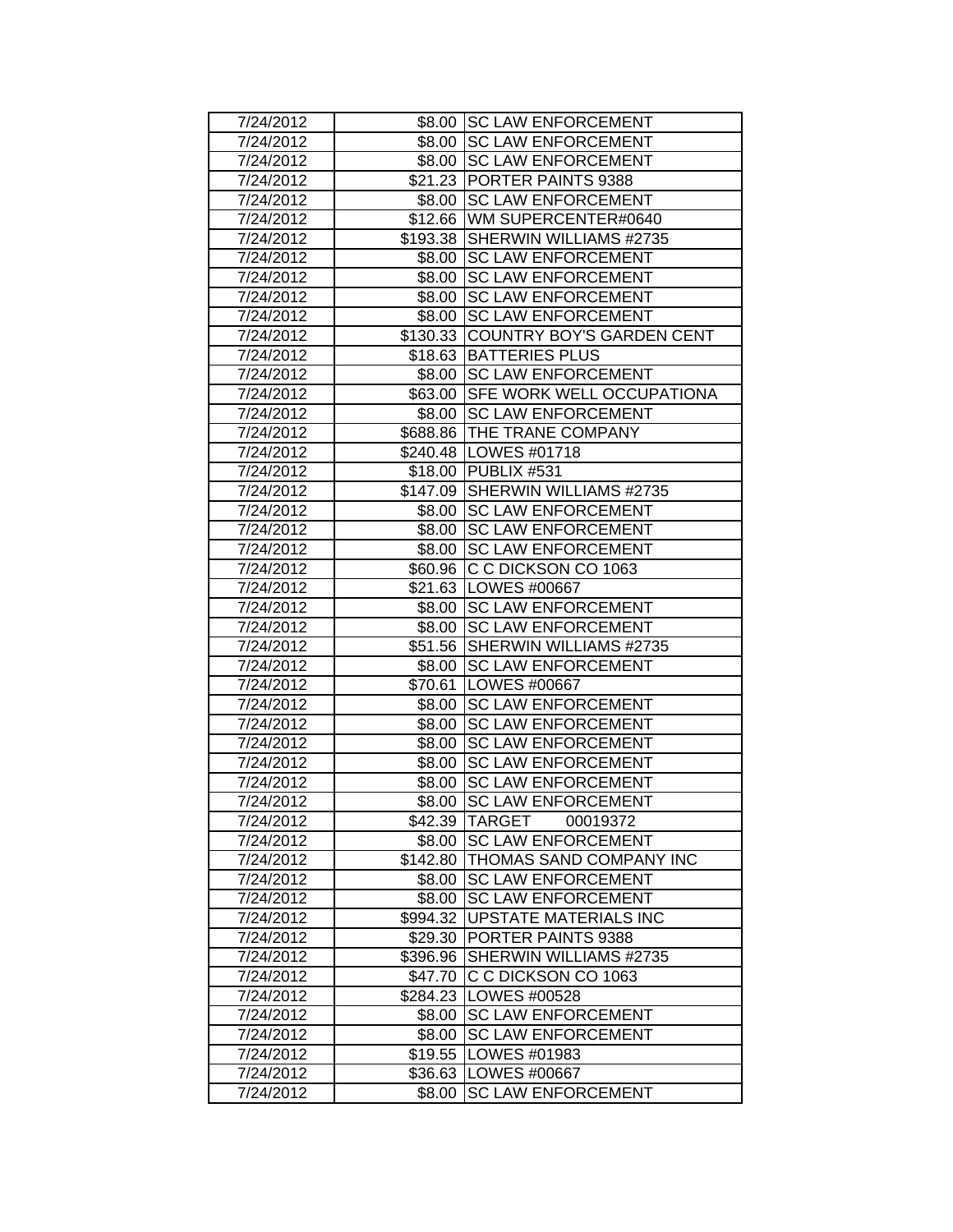| 7/24/2012 |          | \$8.00 SC LAW ENFORCEMENT          |
|-----------|----------|------------------------------------|
| 7/24/2012 |          | \$8.00 SC LAW ENFORCEMENT          |
| 7/24/2012 |          | \$8.00 SC LAW ENFORCEMENT          |
| 7/24/2012 |          | \$3.18 STAPLES 00105536            |
| 7/24/2012 | \$8.00   | <b>SC LAW ENFORCEMENT</b>          |
| 7/24/2012 |          | \$520.95 PORTER PAINTS 9388        |
| 7/24/2012 |          | \$8.00 SC LAW ENFORCEMENT          |
| 7/24/2012 |          | \$103.77 CRESCENT SUPPLY COMPANY I |
| 7/24/2012 |          | \$52.97   LOWES #00667             |
| 7/24/2012 |          | \$8.00 SC LAW ENFORCEMENT          |
| 7/24/2012 | \$8.00   | <b>SC LAW ENFORCEMENT</b>          |
| 7/24/2012 | \$8.00   | <b>SC LAW ENFORCEMENT</b>          |
| 7/24/2012 |          | \$8.00 SC LAW ENFORCEMENT          |
| 7/24/2012 |          | \$8.00 SC LAW ENFORCEMENT          |
| 7/24/2012 |          | \$8.00 SC LAW ENFORCEMENT          |
| 7/24/2012 |          | \$8.00 SC LAW ENFORCEMENT          |
| 7/24/2012 |          | \$125.33 CAROLINA INTL TRUCKS      |
| 7/24/2012 |          | \$80.50 SAUNDERS OFFICE SUPPLY     |
| 7/24/2012 | \$99.93  | C C DICKSON CO 1063                |
| 7/24/2012 | \$8.00   | <b>SC LAW ENFORCEMENT</b>          |
| 7/24/2012 |          | \$8.00 SC LAW ENFORCEMENT          |
| 7/24/2012 |          | \$139.81 FERGUSON ENT #43          |
| 7/24/2012 | \$149.41 | <b>SIGN SOURCE INC</b>             |
| 7/24/2012 | \$8.00   | <b>SC LAW ENFORCEMENT</b>          |
| 7/24/2012 |          | \$8.00 SC LAW ENFORCEMENT          |
| 7/24/2012 |          | \$8.00 SC LAW ENFORCEMENT          |
| 7/24/2012 |          | \$8.00 SC LAW ENFORCEMENT          |
| 7/24/2012 |          | \$350.15 BINSWANGER GLASS #043     |
| 7/24/2012 | \$8.00   | <b>SC LAW ENFORCEMENT</b>          |
| 7/24/2012 |          | \$12.59   LOWES #00667             |
| 7/24/2012 |          | \$48.60 WM SUPERCENTER#2265        |
| 7/24/2012 | \$8.00   | <b>SC LAW ENFORCEMENT</b>          |
| 7/24/2012 | \$8.00   | <b>SC LAW ENFORCEMENT</b>          |
| 7/24/2012 |          | \$8.00 SC LAW ENFORCEMENT          |
| 7/24/2012 |          | \$84.95  LANDSCAPER'S SUPPLY       |
| 7/24/2012 |          | \$8.00 SC LAW ENFORCEMENT          |
| 7/24/2012 |          | \$110.89 C C DICKSON CO 1063       |
| 7/24/2012 |          | \$16.48   W.P.LAW, INC #5          |
| 7/24/2012 |          | \$8.00 SC LAW ENFORCEMENT          |
| 7/24/2012 |          | \$8.00 SC LAW ENFORCEMENT          |
| 7/24/2012 |          | \$8.00 SC LAW ENFORCEMENT          |
| 7/24/2012 |          | \$8.00 SC LAW ENFORCEMENT          |
| 7/24/2012 | \$8.00   | <b>SC LAW ENFORCEMENT</b>          |
| 7/24/2012 | \$52.97  | LOWES #00667                       |
| 7/24/2012 |          | \$469.56 BINSWANGER GLASS #043     |
| 7/24/2012 |          | \$8.00 SC LAW ENFORCEMENT          |
| 7/24/2012 |          | \$8.00 SC LAW ENFORCEMENT          |
| 7/24/2012 |          | \$54.38 CRESCENT SUPPLY COMPANY I  |
| 7/24/2012 |          | \$8.00 SC LAW ENFORCEMENT          |
| 7/24/2012 | \$8.00   | <b>SC LAW ENFORCEMENT</b>          |
| 7/25/2012 | \$25.00  | <b>SC LAW ENFORCEMENT</b>          |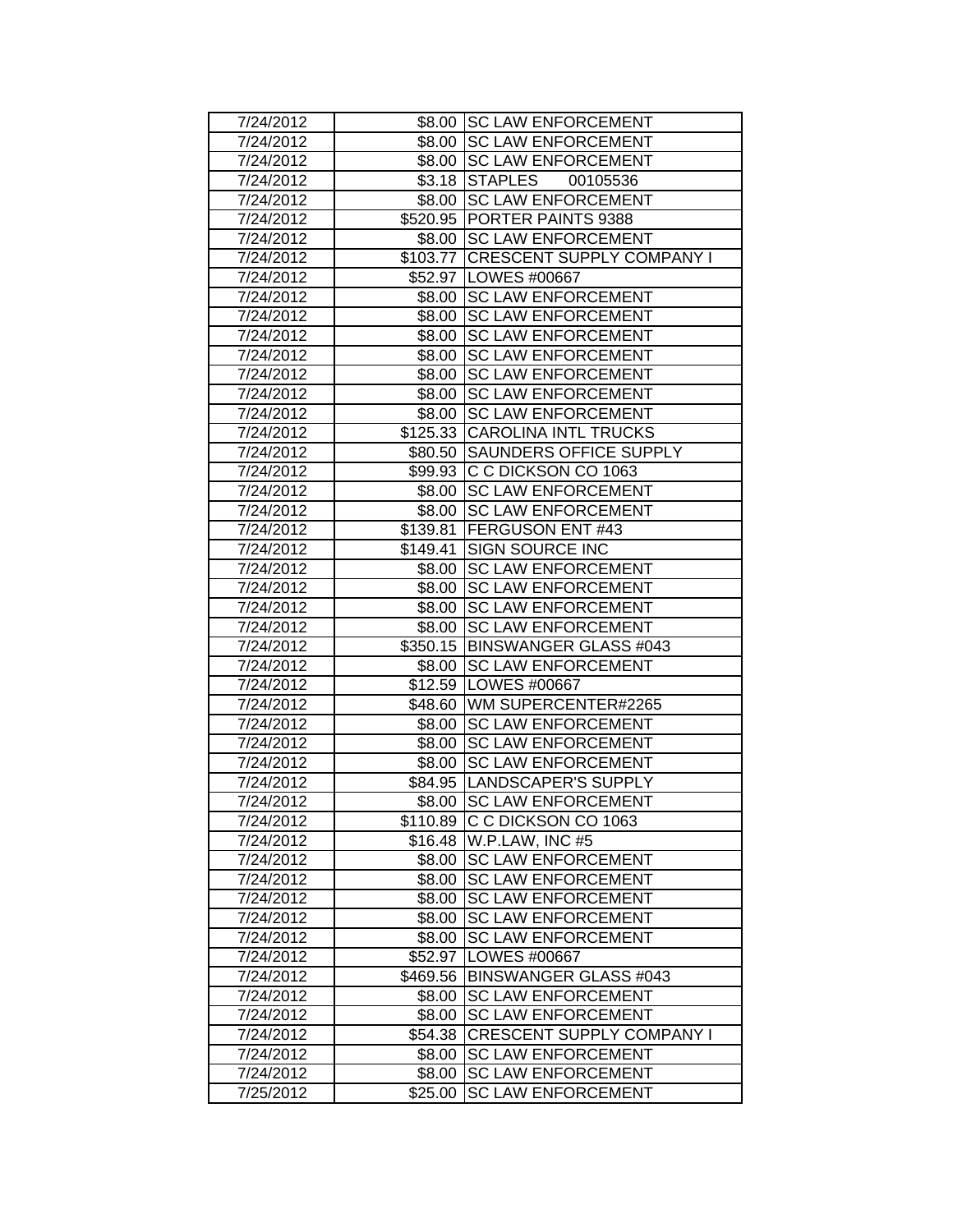| 7/25/2012 |         | \$18.98   LOWES #00667              |
|-----------|---------|-------------------------------------|
| 7/25/2012 |         | \$48.61   LOWES #00667              |
| 7/25/2012 |         | \$56.30   LOWES #01718              |
| 7/25/2012 |         | \$48.37   LOWES #01983              |
| 7/25/2012 |         | \$315.14   D & D MOTORS, INC.       |
| 7/25/2012 |         | \$130.91 ADVANCE AUTO PARTS #5440   |
| 7/25/2012 |         | \$18.57   THE HOME DEPOT 1127       |
| 7/25/2012 |         | \$701.27 NETWORK CONTROLS           |
| 7/25/2012 |         | \$36.22   BATTERIES PLUS            |
| 7/25/2012 |         | \$29.30 PORTER PAINTS 9388          |
| 7/25/2012 |         | \$198.48 JJOHNSTONE SUPPLY-GREENVIL |
| 7/25/2012 |         | \$133.80   DRAPHIX/TEACHER DIRECT   |
| 7/25/2012 |         | \$26.70 BATTERIES PLUS              |
| 7/25/2012 |         | \$101.75 STAPLS7088001416000001     |
| 7/25/2012 |         | \$25.00 SC LAW ENFORCEMENT          |
| 7/25/2012 |         | \$76.86 ADVANCE AUTO PARTS #5440    |
| 7/25/2012 |         | \$25.00 SC LAW ENFORCEMENT          |
| 7/25/2012 | \$37.41 | SHERWIN WILLIAMS #2735              |
| 7/25/2012 |         | \$581.90 CEMEX CASH SALE            |
| 7/25/2012 | \$8.00  | <b>SC LAW ENFORCEMENT</b>           |
| 7/25/2012 |         | \$45.58 GREER FLORIST & S01 OF 01   |
| 7/25/2012 |         | \$133.56 SILMAR ELECTRONICS         |
| 7/25/2012 |         | \$14.69 THE HOME DEPOT 1127         |
| 7/25/2012 |         | \$81.95   BATTERY SPECIALISTS       |
| 7/25/2012 |         | \$8.00 SC LAW ENFORCEMENT           |
| 7/25/2012 |         | \$59.69   LOWES #01718              |
| 7/25/2012 |         | \$32.75 SHERWIN WILLIAMS #2785      |
| 7/25/2012 |         | \$121.90 BC CANNON CO INC           |
| 7/25/2012 |         | \$8.00 SC LAW ENFORCEMENT           |
| 7/25/2012 | \$38.21 | <b>ADVANCE AUTO PARTS #5440</b>     |
| 7/25/2012 | \$8.00  | <b>SC LAW ENFORCEMENT</b>           |
| 7/25/2012 |         | \$198.48 JJOHNSTONE SUPPLY-GREENVIL |
| 7/25/2012 |         | \$113.42 GARFIELD SIGNS & GRAPHICS  |
| 7/25/2012 |         | \$12.57   LOWES #00528              |
| 7/25/2012 |         | \$187.94 HAWKINS TOWING INC         |
| 7/25/2012 | \$8.00  | <b>SC LAW ENFORCEMENT</b>           |
| 7/25/2012 | \$25.00 | <b>SC LAW ENFORCEMENT</b>           |
| 7/25/2012 |         | \$8.00 SC LAW ENFORCEMENT           |
| 7/25/2012 |         | \$21.30   LOWES #01718              |
| 7/25/2012 |         | \$2,268.90 SSI SCHOOL SPECIALTY     |
| 7/25/2012 |         | \$4.22   LOWES #01718               |
| 7/25/2012 |         | \$96.00   USPS 45880006929809035    |
| 7/25/2012 |         | \$39.09 WM SUPERCENTER#5487         |
| 7/25/2012 | \$25.00 | <b>SC LAW ENFORCEMENT</b>           |
| 7/25/2012 | \$26.00 | Amazon.com                          |
| 7/25/2012 | \$36.90 | <b>RUBY TUESDAY #4789</b>           |
| 7/25/2012 | \$8.00  | <b>SC LAW ENFORCEMENT</b>           |
| 7/25/2012 | \$8.00  | <b>SC LAW ENFORCEMENT</b>           |
| 7/25/2012 | \$13.99 | JOHNSTONE SUPPLY-GREENVIL           |
| 7/25/2012 | \$8.00  | <b>SC LAW ENFORCEMENT</b>           |
| 7/25/2012 | \$27.60 | <b>HAJOCA TAYLORS 72</b>            |
|           |         |                                     |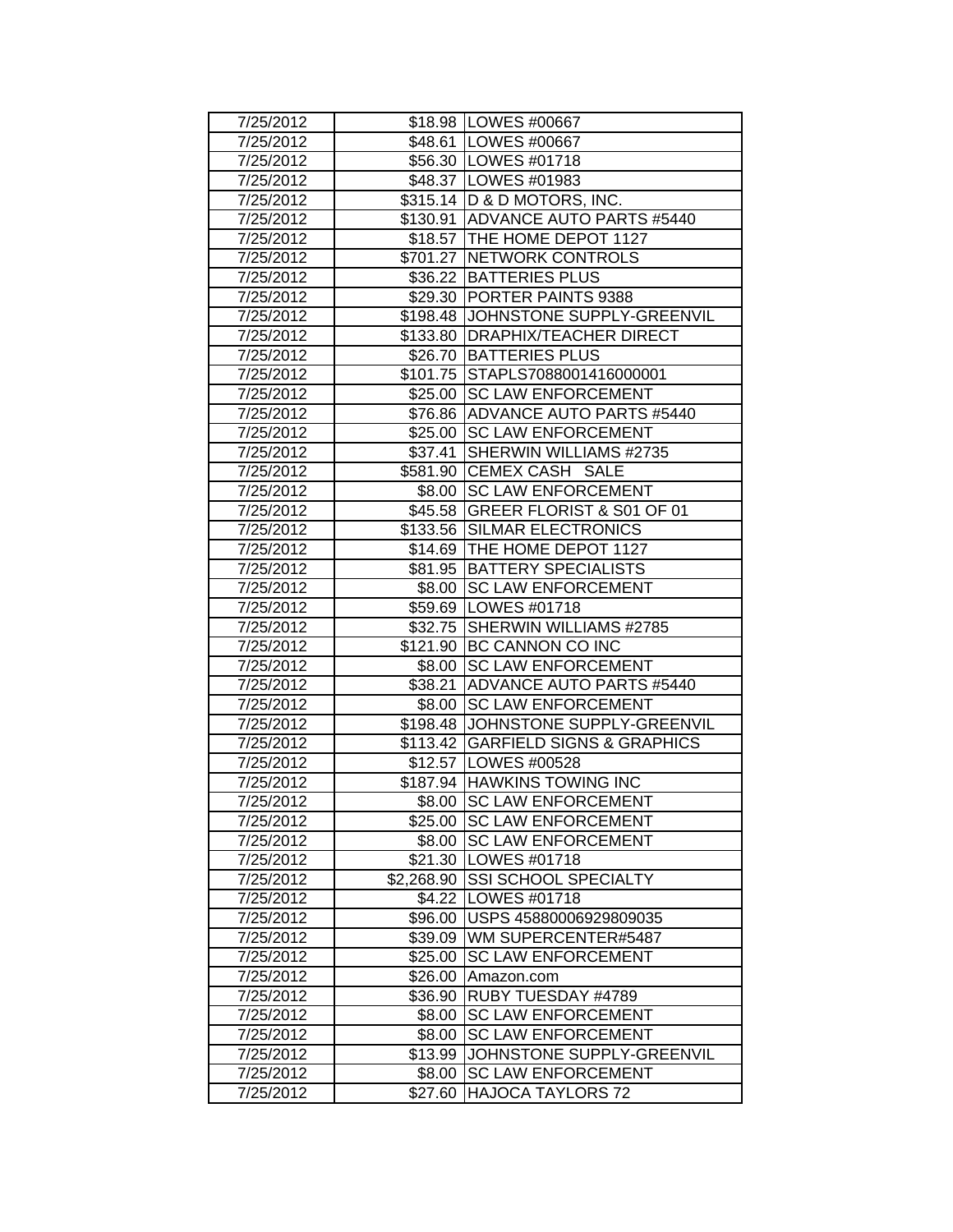| 7/25/2012 |          | \$177.77   LOWES #00667            |
|-----------|----------|------------------------------------|
| 7/25/2012 |          | \$139.29 ECC DSS-Disc Sch Suppl    |
| 7/25/2012 |          | \$25.00 SC LAW ENFORCEMENT         |
| 7/25/2012 |          | \$62.30 STOP A MINIT #16           |
| 7/25/2012 |          | \$30.08 VZWRLSS APOCC VISE         |
| 7/25/2012 |          | \$140.92 DRAPHIX/TEACHER DIRECT    |
| 7/25/2012 |          | \$16.40 MICHAELS #6001             |
| 7/25/2012 |          | \$8.00 SC LAW ENFORCEMENT          |
| 7/25/2012 |          | \$42.40 GARFIELD SIGNS & GRAPHICS  |
| 7/25/2012 |          | \$8.00 SC LAW ENFORCEMENT          |
| 7/25/2012 |          | \$54.16 SHERWIN WILLIAMS #2785     |
| 7/25/2012 |          | \$8.00 SC LAW ENFORCEMENT          |
| 7/25/2012 |          | \$207.76 BC CANNON CO INC          |
| 7/25/2012 |          | \$90.20 HMCO BOOKS                 |
| 7/25/2012 |          | \$68.47 VZWRLSS APOCC VISE         |
| 7/25/2012 |          | \$128.97 CRESCENT SUPPLY COMPANY I |
| 7/25/2012 |          | \$1,068.42 HD SUPPLY               |
| 7/25/2012 |          | \$25.00 SC LAW ENFORCEMENT         |
| 7/25/2012 |          | \$25.00   SC LAW ENFORCEMENT       |
| 7/25/2012 |          | \$18.57 UNITED ELECTRICAL DISTR    |
| 7/25/2012 |          | \$123.25 PARTY CITY #200           |
| 7/25/2012 |          | \$25.44 JJOHNSTONE SUPPLY-GREENVIL |
| 7/25/2012 |          | \$31.46 BATTERIES PLUS             |
| 7/25/2012 |          | \$25.00 SC LAW ENFORCEMENT         |
| 7/25/2012 |          | \$8.00 SC LAW ENFORCEMENT          |
| 7/25/2012 |          | \$179.58 ECC DSS-Disc Sch Suppl    |
| 7/25/2012 |          | \$23.73   LOWES #00667             |
| 7/25/2012 |          | \$25.00 SC LAW ENFORCEMENT         |
| 7/25/2012 |          | \$86.09 WW GRAINGER                |
| 7/25/2012 |          | \$68.18 TMS SOUTH                  |
| 7/25/2012 |          | \$17.31 HAJOCA TAYLORS 72          |
| 7/25/2012 |          | \$31.16 ADVANCE AUTO PARTS #5440   |
| 7/25/2012 |          | \$80.69 SOUTHEASTERN ELECTRICA     |
| 7/25/2012 |          | \$39.00 HANDEE MART                |
| 7/25/2012 |          | \$25.00 SC LAW ENFORCEMENT         |
| 7/25/2012 |          | \$228.07 SHERWIN WILLIAMS #2275    |
| 7/25/2012 |          | \$25.00 SC LAW ENFORCEMENT         |
| 7/25/2012 |          | \$25.00 SC LAW ENFORCEMENT         |
| 7/25/2012 |          | \$25.50 ADVANCE AUTO PARTS #5440   |
| 7/25/2012 |          | \$233.62 SHERWIN WILLIAMS #2735    |
| 7/25/2012 |          | \$25.00 SC LAW ENFORCEMENT         |
| 7/25/2012 |          | \$57.24 SILMAR ELECTRONICS         |
| 7/25/2012 |          | \$49.15 BRICK STREET CAFE          |
| 7/25/2012 |          | \$72.13 CRESCENT SUPPLY COMPANY I  |
| 7/25/2012 | \$57.90  | <b>TIDMORE FLAGS</b>               |
| 7/25/2012 |          | \$9.97 Amazon.com                  |
| 7/25/2012 |          | \$133.22 CDW GOVERNMENT            |
| 7/25/2012 | \$15.54  | SHERWIN WILLIAMS #2905             |
| 7/25/2012 | \$211.79 | SHERWIN WILLIAMS #2735             |
| 7/25/2012 | \$702.00 | <b>FIND GREAT PEOPLE</b>           |
| 7/25/2012 | \$19.10  | <b>CRESCENT SUPPLY COMPANY I</b>   |
|           |          |                                    |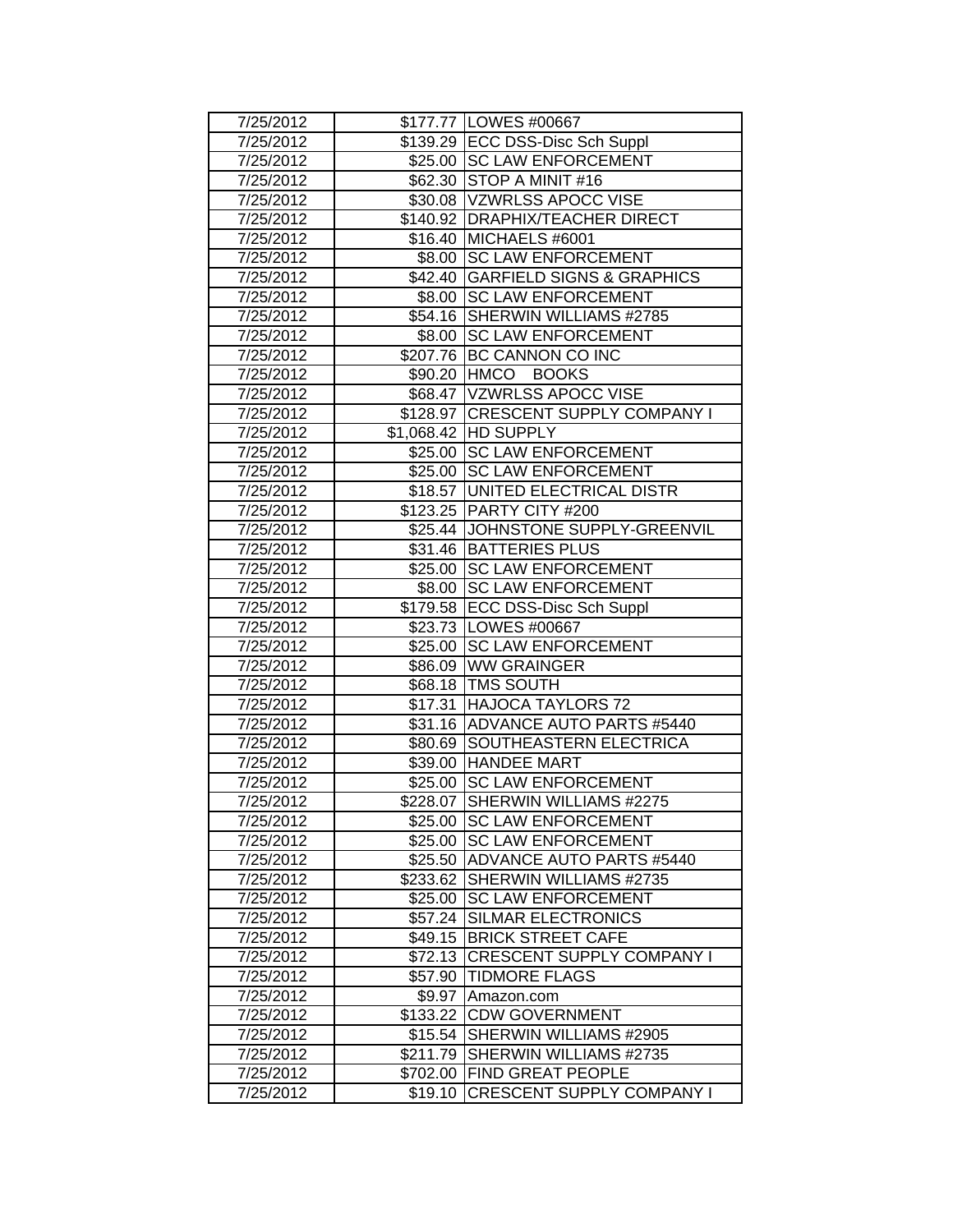| 7/25/2012 |          | \$25.00 SC LAW ENFORCEMENT        |
|-----------|----------|-----------------------------------|
| 7/25/2012 |          | \$110.92 LOWES #00528             |
| 7/25/2012 |          | \$32.47   LOWES #01718            |
| 7/25/2012 |          | \$25.00 SC LAW ENFORCEMENT        |
| 7/25/2012 |          | \$114.99 LOWES #00667             |
| 7/25/2012 |          | \$8.00 SC LAW ENFORCEMENT         |
| 7/25/2012 |          | \$82.76 JOHNSTONE SUPPLY-GREENVIL |
| 7/25/2012 | \$25.00  | <b>SC LAW ENFORCEMENT</b>         |
| 7/25/2012 |          | \$13.40   LOWES #01718            |
| 7/25/2012 |          | \$25.00 SC LAW ENFORCEMENT        |
| 7/25/2012 |          | \$8.00 SC LAW ENFORCEMENT         |
| 7/25/2012 |          | \$36.93 BLACK ELECTRICAL SUPPLY I |
| 7/25/2012 |          | \$31.59 ECC DSS-Disc Sch Suppl    |
| 7/25/2012 |          | \$529.75   TMS SOUTH              |
| 7/25/2012 |          | \$37.69 VZWRLSS APOCC VISE        |
| 7/25/2012 |          | \$213.99 OREILLY AUTO 00018127    |
| 7/25/2012 |          | \$25.00 SC LAW ENFORCEMENT        |
| 7/25/2012 |          | \$21.19 STAPLES<br>00105536       |
| 7/25/2012 |          | \$40.12 ADVANCE AUTO PARTS #5440  |
| 7/25/2012 | \$56.67  | SHERWIN WILLIAMS #2735            |
| 7/25/2012 |          | \$29.67 BATTERIES PLUS            |
| 7/25/2012 |          | \$25.00 SC LAW ENFORCEMENT        |
| 7/25/2012 |          | \$127.84 BAKER DIST CO 578        |
| 7/25/2012 |          | \$8.00 SC LAW ENFORCEMENT         |
| 7/25/2012 |          | \$775.54 DRAPHIX/TEACHER DIRECT   |
| 7/25/2012 |          | \$42.32  LANDSCAPER'S SUPPLY      |
| 7/25/2012 |          | (\$7.53) STAPLES 00105536         |
| 7/25/2012 |          | \$8.00 SC LAW ENFORCEMENT         |
| 7/25/2012 |          | \$25.00 SC LAW ENFORCEMENT        |
| 7/25/2012 |          | \$8.00 SC LAW ENFORCEMENT         |
| 7/25/2012 |          | \$27.03 GARFIELD SIGNS & GRAPHICS |
| 7/25/2012 |          | \$84.37 ECC DSS-Disc Sch Suppl    |
| 7/25/2012 |          | \$319.00 KUTA SOFT WARE LLC       |
| 7/25/2012 |          | \$25.00 SC LAW ENFORCEMENT        |
| 7/25/2012 |          | \$125.02 ECC DSS-Disc Sch Suppl   |
| 7/25/2012 |          | \$228.96 BAKER DIST CO 578        |
| 7/25/2012 |          | \$5.27 THE HOME DEPOT 1127        |
| 7/25/2012 | \$25.00  | <b>SC LAW ENFORCEMENT</b>         |
| 7/25/2012 | \$36.01  | NORTHERN TOOL EQUIPMNT            |
| 7/25/2012 |          | \$1,483.99 HAVERTYS               |
| 7/25/2012 |          | \$8.00 SC LAW ENFORCEMENT         |
| 7/25/2012 |          | \$37.84 BATTERIES PLUS            |
| 7/25/2012 |          | \$9.58  LOWES #00528              |
| 7/25/2012 | \$8.00   | <b>SC LAW ENFORCEMENT</b>         |
| 7/25/2012 |          | \$66.03 BI-LO 150                 |
| 7/25/2012 | \$8.00   | <b>SC LAW ENFORCEMENT</b>         |
| 7/26/2012 | \$8.00   | <b>SC LAW ENFORCEMENT</b>         |
| 7/26/2012 | \$8.00   | <b>SC LAW ENFORCEMENT</b>         |
| 7/26/2012 | \$33.56  | <b>ADVANCE AUTO PARTS #5440</b>   |
| 7/26/2012 | \$164.07 | OFFICE DEPOT #479                 |
| 7/26/2012 | \$8.00   | <b>SC LAW ENFORCEMENT</b>         |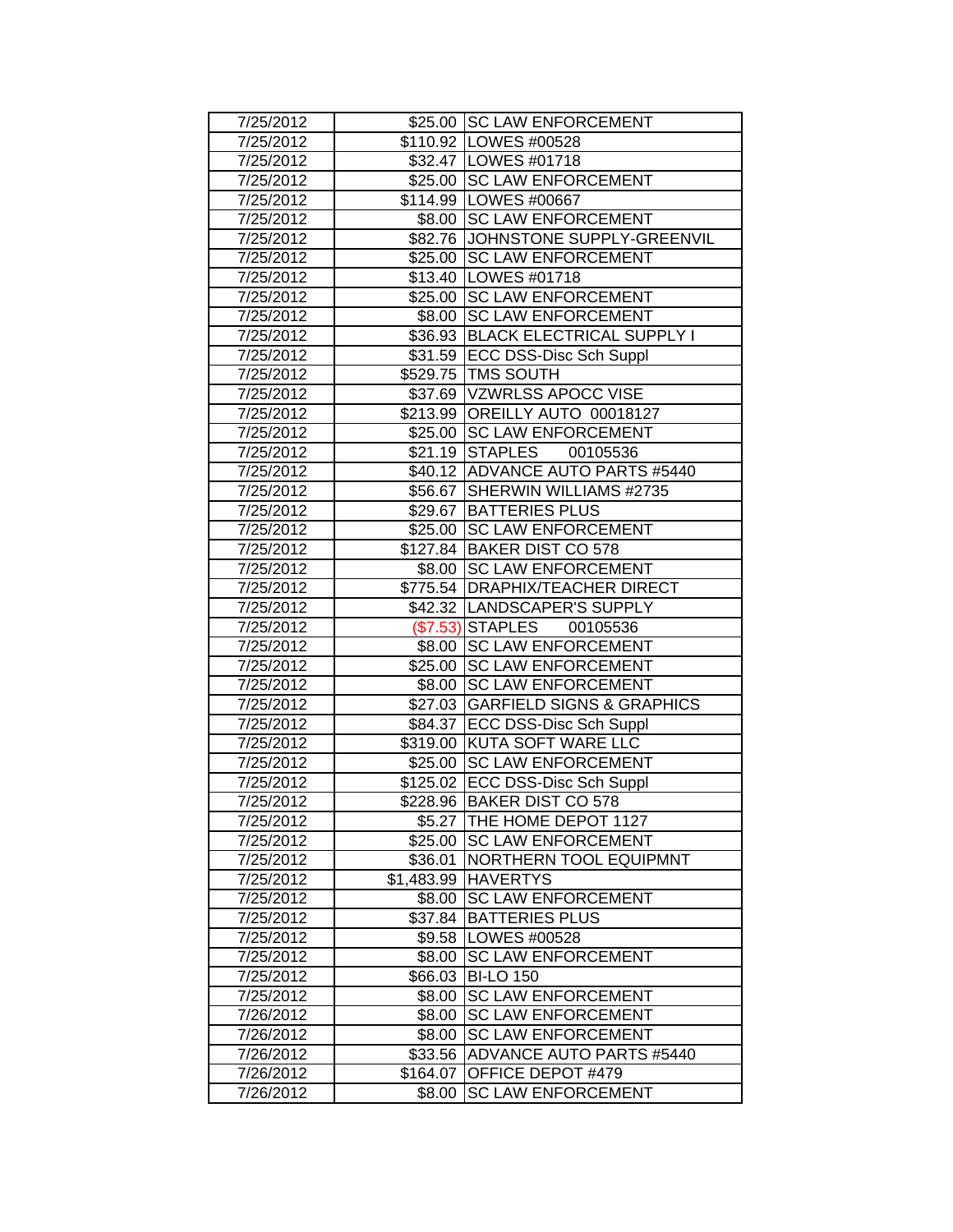| 7/26/2012 |          | \$10.80 RICHELIEU AMERICA            |
|-----------|----------|--------------------------------------|
| 7/26/2012 |          | \$168.26 AMAZON MKTPLACE PMTS        |
| 7/26/2012 |          | \$8.00 SC LAW ENFORCEMENT            |
| 7/26/2012 |          | \$25.00 SC LAW ENFORCEMENT           |
| 7/26/2012 |          | \$25.00 SC LAW ENFORCEMENT           |
| 7/26/2012 |          | \$25.00 SC LAW ENFORCEMENT           |
| 7/26/2012 | \$8.00   | <b>SC LAW ENFORCEMENT</b>            |
| 7/26/2012 |          | \$29.23 THE TOOL SHED                |
| 7/26/2012 |          | \$4,607.35 DMI DELL K-12 PTR         |
| 7/26/2012 |          | \$297.96 SHERWIN WILLIAMS #2194      |
| 7/26/2012 |          | \$101.76   LOWES #01718              |
| 7/26/2012 |          | \$2.43 HOLDER ELECTRIC SUPPLY        |
| 7/26/2012 |          | \$25.00 SC LAW ENFORCEMENT           |
| 7/26/2012 |          | \$8.00 SC LAW ENFORCEMENT            |
| 7/26/2012 |          | \$102.78 ULINE SHIP SUPPLIES         |
| 7/26/2012 |          | \$8.00 SC LAW ENFORCEMENT            |
| 7/26/2012 |          | \$22.33 AAA FASTENER & SUPPLY        |
| 7/26/2012 |          | \$89.23 ADVANCE AUTO PARTS #5440     |
| 7/26/2012 | \$41.33  | SHERWIN WILLIAMS #2275               |
| 7/26/2012 |          | \$49.58 BARNES&NOBLE COM             |
| 7/26/2012 |          | \$87.55 BATTERY SPECIALISTS          |
| 7/26/2012 |          | \$8.00 SC LAW ENFORCEMENT            |
| 7/26/2012 |          | \$40.49 ORIENTAL TRADING CO          |
| 7/26/2012 | \$8.00   | <b>SC LAW ENFORCEMENT</b>            |
| 7/26/2012 | \$8.00   | <b>SC LAW ENFORCEMENT</b>            |
| 7/26/2012 |          | \$42.99   AMAZON MKTPLACE PMTS       |
| 7/26/2012 |          | \$8.00 SC LAW ENFORCEMENT            |
| 7/26/2012 |          | \$85.29   LOWES #00667               |
| 7/26/2012 |          | \$8.00 SC LAW ENFORCEMENT            |
| 7/26/2012 |          | \$1,241.75 CAMCOR INC                |
| 7/26/2012 |          | \$31.31   LOWES #00667               |
| 7/26/2012 | \$8.00   | <b>SC LAW ENFORCEMENT</b>            |
| 7/26/2012 |          | \$17.74   LOWES #00528               |
| 7/26/2012 |          | \$8.00 SC LAW ENFORCEMENT            |
| 7/26/2012 |          | \$169.81 2865-CED                    |
| 7/26/2012 |          | \$104.41   WHOLESALE INDUSTRIAL ELEC |
| 7/26/2012 |          | \$6.30 THE HOME DEPOT 1127           |
| 7/26/2012 |          | \$79.31 AC MOORE STR 58              |
| 7/26/2012 |          | \$231.08 S BATSON INC                |
| 7/26/2012 |          | \$130.10 LANDSCAPER'S SUPPLY         |
| 7/26/2012 |          | \$22.77 C C DICKSON CO 1063          |
| 7/26/2012 |          | \$572.40 2865-CED                    |
| 7/26/2012 |          | \$15.98 ADVANCE AUTO PARTS #5440     |
| 7/26/2012 |          | \$294.32 THE TRANE COMPANY           |
| 7/26/2012 | \$8.00   | <b>SC LAW ENFORCEMENT</b>            |
| 7/26/2012 |          | \$18.03   LOWES #01718               |
| 7/26/2012 |          | \$25.00 SC LAW ENFORCEMENT           |
| 7/26/2012 |          | \$24.82 ENMARK POOLER 2              |
| 7/26/2012 | \$8.00   | <b>SC LAW ENFORCEMENT</b>            |
| 7/26/2012 | \$124.00 | <b>ADVANCE AUTO PARTS #5440</b>      |
| 7/26/2012 | \$8.00   | <b>SC LAW ENFORCEMENT</b>            |
|           |          |                                      |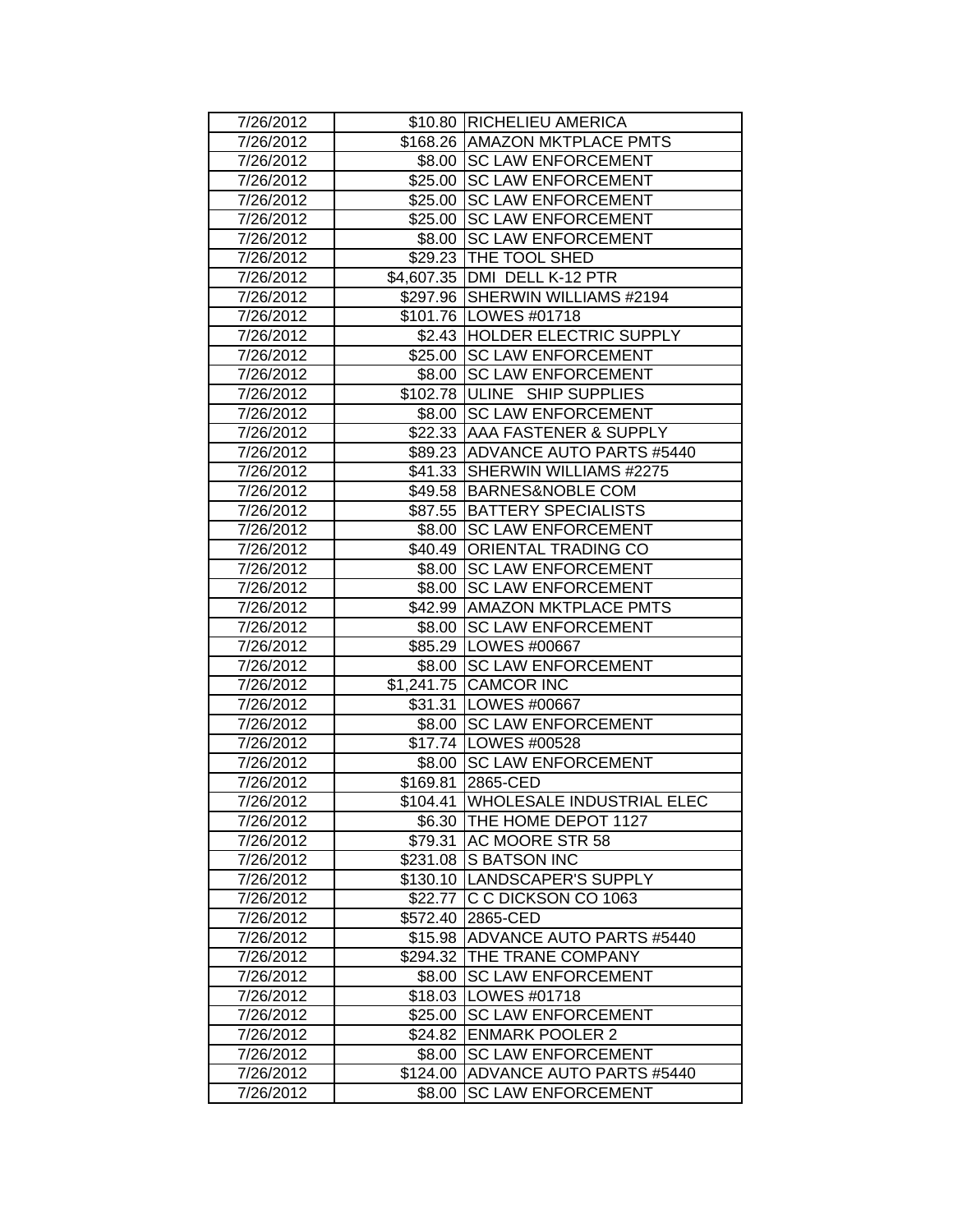| 7/26/2012 |            | \$8.00 SC LAW ENFORCEMENT          |
|-----------|------------|------------------------------------|
| 7/26/2012 |            | \$963.05 UNICOVERS                 |
| 7/26/2012 |            | \$8.00 SC LAW ENFORCEMENT          |
| 7/26/2012 |            | \$8.00 SC LAW ENFORCEMENT          |
| 7/26/2012 | \$25.00    | <b>SC LAW ENFORCEMENT</b>          |
| 7/26/2012 | \$8.00     | <b>SC LAW ENFORCEMENT</b>          |
| 7/26/2012 | \$4,328.21 | DMI DELL K-12 PTR                  |
| 7/26/2012 | \$46.72    | SHERWIN WILLIAMS #2194             |
| 7/26/2012 |            | \$116.60 ATLANTIC SUPPLY & EQUIP   |
| 7/26/2012 |            | \$15.82   LOWES #01718             |
| 7/26/2012 | \$30.77    | 2865-CED                           |
| 7/26/2012 | \$8.00     | <b>SC LAW ENFORCEMENT</b>          |
| 7/26/2012 |            | (\$18.57) UNITED ELECTRICAL DISTR  |
| 7/26/2012 |            | \$8.00 SC LAW ENFORCEMENT          |
| 7/26/2012 |            | \$36.72 HD SUPPLY                  |
| 7/26/2012 |            | \$533.52 GREENVILLE TURF & TRACTOR |
| 7/26/2012 | \$588.54   | SMITHTURF AND IRRIGATI             |
| 7/26/2012 | \$31.29    | SHERWIN WILLIAMS #2145             |
| 7/26/2012 | \$8.00     | <b>SC LAW ENFORCEMENT</b>          |
| 7/26/2012 | \$8.00     | <b>SC LAW ENFORCEMENT</b>          |
| 7/26/2012 |            | \$1,049.70 THE TRANE COMPANY       |
| 7/26/2012 |            | \$57.12 W.E WILLIAS #4             |
| 7/26/2012 | \$8.00     | <b>SC LAW ENFORCEMENT</b>          |
| 7/26/2012 | \$8.00     | <b>SC LAW ENFORCEMENT</b>          |
| 7/26/2012 |            | \$49.66 Amazon.com                 |
| 7/26/2012 |            | \$276.90 2865-CED                  |
| 7/26/2012 |            | \$92.89 2865-CED                   |
| 7/26/2012 |            | \$25.00 SC LAW ENFORCEMENT         |
| 7/26/2012 | \$25.00    | <b>SC LAW ENFORCEMENT</b>          |
| 7/26/2012 |            | \$34.13   LOWES #00667             |
| 7/26/2012 | \$8.00     | <b>SC LAW ENFORCEMENT</b>          |
| 7/26/2012 | \$36.00    | MARATHON PETRO136648               |
| 7/26/2012 | \$8.00     | <b>SC LAW ENFORCEMENT</b>          |
| 7/26/2012 | \$8.00     | <b>SC LAW ENFORCEMENT</b>          |
| 7/26/2012 | \$25.00    | <b>SC LAW ENFORCEMENT</b>          |
| 7/26/2012 | \$100.70   | ST CLAIR SIGNS INC                 |
| 7/26/2012 | \$120.67   | <b>GREENVILLE INDUSTRIAL</b>       |
| 7/26/2012 | \$78.97    | <b>WHOLESALE INDUSTRIAL ELEC</b>   |
| 7/26/2012 |            | \$12.19 JOYCE EQUIPMENT COMPANY    |
| 7/26/2012 |            | \$8.00 SC LAW ENFORCEMENT          |
| 7/26/2012 | \$25.00    | <b>SC LAW ENFORCEMENT</b>          |
| 7/26/2012 | \$26.96    | SMITHTURF AND IRRIGATI             |
| 7/26/2012 | \$31.83    | JOHNSTONE SUPPLY-GREENVIL          |
| 7/26/2012 |            | (\$3.80) LOWES #01718              |
| 7/26/2012 | \$118.70   | OFFICE DEPOT #62                   |
| 7/26/2012 |            | \$9.95   DRAMATIC PUBLISHING CO IN |
| 7/26/2012 |            | \$44.63 STAPLES<br>00105536        |
| 7/26/2012 |            | \$20.68   LOWES #01718             |
| 7/26/2012 | \$8.00     | <b>SC LAW ENFORCEMENT</b>          |
| 7/26/2012 | \$8.00     | <b>SC LAW ENFORCEMENT</b>          |
| 7/26/2012 | \$8.00     | <b>SC LAW ENFORCEMENT</b>          |
|           |            |                                    |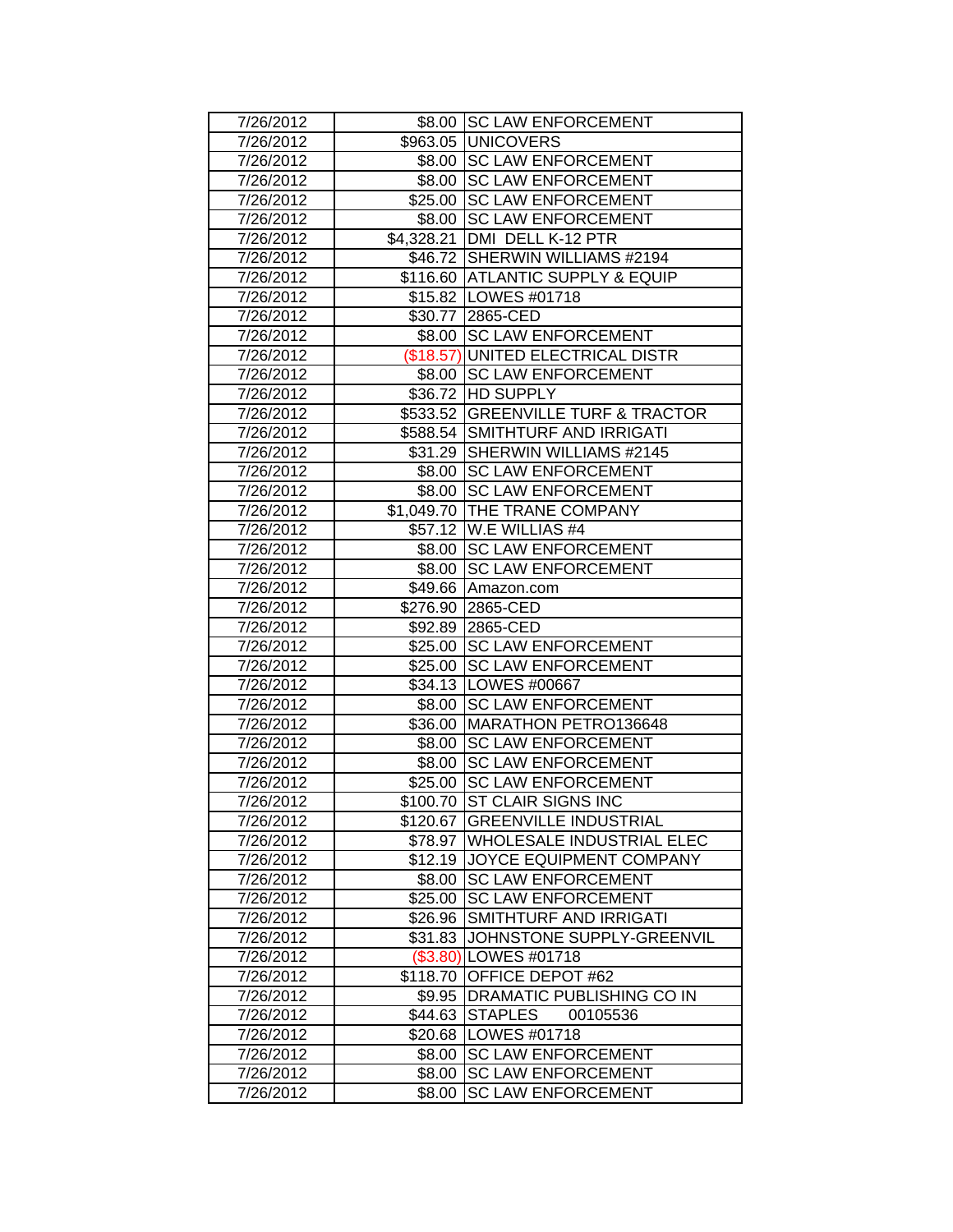| 7/26/2012 |             | \$163.65 THE TRANE COMPANY           |
|-----------|-------------|--------------------------------------|
| 7/26/2012 |             | \$250.99 SHERWIN WILLIAMS #2194      |
| 7/26/2012 |             | \$8.00 SC LAW ENFORCEMENT            |
| 7/26/2012 |             | \$69.08 THE PAPER MILL STORE INC     |
| 7/26/2012 |             | \$34.24 HOBBY LOBBY #0318            |
| 7/26/2012 |             | \$25.00 SC LAW ENFORCEMENT           |
| 7/26/2012 | \$37.00     | <b>GREER DMV 49</b>                  |
| 7/26/2012 |             | \$25.00 SC LAW ENFORCEMENT           |
| 7/26/2012 |             | \$65.01 SPINX #148                   |
| 7/26/2012 |             | \$55.30 THE HOME DEPOT 1104          |
| 7/26/2012 |             | \$8.00 SC LAW ENFORCEMENT            |
| 7/26/2012 |             | \$61.46 ADVANCE AUTO PARTS #5440     |
| 7/26/2012 |             | \$219.43 GREENVILLE TURF & TRACTOR   |
| 7/26/2012 |             | \$10.34 HARDEE'S 1501732             |
| 7/26/2012 |             | \$157.92   LOWES #01718              |
| 7/26/2012 |             | \$312.52 CAROLINA LAWN & TRACTOR     |
| 7/26/2012 |             | \$8.00 SC LAW ENFORCEMENT            |
| 7/26/2012 |             | \$105.00 HYATT REGENCY GREENVILLE    |
| 7/26/2012 |             | \$12.28   WM SUPERCENTER#4583        |
| 7/26/2012 | \$8.00      | <b>SC LAW ENFORCEMENT</b>            |
| 7/26/2012 |             | \$8.00 SC LAW ENFORCEMENT            |
| 7/26/2012 |             | \$8.00 SC LAW ENFORCEMENT            |
| 7/26/2012 |             | \$43.40 CLASSIC HWD & POSTAL         |
| 7/26/2012 |             | \$318.12 JOHNSTONE SUPPLY-GREENVIL   |
| 7/26/2012 |             | \$64.00 APCO PLASTICS CP             |
| 7/26/2012 |             | \$42.40 AAA LOCKSMITH & ALARM COM    |
| 7/26/2012 |             | \$65.46 VZWRLSS IVR VE               |
| 7/26/2012 |             | \$66.15 THE HOME DEPOT 1119          |
| 7/26/2012 |             | \$8.00 SC LAW ENFORCEMENT            |
| 7/26/2012 |             | \$84.67 THE HOME DEPOT 1127          |
| 7/26/2012 | \$25.00     | <b>SC LAW ENFORCEMENT</b>            |
| 7/26/2012 | \$19.04     | <b>COASTAL SILKWORMS</b>             |
| 7/26/2012 | \$8.00      | <b>SC LAW ENFORCEMENT</b>            |
| 7/26/2012 |             | \$8.00 SC LAW ENFORCEMENT            |
| 7/26/2012 |             | \$158.16 J W VAUGHN CO INC           |
| 7/26/2012 |             | \$8.00 SC LAW ENFORCEMENT            |
| 7/26/2012 |             | \$82.10 THE HOME DEPOT 1104          |
| 7/26/2012 |             | \$25.00 SC LAW ENFORCEMENT           |
| 7/26/2012 |             | \$8.00 SC LAW ENFORCEMENT            |
| 7/26/2012 |             | \$8.00 SC LAW ENFORCEMENT            |
| 7/26/2012 |             | \$292.14 HOLDER ELECTRIC SUPPLY      |
| 7/26/2012 | \$8.00      | <b>SC LAW ENFORCEMENT</b>            |
| 7/26/2012 | \$25.00     | <b>SC LAW ENFORCEMENT</b>            |
| 7/26/2012 | \$29.92     | <b>CRESCENT SUPPLY COMPANY I</b>     |
| 7/26/2012 | \$8.00      | <b>SC LAW ENFORCEMENT</b>            |
| 7/26/2012 |             | \$289.06 BAKER DIST CO 578           |
| 7/26/2012 | \$245.95    | <b>GREENVILLE TURF &amp; TRACTOR</b> |
| 7/26/2012 | \$434.12    | <b>PORTER PAINTS 9388</b>            |
| 7/26/2012 | \$346.11    | CAROLINA LAWN & TRACTOR              |
| 7/26/2012 | $(\$23.00)$ | KUTA SOFT WARE LLC                   |
| 7/26/2012 | \$82.68     | <b>BATTERY SPECIALISTS</b>           |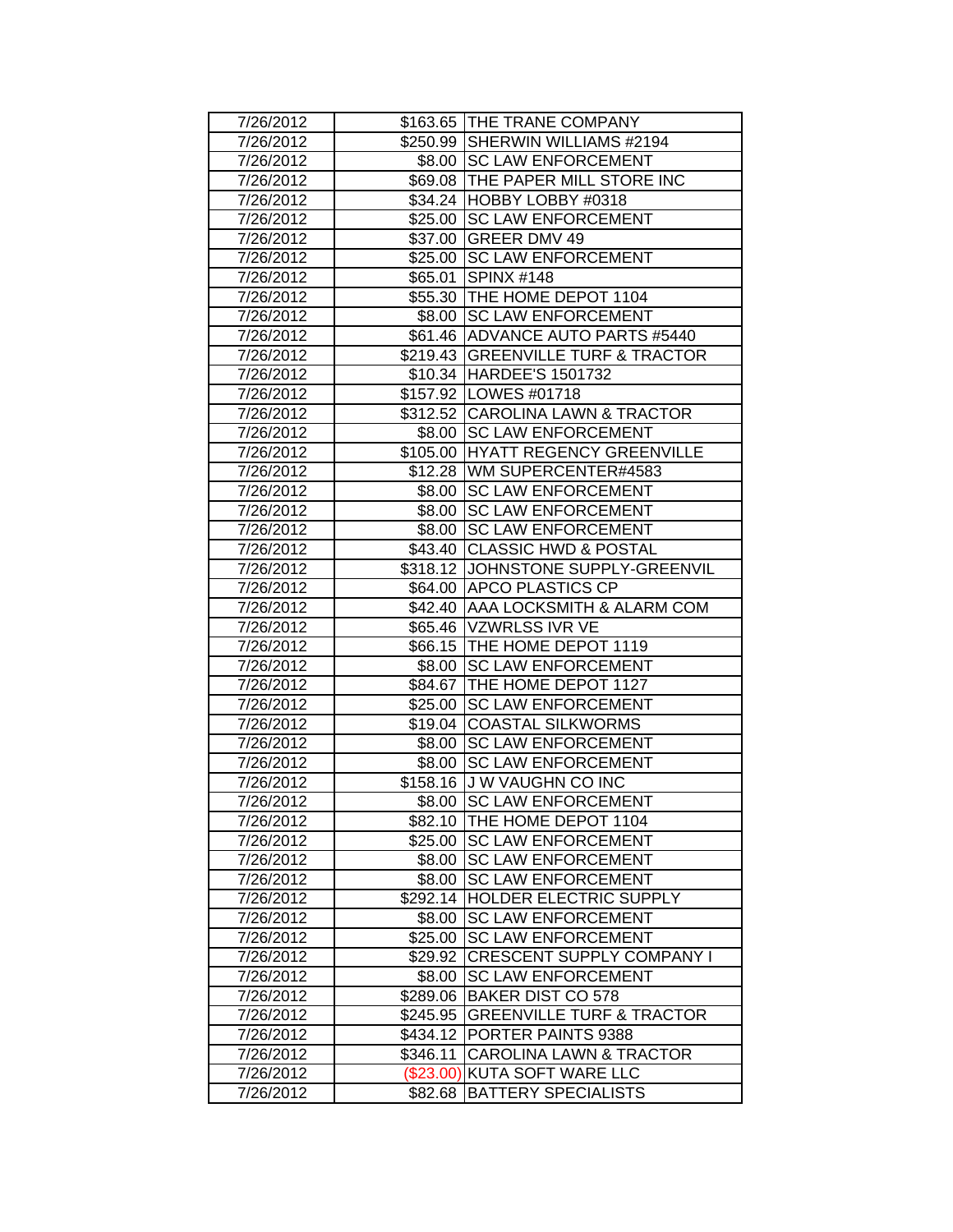| 7/26/2012 |          | \$8.00 SC LAW ENFORCEMENT          |
|-----------|----------|------------------------------------|
| 7/26/2012 |          | \$8.00 SC LAW ENFORCEMENT          |
| 7/26/2012 |          | \$8.00 SC LAW ENFORCEMENT          |
| 7/26/2012 |          | \$159.93 C C DICKSON CO 1063       |
| 7/26/2012 |          | \$8.00 SC LAW ENFORCEMENT          |
| 7/26/2012 |          | \$265.79 K12SCHOOLSUPPLIES.NET     |
| 7/26/2012 |          | \$27.76 CAROLINA LAWN & TRACTOR    |
| 7/26/2012 |          | \$8.00 SC LAW ENFORCEMENT          |
| 7/26/2012 |          | \$25.00 SC LAW ENFORCEMENT         |
| 7/26/2012 |          | \$8.00 SC LAW ENFORCEMENT          |
| 7/26/2012 |          | \$93.78 THE TRANE COMPANY          |
| 7/26/2012 |          | \$8.00 SC LAW ENFORCEMENT          |
| 7/26/2012 |          | \$495.17  VISSAGE AUTO PARTS CO    |
| 7/26/2012 |          | \$125.95 CRESCENT SUPPLY COMP INC  |
| 7/26/2012 |          | (\$33.91) OFFICE DEPOT #62         |
| 7/26/2012 |          | \$8.00 SC LAW ENFORCEMENT          |
| 7/26/2012 |          | \$25.00 SC LAW ENFORCEMENT         |
| 7/26/2012 |          | \$175.00 GOOGLE Stork Systems      |
| 7/26/2012 | \$8.00   | <b>SC LAW ENFORCEMENT</b>          |
| 7/26/2012 |          | \$123.07   LOWES #00667            |
| 7/26/2012 |          | \$93.45 SHERWIN WILLIAMS #2628     |
| 7/27/2012 |          | \$25.00 SC LAW ENFORCEMENT         |
| 7/27/2012 |          | \$1,037.03 KIMBALL MIDWEST         |
| 7/27/2012 |          | \$450.00   USPS 45568006629808466  |
| 7/27/2012 |          | \$10.55 BANKS APPLIANCE PARTS & S  |
| 7/27/2012 |          | \$121.49   LOWES #00667            |
| 7/27/2012 |          | \$37.56 KANGAROO EXPRESS #601      |
| 7/27/2012 |          | \$47.64 TMS SOUTH                  |
| 7/27/2012 |          | \$40.07 CRESCENT SUPPLY COMPANY I  |
| 7/27/2012 |          | \$23.28 JJOHNSTONE SUPPLY-GREENVIL |
| 7/27/2012 |          | \$39.73 CRESCENT SUPPLY COMPANY I  |
| 7/27/2012 | \$21.15  | <b>PORTER PAINTS 9388</b>          |
| 7/27/2012 |          | \$226.81 UNITED RENTALS            |
| 7/27/2012 |          | \$434.12 PORTER PAINTS 9388        |
| 7/27/2012 | \$100.17 | <b>SOCAR CHEMICAL COMPANY</b>      |
| 7/27/2012 |          | \$226.25 ANDERSON BROS             |
| 7/27/2012 |          | \$25.00 SC LAW ENFORCEMENT         |
| 7/27/2012 |          | \$40.50 WW GRAINGER                |
| 7/27/2012 |          | \$13.67 J W VAUGHN CO INC          |
| 7/27/2012 |          | \$18.31 NAPA AUTO 0026146          |
| 7/27/2012 |          | \$720.19 SUPER LANDSCAPE SUPPLY    |
| 7/27/2012 |          | \$2.11  LOWES #01718               |
| 7/27/2012 |          | \$53.07 CAROLINA LAWN & TRACTOR    |
| 7/27/2012 |          | \$21.79 CLASSIC ACE HARDWARE       |
| 7/27/2012 |          | \$359.97   LOWES #00667            |
| 7/27/2012 |          | \$147.00 ORIENTAL TRADING CO       |
| 7/27/2012 |          | \$760.22 CHAMPIONS CHOICE INC      |
| 7/27/2012 |          | \$84.27 ADVANCE AUTO PARTS #5440   |
| 7/27/2012 | \$98.96  | SHERWIN WILLIAMS #2628             |
| 7/27/2012 |          | \$602.44   TCT ANDERSON'S          |
| 7/27/2012 | \$105.51 | THE TRANE COMPANY                  |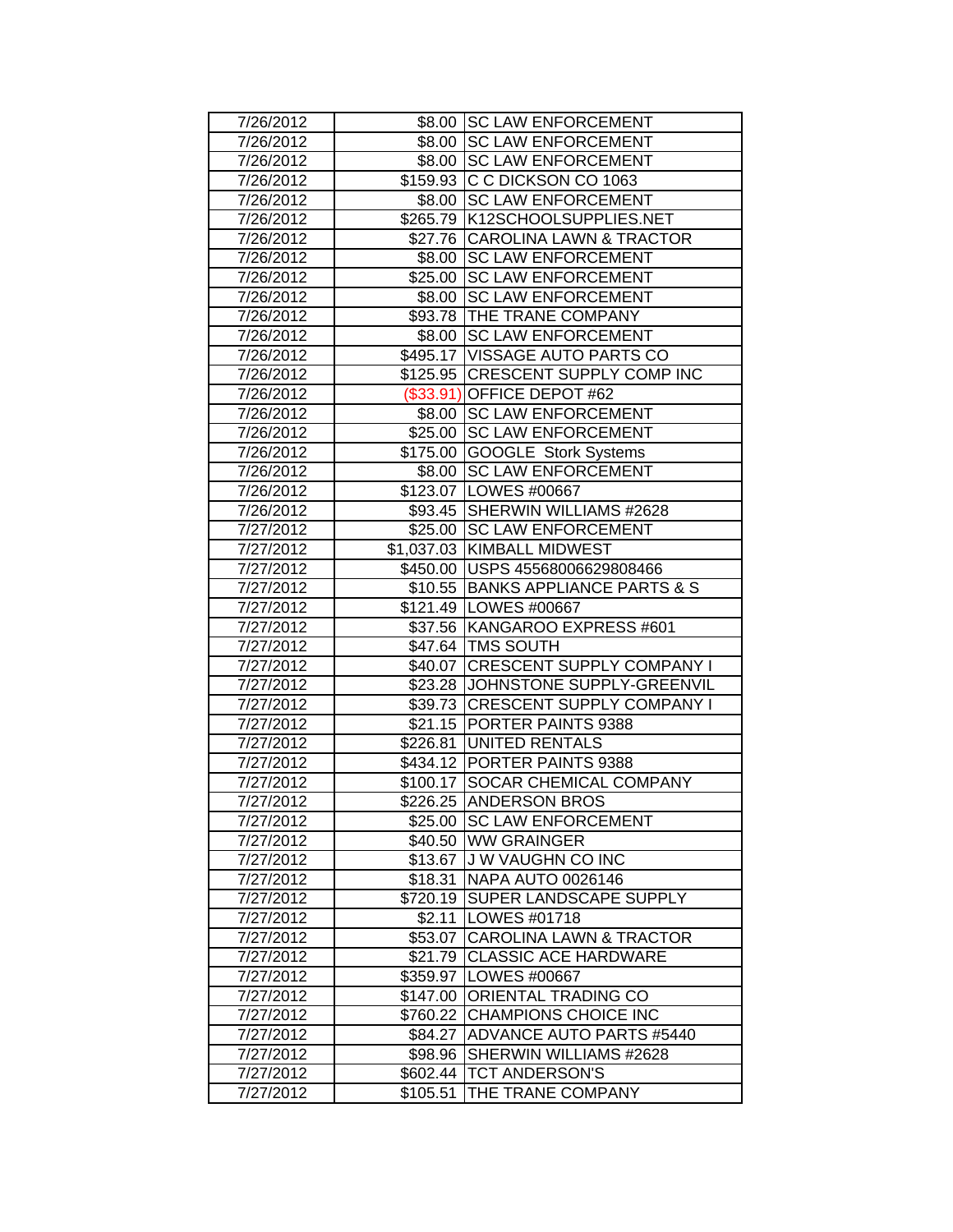| 7/27/2012 |          | \$25.00 SC LAW ENFORCEMENT         |
|-----------|----------|------------------------------------|
| 7/27/2012 |          | \$91.02 JJOHNSTONE SUPPLY-GREENVIL |
| 7/27/2012 |          | \$121.97 ADVANCE AUTO PARTS #5440  |
| 7/27/2012 |          | \$23.28 JJOHNSTONE SUPPLY-GREENVIL |
| 7/27/2012 |          | \$211.02 JOHN DEERE LANDSCAPES522  |
| 7/27/2012 |          | \$24.26 MICHAELS #6001             |
| 7/27/2012 |          | \$192.00   USPS 45880006929809035  |
| 7/27/2012 |          | \$21.19 KMART 04202                |
| 7/27/2012 |          | \$149.67 THE TRANE COMPANY         |
| 7/27/2012 |          | \$142.48 PRINTING SERVICES         |
| 7/27/2012 |          | \$344.50 GREENVILLE OFFICE SUPPLY  |
| 7/27/2012 |          | \$38.03   THE HOME DEPOT 1127      |
| 7/27/2012 |          | \$70.07   W.P.LAW, INC #5          |
| 7/27/2012 |          | \$23.28 JJOHNSTONE SUPPLY-GREENVIL |
| 7/27/2012 |          | \$26.48   LOWES #01718             |
| 7/27/2012 | \$52.87  | JOHNSTONE SUPPLY-GREENVIL          |
| 7/27/2012 |          | \$16.85 POINSETT PLUMBING SUPPLY   |
| 7/27/2012 |          | \$25.00 SC LAW ENFORCEMENT         |
| 7/27/2012 | \$358.66 | <b>SQ ANDY'S TECH SUPPLY</b>       |
| 7/27/2012 |          | \$44.71   FLUKERFARMS.COM          |
| 7/27/2012 |          | \$149.71   NAPA AUTO 0022603       |
| 7/27/2012 |          | \$5.27 THE HOME DEPOT 1127         |
| 7/27/2012 |          | \$61.40 SSI SCHOOL SPECIALTY       |
| 7/27/2012 |          | \$244.33 MCABEE TRACTOR & TURF     |
| 7/27/2012 |          | \$50.39 CAROLINA LAWN & TRACTOR    |
| 7/27/2012 |          | \$123.34   TMS SOUTH               |
| 7/27/2012 |          | \$225.58 CHRISTOPHER TRUCKS        |
| 7/27/2012 |          | \$26.16 THE HOME DEPOT #1126       |
| 7/27/2012 |          | \$400.49 LOWES #00528              |
| 7/27/2012 |          | \$425.00 JACQUE D'S                |
| 7/27/2012 |          | \$195.87 PORTER PAINTS 9388        |
| 7/27/2012 |          | (\$101.76) LOWES #01718            |
| 7/27/2012 |          | \$21.04 TMS SOUTH                  |
| 7/27/2012 |          | \$57.19   LOWES #01983             |
| 7/27/2012 |          | \$25.00 SC LAW ENFORCEMENT         |
| 7/27/2012 |          | \$393.97 VISSAGE AUTO PARTS CO     |
| 7/27/2012 | \$8.81   | <b>MCLESKEY-TODD TRUE VAL</b>      |
| 7/27/2012 |          | \$25.00 SC LAW ENFORCEMENT         |
| 7/27/2012 |          | \$135.68   LOWES #00667            |
| 7/27/2012 |          | \$424.11 LOWES #00528              |
| 7/27/2012 |          | \$29.30 PORTER PAINTS 9388         |
| 7/27/2012 |          | \$207.94 OFFICE DEPOT #1099        |
|           |          | <b>SC LAW ENFORCEMENT</b>          |
| 7/27/2012 | \$25.00  |                                    |
| 7/27/2012 |          | (\$529.75) TMS SOUTH               |
| 7/27/2012 | \$68.79  | <b>CLASSIC HWD &amp; POSTAL</b>    |
| 7/27/2012 |          | \$86.95   PORTER PAINTS 9388       |
| 7/27/2012 | \$8.56   | JOHNSTONE SUPPLY-GREENVIL          |
| 7/27/2012 |          | \$15.90 AAA FASTENER & SUPPLY      |
| 7/27/2012 | \$20.00  | VZWRLSS PRPAY AUTOPAY              |
| 7/27/2012 | \$122.31 | <b>BLACK ELECTRICAL SUPPLY I</b>   |
| 7/27/2012 | \$85.40  | JOHNSTONE SUPPLY-GREENVIL          |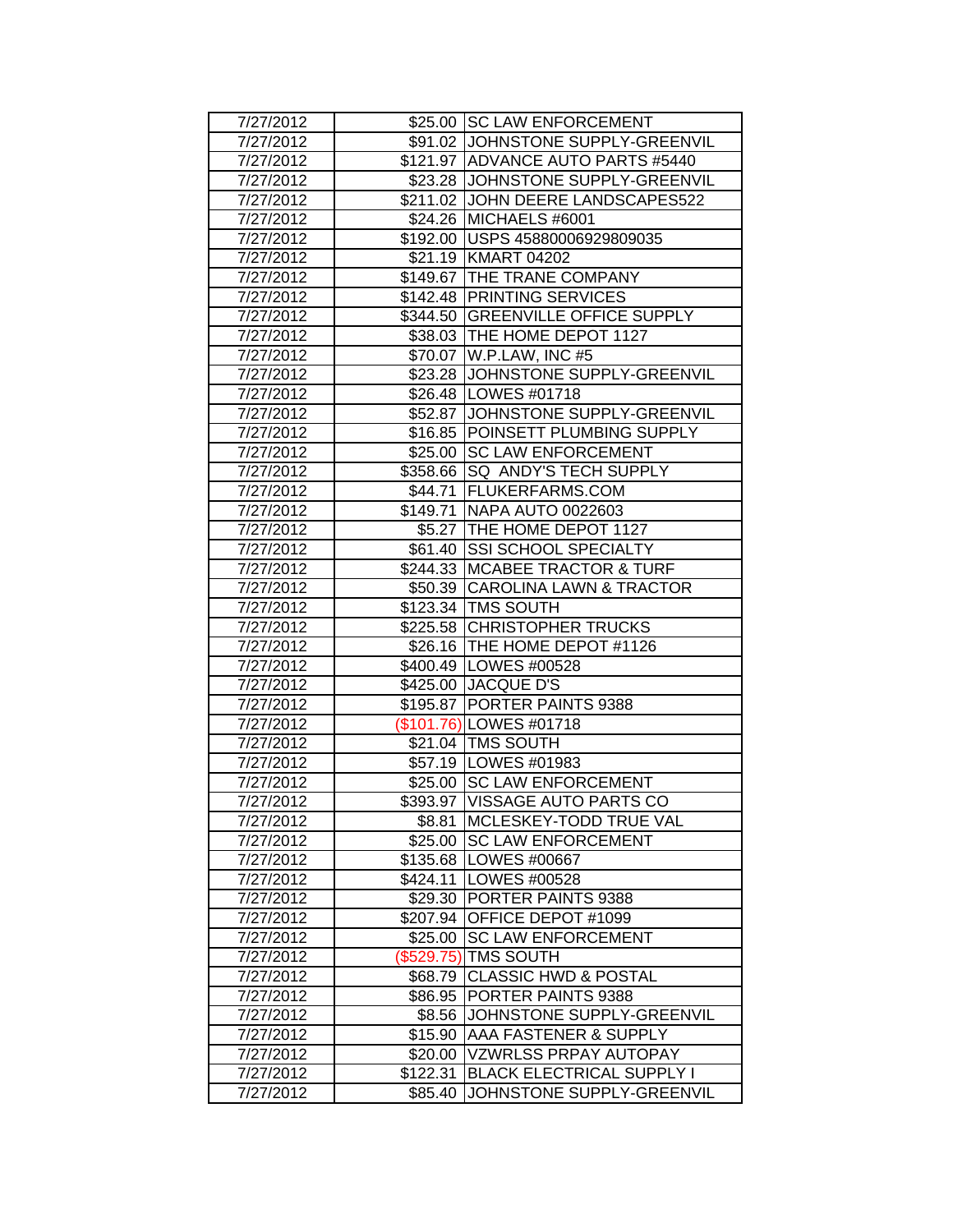| 7/27/2012 |          | \$74.05 SMITHTURF AND IRRIGATI       |
|-----------|----------|--------------------------------------|
| 7/27/2012 |          | \$25.00 SC LAW ENFORCEMENT           |
| 7/27/2012 |          | \$25.00 SC LAW ENFORCEMENT           |
| 7/27/2012 |          | \$327.52 LOWES #01718                |
| 7/27/2012 |          | \$73.56 LOWES #01983                 |
| 7/27/2012 |          | \$38.61   FOOD LION # 2644           |
| 7/27/2012 |          | \$28.90   AMAZON MKTPLACE PMTS       |
| 7/27/2012 |          | \$129.78 OFFICE DEPOT #62            |
| 7/27/2012 |          | \$32.12 PITSCO INC                   |
| 7/27/2012 | \$7.41   | NAPA AUTO 0023416                    |
| 7/27/2012 |          | \$115.78 OFFICE DEPOT #479           |
| 7/27/2012 |          | \$373.62 C C DICKSON CO 1004         |
| 7/27/2012 |          | \$20.12 NAPA AUTO 0027617            |
| 7/27/2012 |          | \$539.45   BWI - GREENVILLE/         |
| 7/27/2012 |          | \$10,154.80 APPL APPLE ONLINE STORE  |
| 7/27/2012 |          | \$68.16 WW GRAINGER                  |
| 7/27/2012 |          | \$15.71 AAA SUPPLY - GVILLE          |
| 7/27/2012 |          | \$162.99 BLACK ELECTRICAL SUPPLY I   |
| 7/27/2012 |          | \$18.49 J W VAUGHN CO INC            |
| 7/27/2012 |          | \$13.65 ADVANCE AUTO PARTS #5440     |
| 7/27/2012 |          | \$34.58 HOLDER ELECTRIC SUPPLY       |
| 7/27/2012 |          | \$553.92 THE HOME DEPOT 1104         |
| 7/27/2012 |          | \$317.94 HD SUPPLY                   |
| 7/30/2012 |          | \$180.52 THE HOME DEPOT 1127         |
| 7/30/2012 |          | \$73.22 JJOHNSTONE SUPPLY-GREENVIL   |
| 7/30/2012 |          | \$168.56 BATTERY SPECIALISTS         |
| 7/30/2012 |          | \$49.41 CLINE HOSE & HYDRAULICS      |
| 7/30/2012 |          | \$200.67 MCGRAW-HILL E-COMMERCE      |
| 7/30/2012 |          | \$34.45 BLACK ELECTRICAL SUPPLY I    |
| 7/30/2012 |          | \$17.16 ADVANCE AUTO PARTS #5440     |
| 7/30/2012 |          | \$247.16 JOHNSTONE SUPPLY-GREENVIL   |
| 7/30/2012 |          | \$130.35 JTF BUSINESS SYSTEMS        |
| 7/30/2012 | \$47.90  | <b>SPINX #181</b>                    |
| 7/30/2012 |          | (\$18.31) NAPA AUTO 0026146          |
| 7/30/2012 |          | \$1,454.12 ELLIS FLOORING SALES #43  |
| 7/30/2012 |          | \$469.69 JOYCE EQUIPMENT COMPANY     |
| 7/30/2012 | \$105.05 | <b>GREENVILLE TURF &amp; TRACTOR</b> |
| 7/30/2012 |          | \$72.76 WM SUPERCENTER#0640          |
| 7/30/2012 |          | \$122.50   ADVANCE AUTO PARTS #5440  |
| 7/30/2012 |          | \$455.66 THE HOME DEPOT 1104         |
| 7/30/2012 |          | \$8.95   LOWES #00667                |
| 7/30/2012 |          | \$244.75 WOODBURN PRESS              |
| 7/30/2012 |          | \$9.78 GREENVILLE TURF & TRACTOR     |
| 7/30/2012 | \$90.67  | AIRGAS NAT WELDERS #8                |
| 7/30/2012 | \$20.00  | <b>VZWRLSS PRPAY AUTOPAY</b>         |
| 7/30/2012 |          | \$33.92 JOYCE EQUIPMENT COMPANY      |
| 7/30/2012 |          | \$266.93   LOWES #01983              |
| 7/30/2012 | \$106.01 | <b>TMS SOUTH</b>                     |
| 7/30/2012 | \$846.00 | <b>GOLDEN CORRAL 805</b>             |
| 7/30/2012 | \$162.00 | WM SUPERCENTER#0640                  |
| 7/30/2012 | \$10.60  | <b>ADVANCE AUTO PARTS #5440</b>      |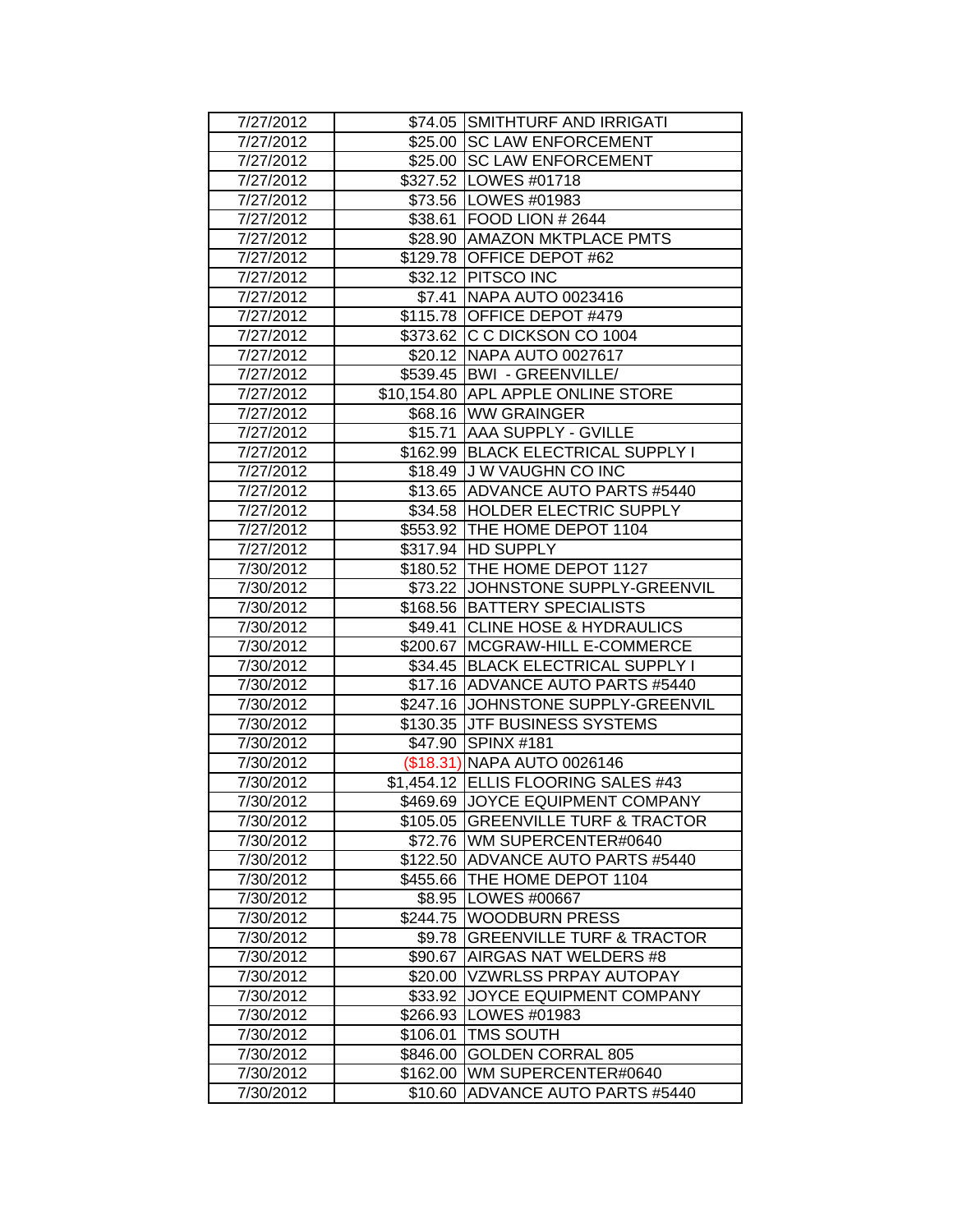| 7/30/2012              |            | \$22,708.75 DMI DELL K-12 PTR                             |
|------------------------|------------|-----------------------------------------------------------|
| 7/30/2012              |            | \$108.45 AMAZON MKTPLACE PMTS                             |
| 7/30/2012              |            | \$22.37 JJOHNSTONE SUPPLY-GREENVIL                        |
| 7/30/2012              |            | \$30.72   LOWES #01718                                    |
| 7/30/2012              |            | \$48.80 SPINX #131                                        |
| 7/30/2012              |            | \$45.46 WW GRAINGER                                       |
|                        |            | \$169.46 GREENVILLE TURF & TRACTOR                        |
| 7/30/2012              |            | \$31.80 TARGET 00013490                                   |
| 7/30/2012              |            |                                                           |
| 7/30/2012              |            | \$16.88   LOWES #01718<br>\$1,012.50 FIND GREAT PEOPLE    |
| 7/30/2012<br>7/30/2012 |            |                                                           |
|                        |            | \$439.74 ROSEN HOTELS CENTRE                              |
| 7/30/2012              |            | \$69.20   TMS SOUTH<br>\$1,049.40 JOYCE EQUIPMENT COMPANY |
| 7/30/2012              |            |                                                           |
| 7/30/2012              |            | \$34.69   TMS SOUTH                                       |
| 7/30/2012              |            | \$71.23   LOWES #01718                                    |
| 7/30/2012              |            | \$80.80 ATLAS PEN & PENCIL                                |
| 7/30/2012              |            | \$520.95 PORTER PAINTS 9388                               |
| 7/30/2012              |            | \$5,586.20 DMI DELL K-12 PTR                              |
| 7/30/2012              |            | \$5,891.69   DMI DELL K-12 PTR                            |
| 7/30/2012              |            | \$47.47 GREENVILLE TURF & TRACTOR                         |
| 7/30/2012              |            | \$59.60 NORTHERN TOOL EQUIPMNT                            |
| 7/30/2012              |            | \$5,677.19   DMI DELL K-12 PTR                            |
| 7/30/2012              |            | \$23.32   TMS SOUTH                                       |
| 7/30/2012              |            | \$76.88 GREENVILLE TURF & TRACTOR                         |
| 7/30/2012              |            | \$44.16 7-ELEVEN 33071                                    |
| 7/30/2012              |            | \$19.20 GREENVILLE TURF & TRACTOR                         |
| 7/30/2012              |            | \$79.34 HOBBY LOBBY #328                                  |
| 7/30/2012              |            | \$368.37 THE TRANE COMPANY                                |
| 7/30/2012              |            | (\$132.61) CRESCENT SUPPLY COMPANY I                      |
| 7/30/2012              |            | \$66.01 SHERWIN WILLIAMS #2275                            |
| 7/30/2012              |            | \$34.00   AMAZON MKTPLACE PMTS                            |
| 7/30/2012              |            | \$644.54 AHERNRENTALS GREENVILLE                          |
| 7/30/2012              |            | \$235.95 STAPLES 00108688                                 |
| 7/30/2012              |            | \$296.45 SYSTEMS DISTRIBUTOR                              |
| 7/30/2012              |            | \$20.00 VZWRLSS PRPAY AUTOPAY                             |
| 7/30/2012              |            | \$19.07   NORTHERN TOOL EQUIPMNT                          |
| 7/30/2012              |            | \$4,534.68 DMI DELL K-12 PTR                              |
| 7/30/2012              |            | \$420.26   BATTERY SPECIALISTS                            |
| 7/30/2012              |            | \$246.93 NAPA AUTO 0027617                                |
| 7/30/2012              |            | \$56.58 WM SUPERCENTER#2265                               |
| 7/30/2012              |            | \$2,356.68 DMI DELL K-12 PTR                              |
| 7/30/2012              |            | \$3,535.00   DMI DELL K-12 PTR                            |
| 7/30/2012              | \$68.61    | ADVANCE AUTO PARTS #5440                                  |
| 7/30/2012              | \$70.23    | <b>SYSTEMS DISTRIBUTOR</b>                                |
| 7/30/2012              | \$2,596.91 | DMI DELL K-12 PTR                                         |
| 7/30/2012              |            | \$48.33 TWO CHEFS TO GO                                   |
| 7/30/2012              |            | \$170.75 GREENVILLE TURF & TRACTOR                        |
| 7/31/2012              |            | \$30.54   LOWES #00667                                    |
| 7/31/2012              | \$50.00    | THE UPS STORE 0232                                        |
| 7/31/2012              | \$80.28    | LOWES #01718                                              |
| 7/31/2012              | \$1,272.57 | LOWES #01718                                              |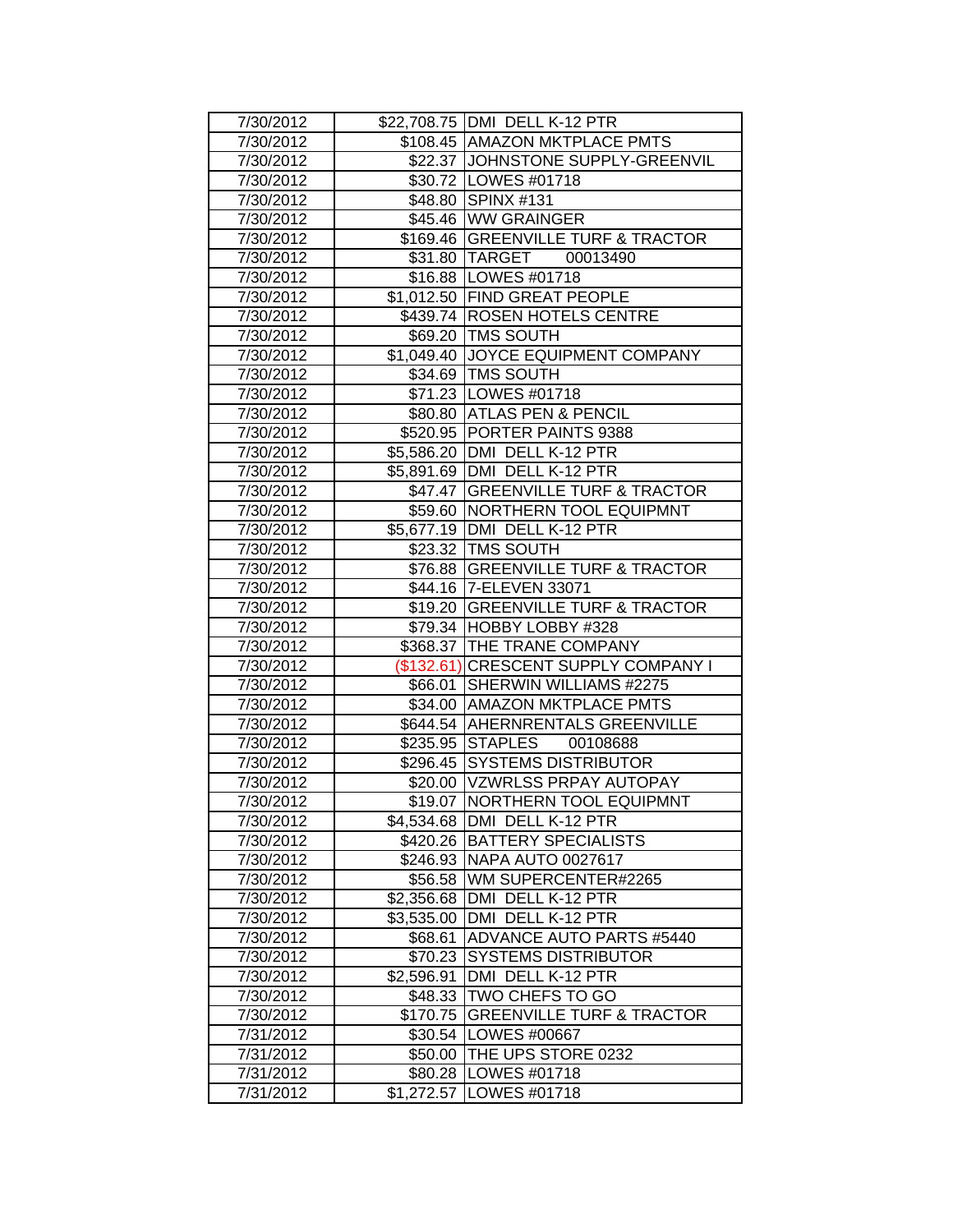| 7/31/2012 |          | \$33.04   LOWES #00667             |
|-----------|----------|------------------------------------|
| 7/31/2012 |          | \$116.60 DIXIE RUBBER & PLASTIC    |
| 7/31/2012 |          | \$35.55 SHERWIN WILLIAMS #2735     |
| 7/31/2012 |          | \$63.34 LANDSCAPER'S SUPPLY        |
| 7/31/2012 |          | \$30.59 C C DICKSON CO 1063        |
| 7/31/2012 |          | \$26.00 GOOGLE Stork Systems       |
| 7/31/2012 |          | \$195.76 THE TRANE COMPANY         |
| 7/31/2012 |          | \$106.85 BAKER DIST CO 578         |
| 7/31/2012 |          | \$514.20 THE TRANE COMPANY         |
| 7/31/2012 |          | \$400.00 A AUGUSTA ROAD RADIATOR S |
| 7/31/2012 | \$25.00  | <b>SC LAW ENFORCEMENT</b>          |
| 7/31/2012 |          | \$61.28   LOWES #00667             |
| 7/31/2012 |          | \$315.00 ROBOTIX                   |
| 7/31/2012 |          | \$221.33 CEMEX CASH SALE           |
| 7/31/2012 |          | \$342.63 HAWKINS TOWING INC        |
| 7/31/2012 |          | \$169.73 LOWES #01983              |
| 7/31/2012 |          | \$74.39   LOWES #00528             |
| 7/31/2012 |          | \$20.78 PIEDMONT ELEC DSTRBTRS     |
| 7/31/2012 |          | \$915.33 BATTERIES PLUS            |
| 7/31/2012 |          | \$36.93  LOWES #00667              |
| 7/31/2012 |          | \$369.89 ZZOUNDS.COM               |
| 7/31/2012 |          | \$25.00 SC LAW ENFORCEMENT         |
| 7/31/2012 |          | \$281.24 HOLDER ELECTRIC SUPPLY    |
| 7/31/2012 |          | \$100.00 SCMSAORG                  |
| 7/31/2012 |          | \$6.61   LOWES #00667              |
| 7/31/2012 |          | \$199.28   LOWES #00528            |
| 7/31/2012 |          | \$9.40   LOWES #00528              |
| 7/31/2012 |          | \$281.80 USPS 45818106829832383    |
| 7/31/2012 |          | \$100.04 WM SUPERCENTER#2265       |
| 7/31/2012 |          | \$53.22 C C DICKSON CO 1079        |
| 7/31/2012 |          | \$22.13   LOWES #00667             |
| 7/31/2012 |          | \$96.78 SHERWIN WILLIAMS #2785     |
| 7/31/2012 |          | \$22.16   LOWES #00667             |
| 7/31/2012 |          | \$50.23 C C DICKSON CO 1004        |
| 7/31/2012 |          | \$501.68 LOWES #01718              |
| 7/31/2012 |          | \$209.88   LOWES #00667            |
| 7/31/2012 |          | \$25.00 SC LAW ENFORCEMENT         |
| 7/31/2012 |          | \$368.94 C C DICKSON CO 1004       |
| 7/31/2012 |          | \$360.04 THE TRANE COMPANY         |
| 7/31/2012 |          | \$25.00 SC LAW ENFORCEMENT         |
| 7/31/2012 |          | \$93.28 CRESCENT SUPPLY COMP INC   |
| 7/31/2012 |          | \$76.13 LOWES #01718               |
| 7/31/2012 |          | \$562.65 HAWKINS TOWING INC        |
| 7/31/2012 |          | \$399.88   BWI - GREENVILLE/       |
| 7/31/2012 | \$25.00  | <b>SC LAW ENFORCEMENT</b>          |
| 7/31/2012 |          | \$5.65 HOLDER ELECTRIC SUPPLY      |
| 7/31/2012 |          | \$8.32 2865-CED                    |
| 7/31/2012 |          | \$37.12 HOLDER ELECTRIC SUPPLY     |
| 7/31/2012 |          | \$186.25 LOWES #01718              |
| 7/31/2012 |          | \$272.15 AMSTERDAM PRNT & LITHO    |
| 7/31/2012 | \$104.94 | LOWES #01718                       |
|           |          |                                    |